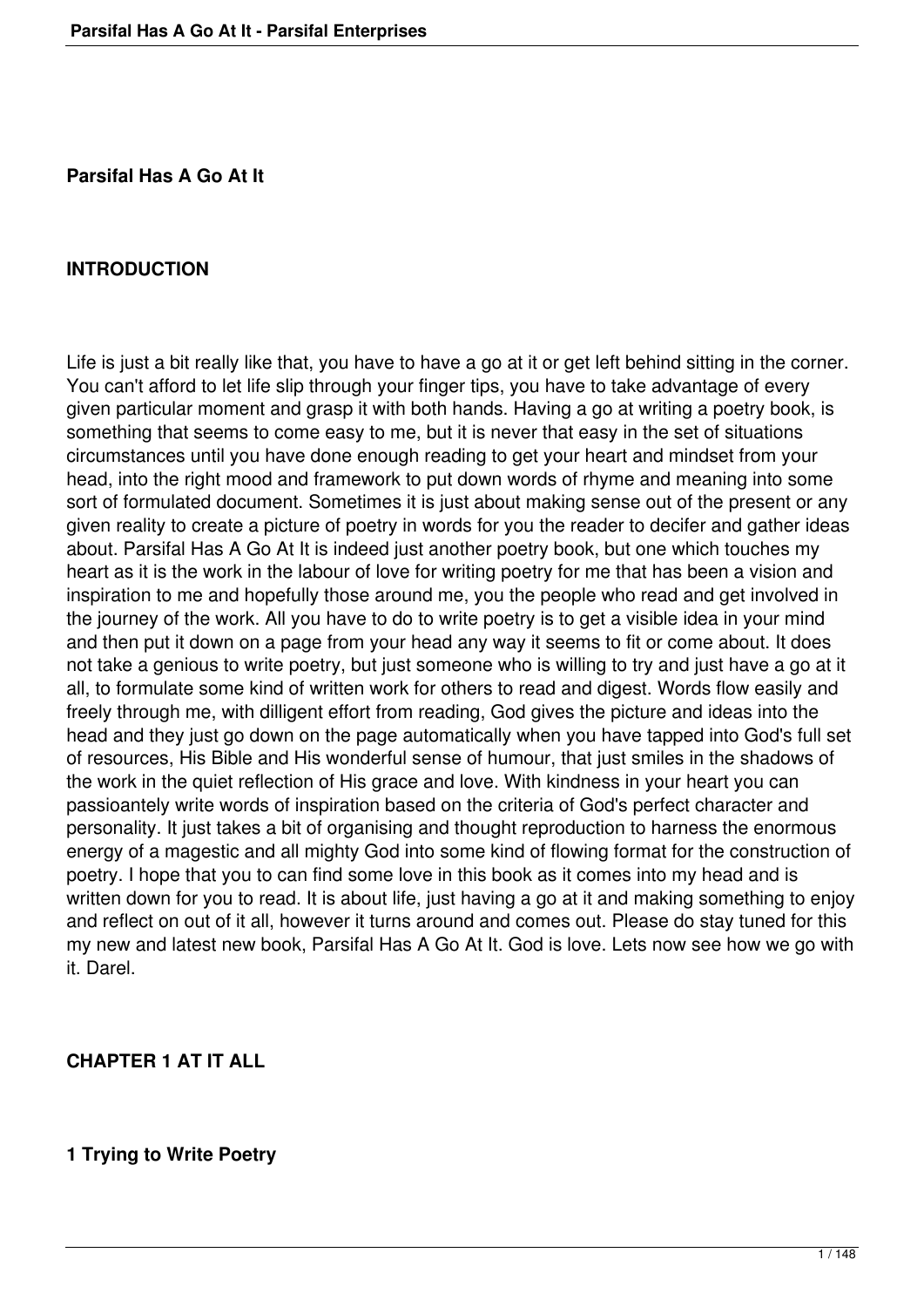Trying to write poetry,

Life in the universe;

Here on planet earth,

People coming together.

Trying to write poetry,

See it fits all together;

Fitting parts and pieces,

Kind and good and peace is.

Trying to write poetry,

For inspiration and meaning;

On your computer screening,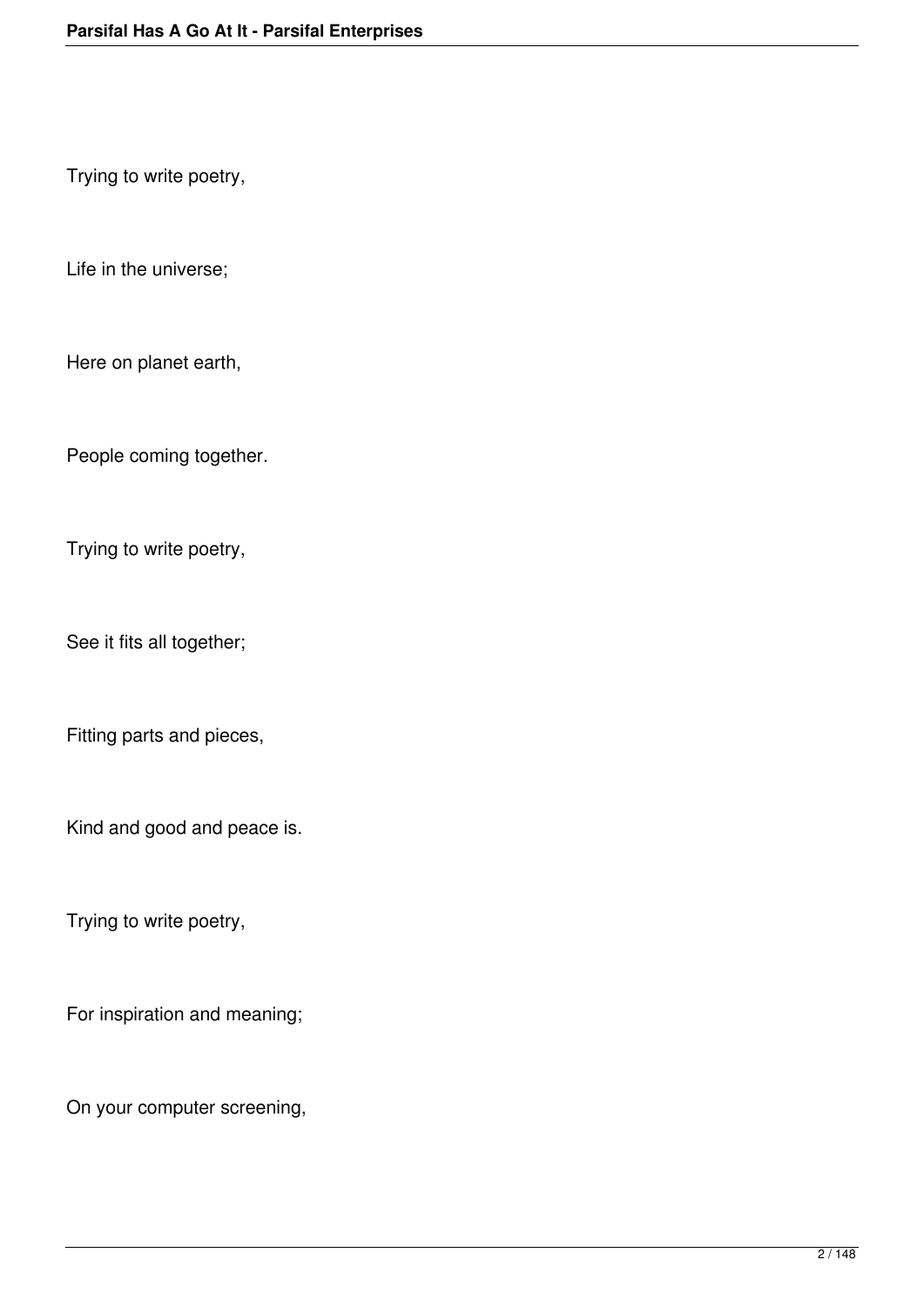Clean clear sorted facts.

Trying to write poetry,

I hope it means something to you;

Doing the best that I can,

So it all works out for you.

Trying to write poetry,

Something I like to do;

Meaning from me to you,

Into a heavenly paradise.

Trying to write poetry,

Comes along easy though,

Its hard with the tough bits,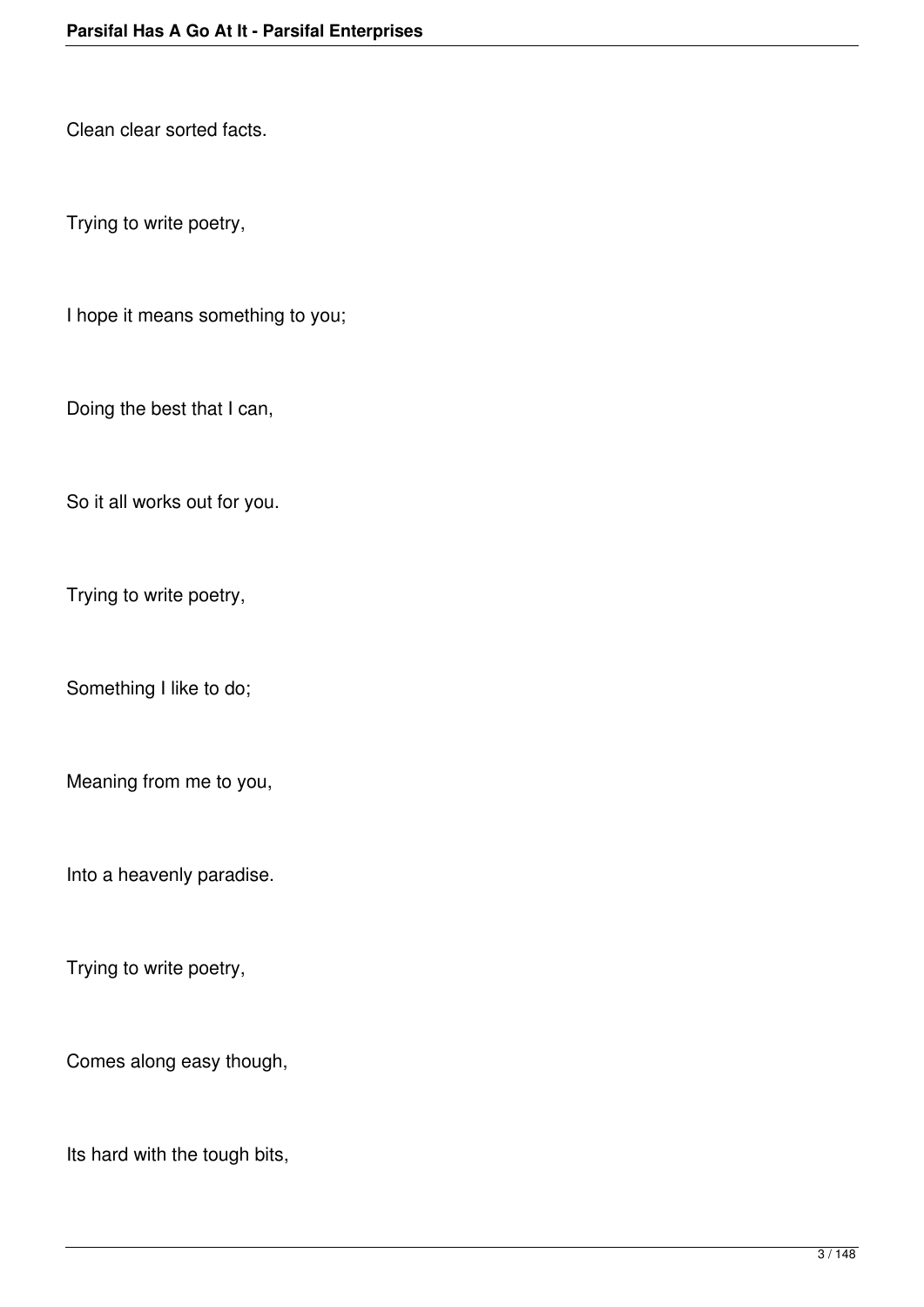The pieces that just don't want to fit.

Signed,

It comes together.

### **2 One More Go**

One more go at it all,

Give God a chance;

To come shining through,

The clouds and sky and air.

One more go at it all,

Rich and poor alike;

Poetry in liquid motion,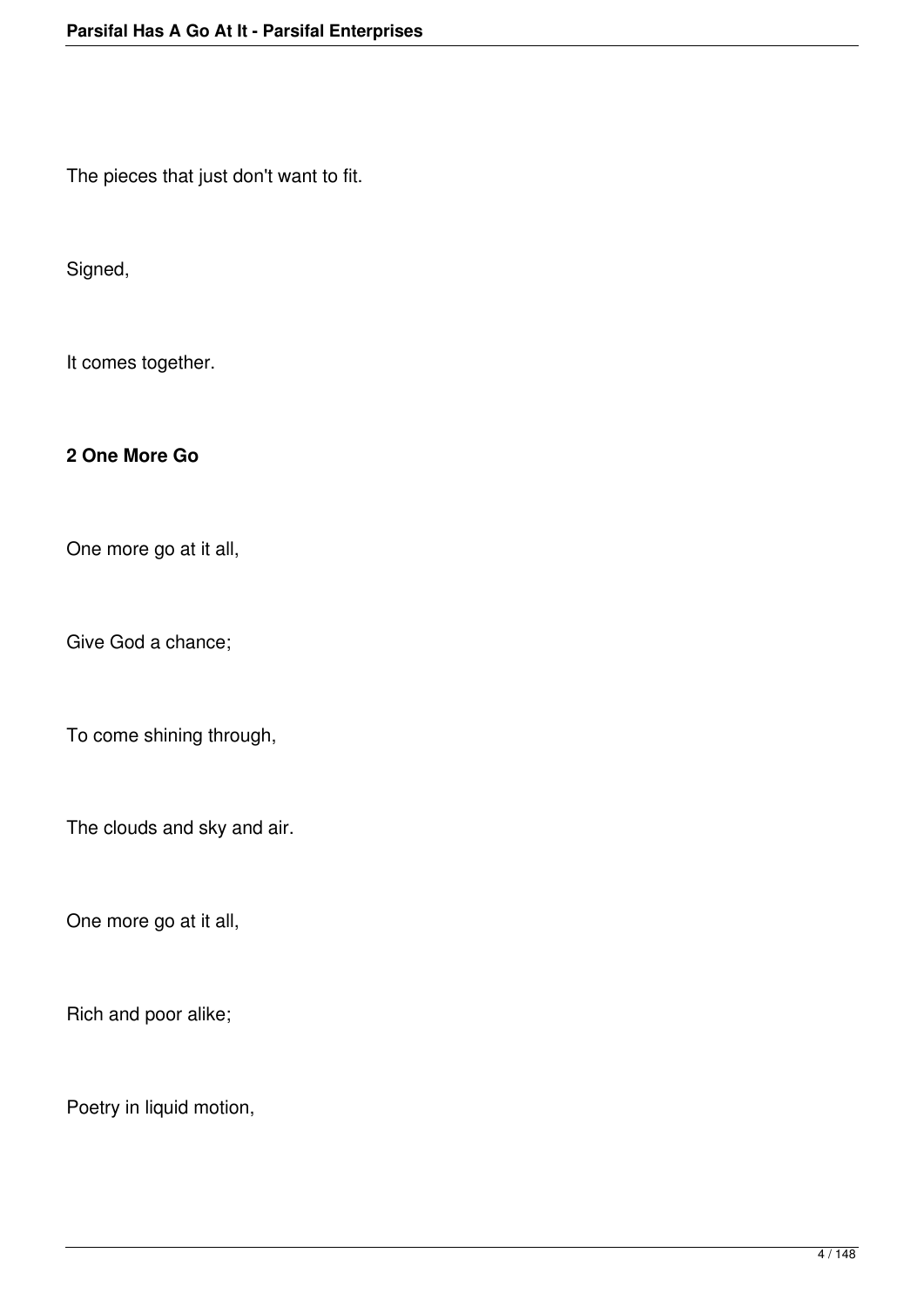A people poetry potion.

One more go at it all,

Still fitting the pieces in;

When you would like to go out,

Instead stay home and write.

One more go at it all,

On this big spinning ball;

Life in all its complexities,

Perfect poetry perplexities.

One more go at it all,

Words flowing down the page;

Just at this age and stage,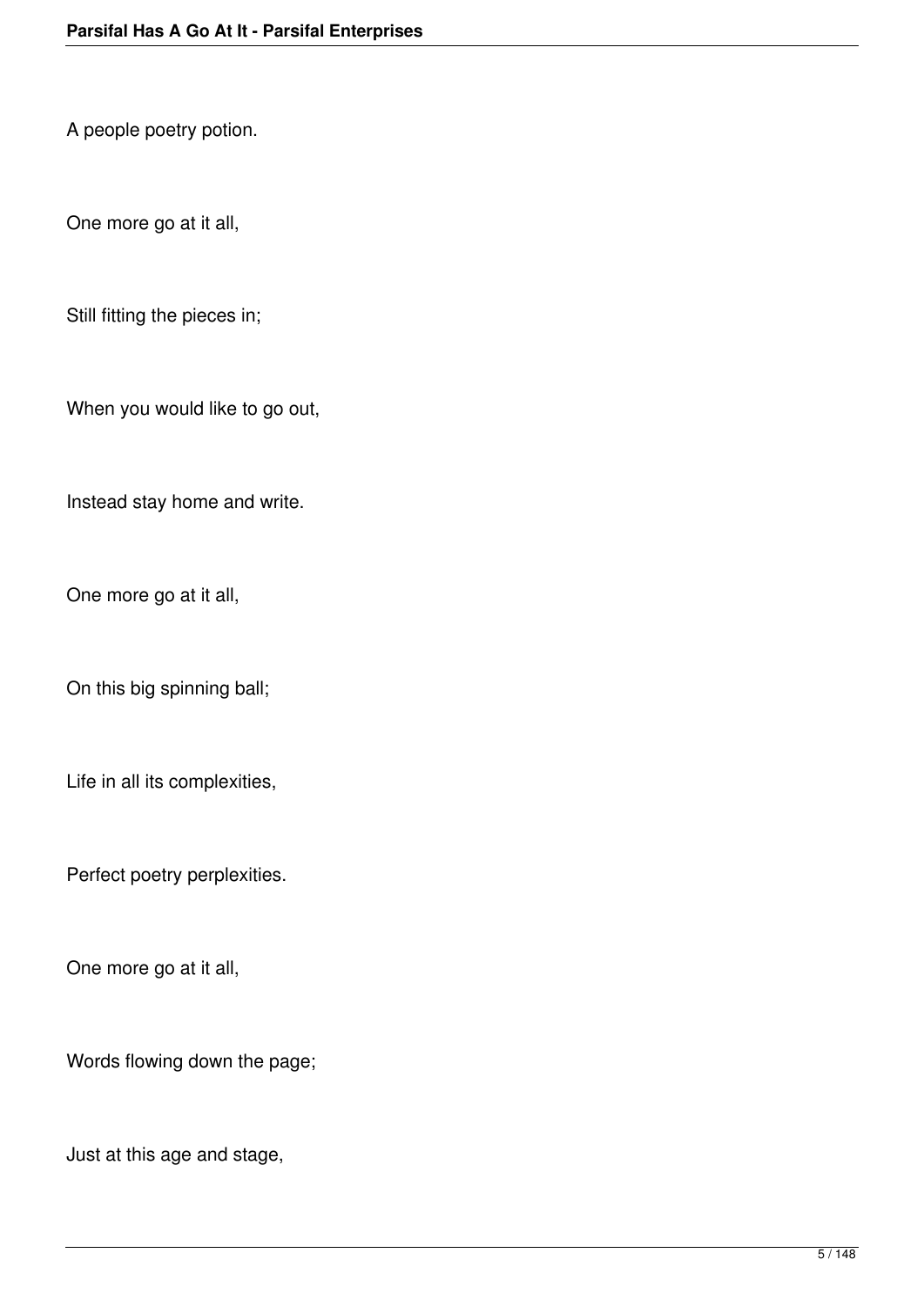God's mind is a good guage.

One more go at it all,

Ideas in an instant;

The minds reflex flexibilities.

Signed,

Patient Persistance.

# **3 Each One Takes Time**

Each one takes time,

Writing poetry, who dares;

Plenty of love and care,

Perfect poetry from prayer.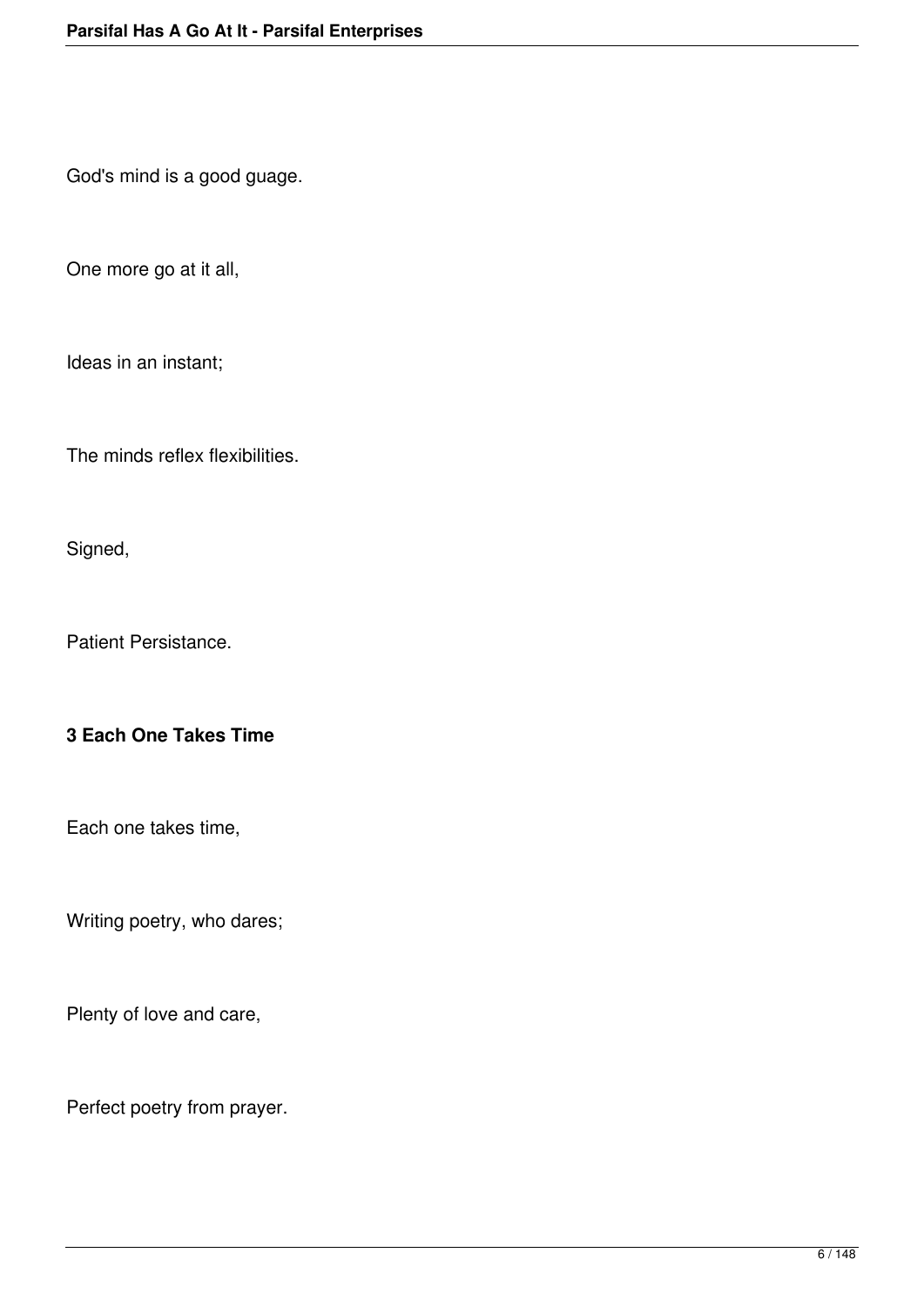Each one takes time,

Words going down in rhyme;

Fitting the pieces of the puzzle,

Coming together in the end.

Each one takes time,

Many dilligent hours;

Minutes making money,

Your in a hurry for the honey.

Each one takes time,

Life free on the edge;

Trees treated as a pledge,

The door stuck with a wedge.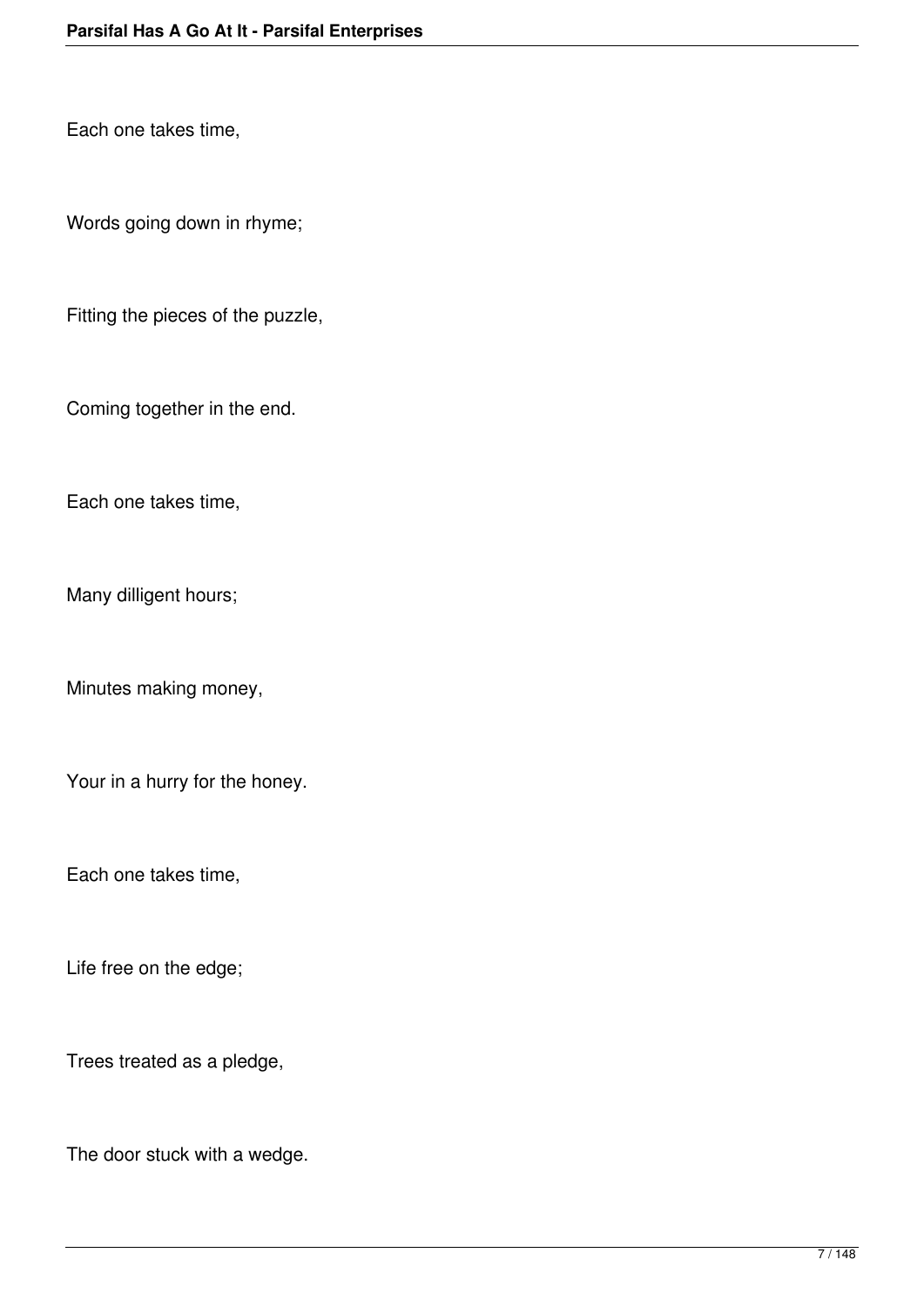Each one takes time,

Varied different meanings;

God gets the gleamings,

A past time of love.

Each one takes time,

Words flowing in an order;

From many different directions,

Self mirrored perfections.

Signed,

Fills and fits again.

### **4 Bit By Bit It Fits**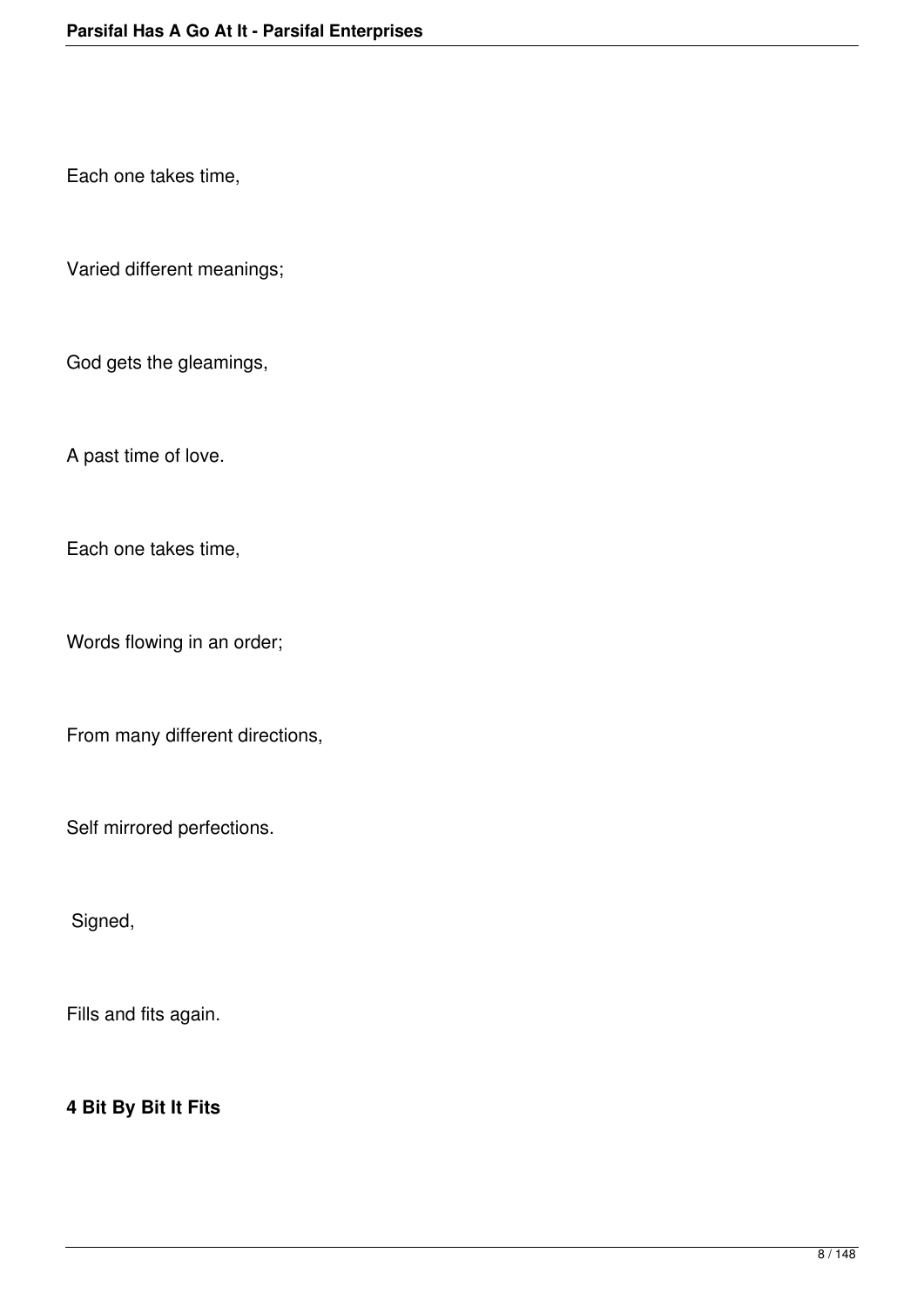Bit by bit it fits,

All coming together now;

Signes from the times,

Just how it all works out.

Bit by bit it fits,

Love and tender care;

Helping writing through prayer,

Words of life on air.

Bit by bit it fits,

Piece by piece it appears;

Filling your mind with peace,

Light from out of space.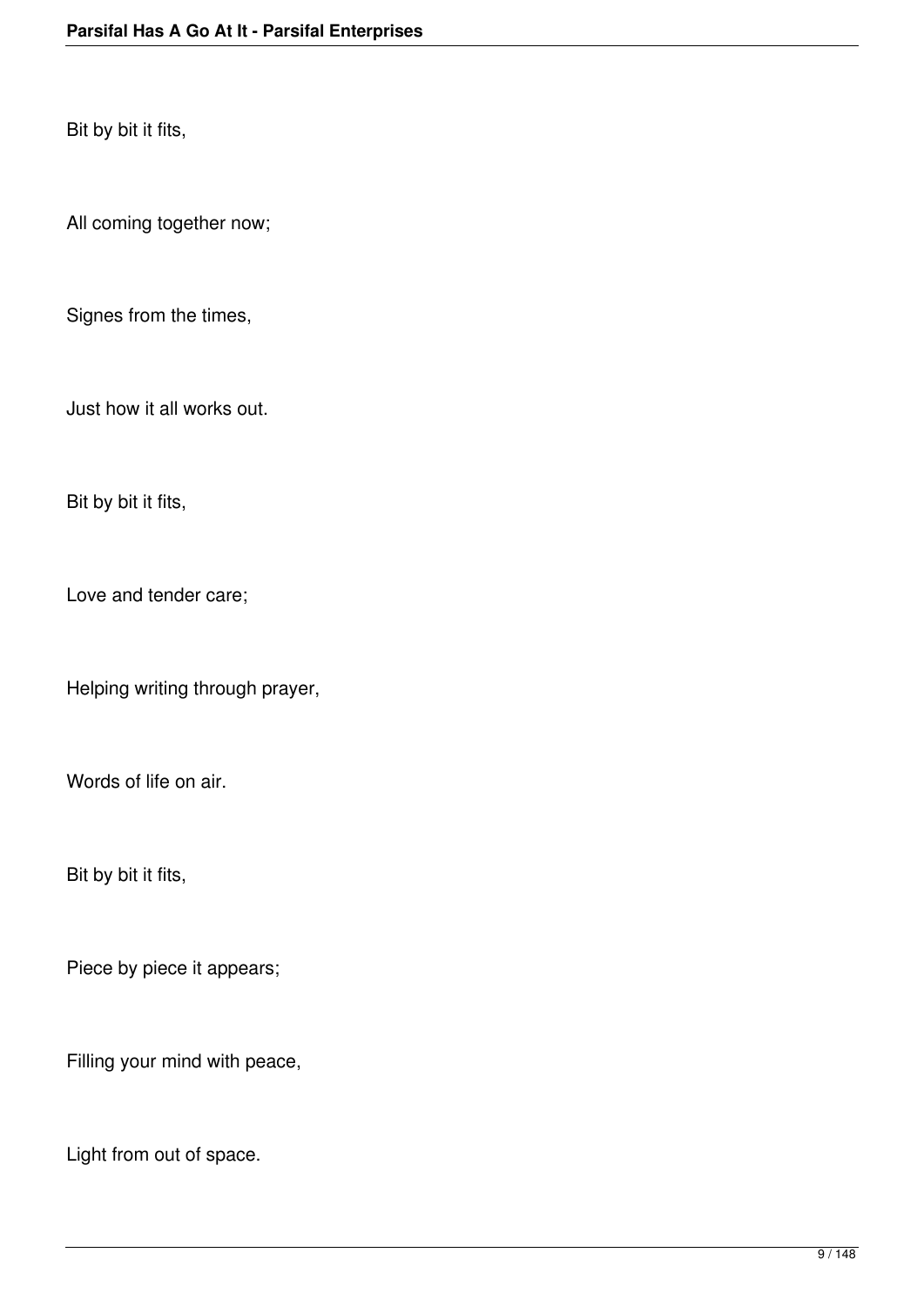Bit by bit it fits,

A cautious speciality;

Integrated easily,

The hard part you persist.

Bit by bit it fits,

Watch the time go bye;

An afternoons work relaxing,

Morning energies are taxing.

Bit by bit it fits,

Like circles in the circus;

Clouds go passing bye,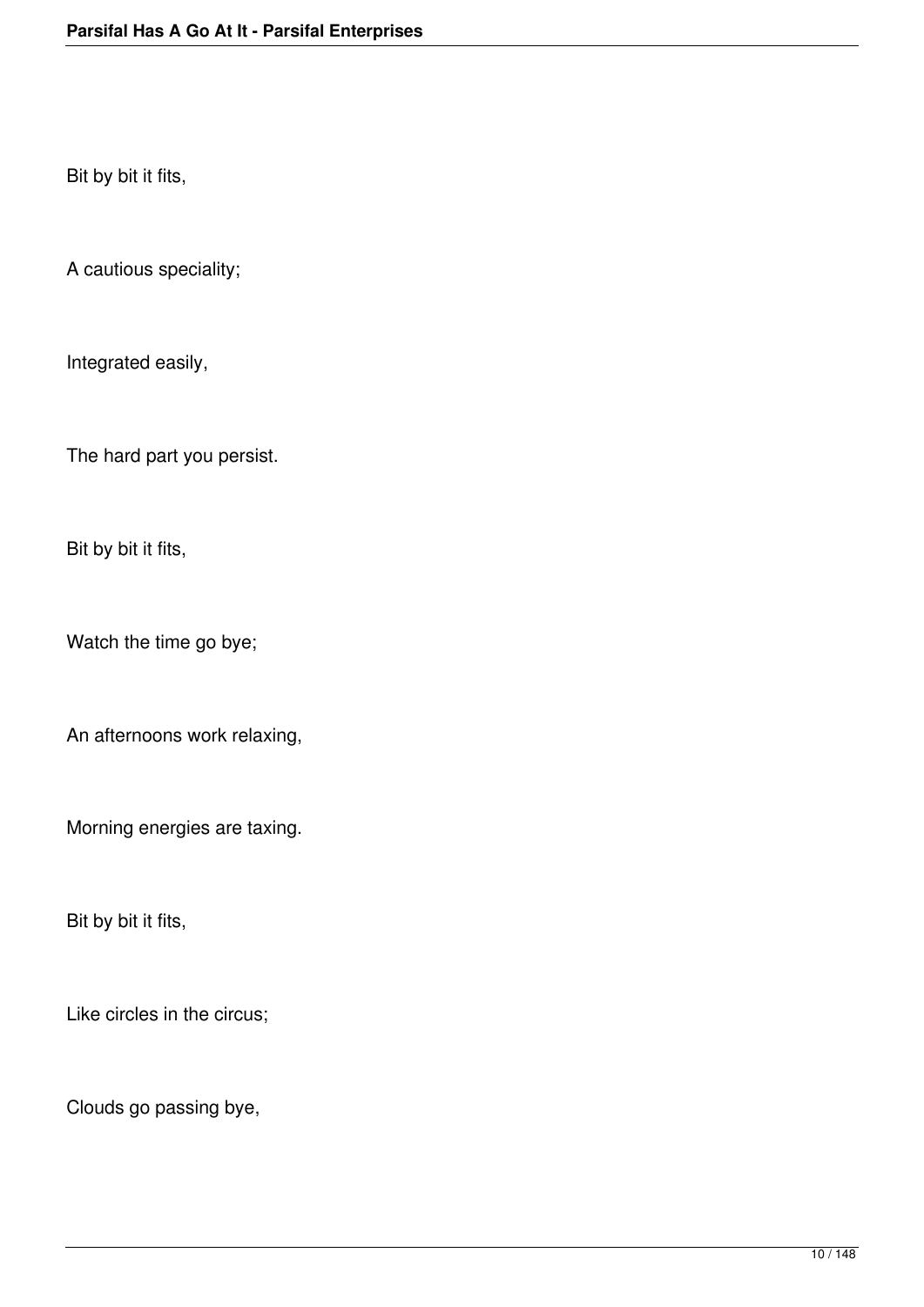Life working before you die.

Signed,

Time or money.

# **5 Rhyming And Timing**

Rhyming and timing,

Rhythm and beat as you go,

Words just must flow;

Good to know and grow.

Rhyming and timing,

Reflecting God's truth;

Bowing down accordingly,

Perfecting blameless shame.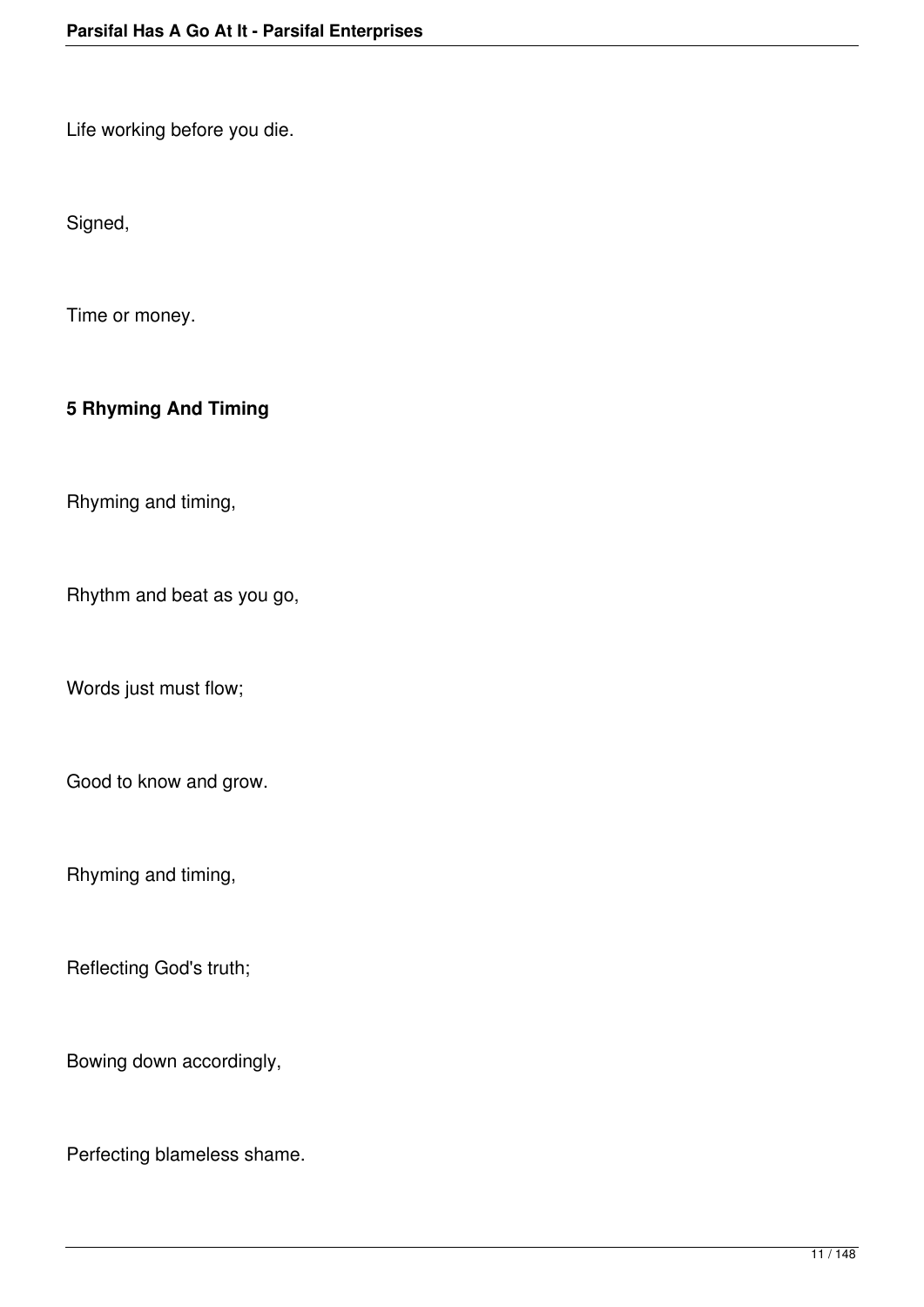Rhyming and timing,

Cost, cared and paid,

The price through prayer.

Rhyming and timing,

Jesus knows your name;

Blessed mercies are mighty,

Grace and love your fame.

Rhyming and timing,

Poetry along the lines;

Words flowing and rhyming,

As a tree grows in life.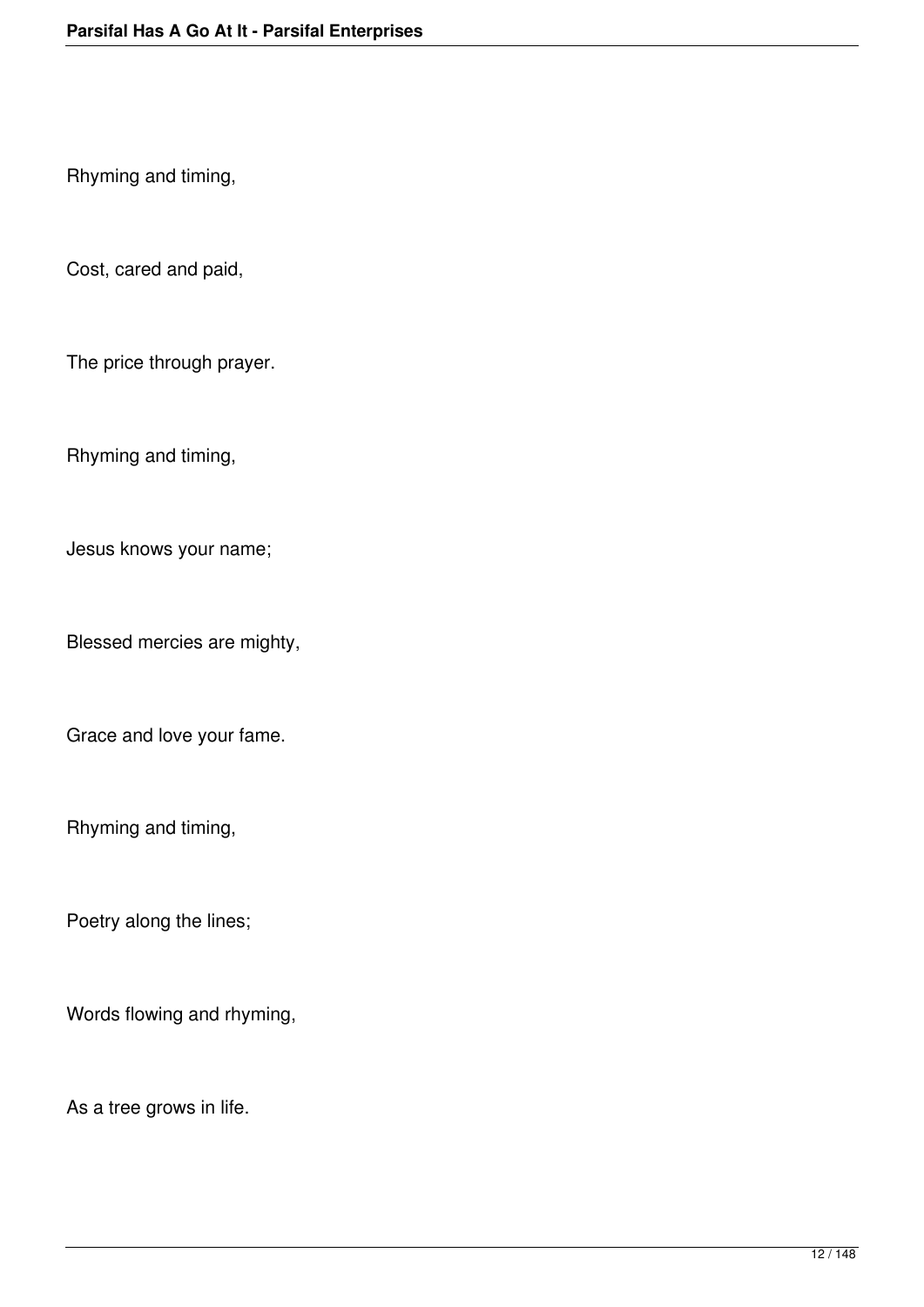Rhyming and timing,

Loving, longing, looking;

Like sand through an hour glass,

Your poetry mark must pass.

Signed,

Best endeavour.

### **6 Every Little Bit**

Every little bit counts,

As much as you want;

Pay with your heart,

Dearly as can be expected.

Every little bit counts,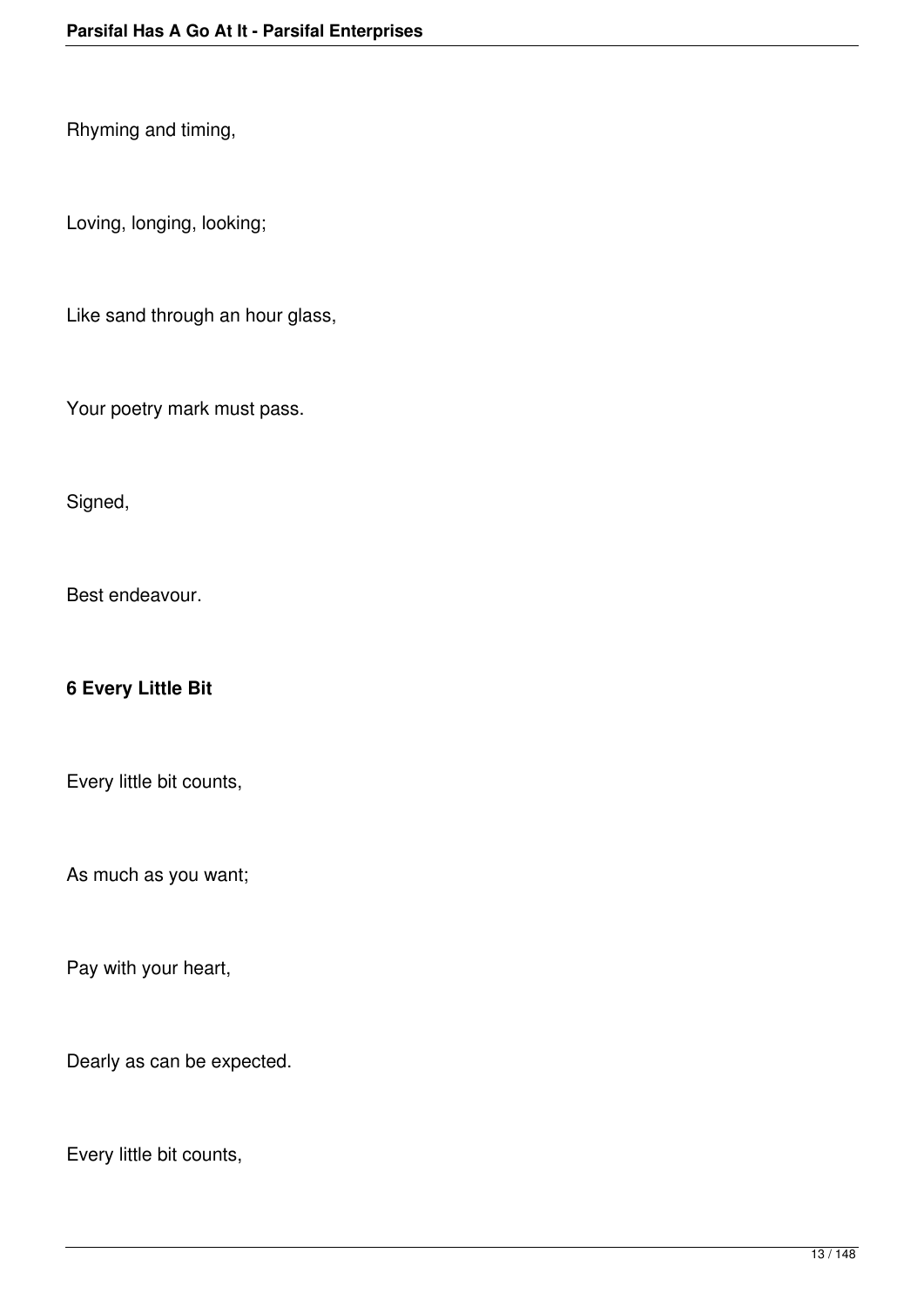Blind to the effects of others;

What matters is what you have got,

Getting for self, giving to God.

Every little bit counts,

It all adds up and amounts;

Careful with kind consideration for others,

Putting away a little bit at a time.

Every little bit counts,

Look after each and all;

See people are clearly right,

God blesses and God delights.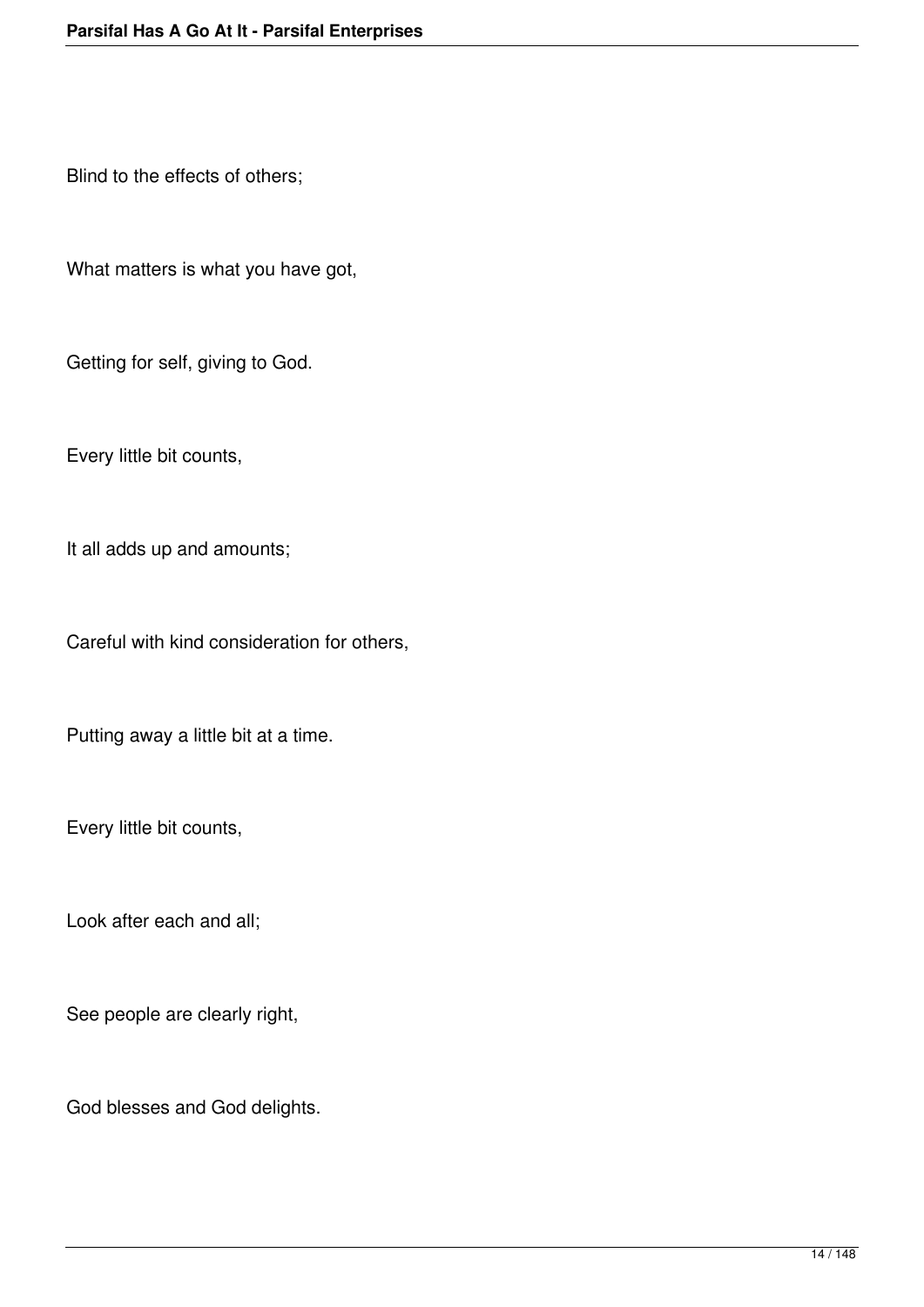Every little bit counts,

Kingdom of heaven is great;

God comes in the clouds of heaven,

The kingdom of God must relate.

Every little bit counts,

Beauty personified in trust,

Careful of the dust and lust,

Everything you do and must.

Signed,

God matters.

# **7 The Whole Thing**

The whole thing really is,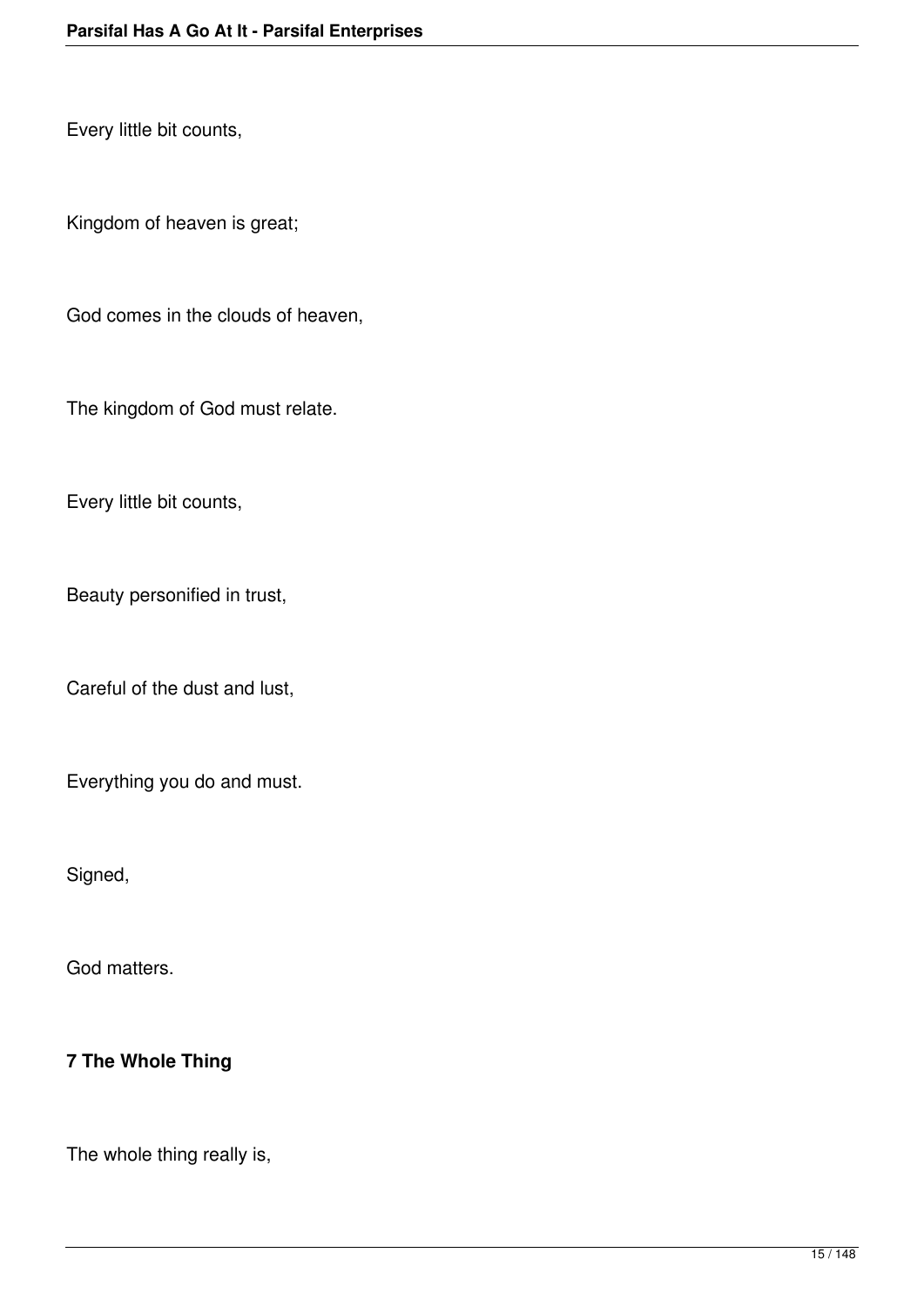Right from the very start;

Triumphing grace from sin,

Mercies pleasures set to win.

The whole thing really is,

Love and goodness equalling;

Kindness found in the hearts of others,

Sharing and caring sisters and brothers.

The whole thing really is,

The big earth ball spinning around;

The world upside down and inside out,

Completing competition from doubt.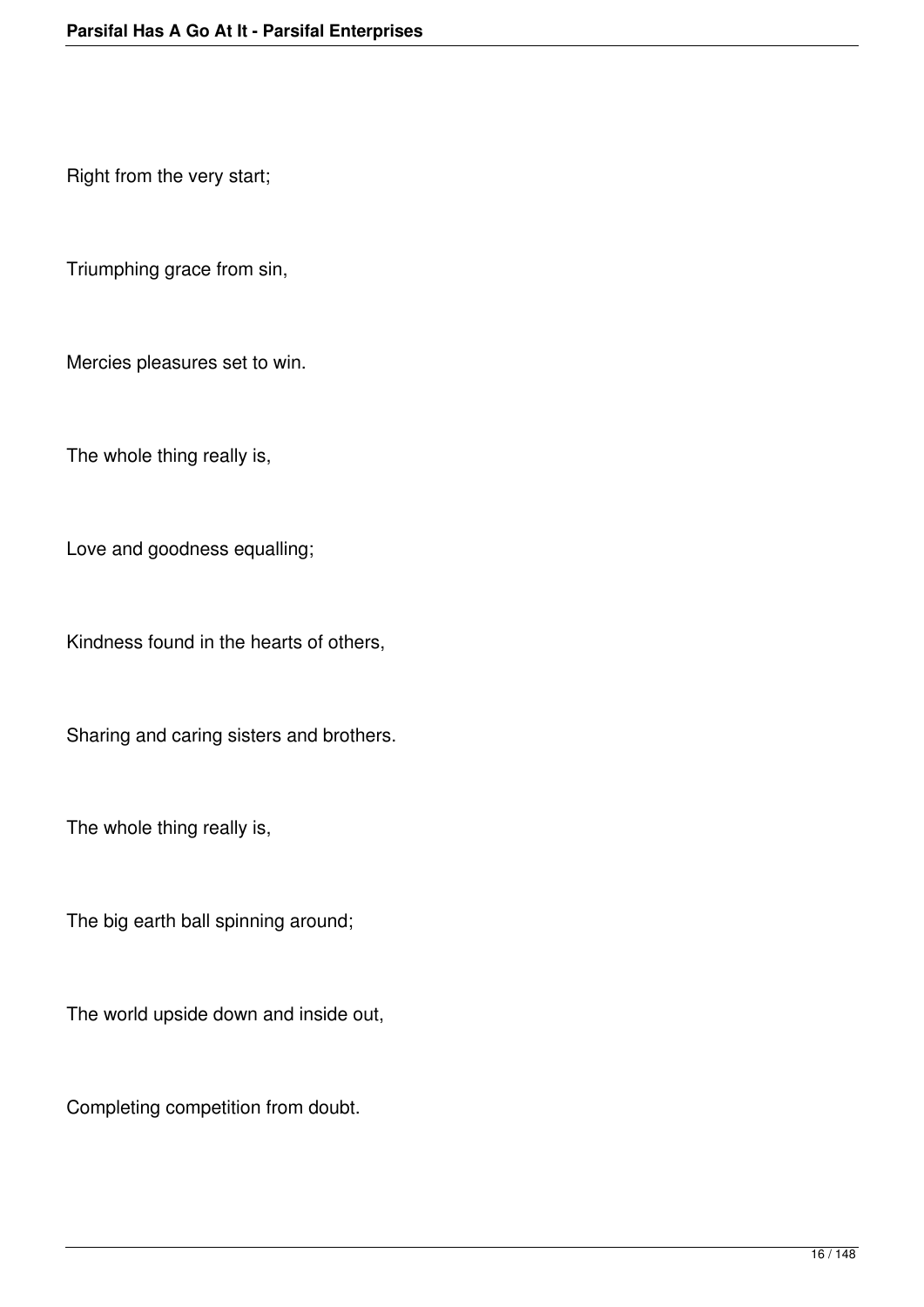The whole thing really is,

Faith at the heart of the matter;

Doctors, organs and ocean currents,

It seems to accumulate amounts.

The whole thing really is,

Graveyards and cemetaries full;

Headstones to remember bodies by,

Life at the end of the tunnel.

The whole thing really is,

The sun shining bright at night;

Shadow and shade of the earth,

Turning dawn into day.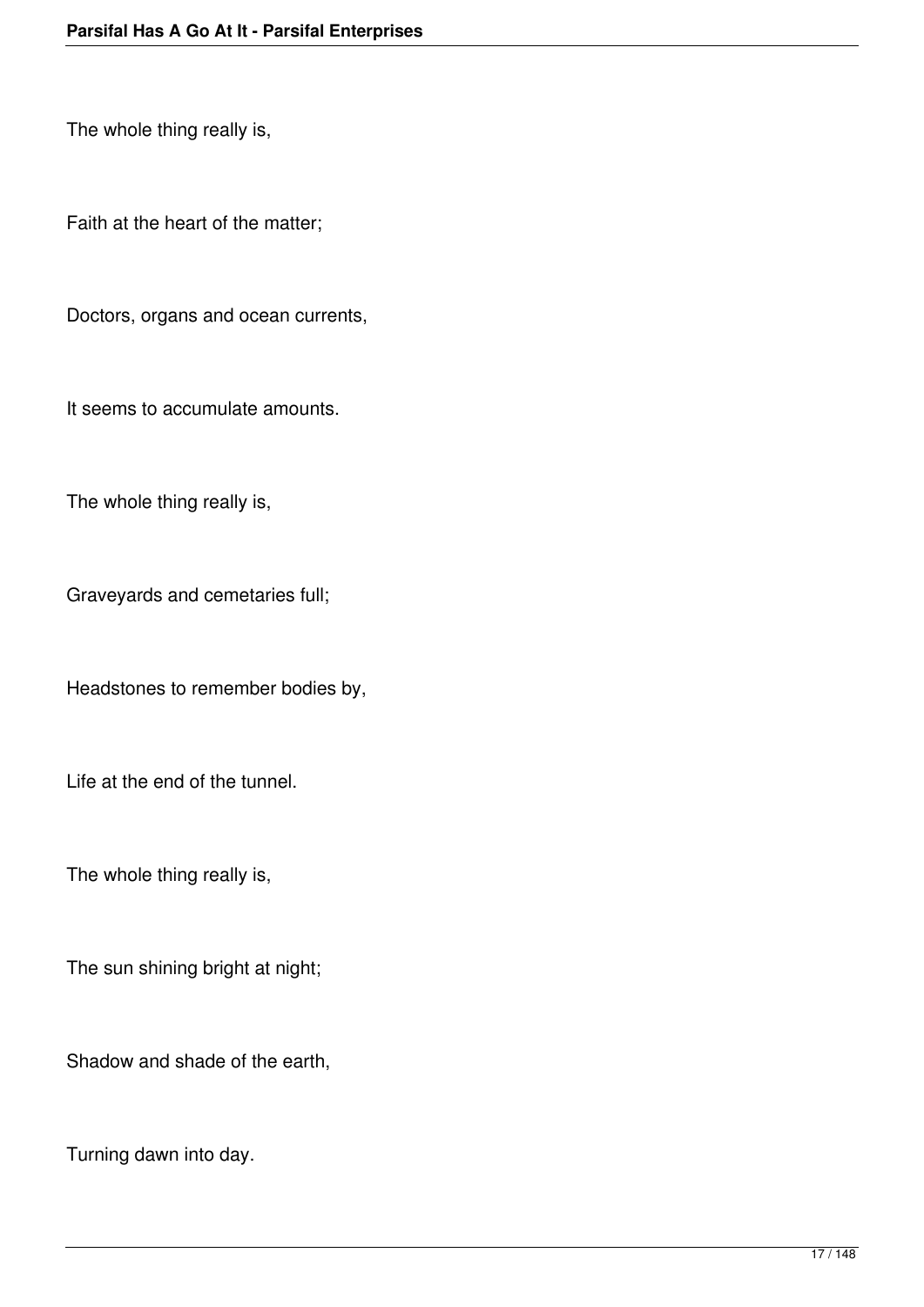The whole thing really is,

Shedding a bit of light on the subject;

Perfecting each habitable suburb,

Working for results superb.

Signed,

It all fits in.

# **8 A Couple More**

A couple more,

Poems for you to read;

Words flowing down the page,

As we all begin to age.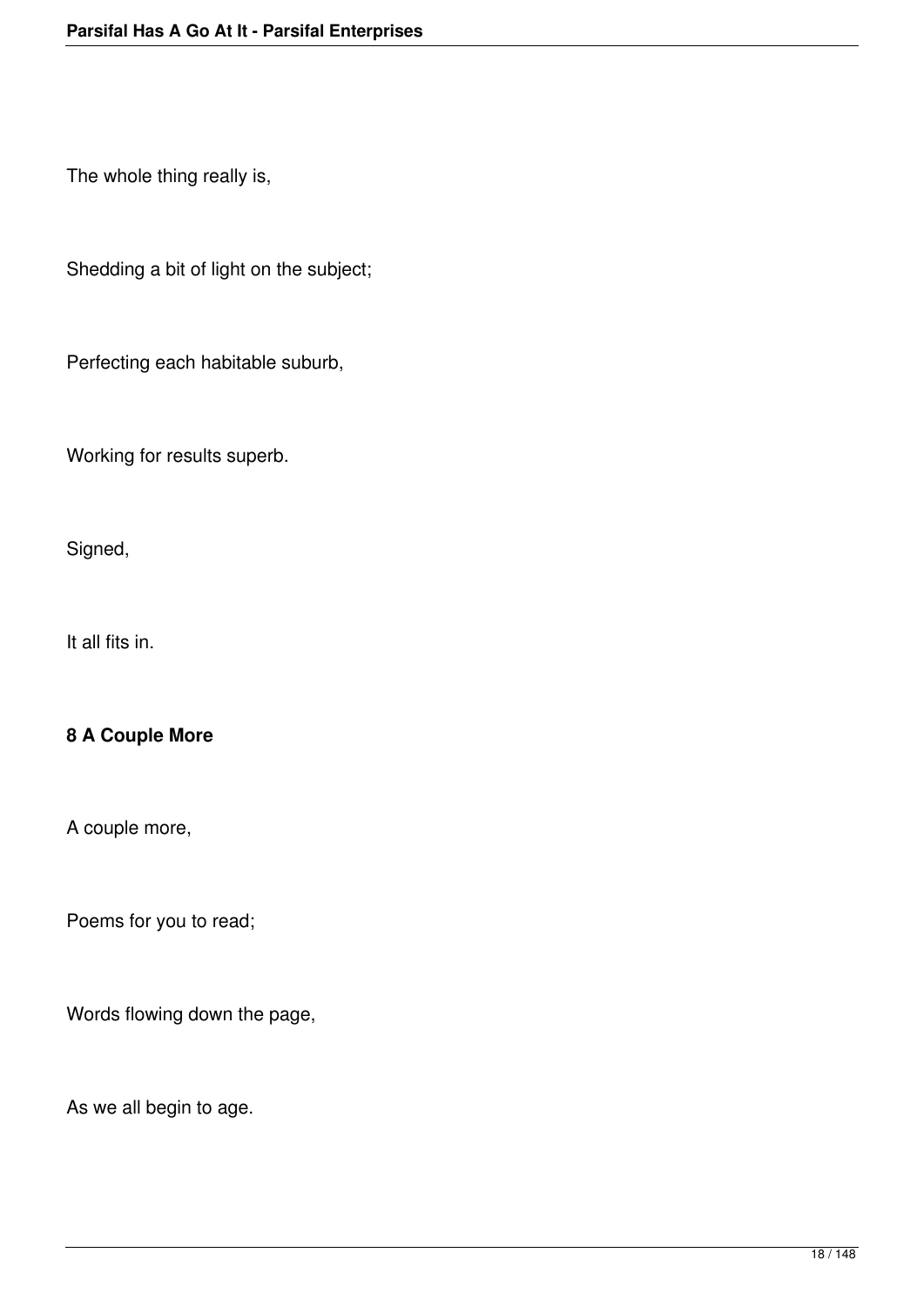A couple more,

People reading verses;

Seeing meaningful prose,

Like leading literature.

A couple more,

Dollers in the bank,

Money comes and goes,

Time heals all wounds.

A couple more,

People getting married;

Partners getting together,

Christ centred loves.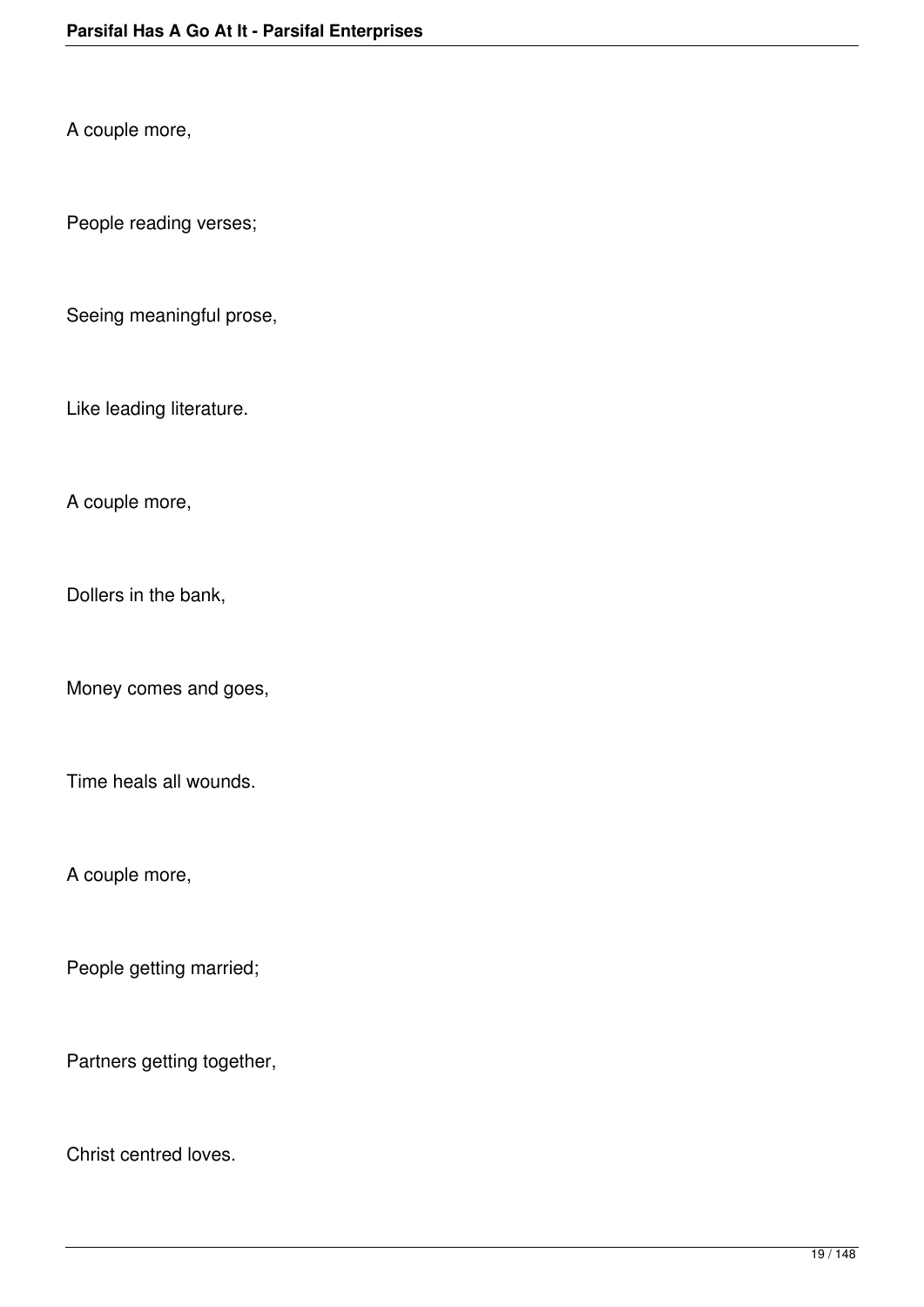A couple more,

Ideas on the table;

Work all going around,

Making use of the mound.

A couple more,

Words to listen to,

Fitting in with the equation,

The joy of hearing sounds.

Signed,

Piercing peace.

**9 Inch By Inch**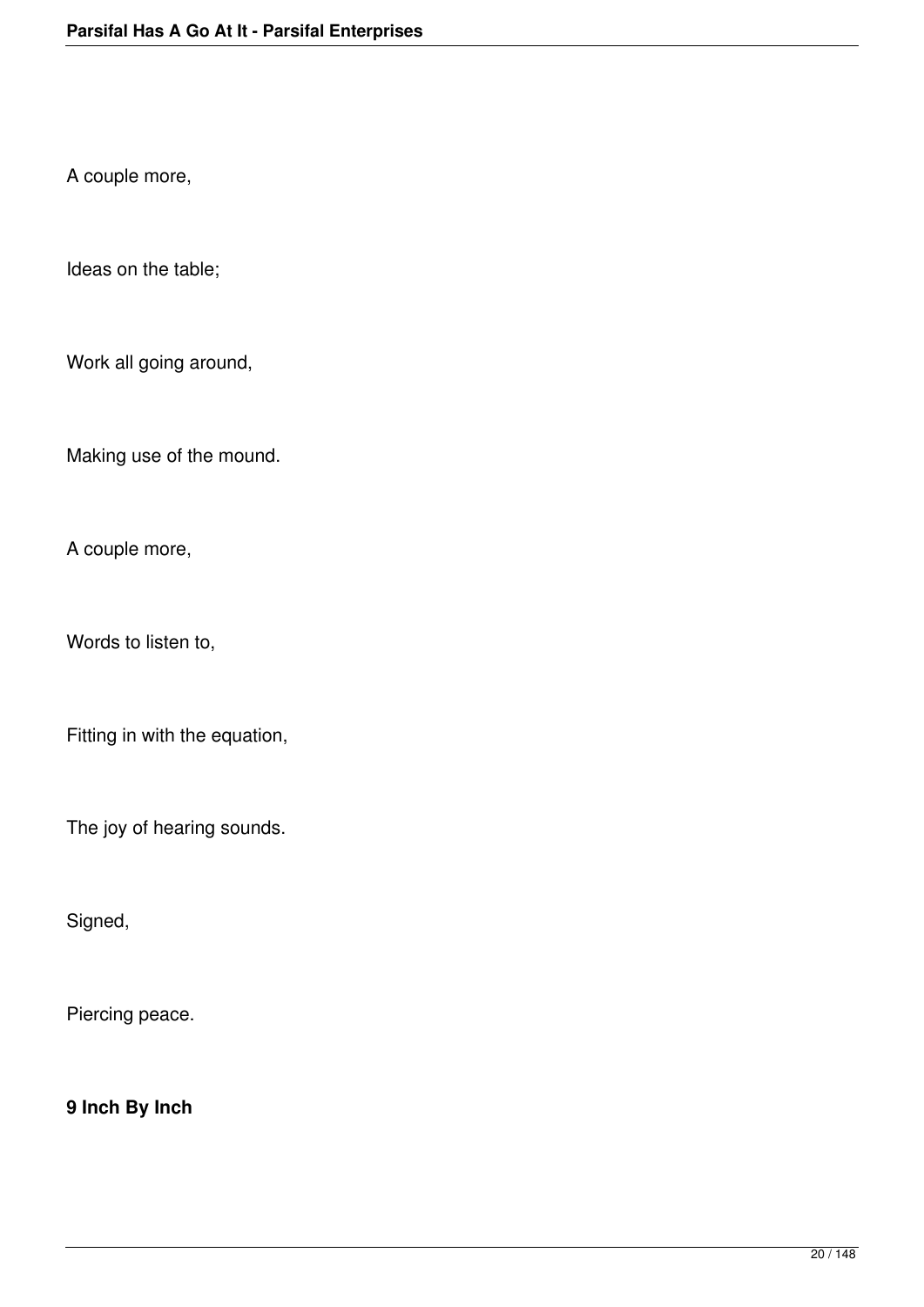Inch by inch,

Life is a sinch;

As time goes by,

Pieces fit together.

Inch by inch,

It all seems to work out;

The puzzle is perfected,

The picture is complete.

Inch by inch,

You can take your ground;

Making money as you go,

Not in any real hurry though.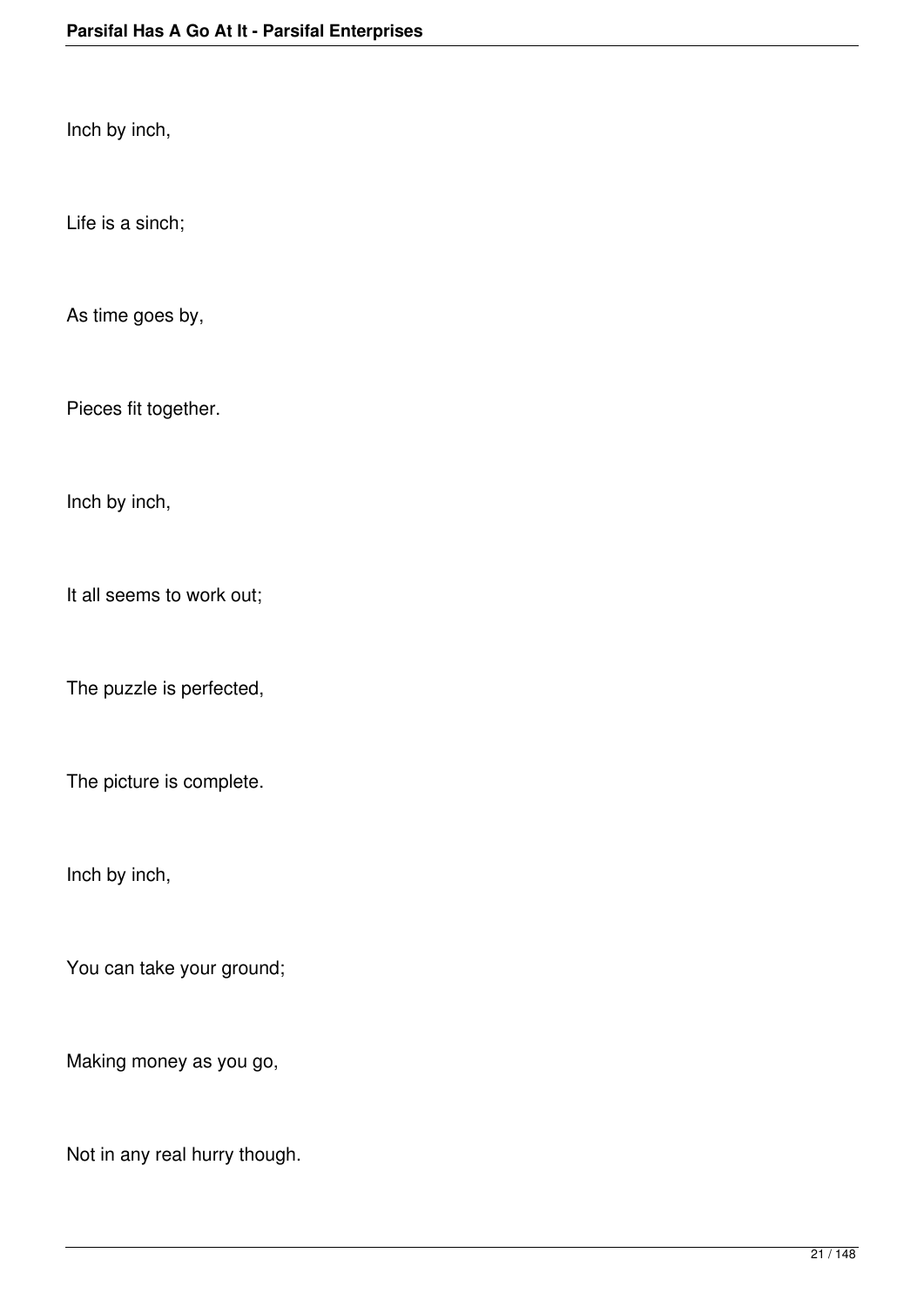Inch by inch,

Life is getting ready;

For the days coming ahead,

No good sleeping in your bed.

Inch by inch,

The motor by the winch;

Keeping your car going,

Getting things to work well.

Inch by inch,

Time comes and goes;

Enjoy passing time each day,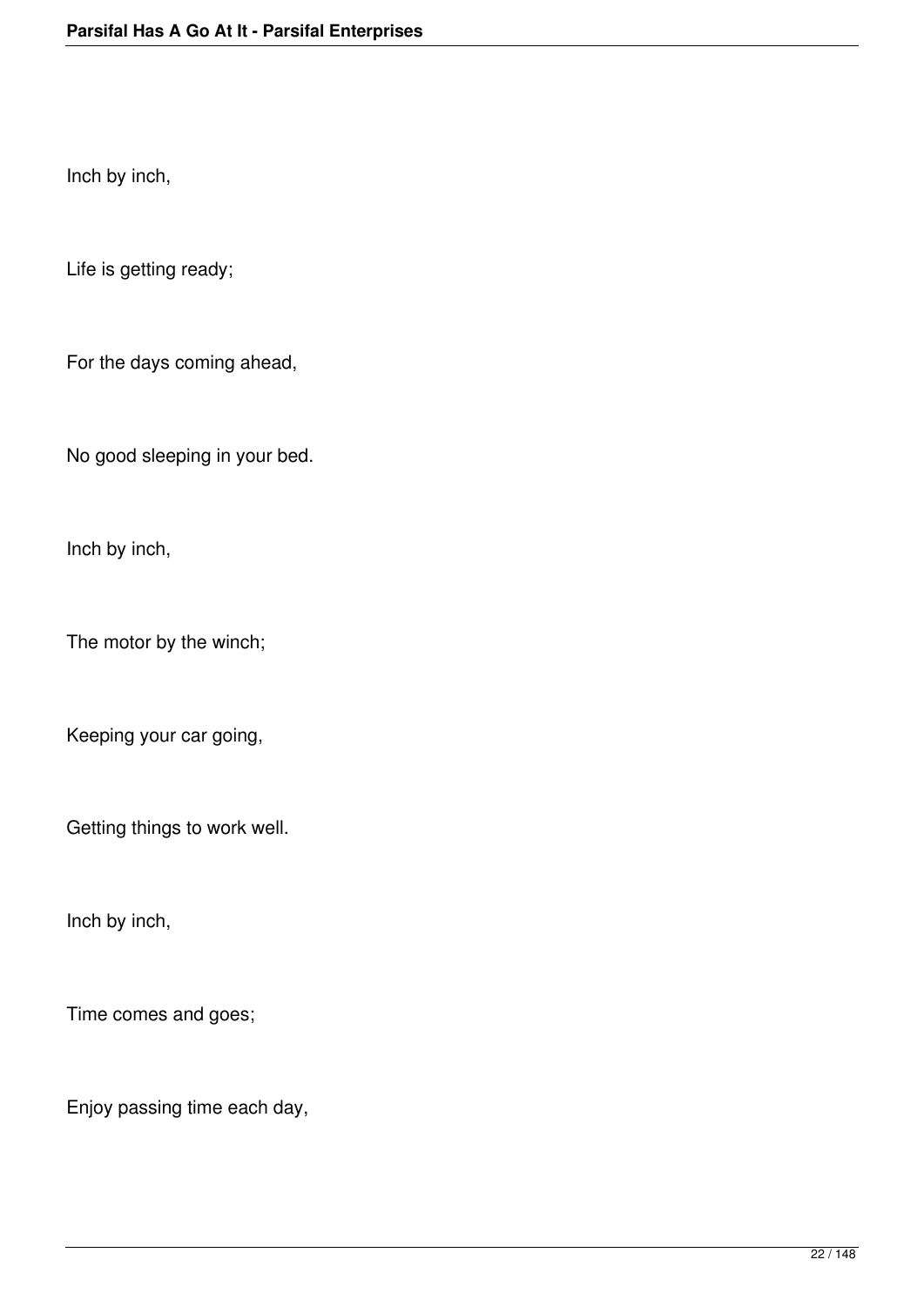Work for what matters.

Signed,

Wisely choose.

**10 Fingers Are Digits**

Fingers are digits,

For counting on you know;

Before calulators were invented,

Like Chinese abacuses,

Fingers are digits,

Created to handle life;

Carefully grasp the truth,

God is all living proof.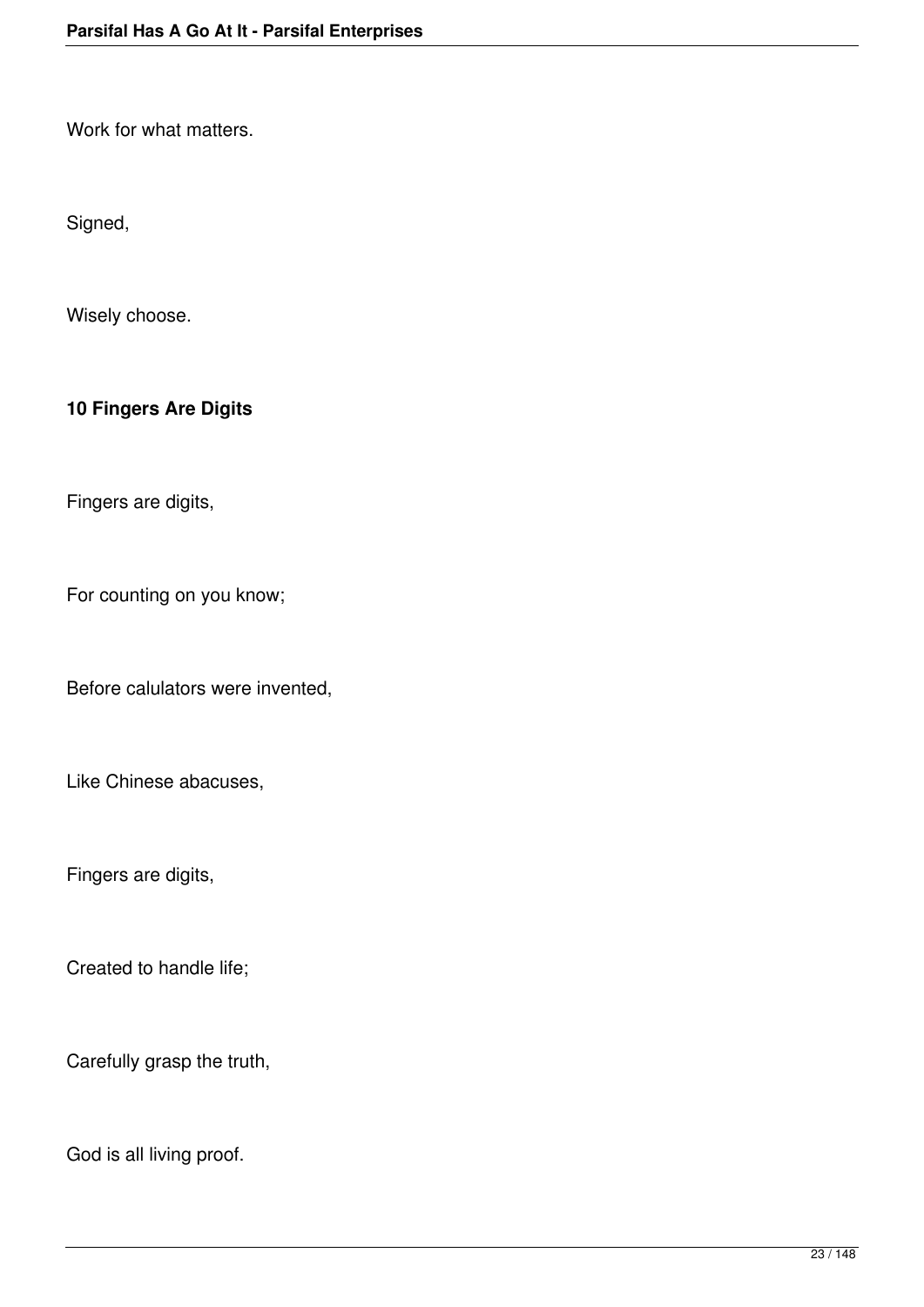Fingers are digits,

Numerically all worked out;

Five on each hand, ten total,

Like toes I suppose as well.

Fingers are digits,

Not all thumbs today;

For building and writing,

For fun and play.

Fingers are digits,

Figure out what to do;

Logic for the well not sick,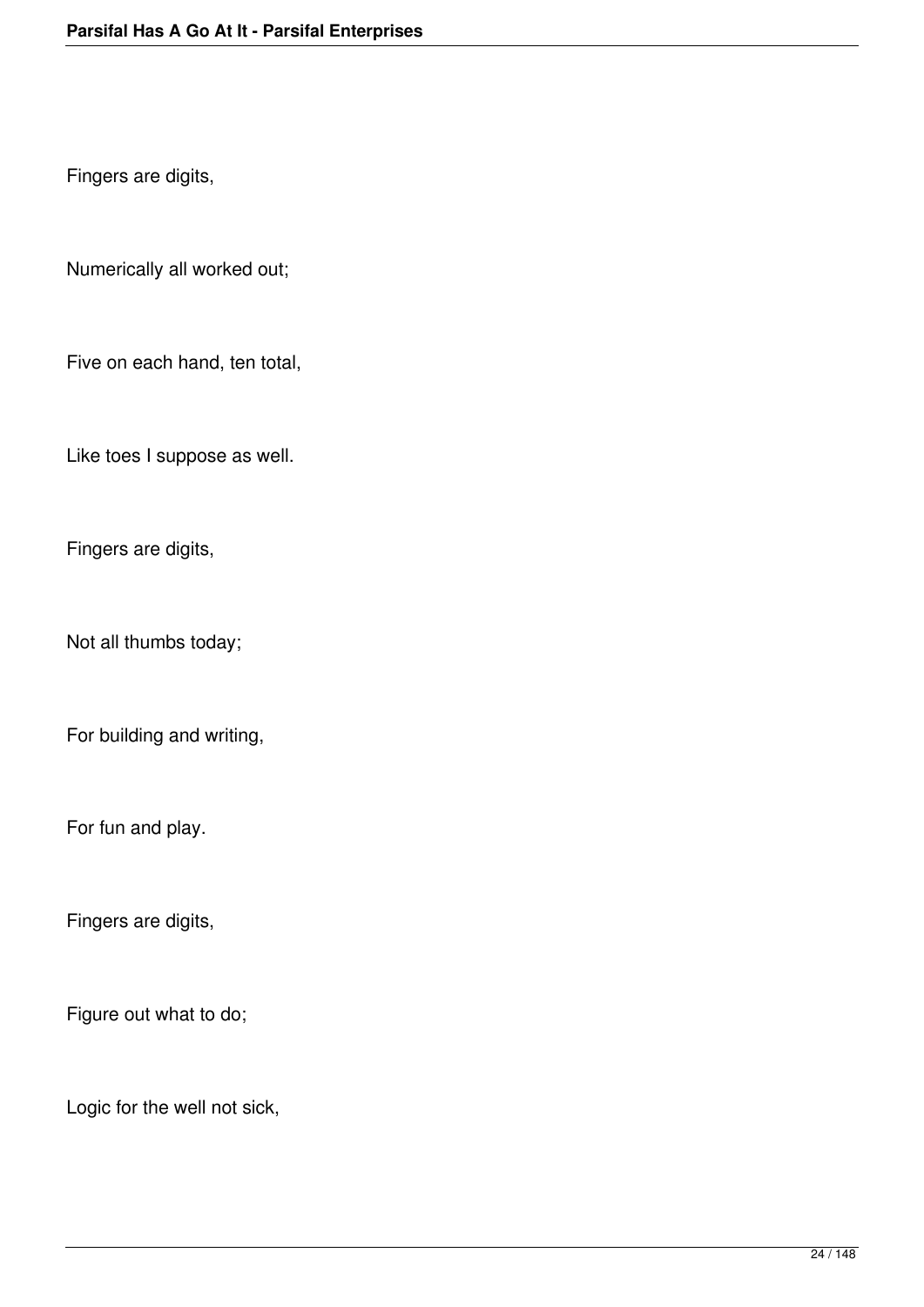Whether your going to heaven or hell.

Fingers are digits,

For eating and cleaning;

Love goes hand in hand,

A pefect number to tell.

Signed,

Two hands.

### **CHAPTER 2 SAVE SOME FOR ME**

**11 Piece Of Pie**

Piece of pie,

Save some for me,

To eat with my cup of tea,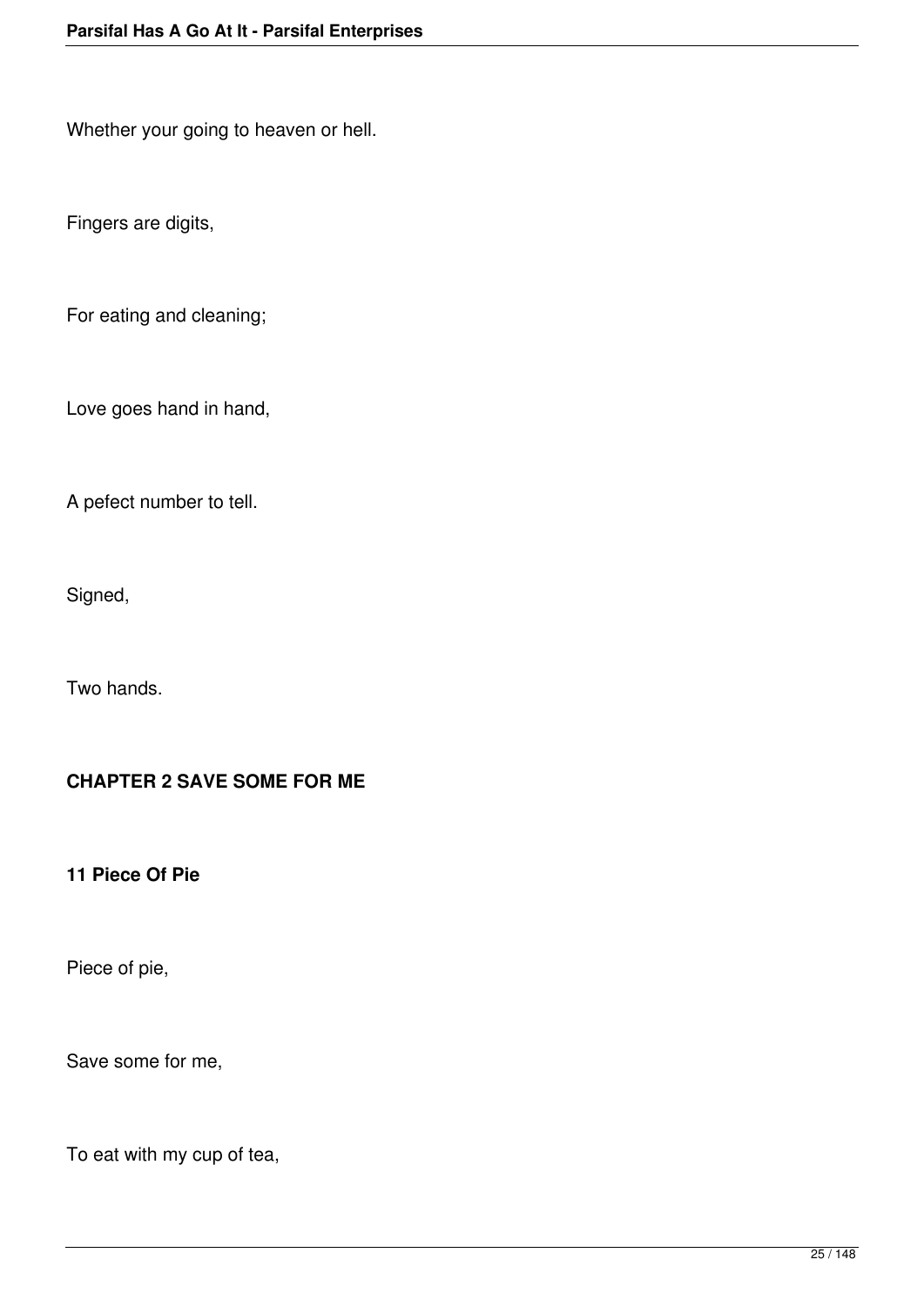Apple or meat for free.

Piece of pie,

As if I have to try;

Cherry pie in the sky,

With cream and custard.

Piece of pie,

I like to eat very much;

For afternoon tea or lunch,

Something soft to munch on.

Piece of pie,

If pigs grew wings to fly,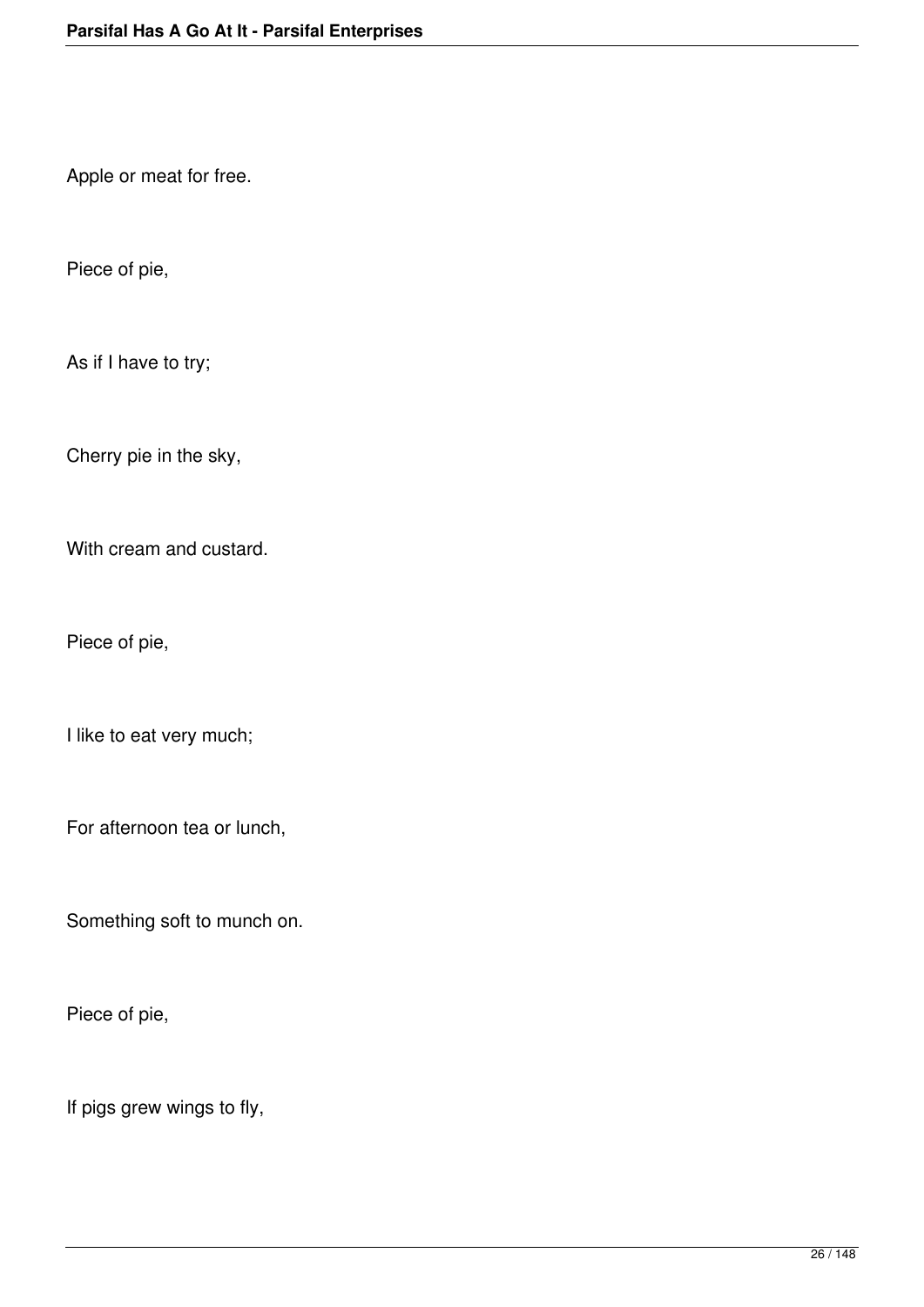Happily floating through the sky,

Gluttony, food glueing to the eye.

Piece of pie,

At least I knew well;

A piece each to eat,

Share and share alike.

Piece of pie,

A feast of a meal,

Where eating is for real,

Just enough to feel.

Piece of pie,

Don't lie to me,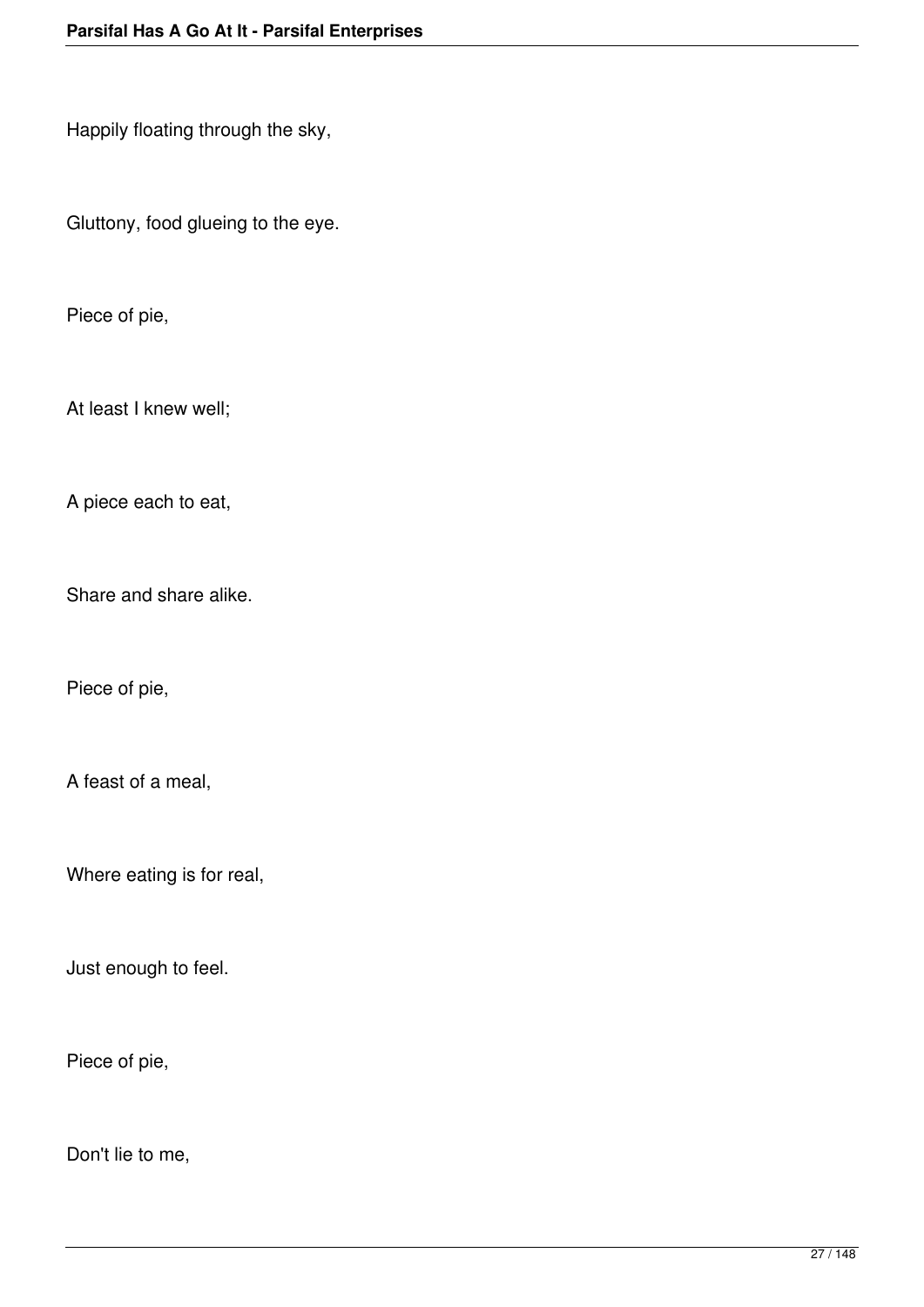Oh me, Oh my,

Another heavenly delight.

Signed,

Ate eight pieces.

### **12 Slice Of Cake**

Slice of cake,

Save some for me;

Sponge or madiera,

Black forest or carrot cake.

Slice of cake,

Save some for me;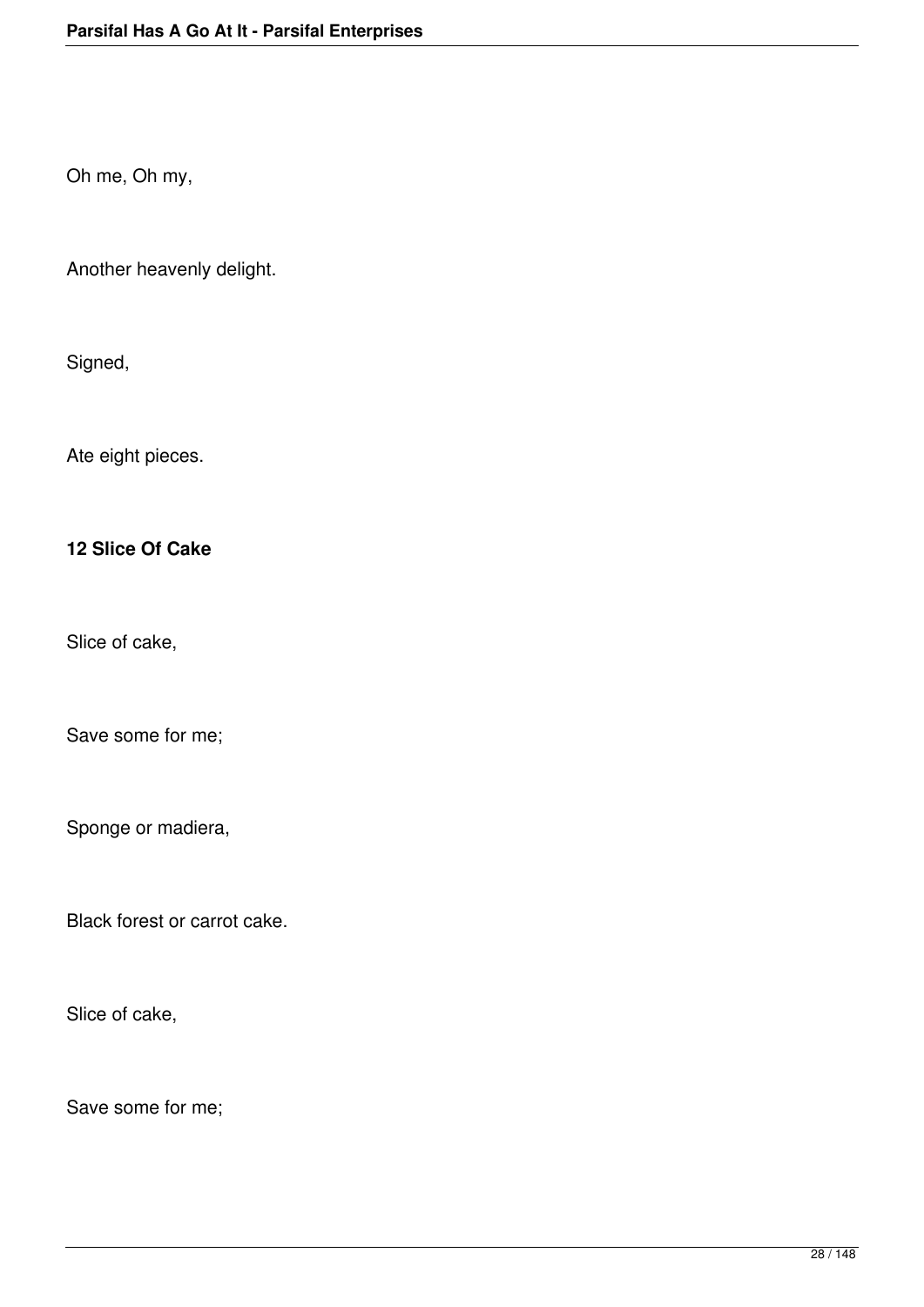Nice with my cup of tea,

Tea cake or fruit cake.

Slice of cake,

Save some for me;

Pavlova or cheesecake,

Please make no mistakes.

Slice of cake,

From the last oven bake;

Rises golden brown,

Butter cake or vanilla cake.

Slice of cake,

Very nice to eat,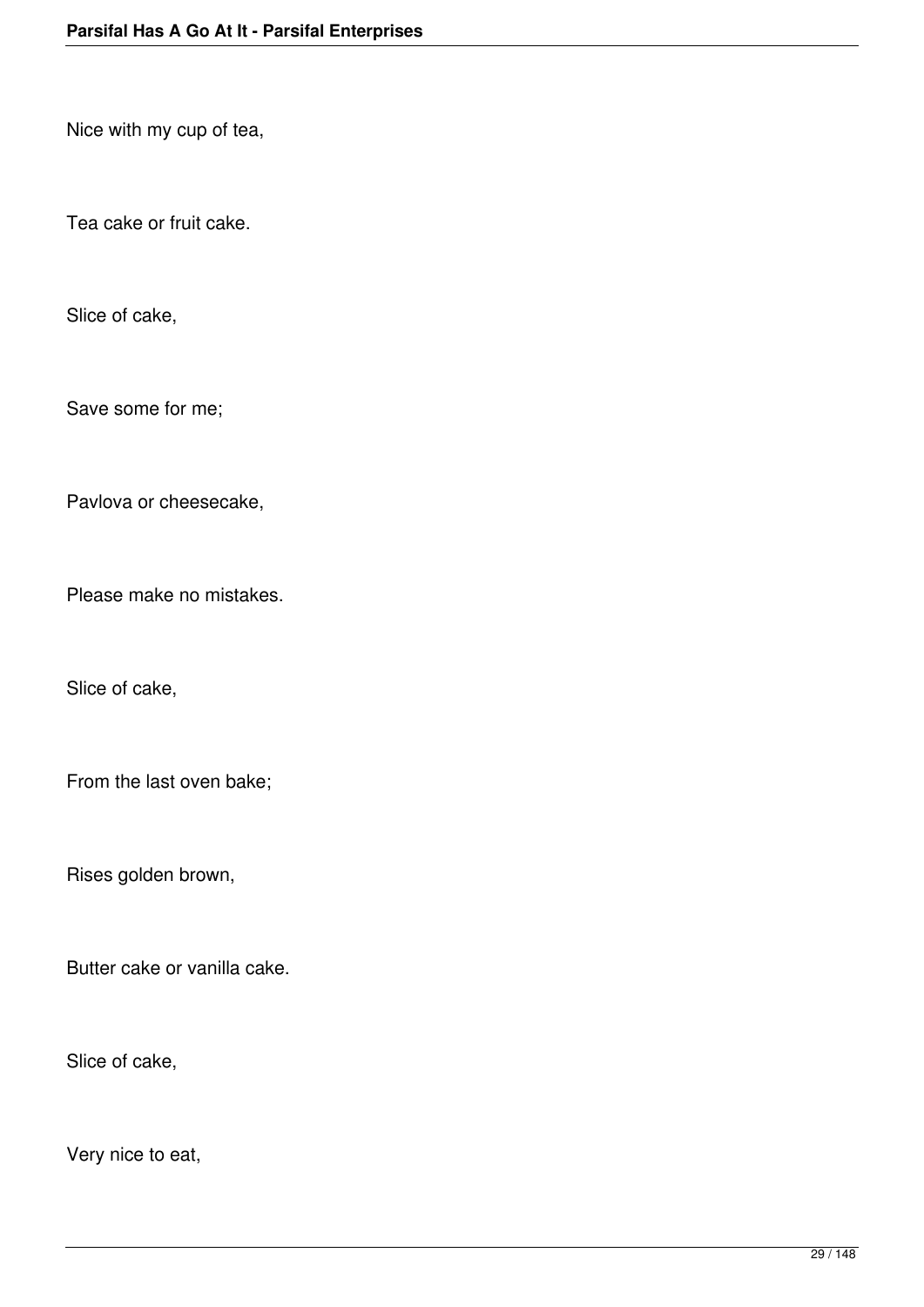Take the weight off your feet,

Sit and eat on your seat.

Slice of cake,

Morning tea and coffee;

Caramel tort and cream,

Just another daily dream.

Signed,

Cake and eat it to.

#### **13Double Deserts**

Double deserts,

Delicious and sweet;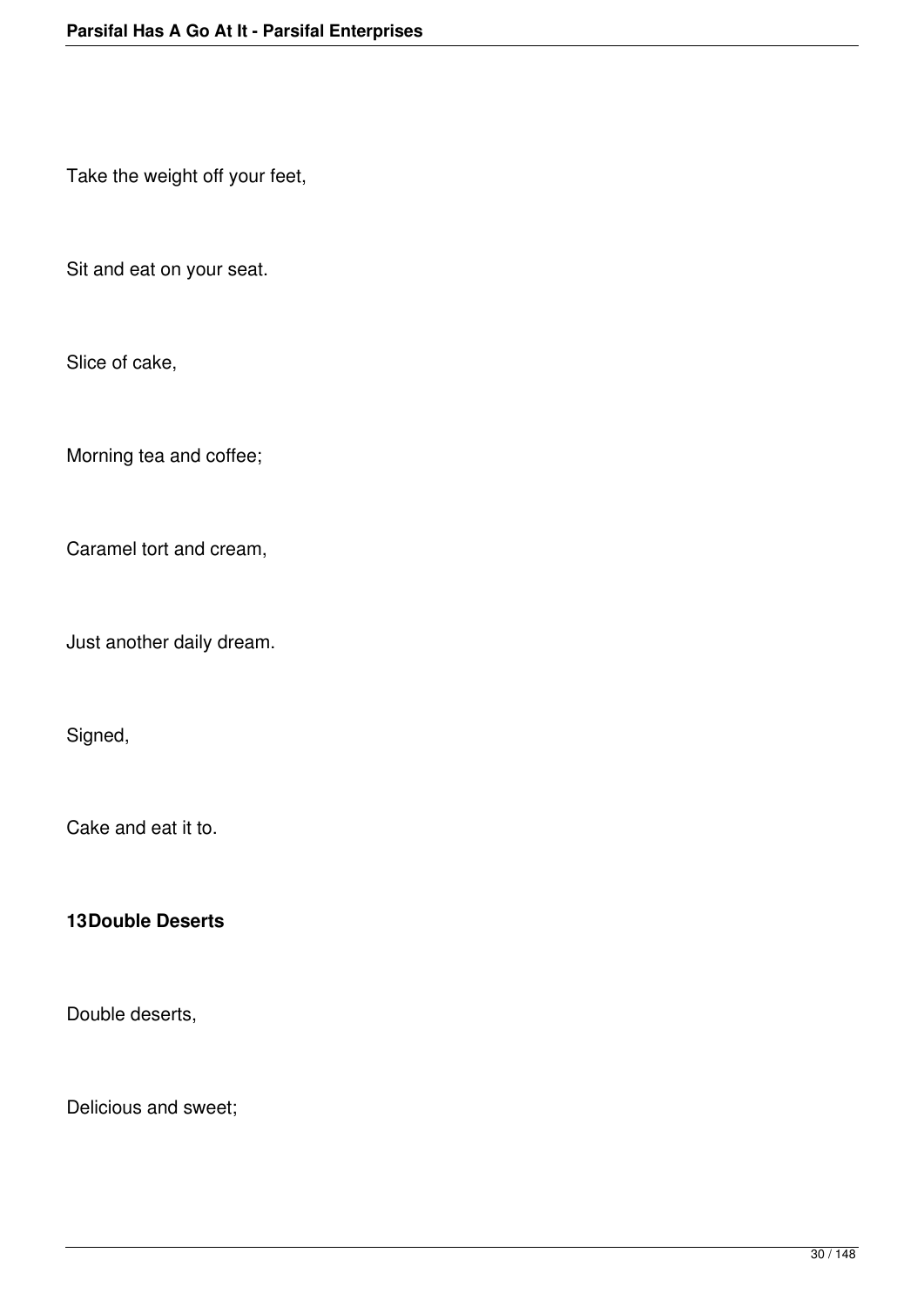Fresh fruit and ice cream,

Yogurt or fresh cream.

Double deserts,

Daily in your dreams;

Wishes for nice things,

Sweeter as it seems.

Double deserts,

Second helpings allowed;

Two pieces of pie,

Nice to pig out.

Double deserts,

Try not to hold back;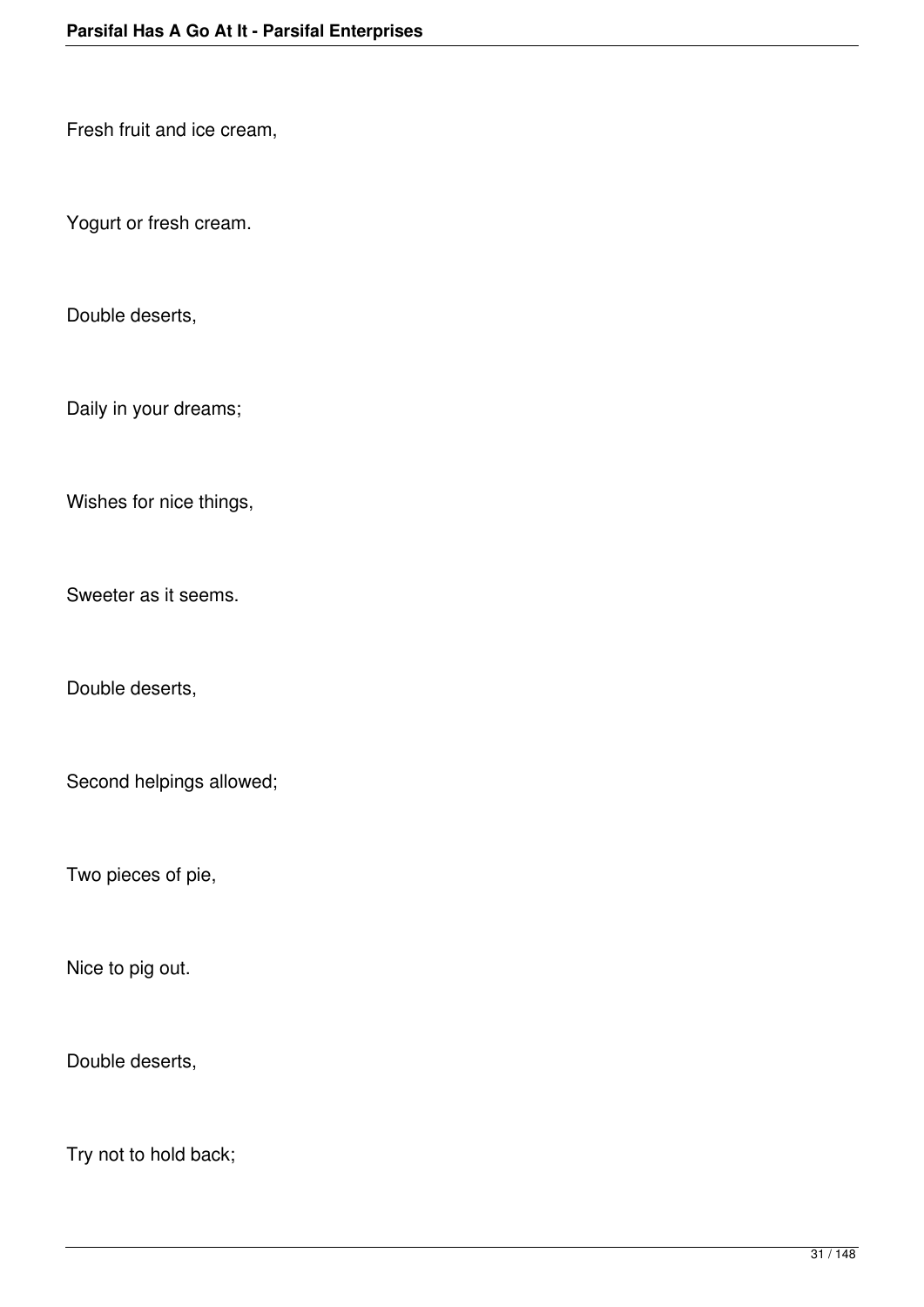Indulging your wasteline,

Going further down the track.

Double deserts,

Right time of year;

Birthdays and Christmas,

Please spare the beer.

Double deserts,

Tastes twice as nice,

Sweeter than sweet,

All things turn out neat.

Signed,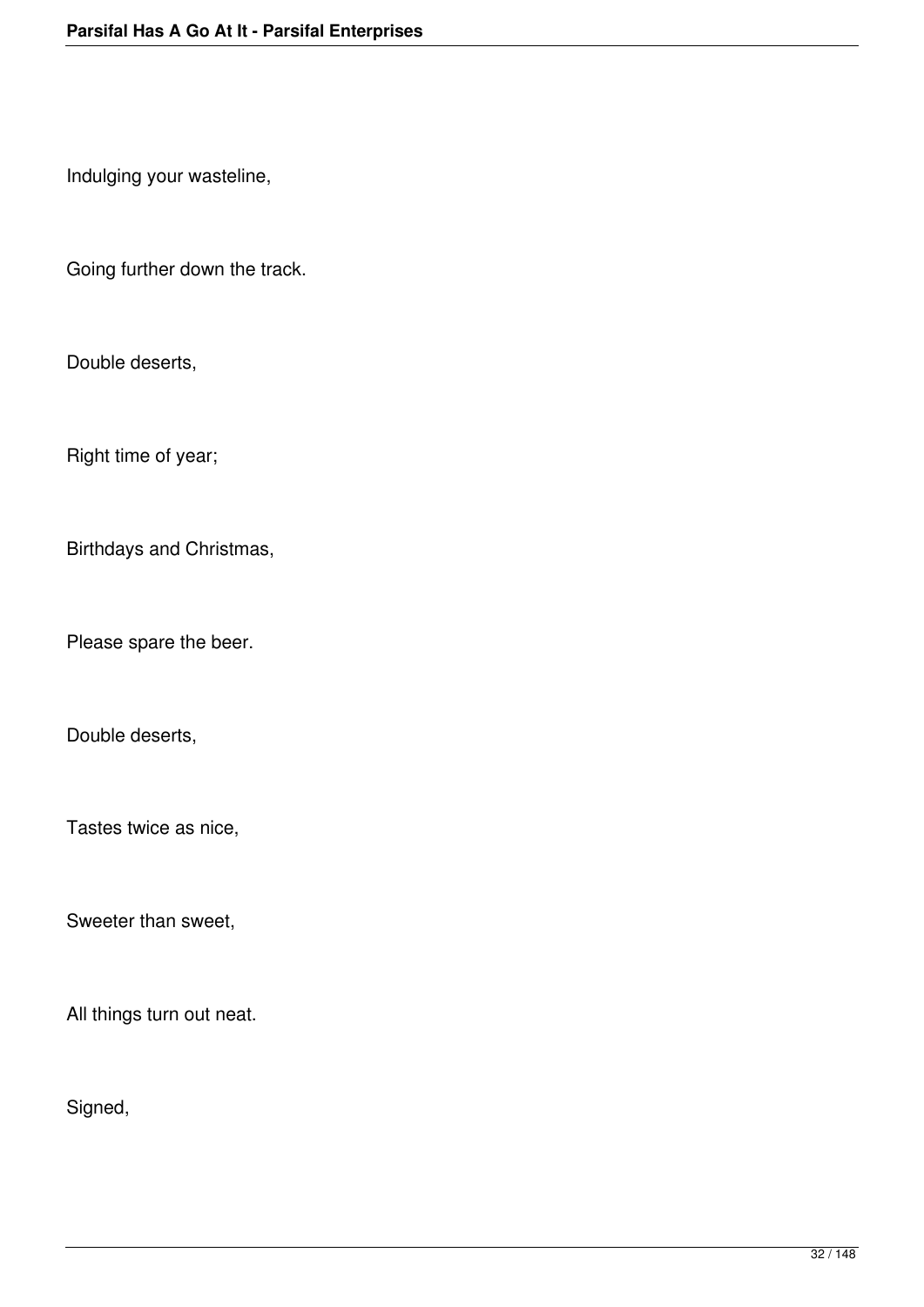Do the dishes.

### **14 A Million Meals**

A million meals,

Feed everybody around;

Minutes to prepare,

Memories last a year.

A million meals,

Days in and out,

How does it feel?

Food in and out.

A million meals,

Feed all the starving;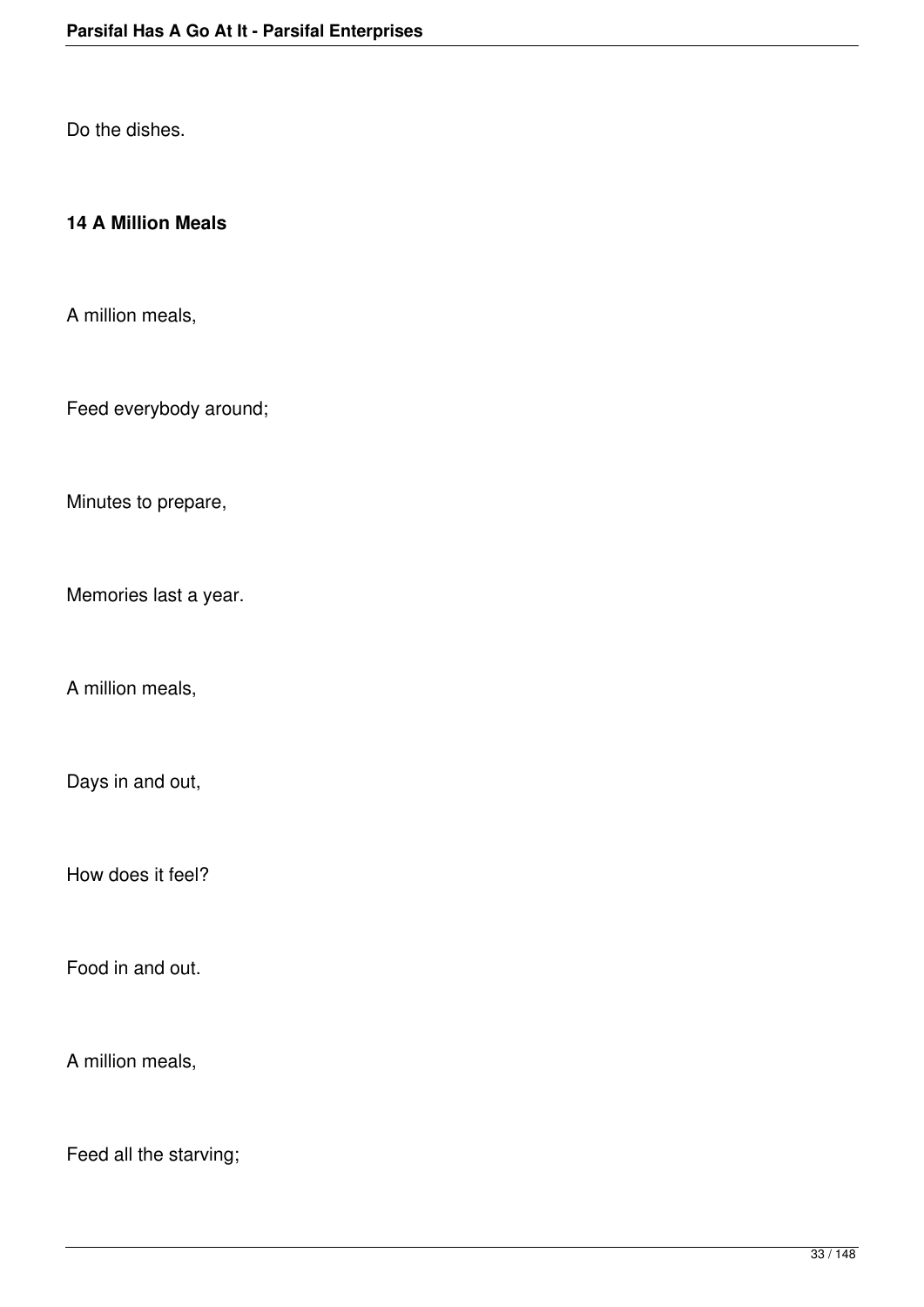No one goes hungry,

The taste ever after.

A million meals,

Each city, each day,

Hungry mouths to feed,

The daily food need.

A million meals,

Vans in the streets,

Stoves are all cooking,

Supermarkets booming.

A million meals,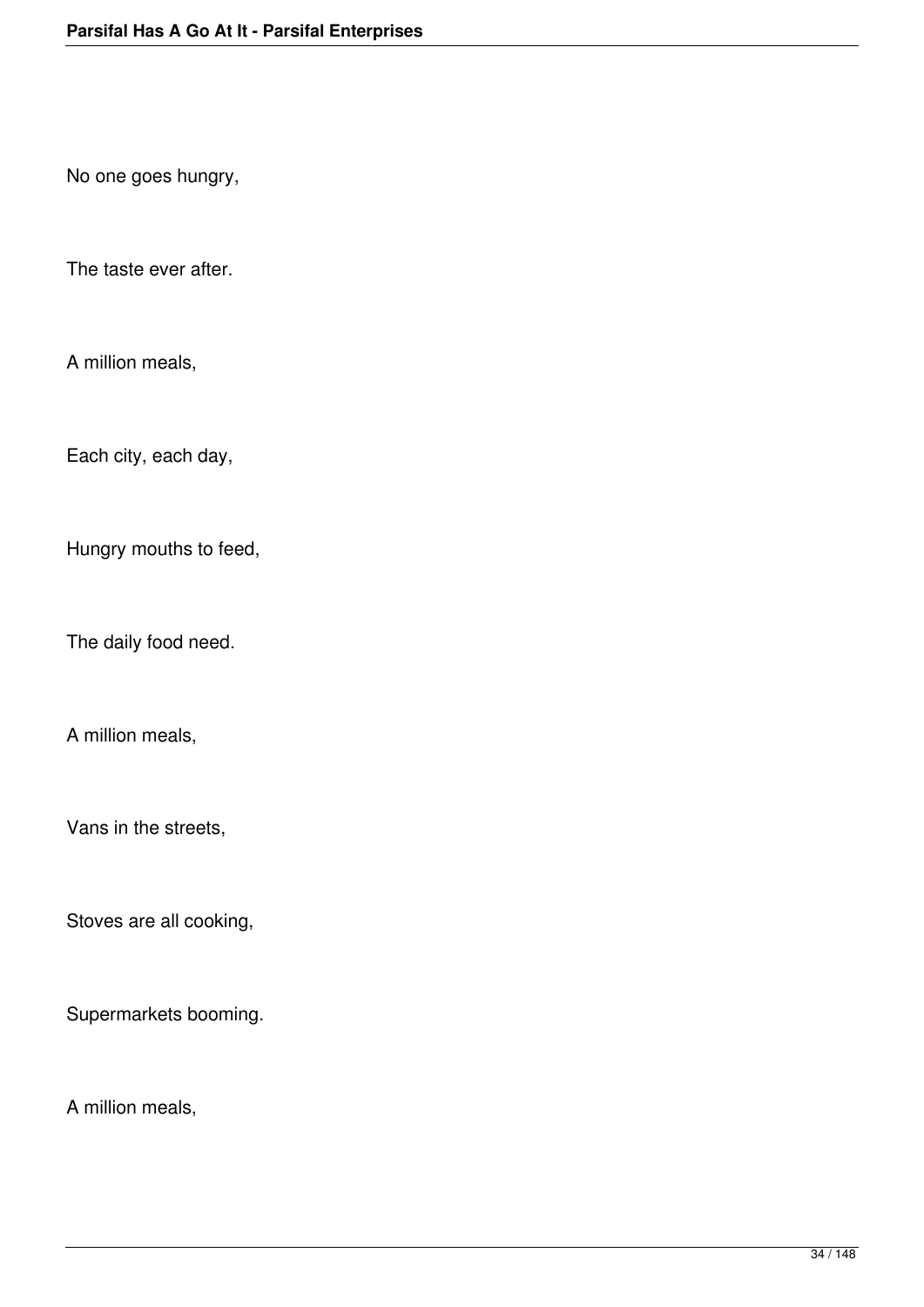People have to eat;

Plenty to go around,

Grows in the ground.

Signed,

No one goes hungry.

### **15 Life Goes Round**

Life goes around,  $\hat{A}$ 

Fair to share all;Â

On a big spinning ball,

Not stuck against the wall.

Life goes around,

Freedom to move easily,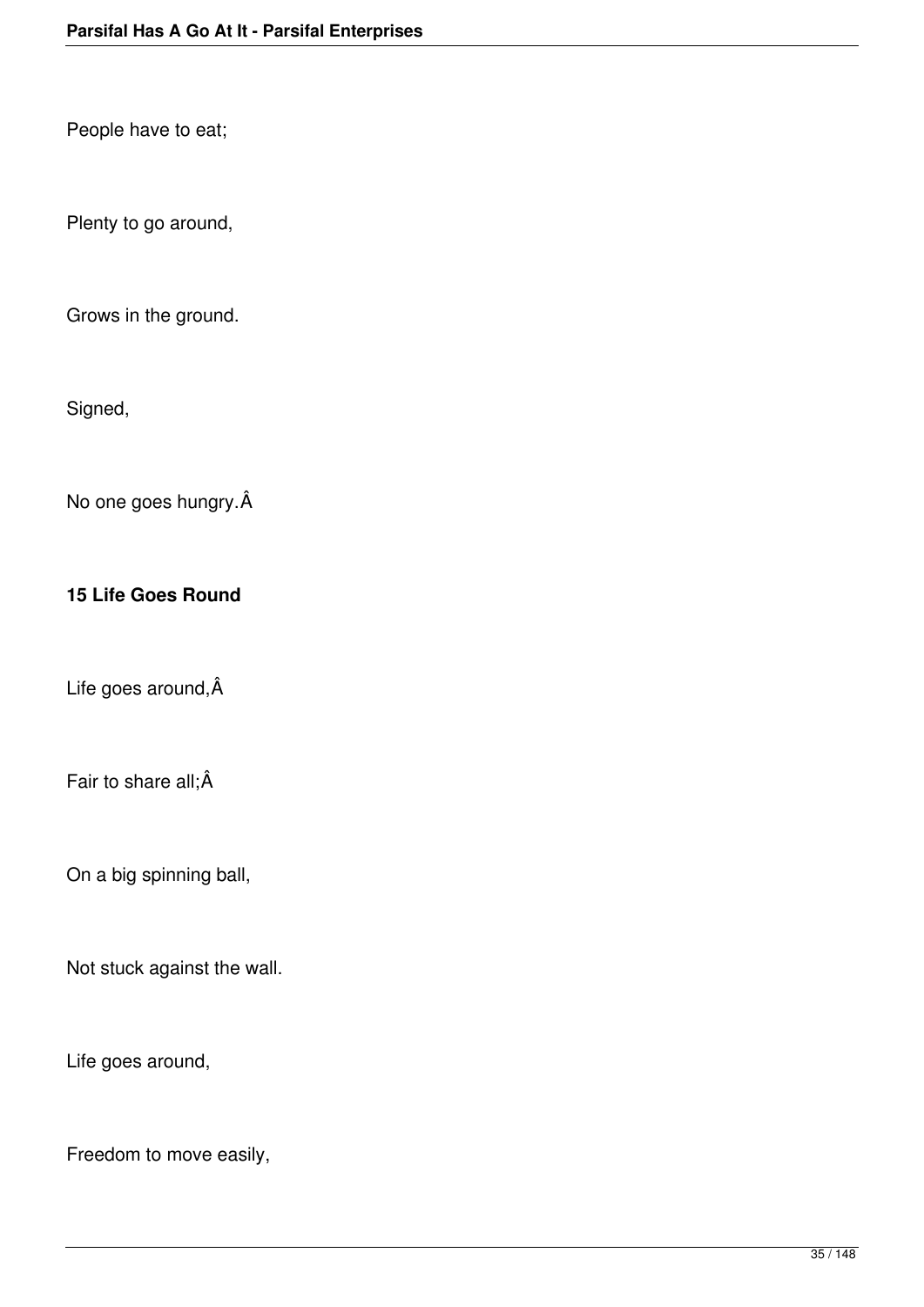Hard to stay on top of it all,

Equality pursueing.

Life goes around,

And comes around again;

Keeping head above the ground,

The truth can be found.

Life goes around,

Spread evenly everywhere;

Trees grow where they like,

Animals, birds and fish.

Life goes around,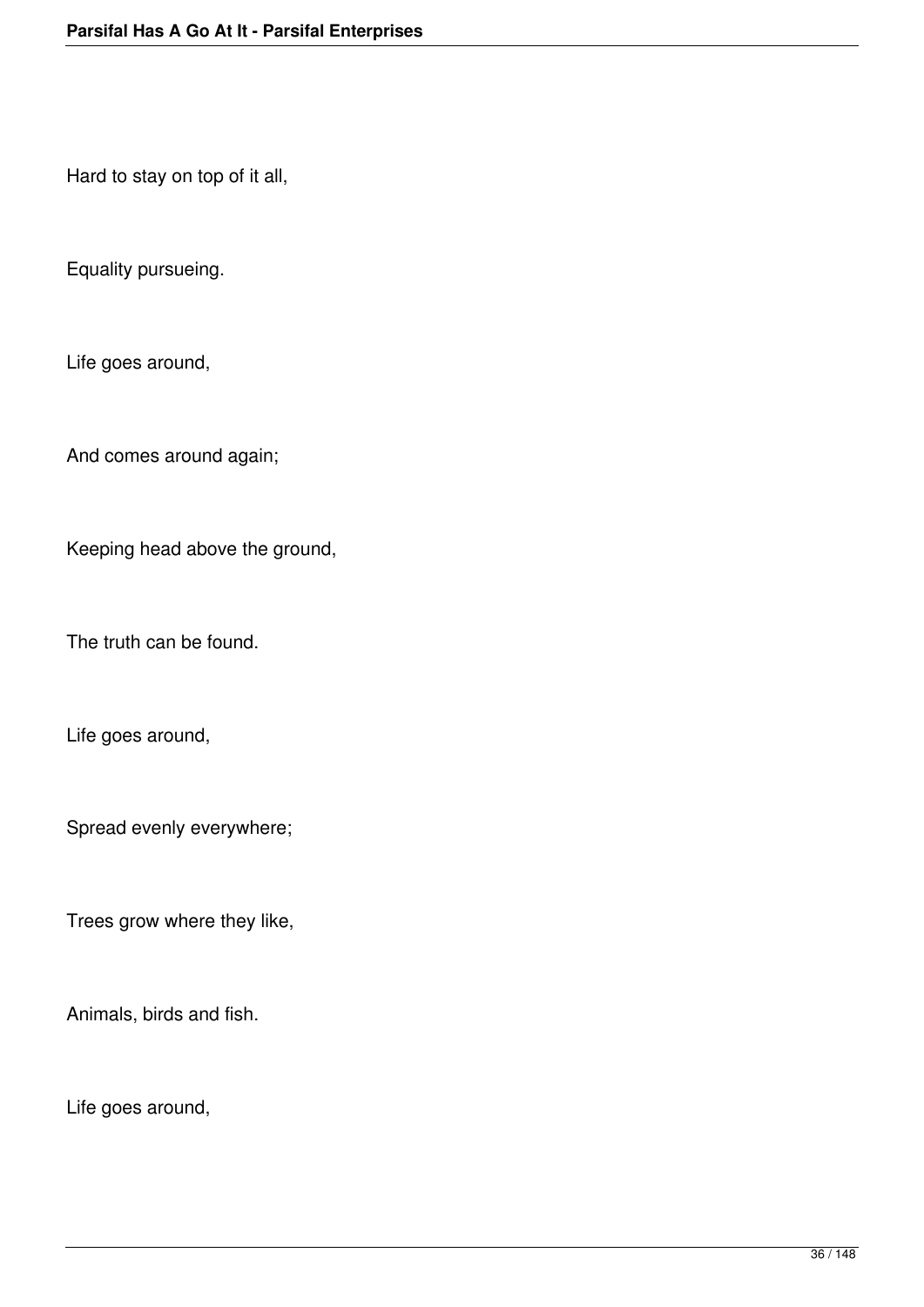People rule the kingdom;

God in control,

Everyone needs their freedom.

Life goes around,

Free fair for all;

No law against living,

As long as your giving.

Signed,

Like water.

**16 Memory Bank**

Memory bank,

Remember the money,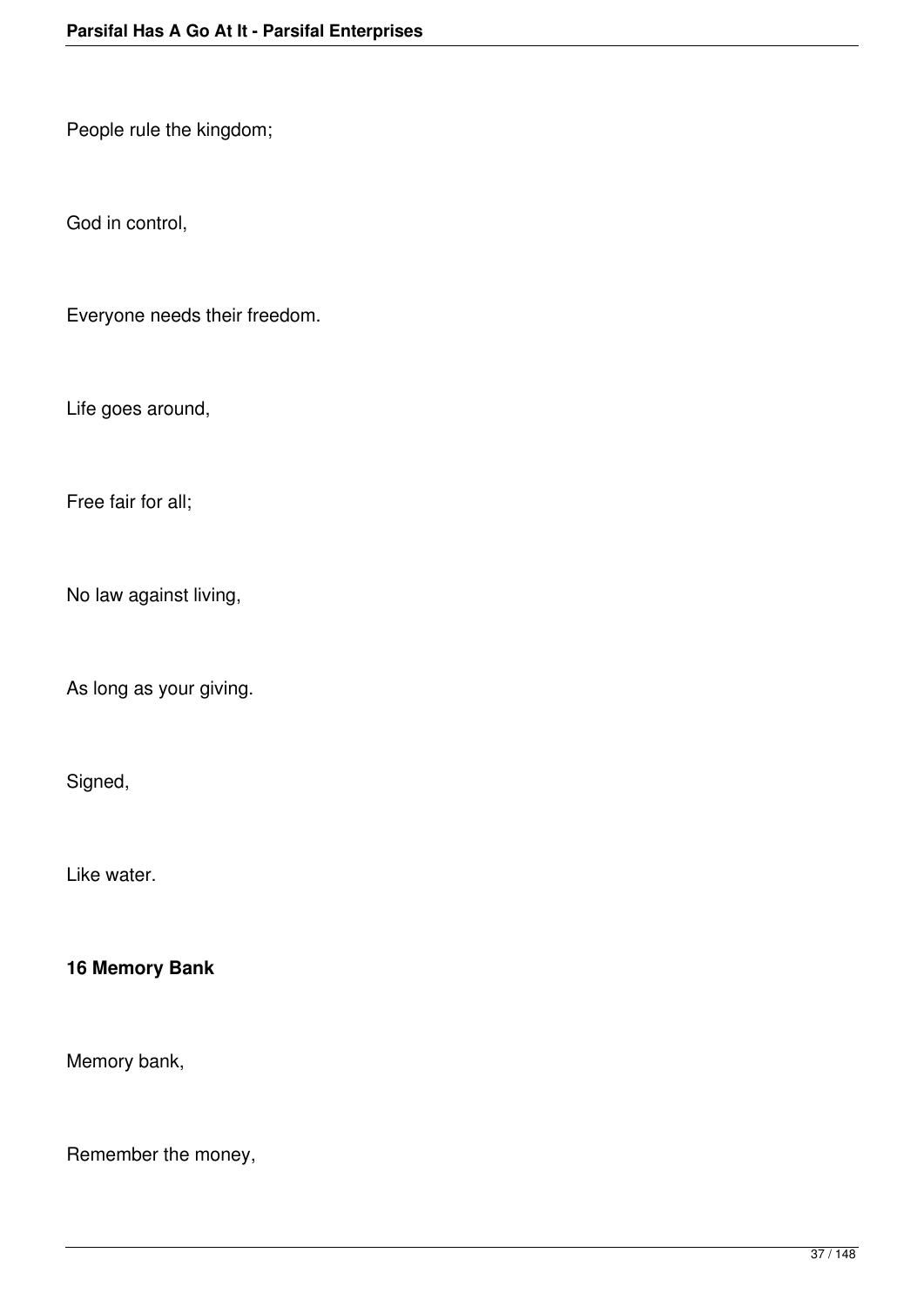Time to make payments,

People you care about.

Memory bank,

Life is at stake;

Safe and sound this time,

Make no mistake.

Memory bank,

Simple time of year;

Words on the page appear,

Days drawing more near.

Memory bank,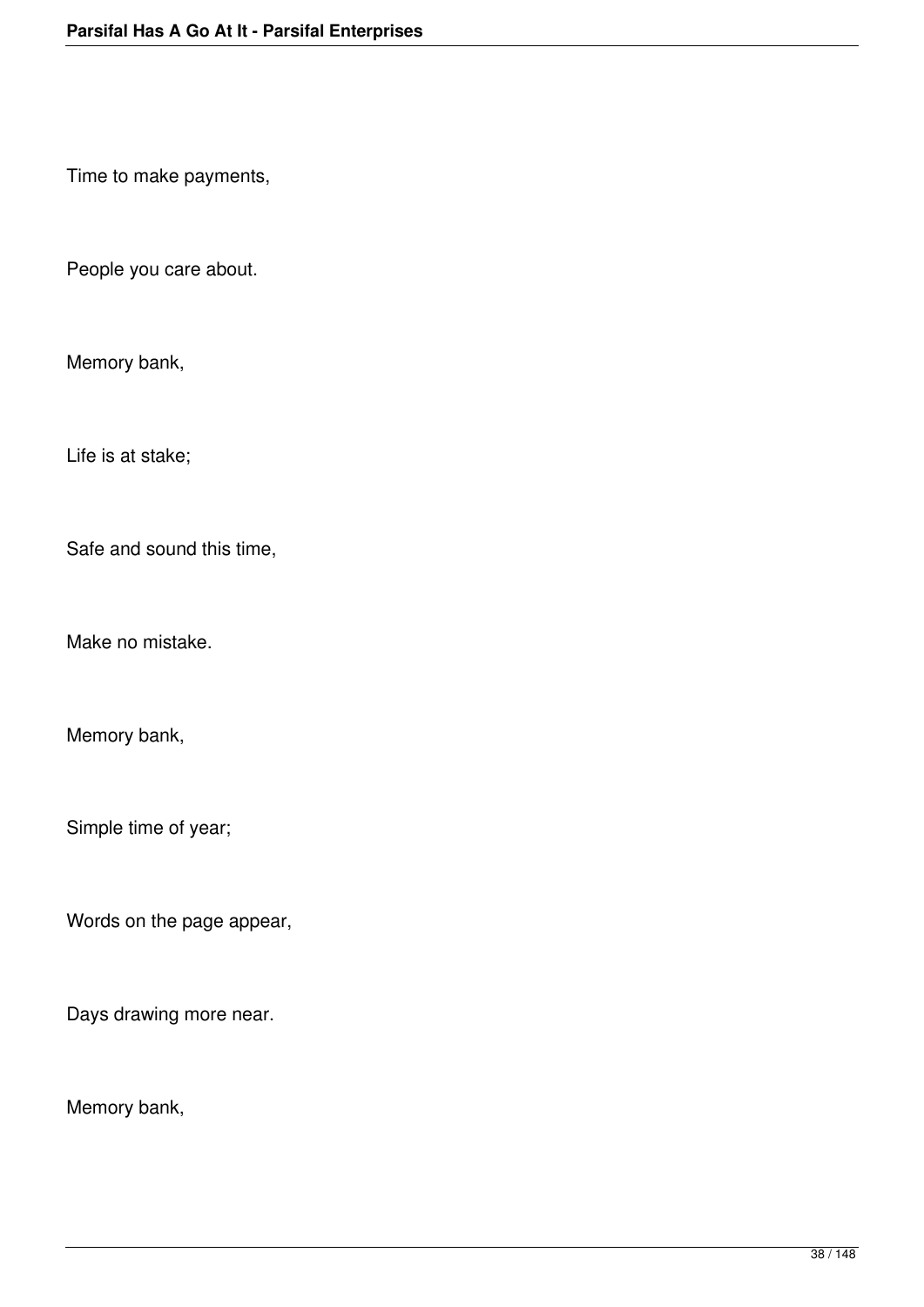History in the making,

Recalling necessary dates,

Write down not forsaking.

Memory bank,

Account balance you see,

What you have in net worth,

Heart and the earth.

Memory bank,

The back of your neck;

Things you need to remember,

Conscious of the facts.

Memory bank,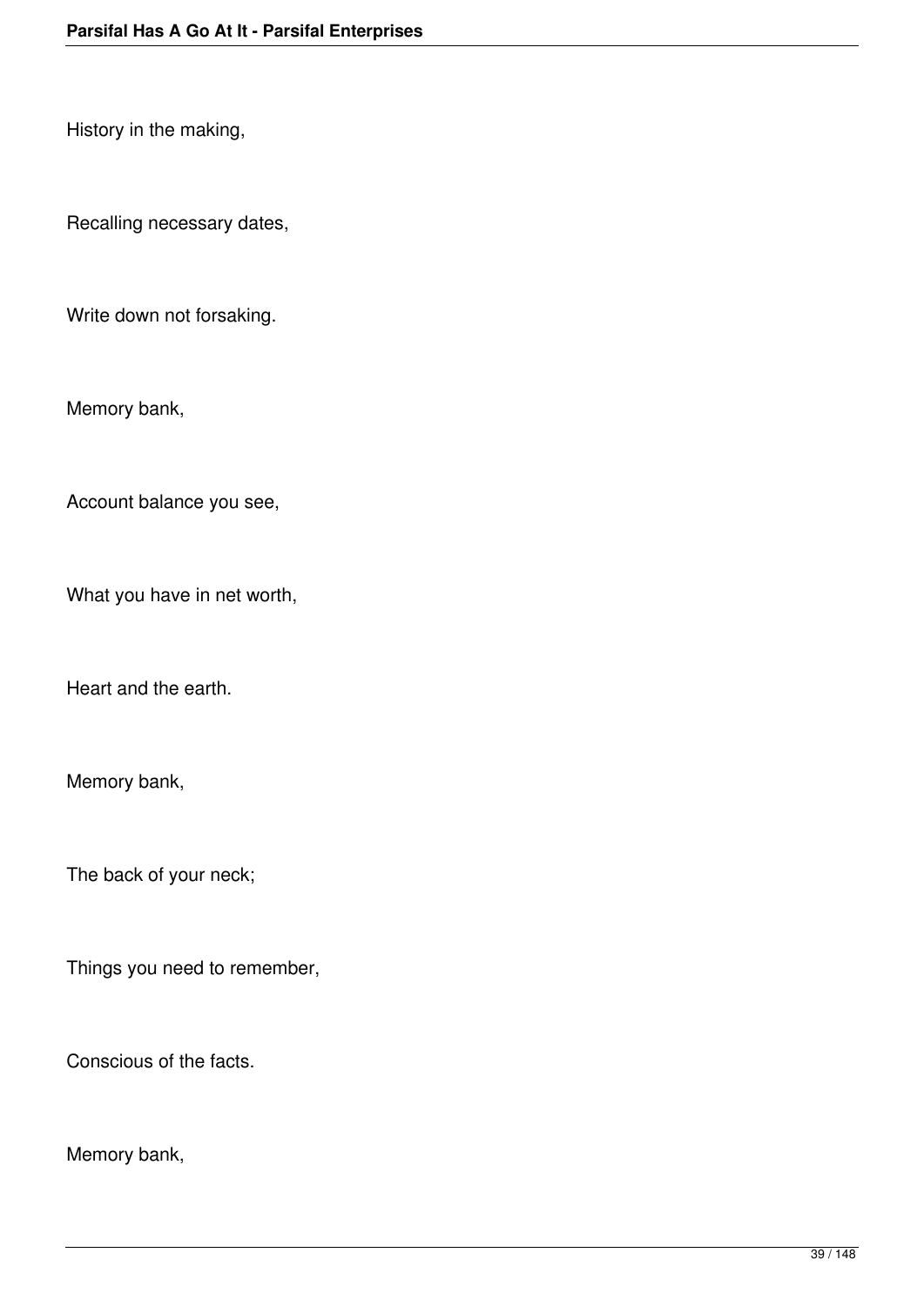Things of the past,

What is passing in time.

People count the cash.

Signed,

Healthy outcome.

**17 Chalk And Cheese**

Chalk and cheese,

Learning to squeeze;

What is on the black board,

Jesus will please.

Chalk and cheese,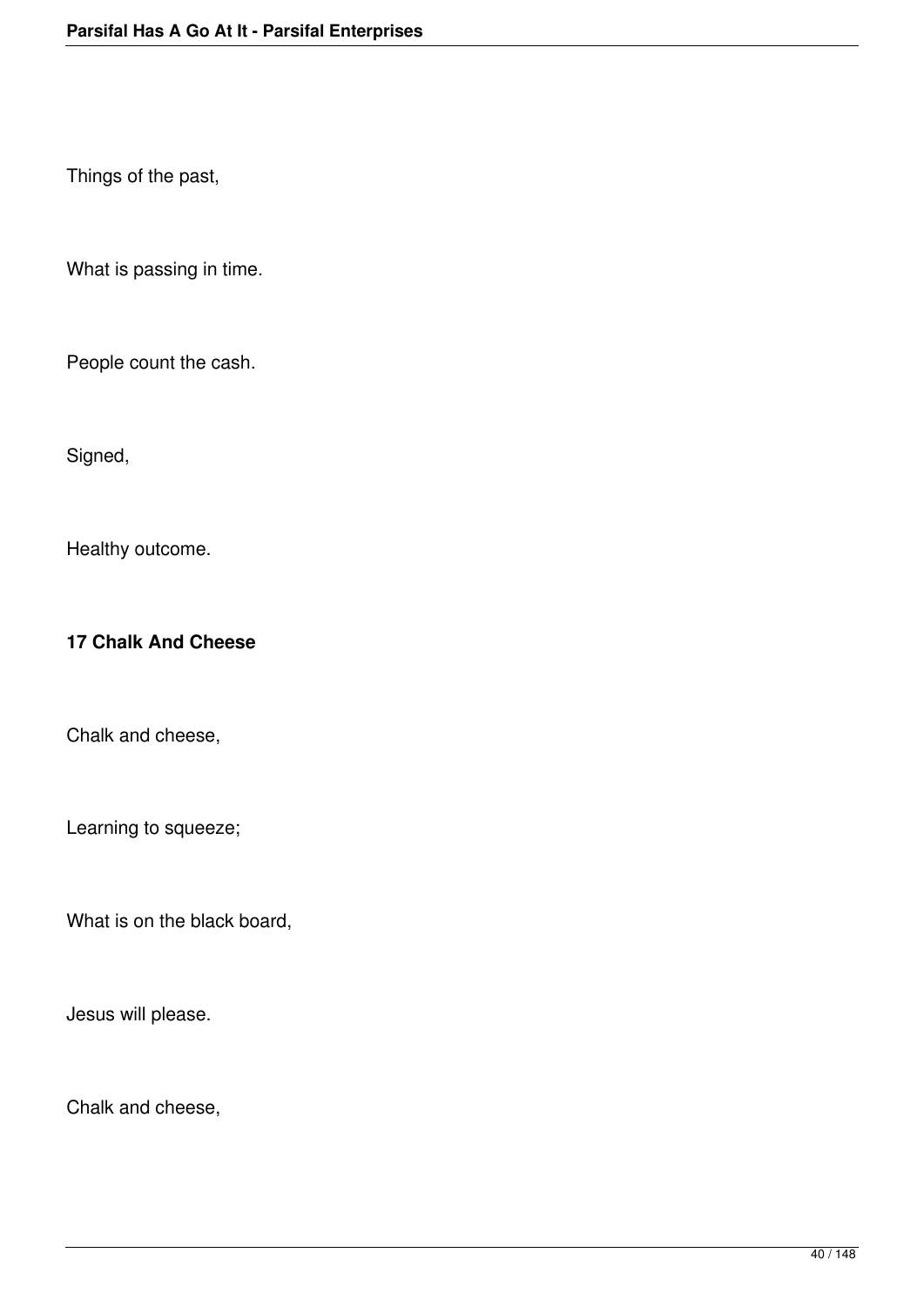Bees on their knees;

Money from honey,

Tasty and sweet.

Chalk and cheese,

Beer and wine, freeze,

Alcohol and spirits,

Hair that you tease.

Chalk and cheese,

Rubber on the road,

Tyres wearing out fast,

Slow what you need.

Chalk and cheese,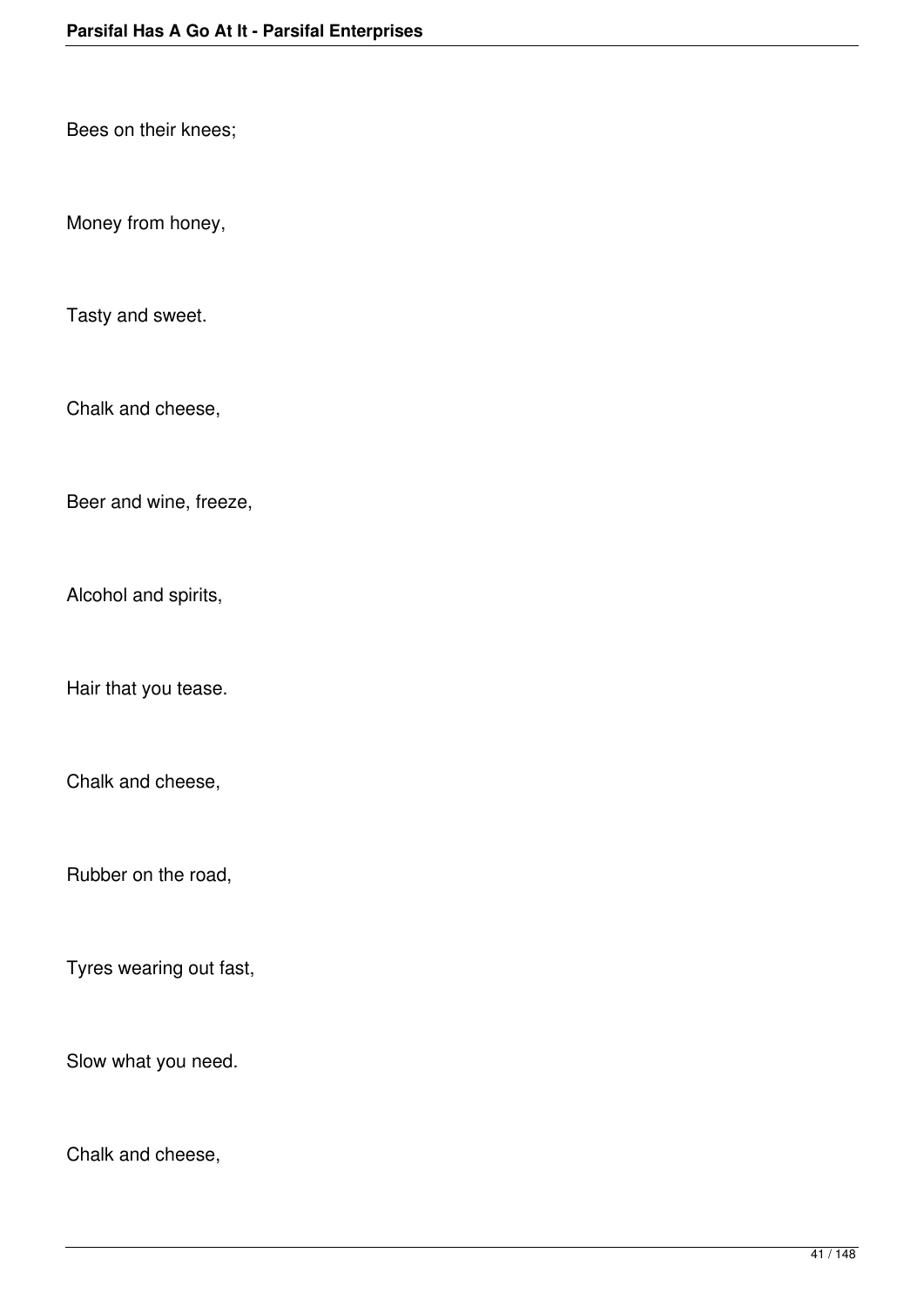Making time at ease;

Fat is not really all that,

Healthy, fit and worried.

Signed,

Perplexion.

**18 Type Of Tyres**

Type of tyres,

Good Year and Dunlop;

Perelli and Bridgestone,

Replacing when needed.

Type of tyres,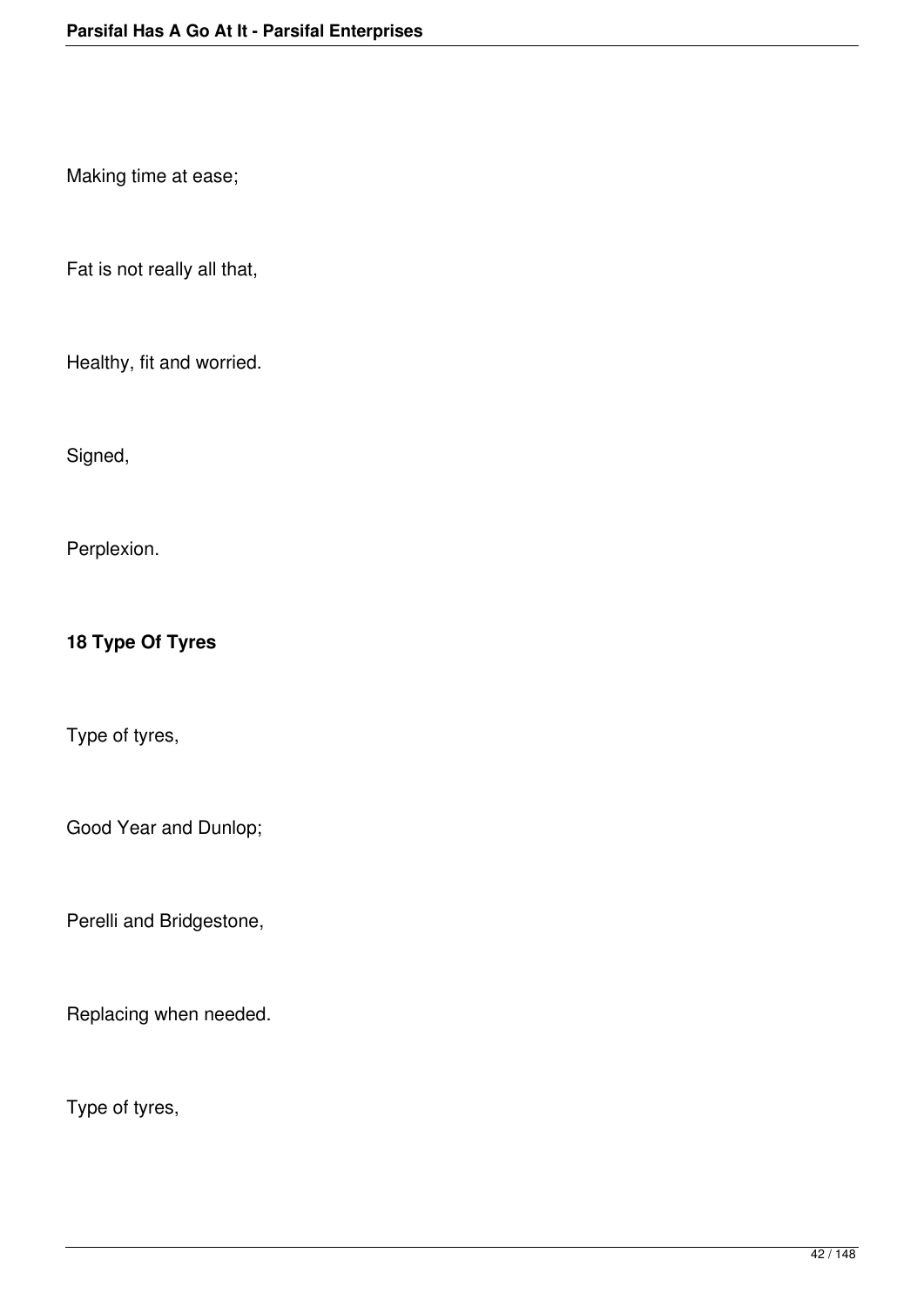Rubber on the road,

Wearing out slow,

Like chalk and cheese.

Type of tyres,

Black as they come;

Good tread or bad tread,

Wearing out in time.

Types of tyres,

Good traction and grip;

Handling and stability,

Hold onto the road.

Types of tyres,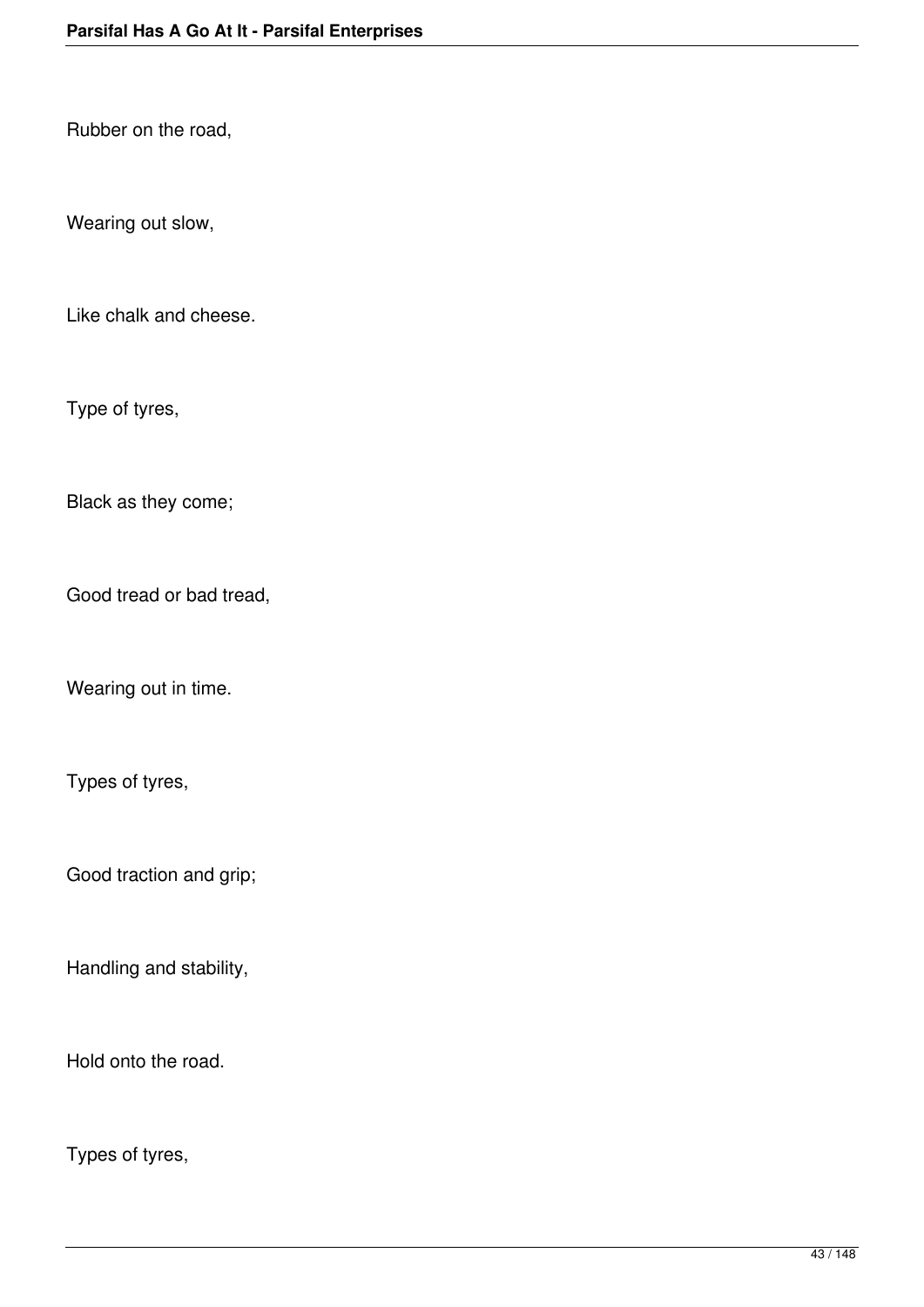Just what you need;

Reading the traffic,

Travelling the lead.

Types of tyres,

Just doing the job;

Hold onto the wheel,

Meaning how you feel.

Signed,

Track and tread.

**19 A Tiring Job**

A tiring job,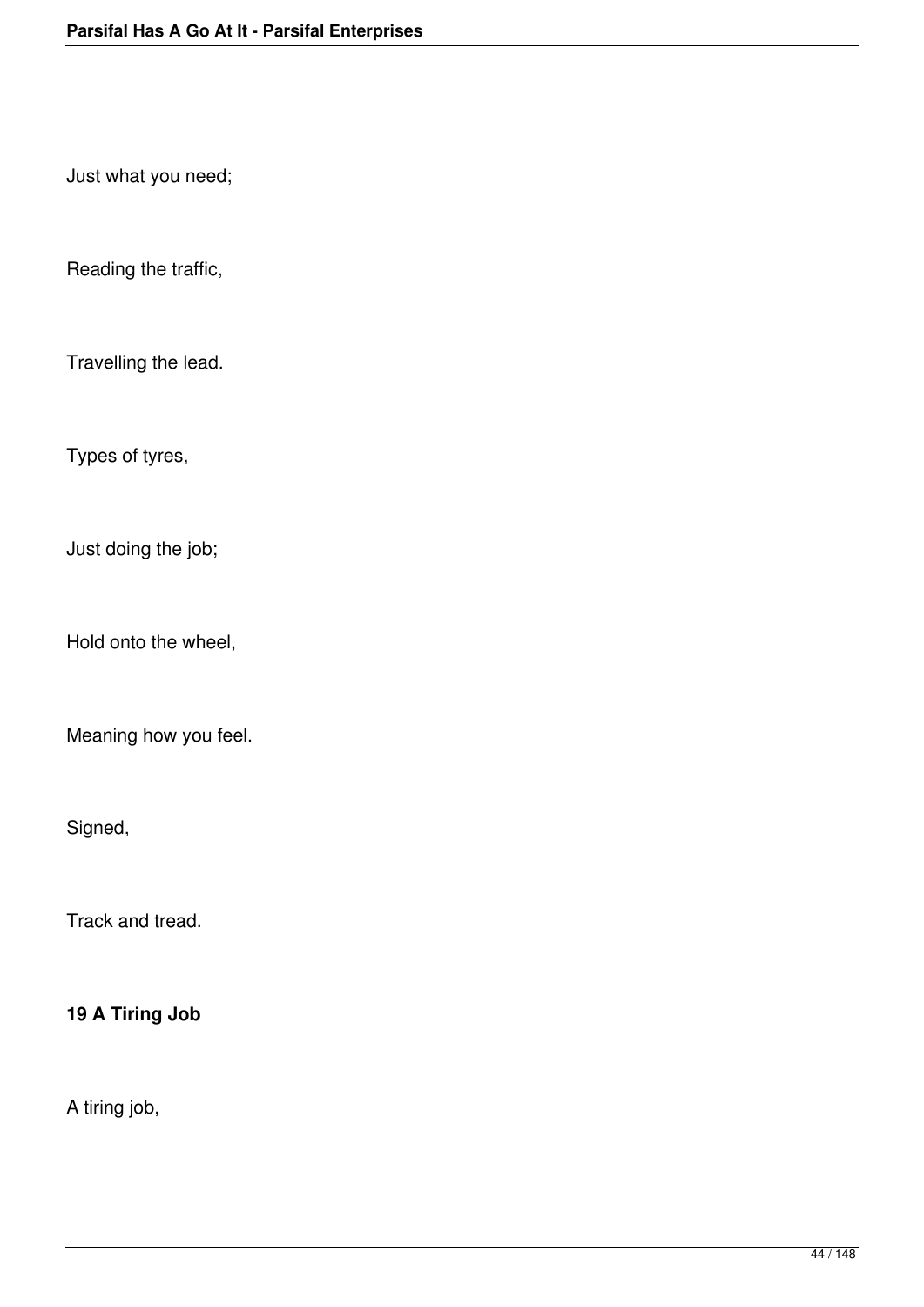Just writing away;

All the work done,

Some left to say.

A tiring job,

No rest for the weary;

Plenty of time for sleep,

Working just to eat.

A tiring job,

Life is like that;

No rest or play,

Work hard and pray.

A tiring job,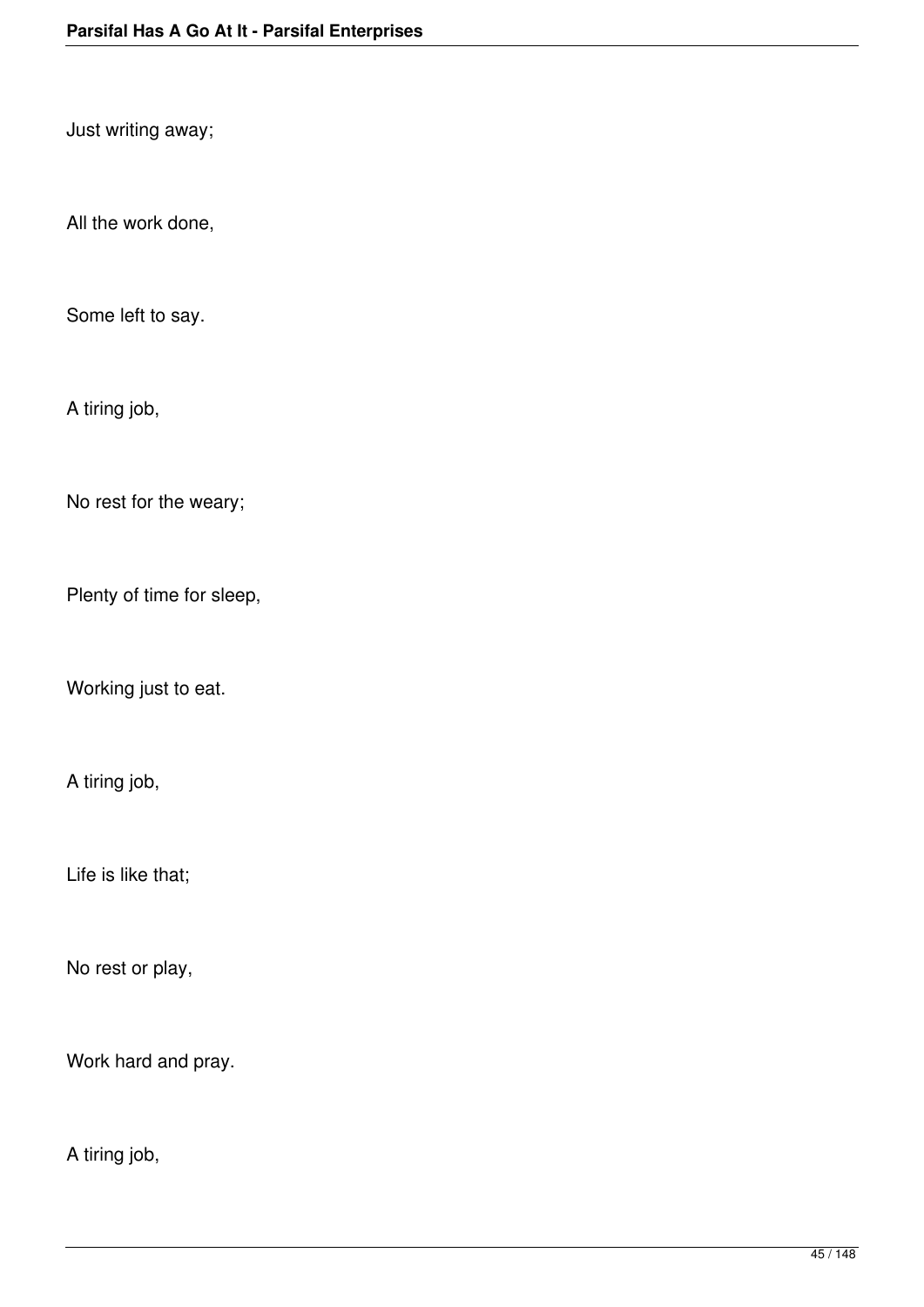Pieces come together;

Falling into place,

Each part in space.

A tiring job,

People face and faith;

Prayer, mercy and grace,

Just to maintain the pace.

A tiring job,

No rest for the wicked,

Evil is counteracted,

God's goddness reigns.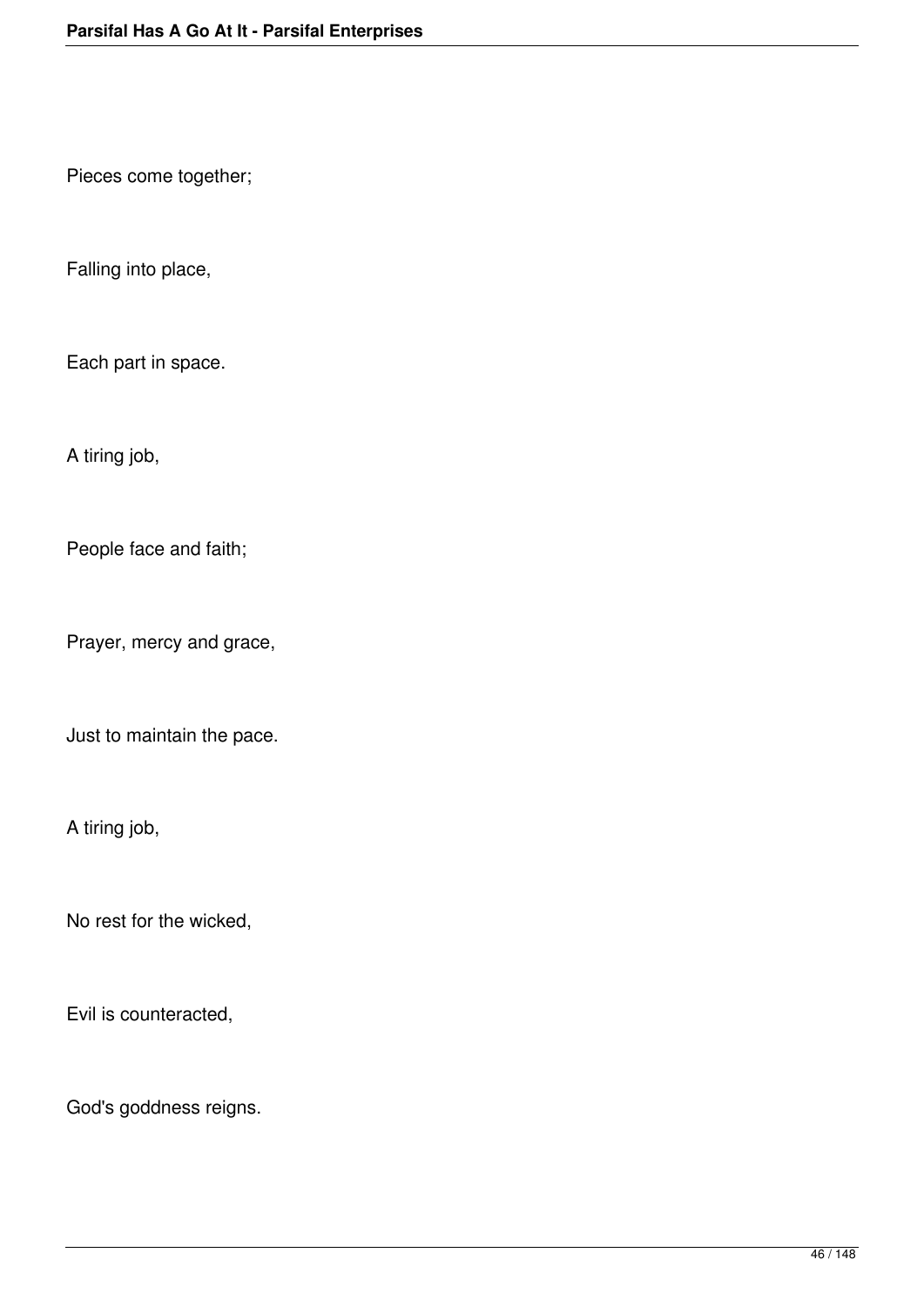Signed,

Peace of mind.

### **20 Asleep Again**

Asleep again,

Head on the pillow;

Time to wake up,

Work to be done.

Asleep again,

Heavenly dreams;

Understand what they mean,

Keep the house clean.

Asleep again,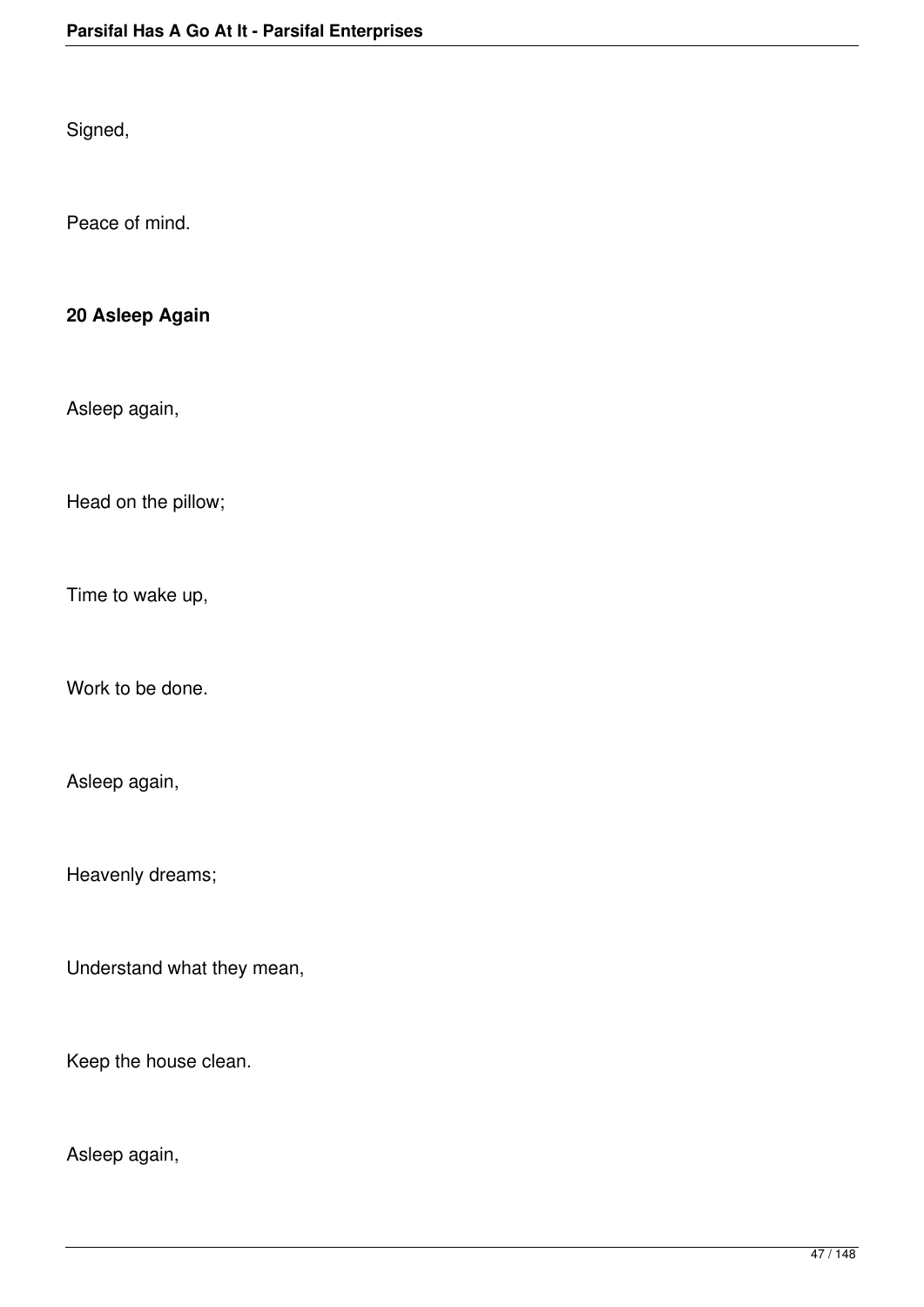Time by your side,

An on your hands,

Keep watch and wait.

Asleep again,

Can't keep my eyes open;

Falling asleep,

Nodding off again.

Asleep again,

Eight good hours rest,

Night turns into day,

Back to work again.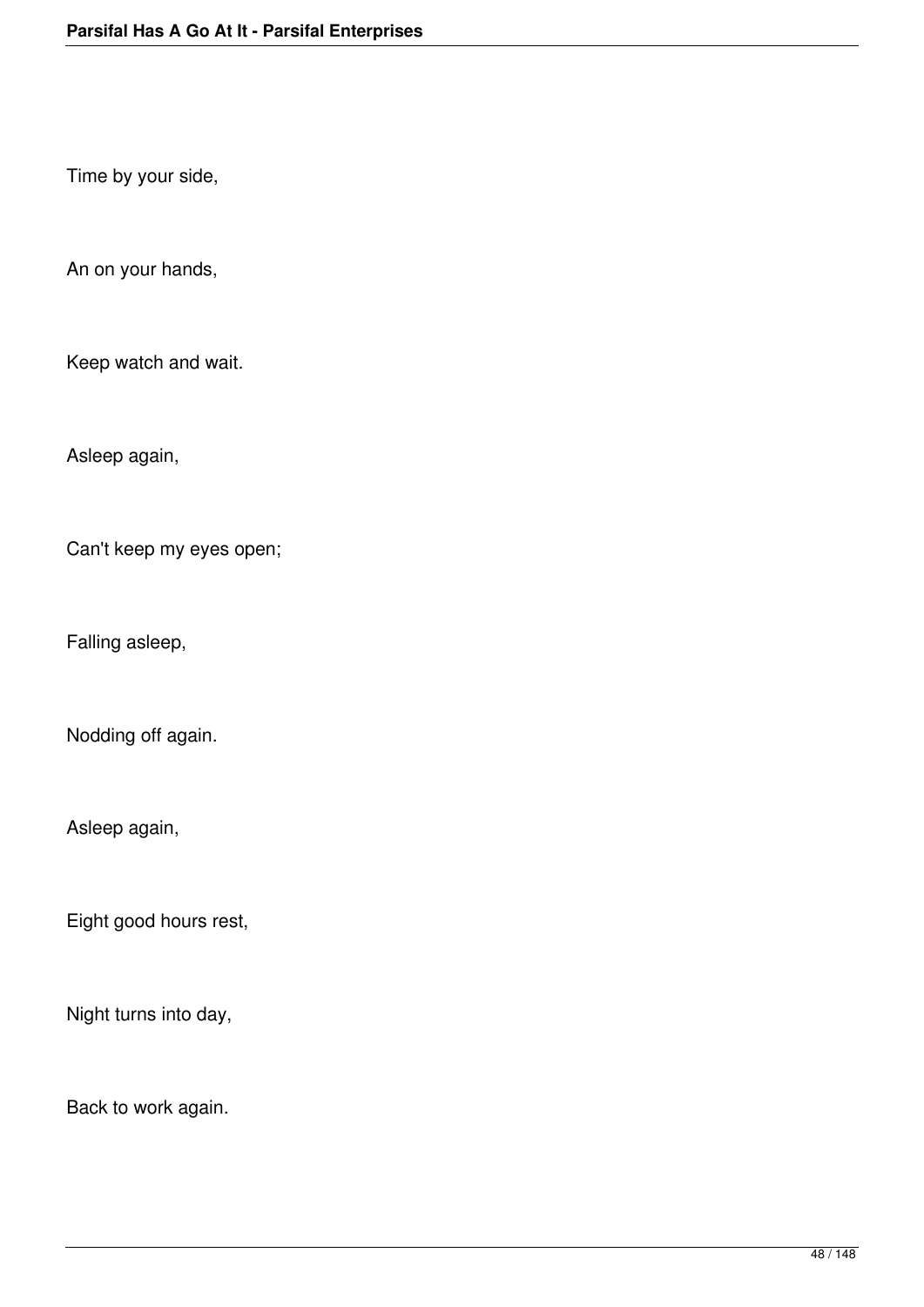Asleep again,

Never too tired to care;

Keep going to God in prayer,

Slowly breathing all the air.

Signed,

Make the bed.

#### **CHAPTER 3 SHARE AND SHARE ALIKE**

#### **21 Chair and Air**

Chair and air,

All things are fair,

Learning to care,

In the fashion you dare.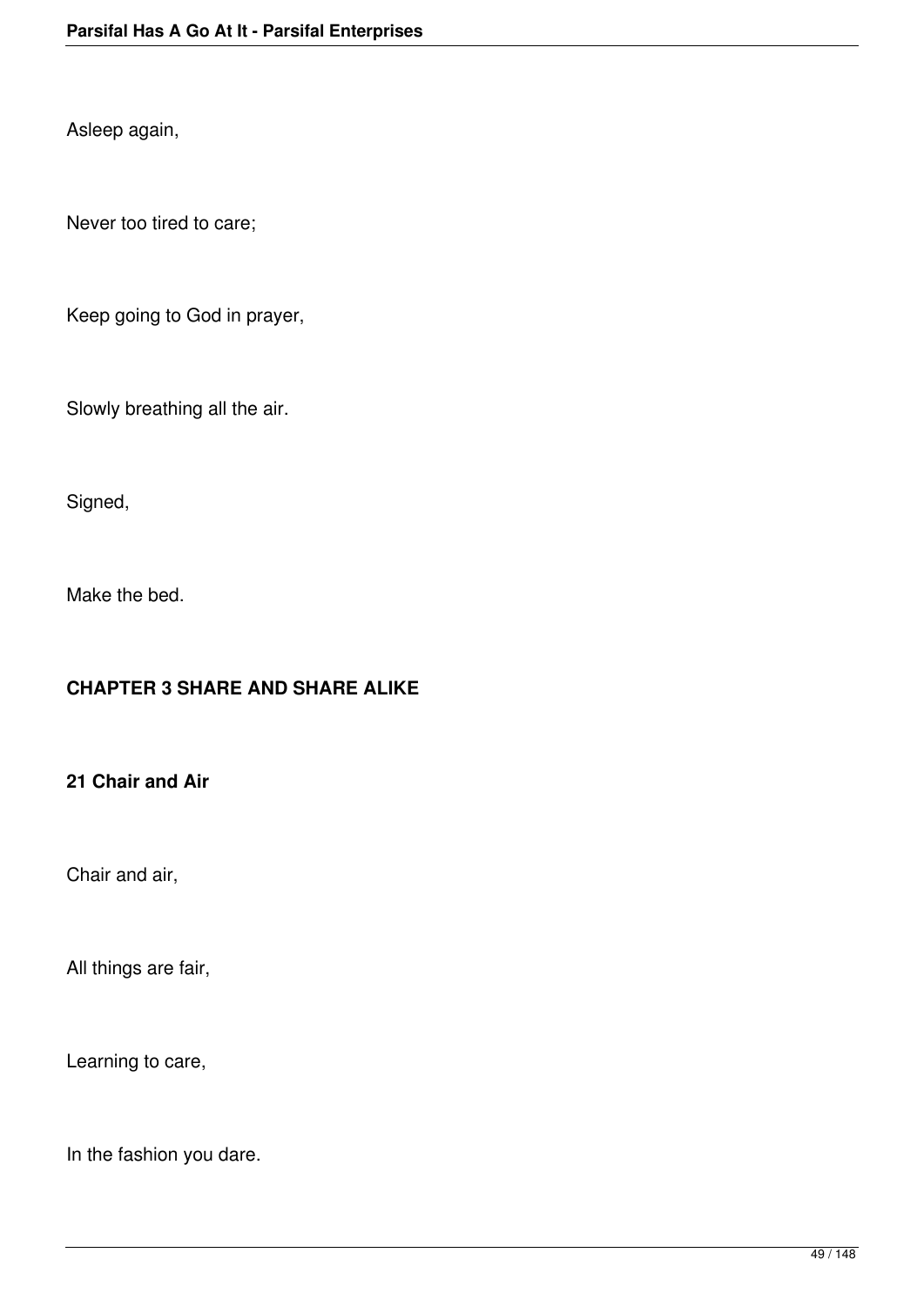Chair and air,

Sitting writing poetry;

As if to God in prayer,

Wind blowing through your hair.

Chair and air,

Breathing normally I hope,

The Devil down and has to cope,

Clouds in heaven above.

Chair and air,

Conscetrating on what is written;

For whoever wants to read,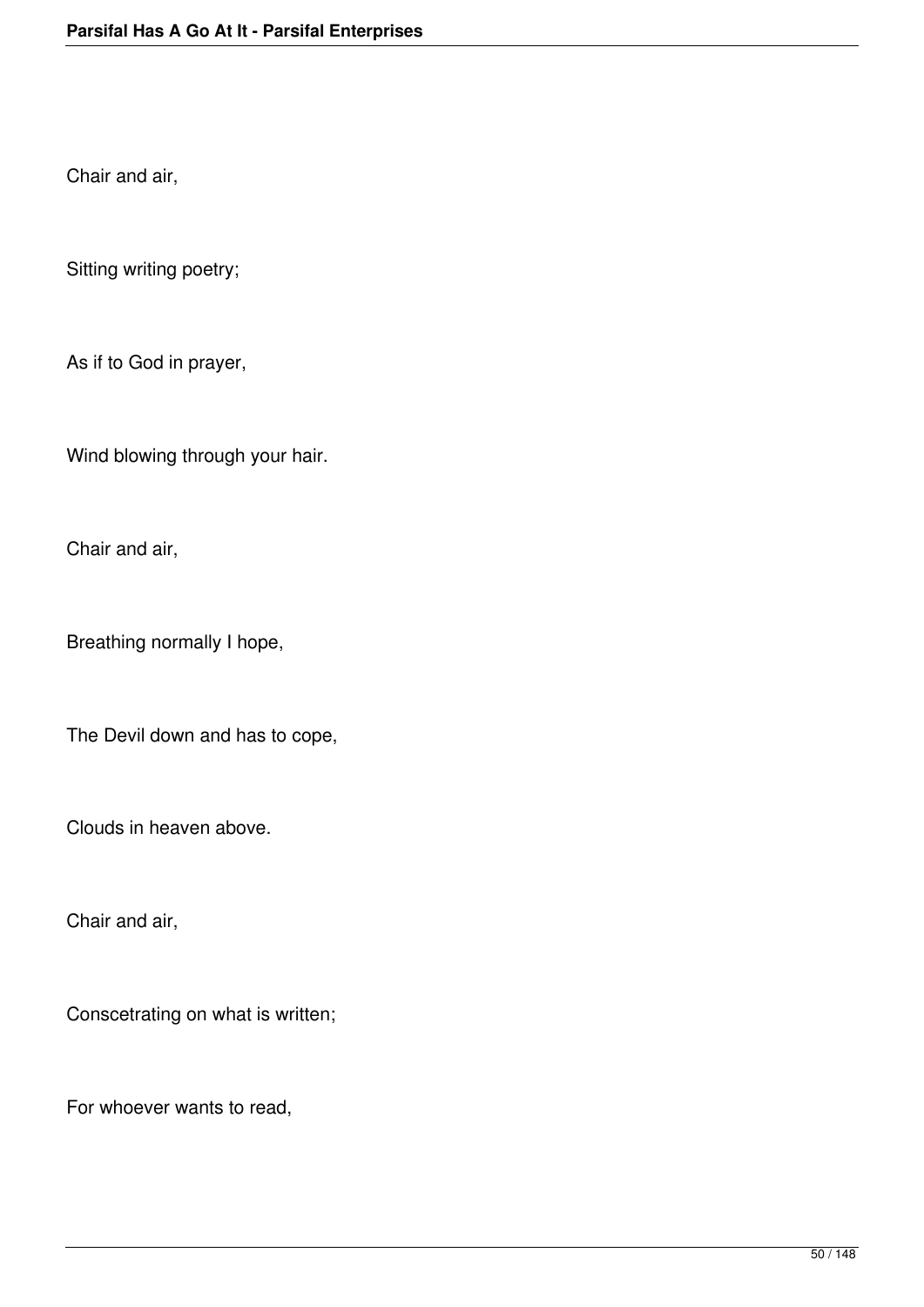God will give the lead.

Chair and air,

Sitting, thinking, knowing;

Ageing, looking, growing,

Complete instructions.

Chair and air,

Turning, learning, breathing;

Writing, reading, leading,

All the good stuff that is.

Signed,

A good nose

**22 Money Market**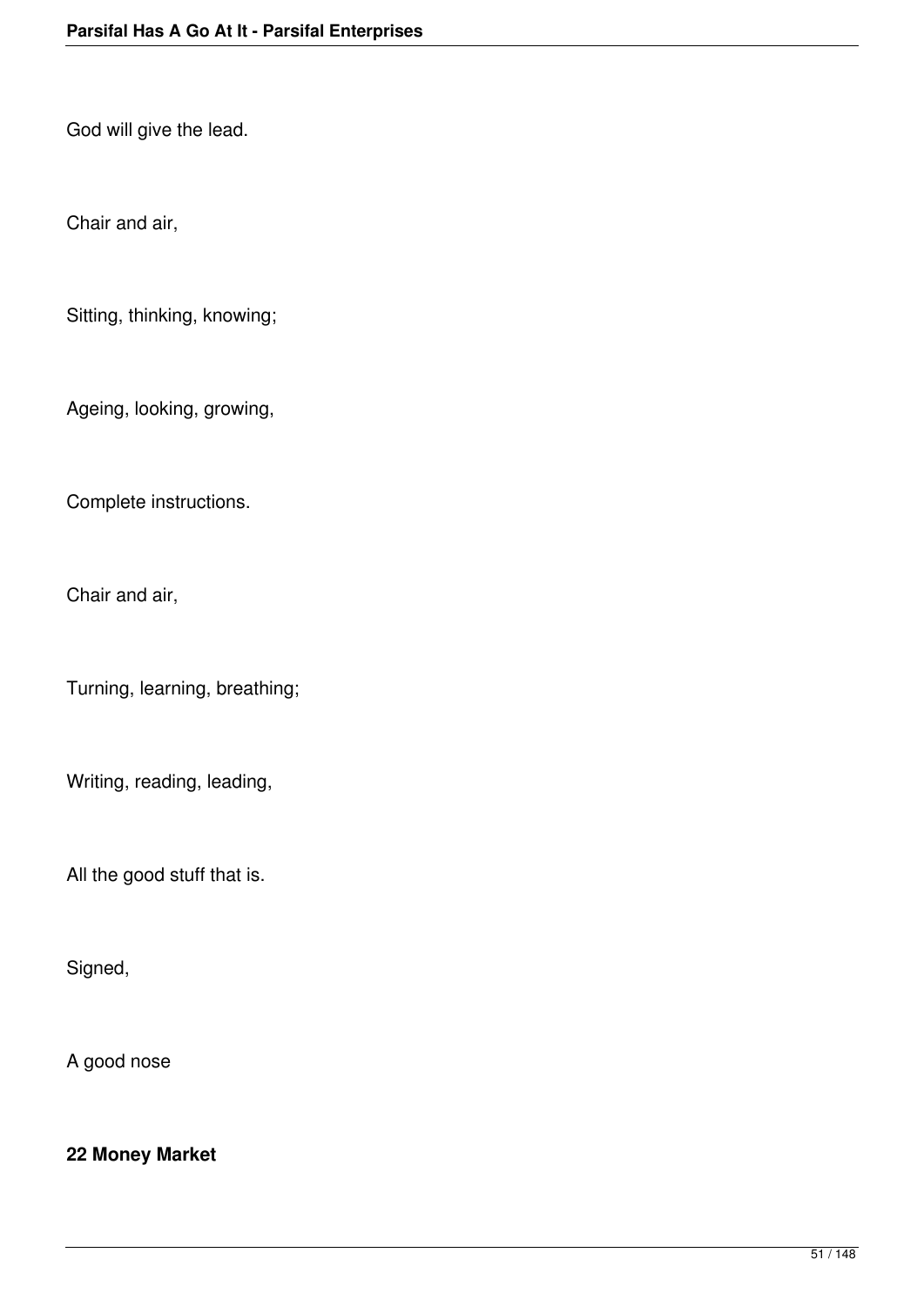Money market making,

Time for funds taking;

All above board and right,

Honest income a real delight.

Money market making,

Shares all over the place;

People buying and selling,

Can't keep up with the orders.

Money market making,

Earth turns and shaking;

The world is full of fun,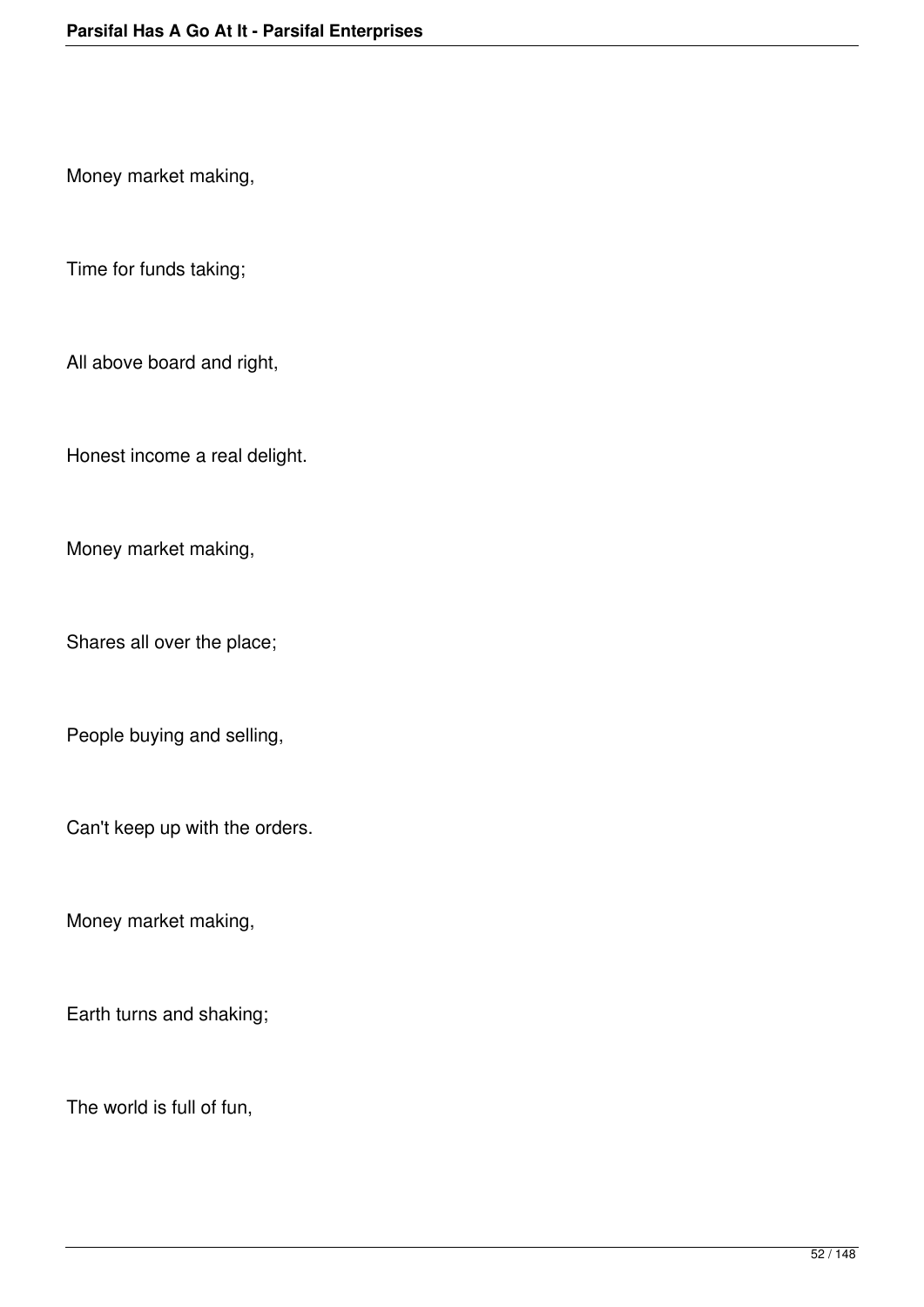Smiling for ear to ear on the run.

Money market making,

Trying to make a profit;

You have a job doing it,

A fair slice of the action.

Money market making,

People stark and quaking;

Too much money to look at,

More time for the cricket.

Money market making,

Factories and shopping,

Instead of investing dangerously,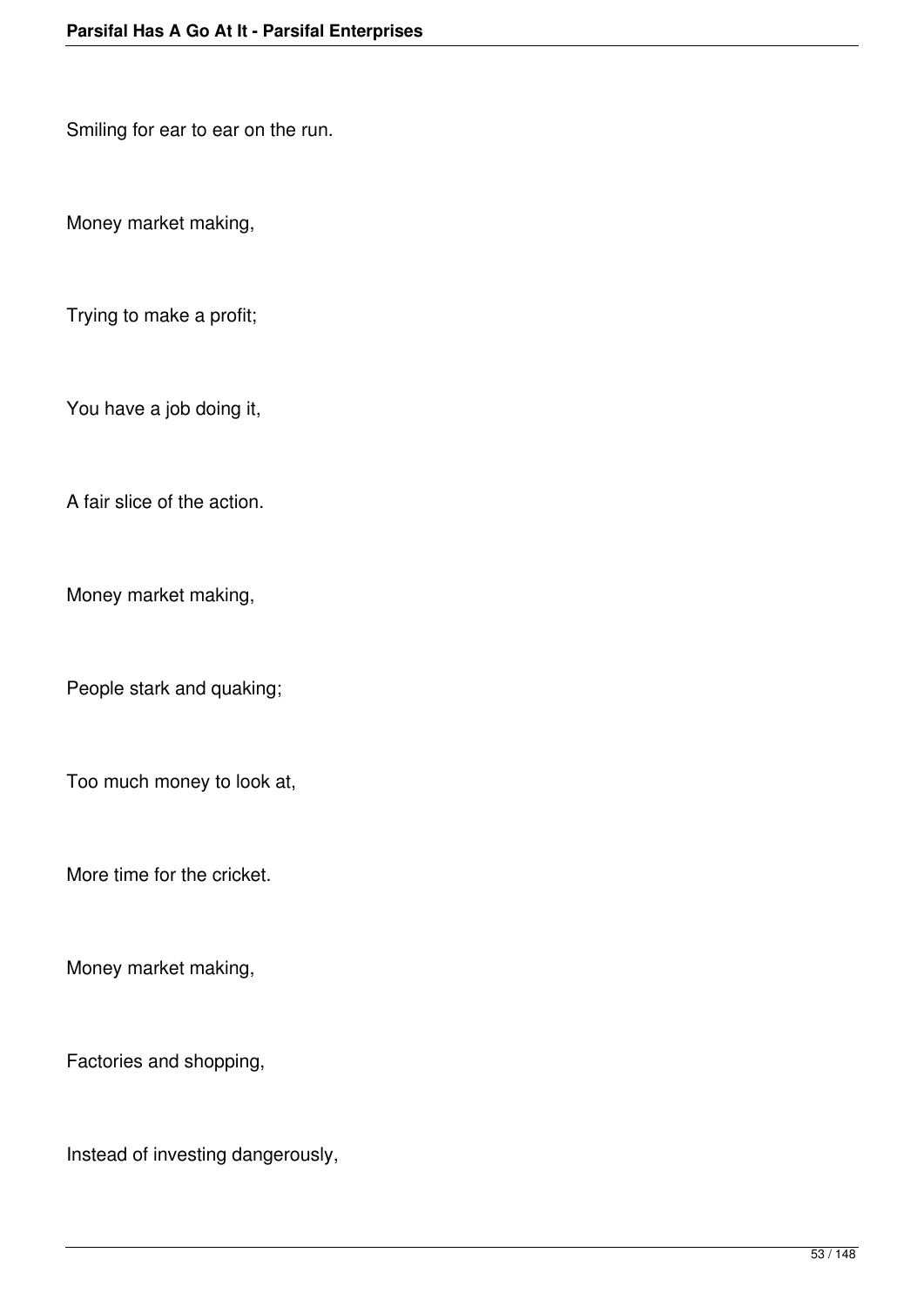Safety first is the best policy.

Signed,

All cashed in.

# **23 Revolving Doors**

Revolving doors,

The world goes around;

Walking in and out,

Up to the office and back.

Revolving doors,

It just has to be;

Don't get stuck in the way,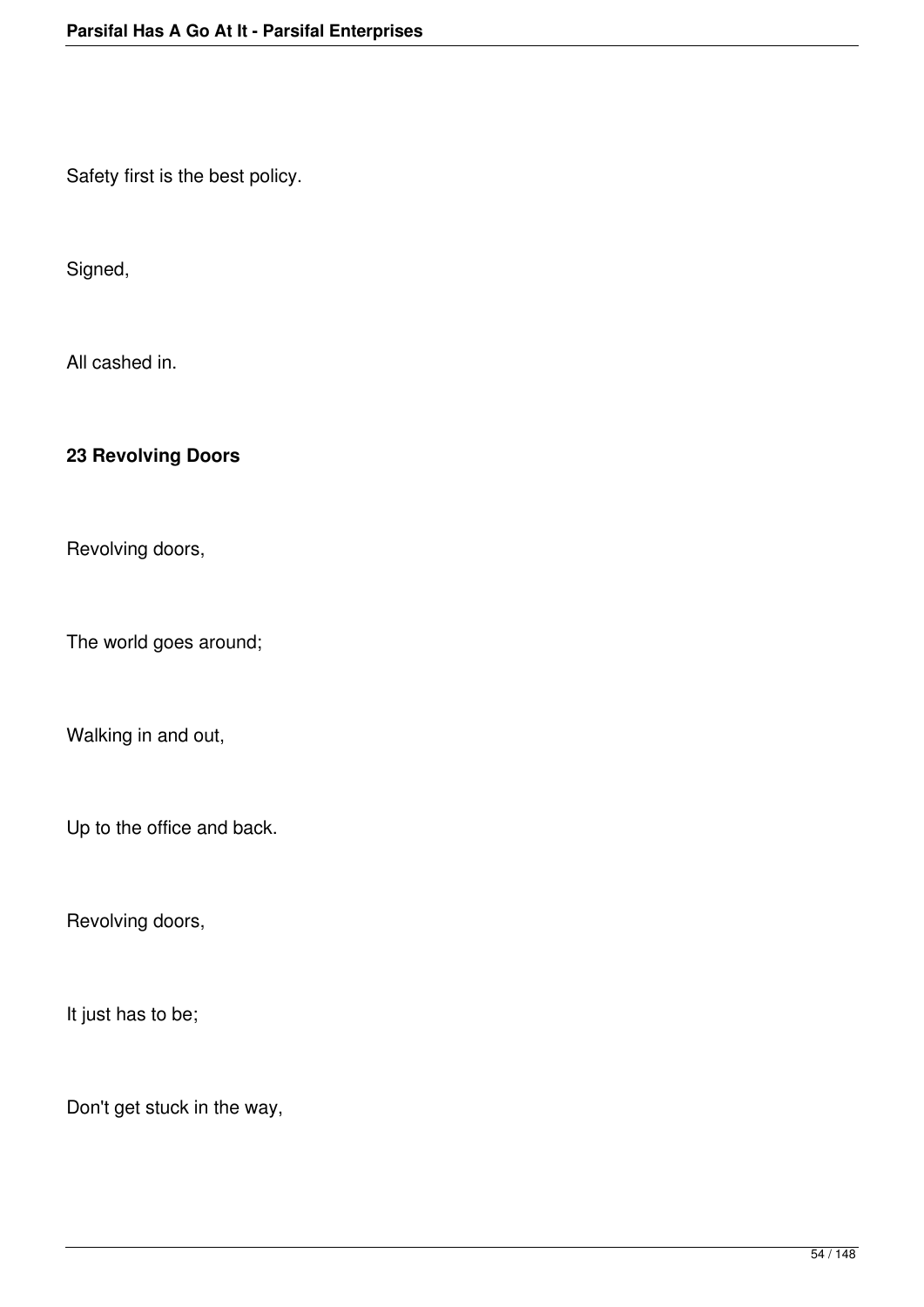Take the lift when you get to it.

Revolving doors,

The exit and entrance;

Getting your business done,

Work just as prescribed.

Revolving doors,

They just keep on turning,

Whenever for you and me,

Easy and still interesting.

Revolving doors,

Money going and happening;

Working made to order,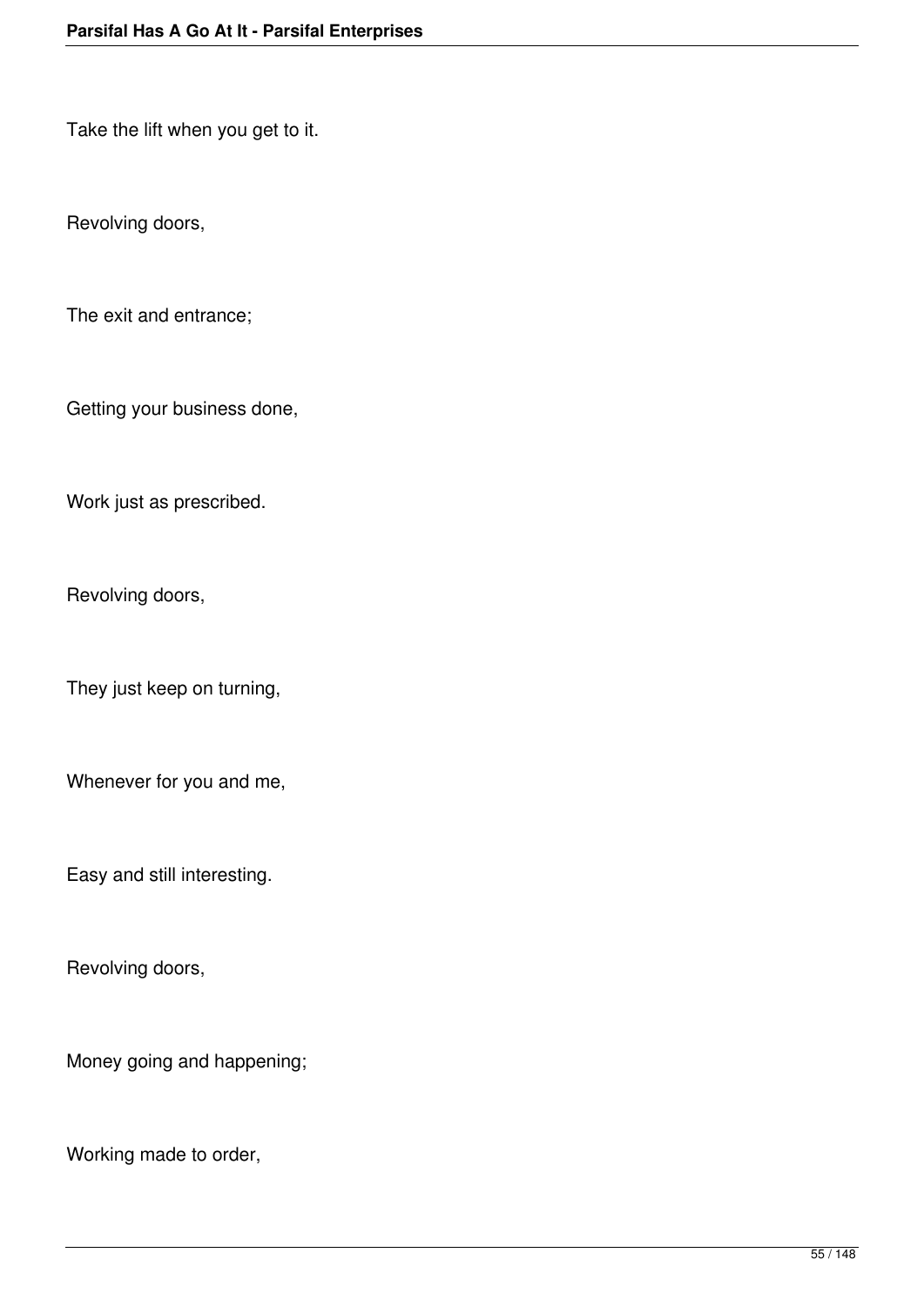Just as it happens to be.

Revolving doors,

Clouds moving through the sky,

I tried to catch your eye,

Perfectly but hard to buy.

Signed,

Seeing is believing.

### **24 Food On The Table**

Food on the table,

Something to eat;

Working for good health,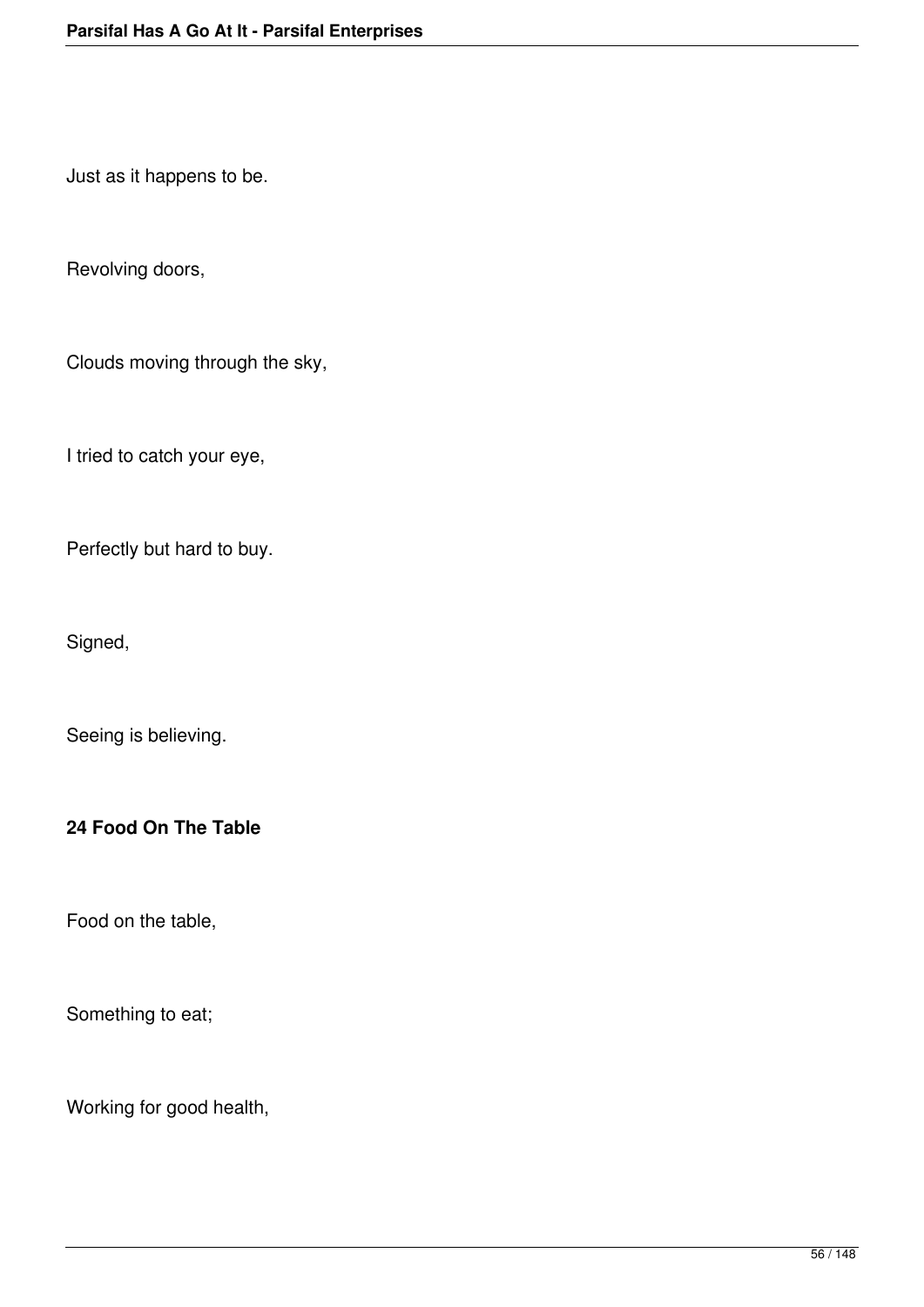Prayer for each and every meal.

Food on the table,

All prepared so lovely;

Set and dine together,

Afterwards, the dishes to be done.

Food on the table,

Just what the doctor ordered;

Celebrating happiness and joy,

Peace, love and a new toy.

Food on the table,

All the kids have to eat;

Making family life complete,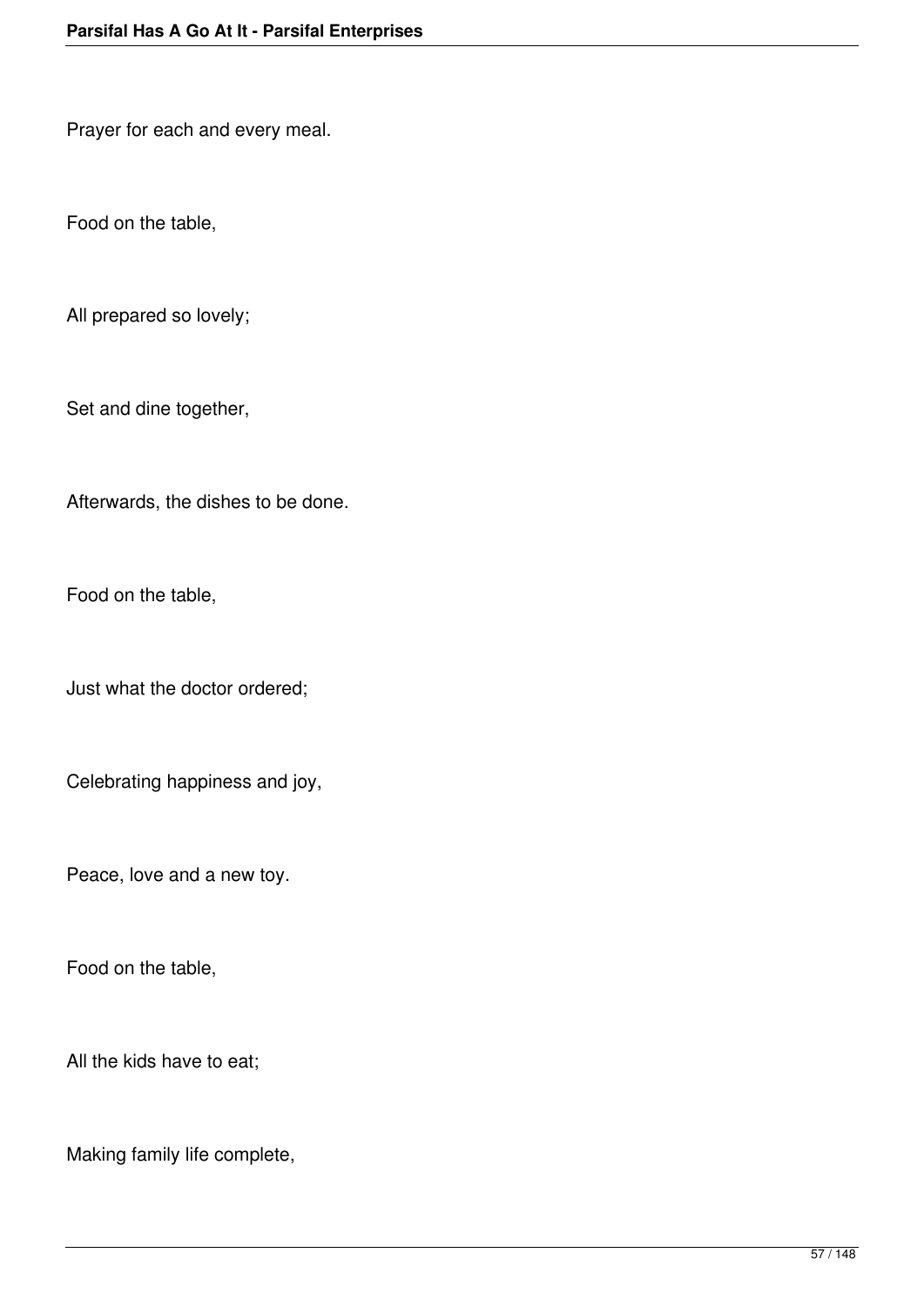Talking at dinner time.

Food on the table,

The pleasure of eating;

Three courses completing,

Everbody happy eating.

Food on the table,

I don't know why I ask,

Have you eaten today?

God will bless you as well.

Signed,

Business done.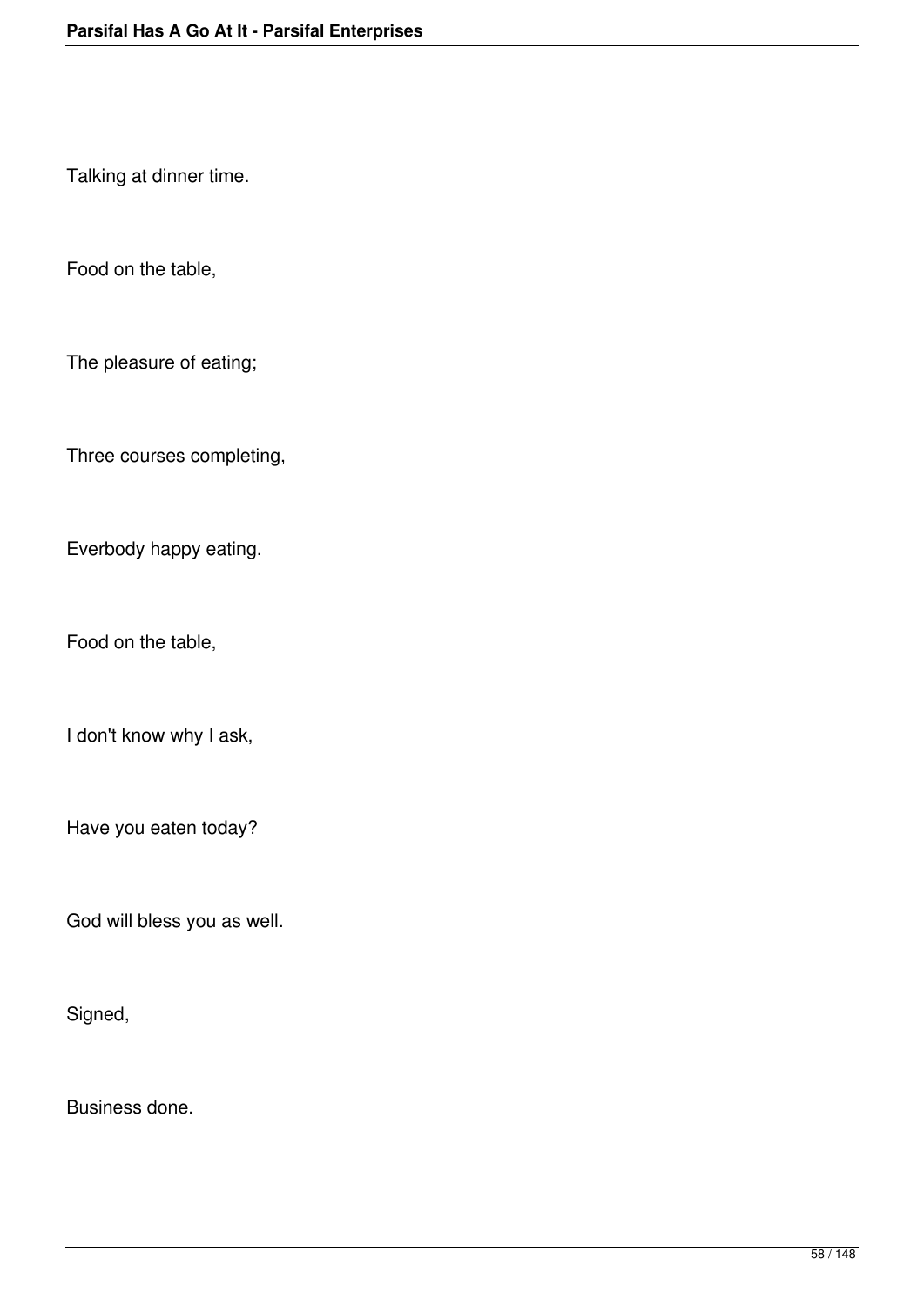#### **25 Life Is Free**

Life is free,

For the birds and the bees;

You come into this world,

Growing up looking at the trees.

Life is free,

Money costs you something;

The price can be heavy,

Heaven God's gift of grace.

Life is free,

Come buy food to eat;

Prayer any day is cheap,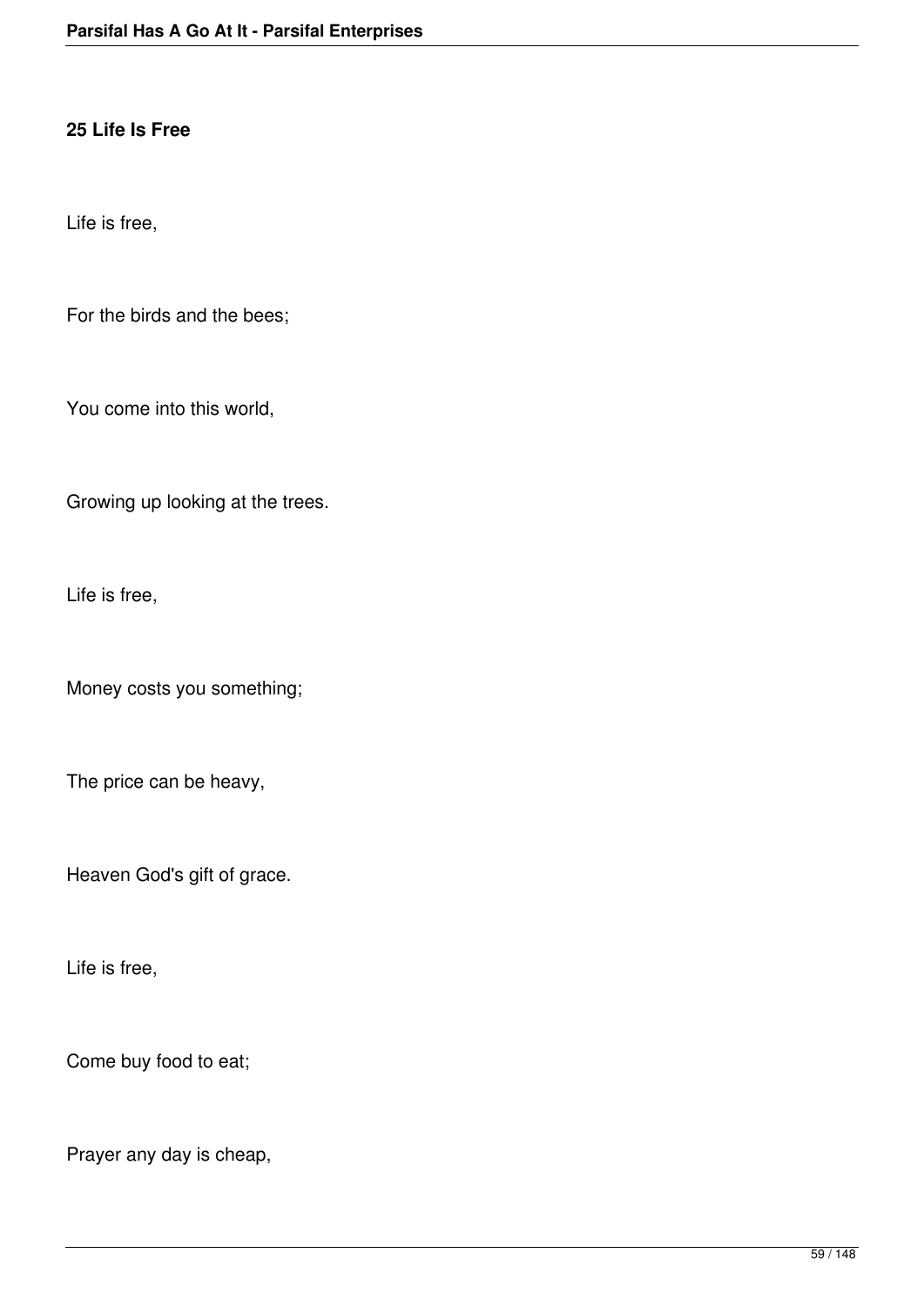A fortune in circumstances.

Life is free,

Lucky, lucky me;

Prepared to do the work,

Effort writing written words.

LIfe is free,

Jesus died for you,

That was His cause and plight,

Sin dead on the cross.

Life is free,

Money in the bank;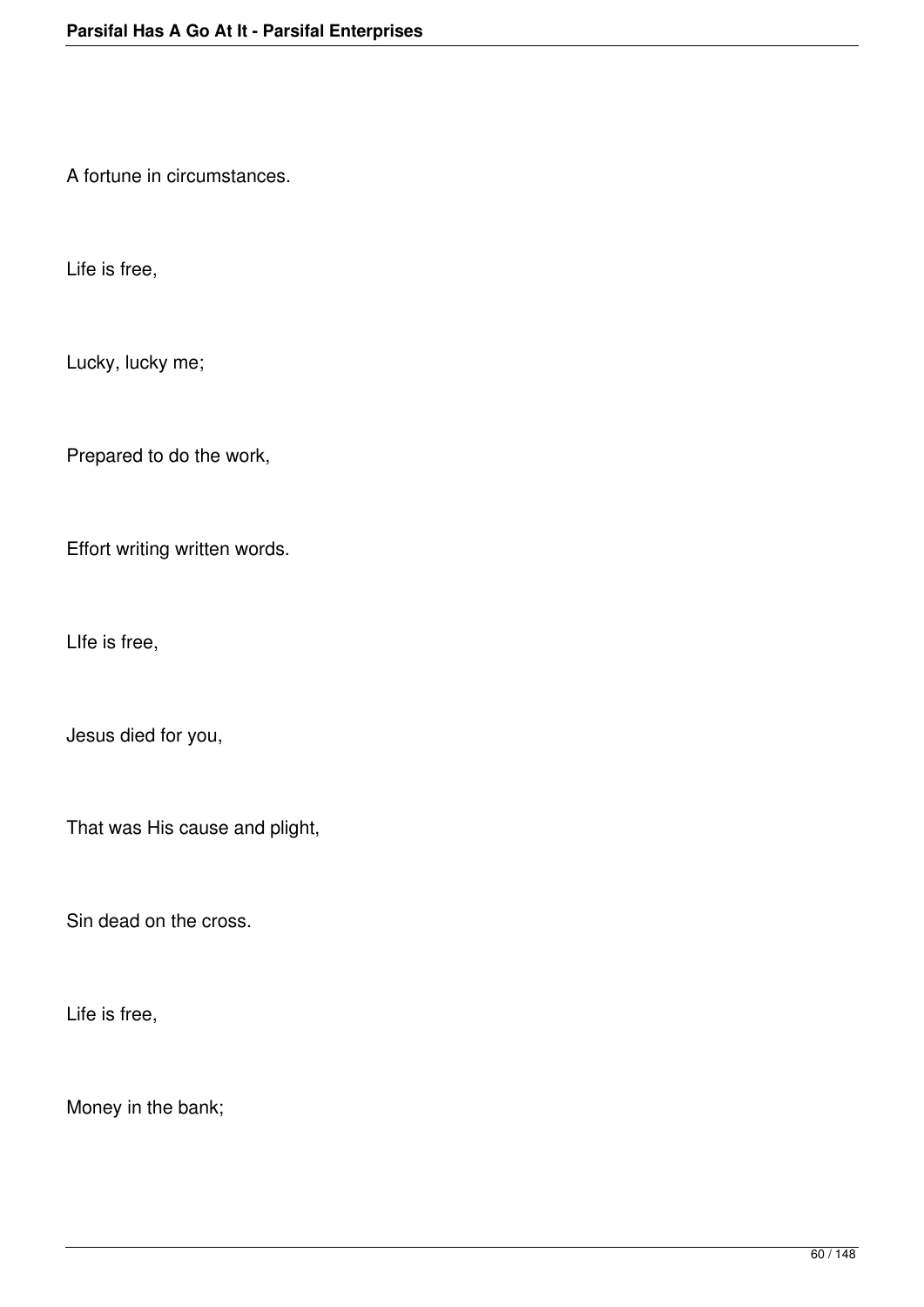Something nice for all,

The earth a big ball.

Signed,

Hard times.

## **26 Trying For Trees**

Trying for trees,

Reaching to the heavens;

Boughs branching upwards,

Time for being tall.

Trying for trees,

Extending life right out;

Roots going deep into the earth,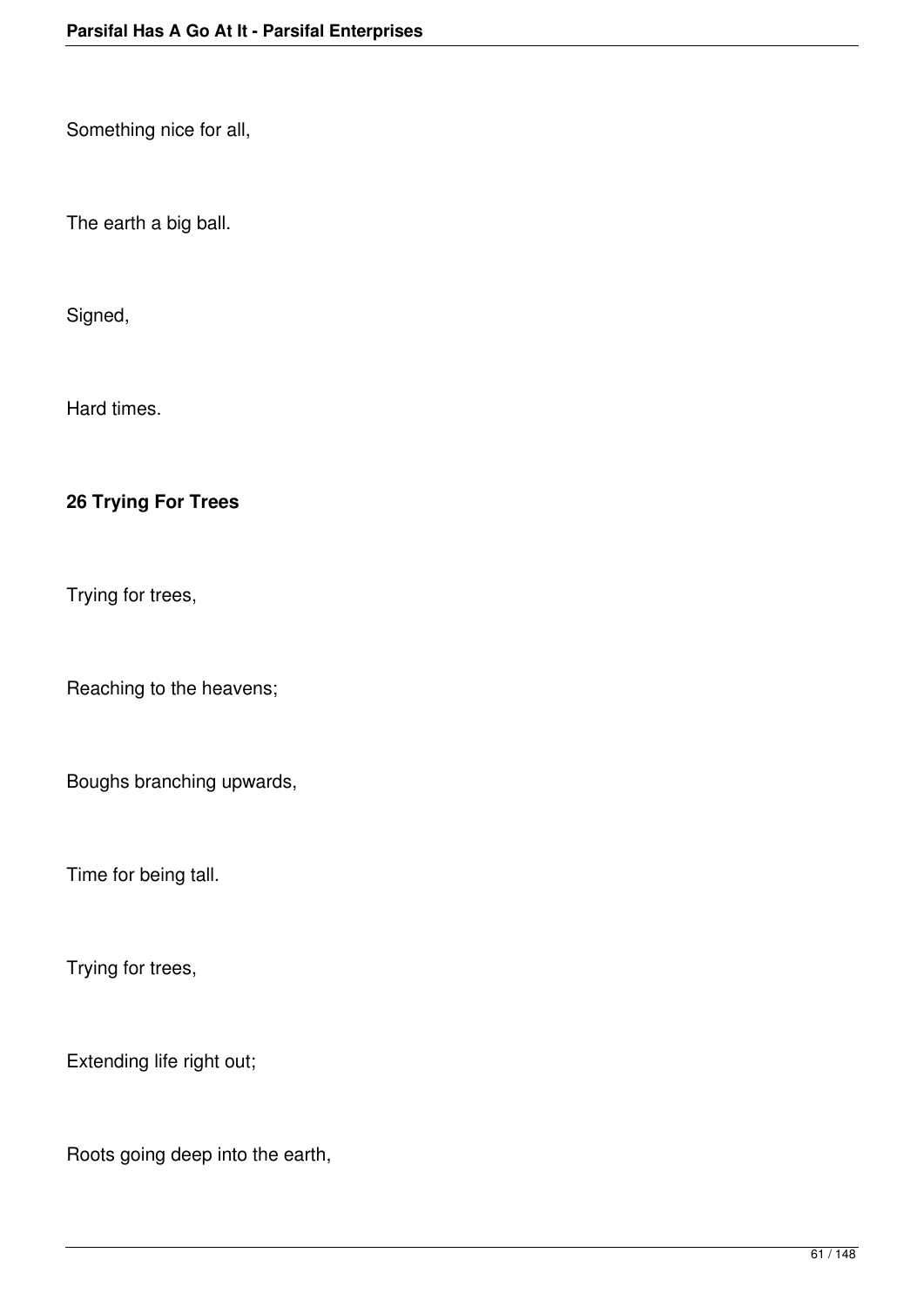Drinking up waters from the stream.

Trying for trees,

The year rings of ageing;

Please don't cut me down,

My timber will build a town.

Trying for trees,

The clouds just drift bye;

Leaves reaching for the sky,

Too young or old to die.

Trying for trees,

Trunks taking up room;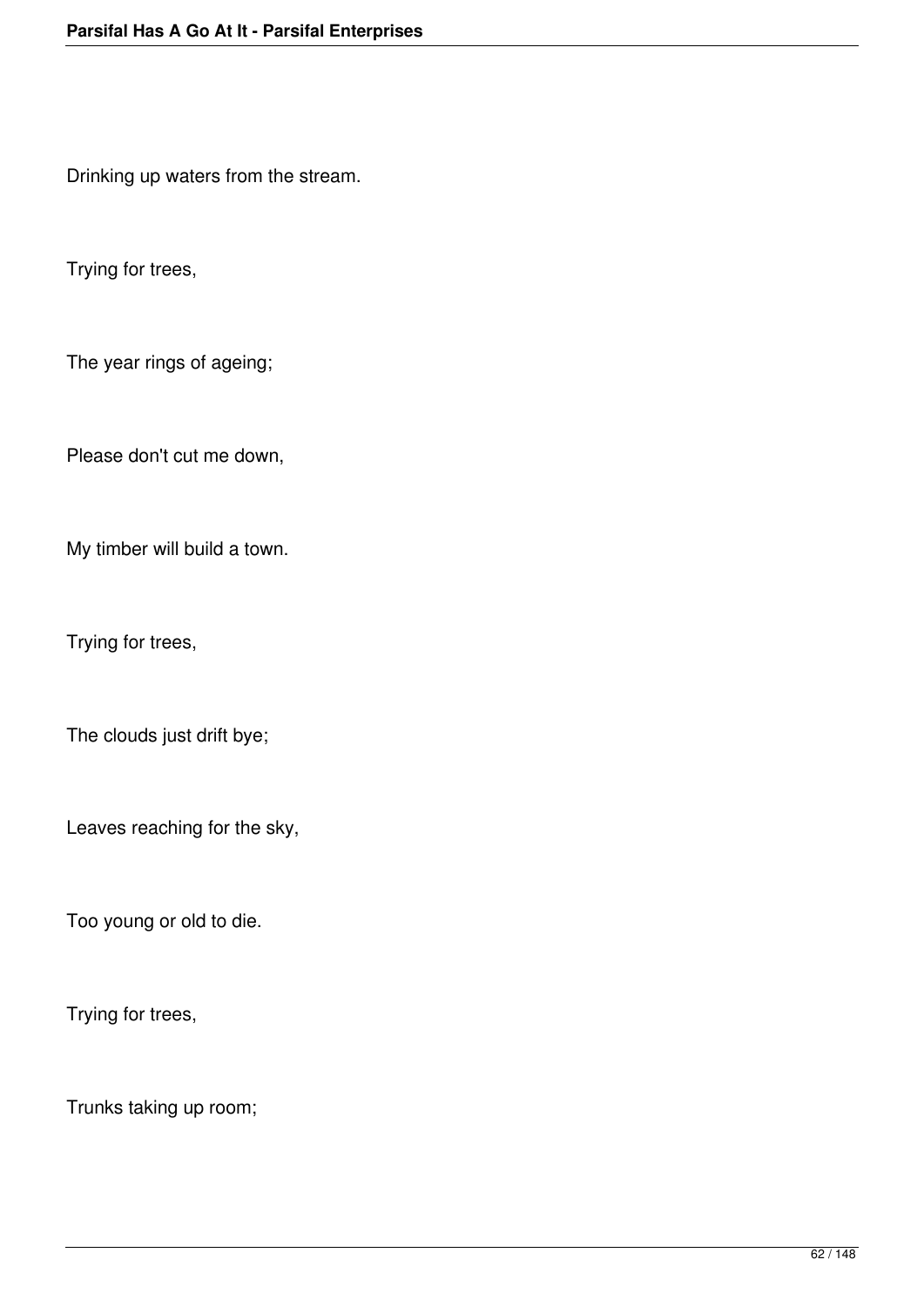All the effort to resume,

Working hard to be seen.

Trying for trees,

Like I really need my knees;

In the Winter they don't freeze,

Dead branches burn with ease.

Signed,

Dead wood.

### **27 Things Are Cheap**

Things are cleap,

Though everything costs money;

Gadgets and utensils,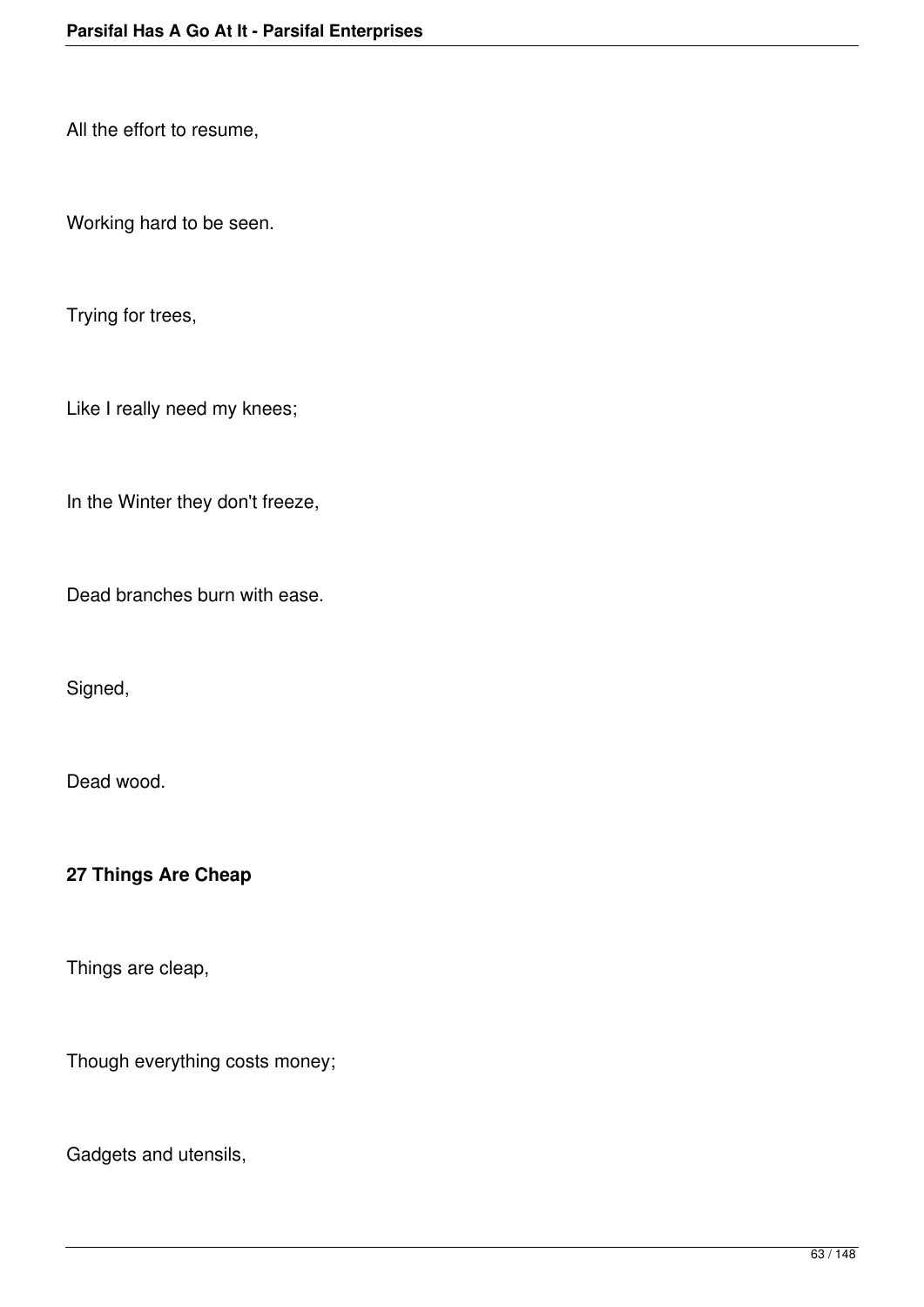Food for eating,

Things are cheap,

If we learn to budget right,

Shop for bargains and specials;

Save by hunting around.

Things are cheap,

But not everything you know;

Buildings and houses are expensive,

Like cars and boats and caravans.

Things are cheap,

Books on the shelves;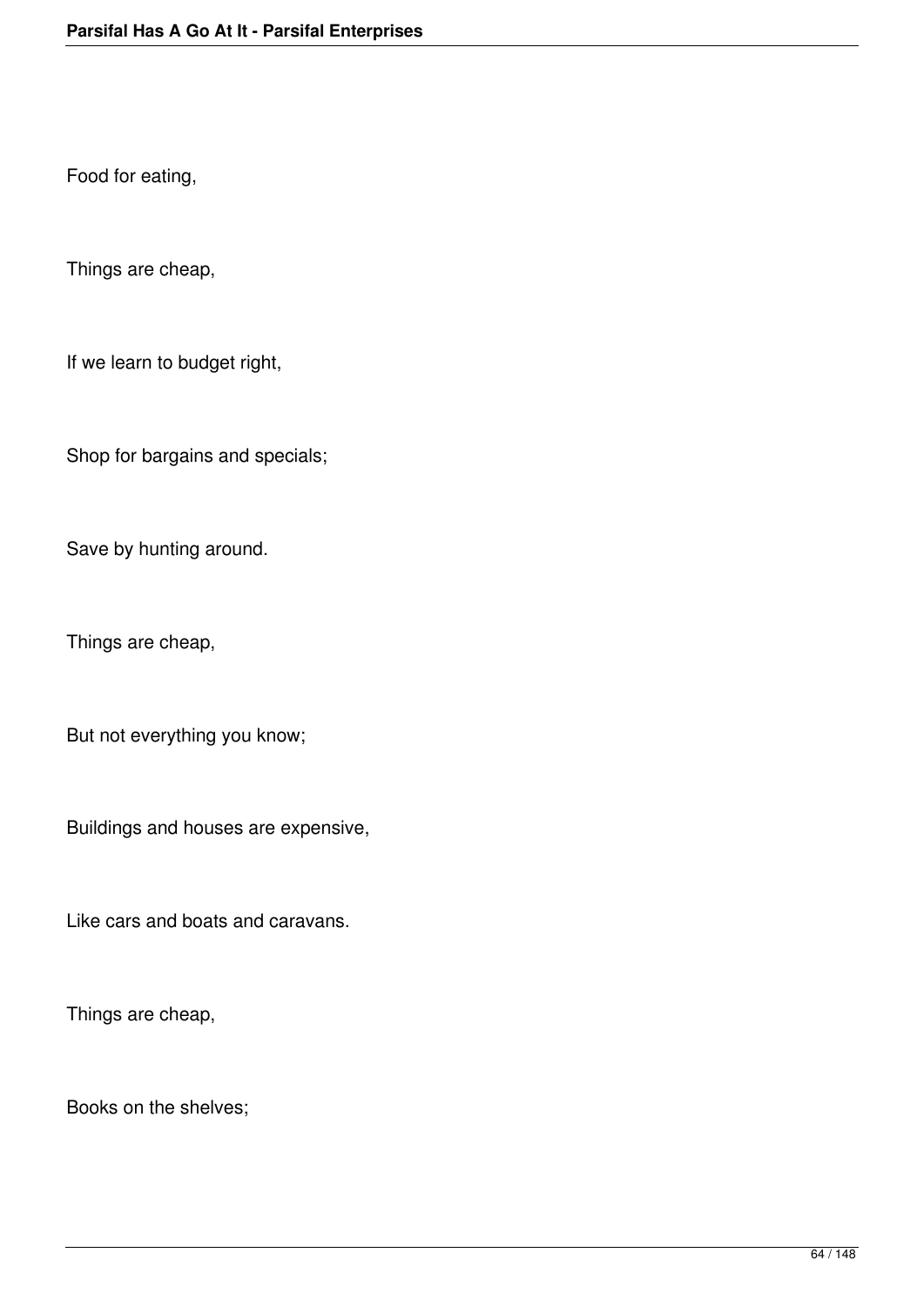Waiting to be read,

Learning how to pay the bills.

Things are cheap,

Sometimes nasty as well;

Quality costs money,

Knick knacks and brick a brac.

Things are cheap,

In comparison with everything else;

People pray and pay a price,

The cost is lost in ice.

Signed,

Double nice.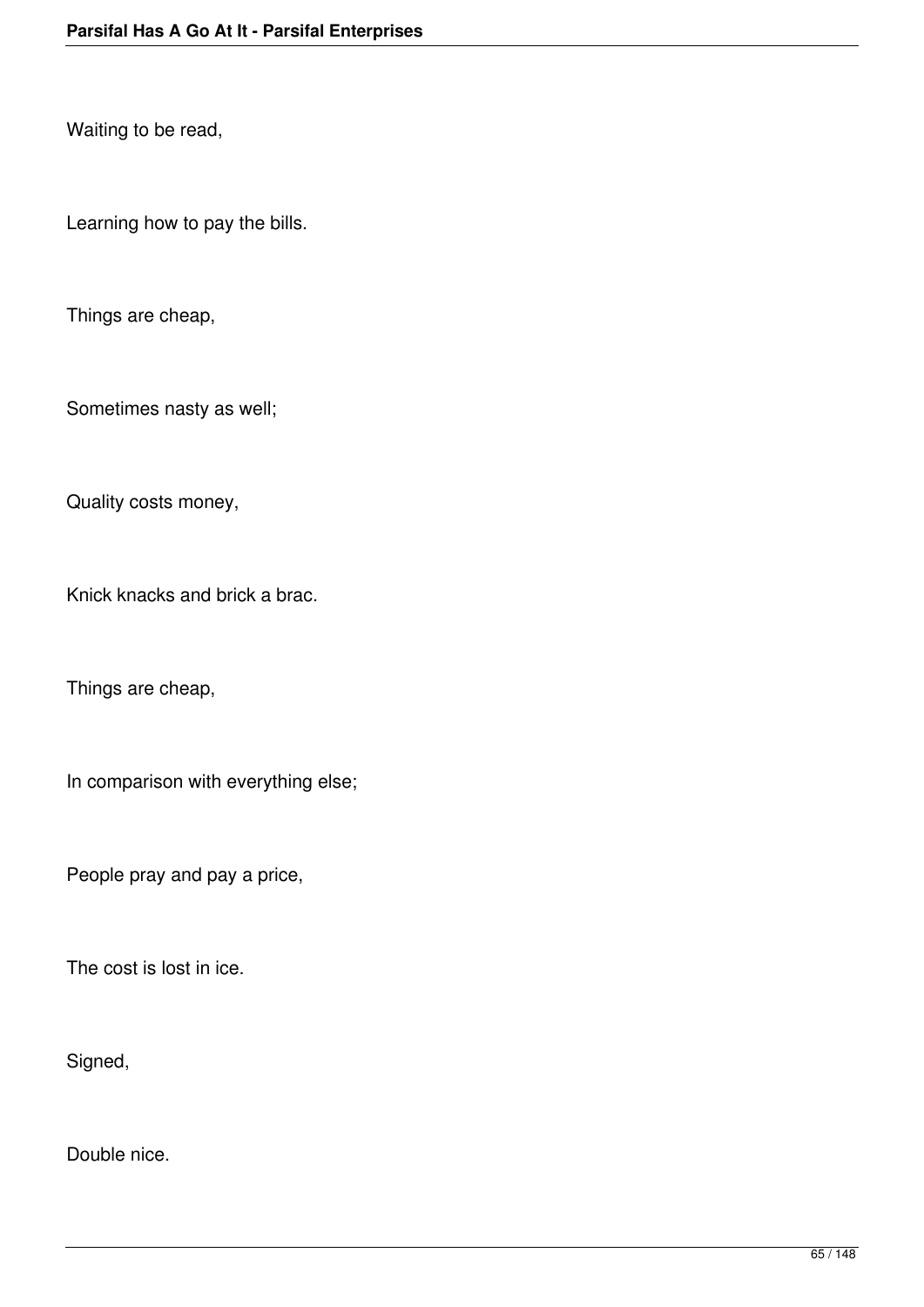#### **28 People Pay Price**

People pay price,

Whatever it is;

You should count the cost,

Pain and suffering for the lost.

People pay price,

You have to you know,

Nothing is free,

Not for you and me.

People pay price,

Nice things to have;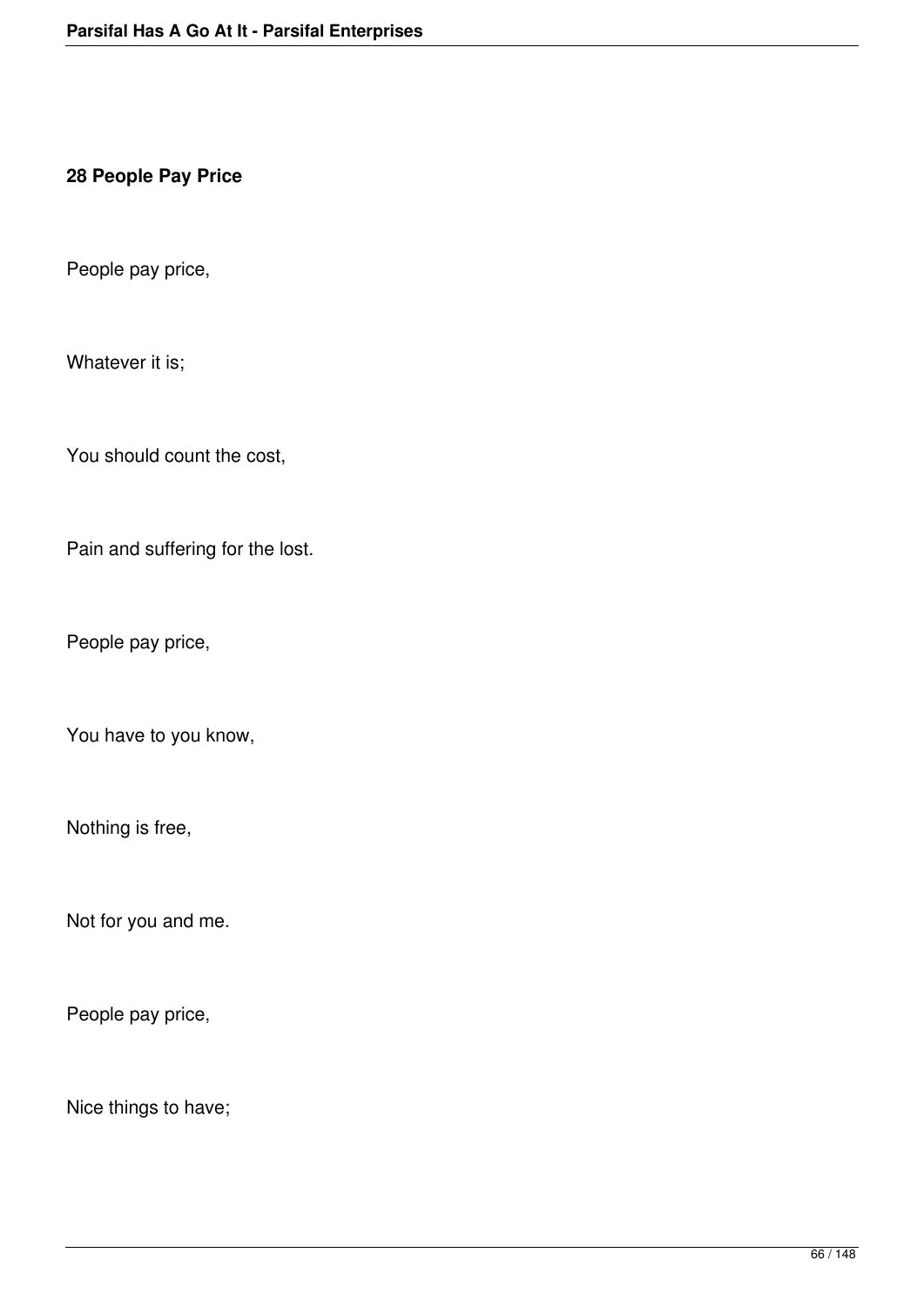Luxuries and cheapies,

Good food to eat.

People pay price,

Praying prayer is nice;

Compare living on air,

Everything should be fair.

People pay price,

Cool and calm as ice;

When things warm up,

The hot seat is loaded.

People pay price,

So things are nice;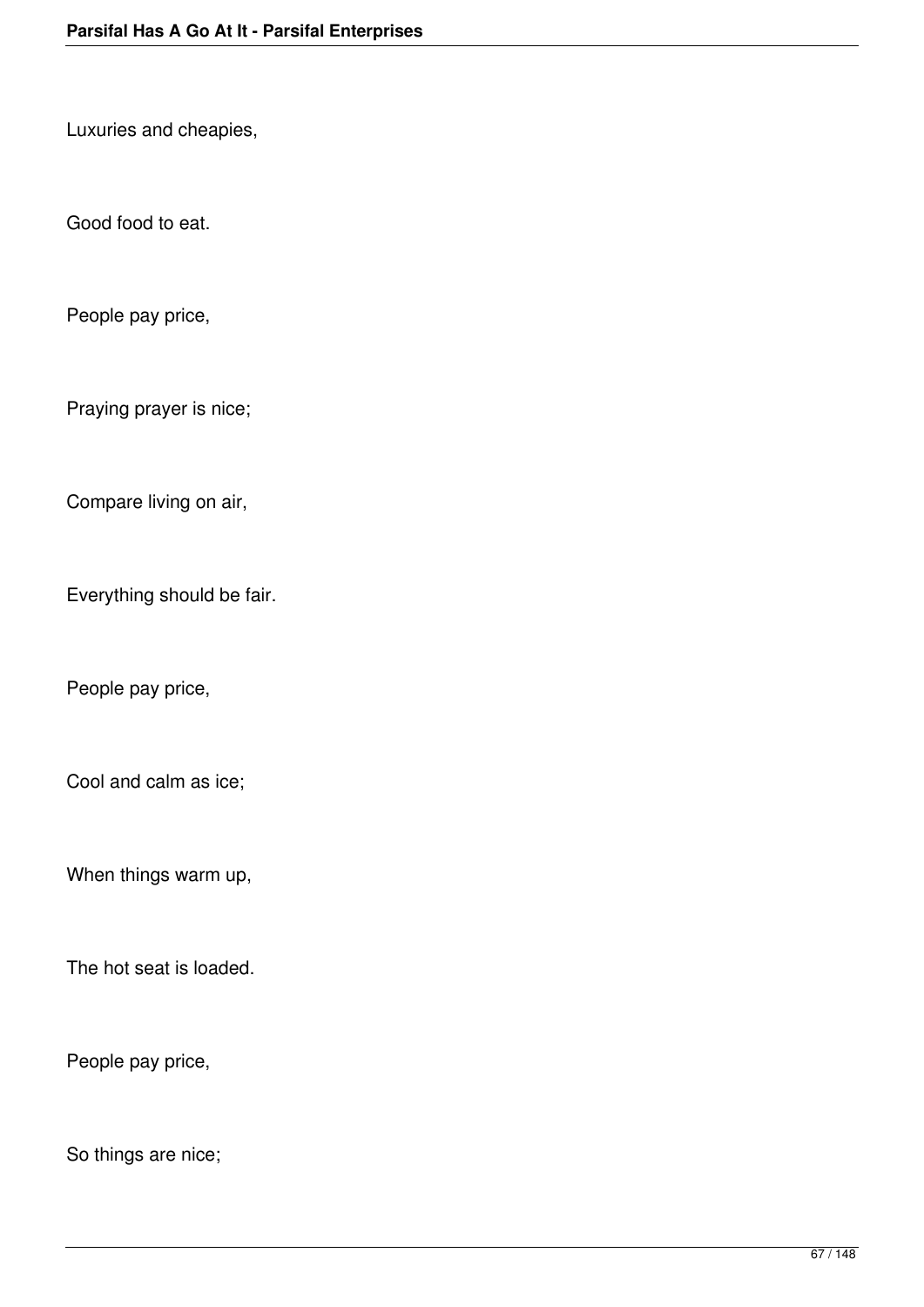Things for yourself,

Personal plentitudes.

People pay price,

Twice or even thrice;

Like rolling the dice,

The universe and life.

Signed,

Naturally nice.

**29 The Cost Is Cool**

The cost is cool,

Jesus as a rule;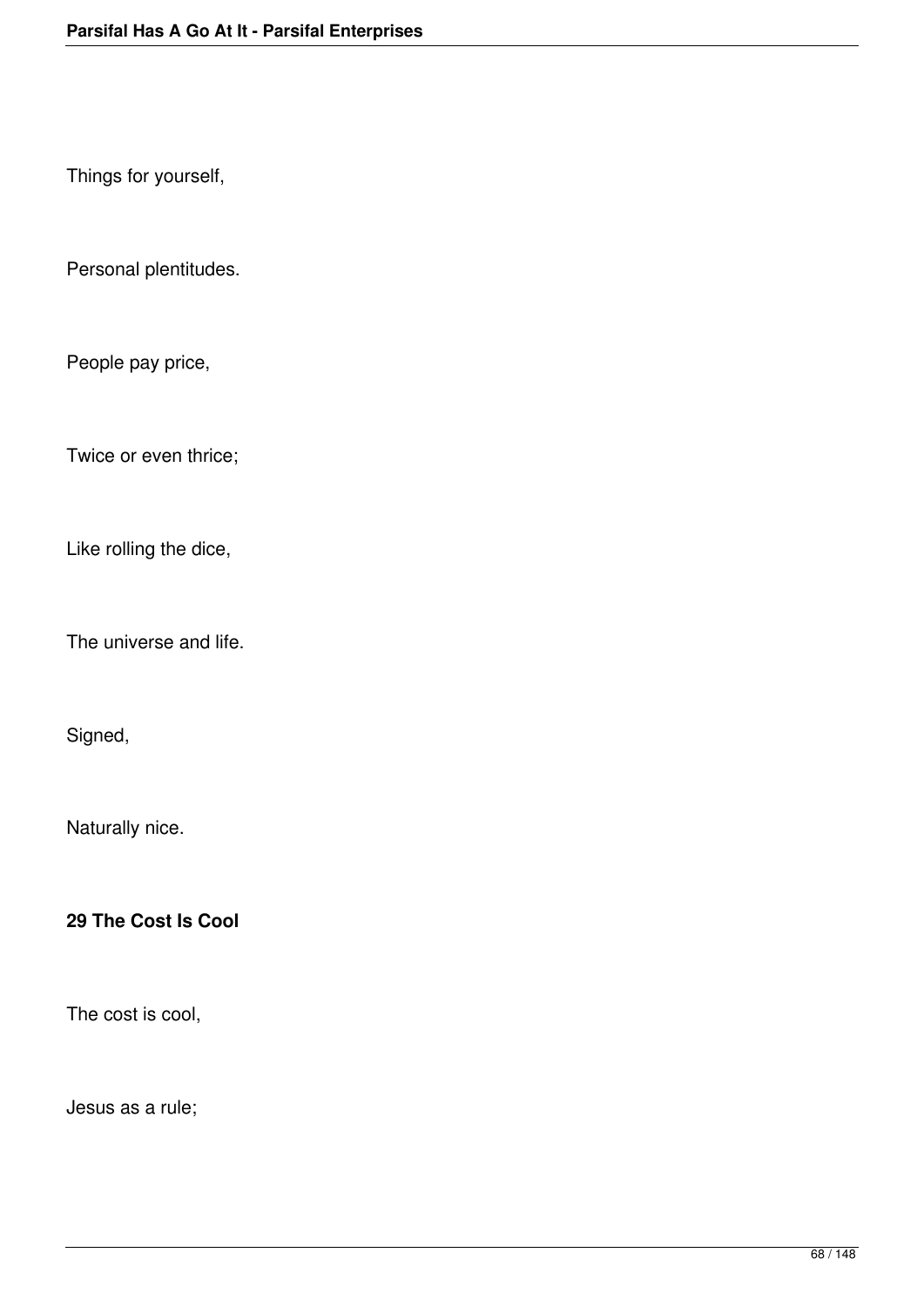Heavenly scent,

Don't freeze to death.

The cost is cool,

Its a different poem;

Trying to stay original,

Consistancy is valued.

The cost is cool,

Pleasure and sport,

Fashion and models,

Adjusting easily.

The cost is cool,

On a Winters morning;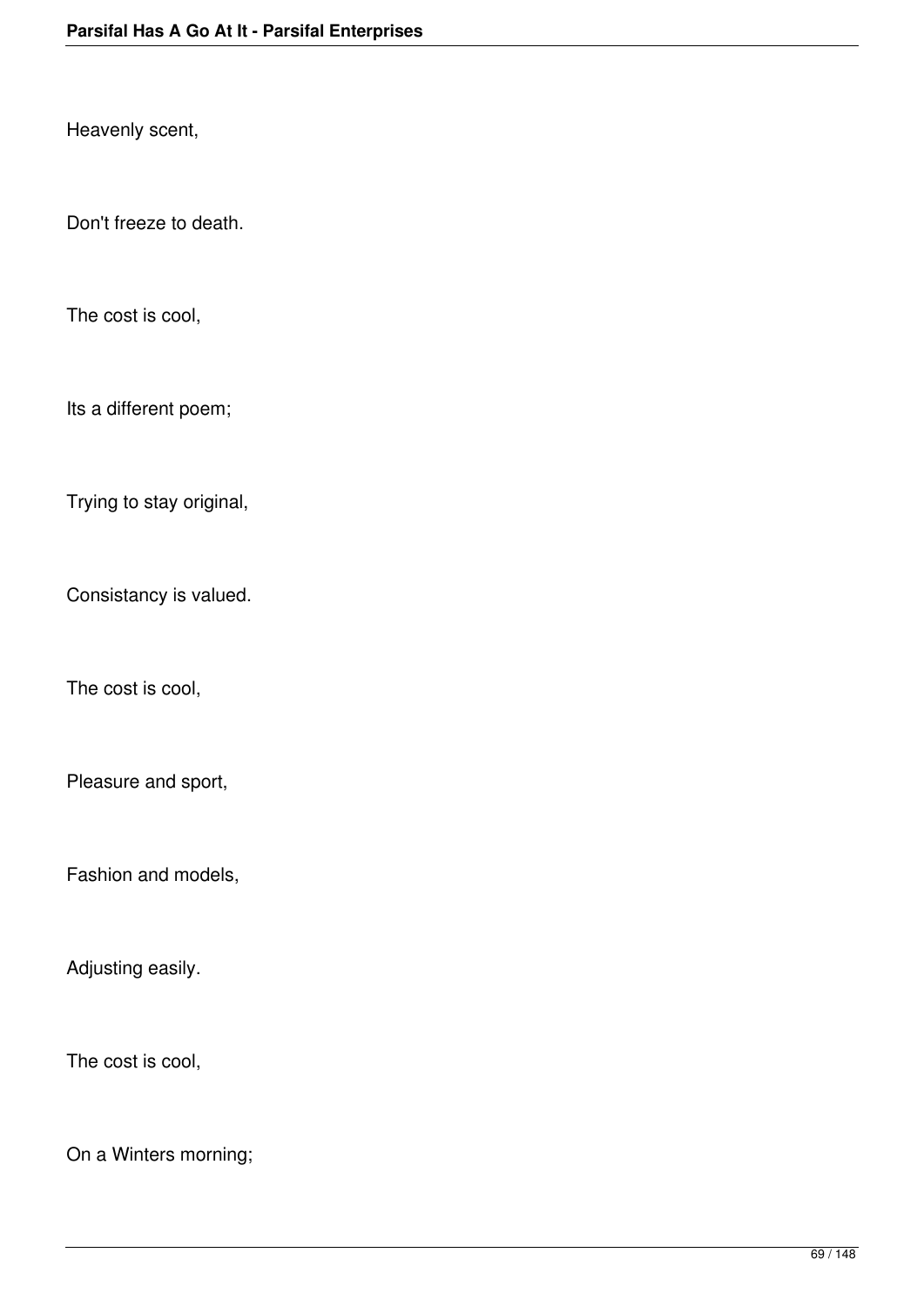Just after the dawning,

It pays to rug up.

The cost is cool,

As a rule of thumb,

Numbers are not dumb,

Figure things work out.

The cost is cool,

Pay through the nose;

What you pick and choose,

You can't afford to lose.

Signed,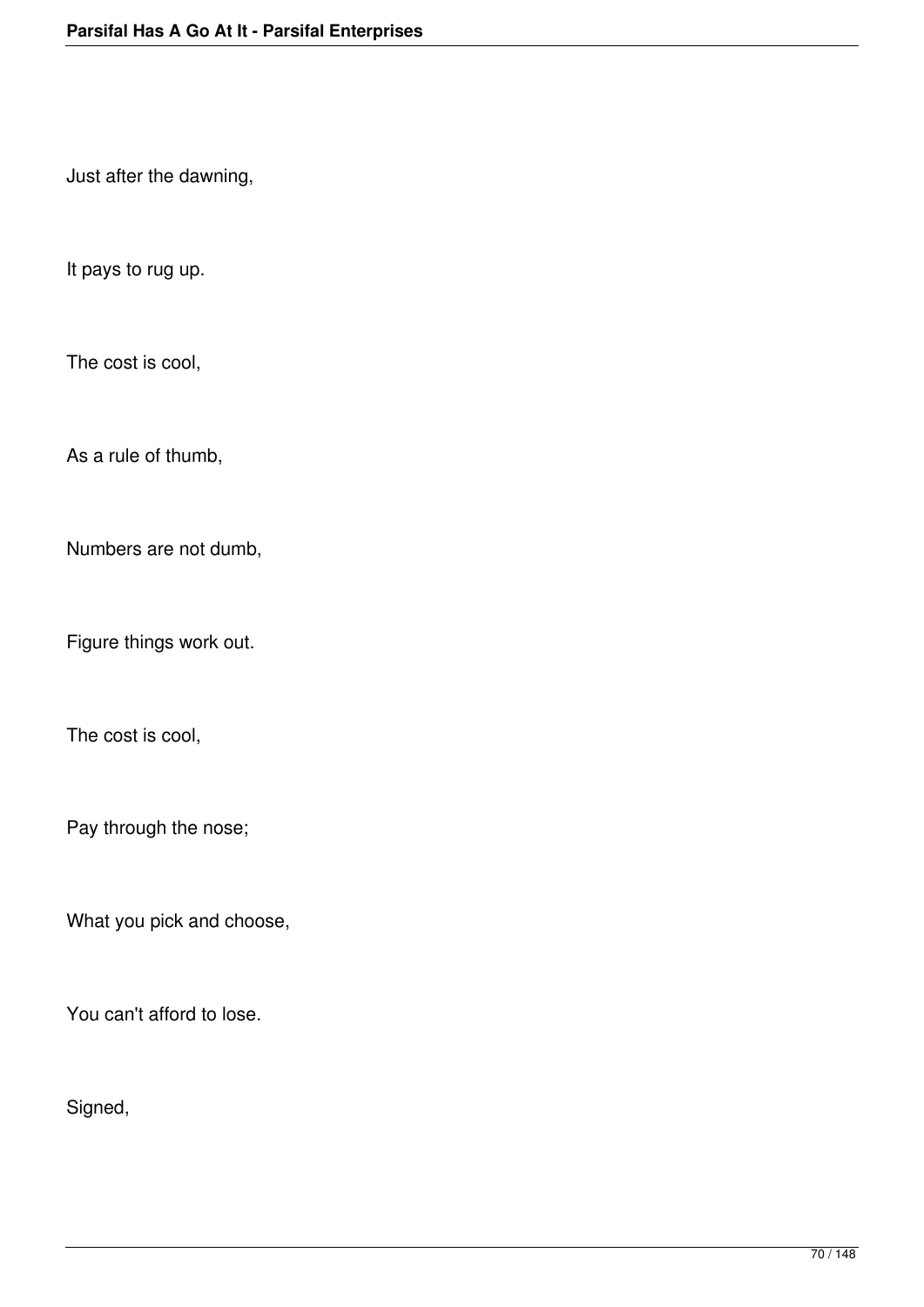Chilled water.

# **30 Warm Nights**

Warm nights,

Sitting outdoors;

Down at the beach,

Catch a cool breeze.

Warm nights,

Snuggled up in bed,

When the fires going,

Take a dip in the pool.

Warm nights,

Stars are shining bright;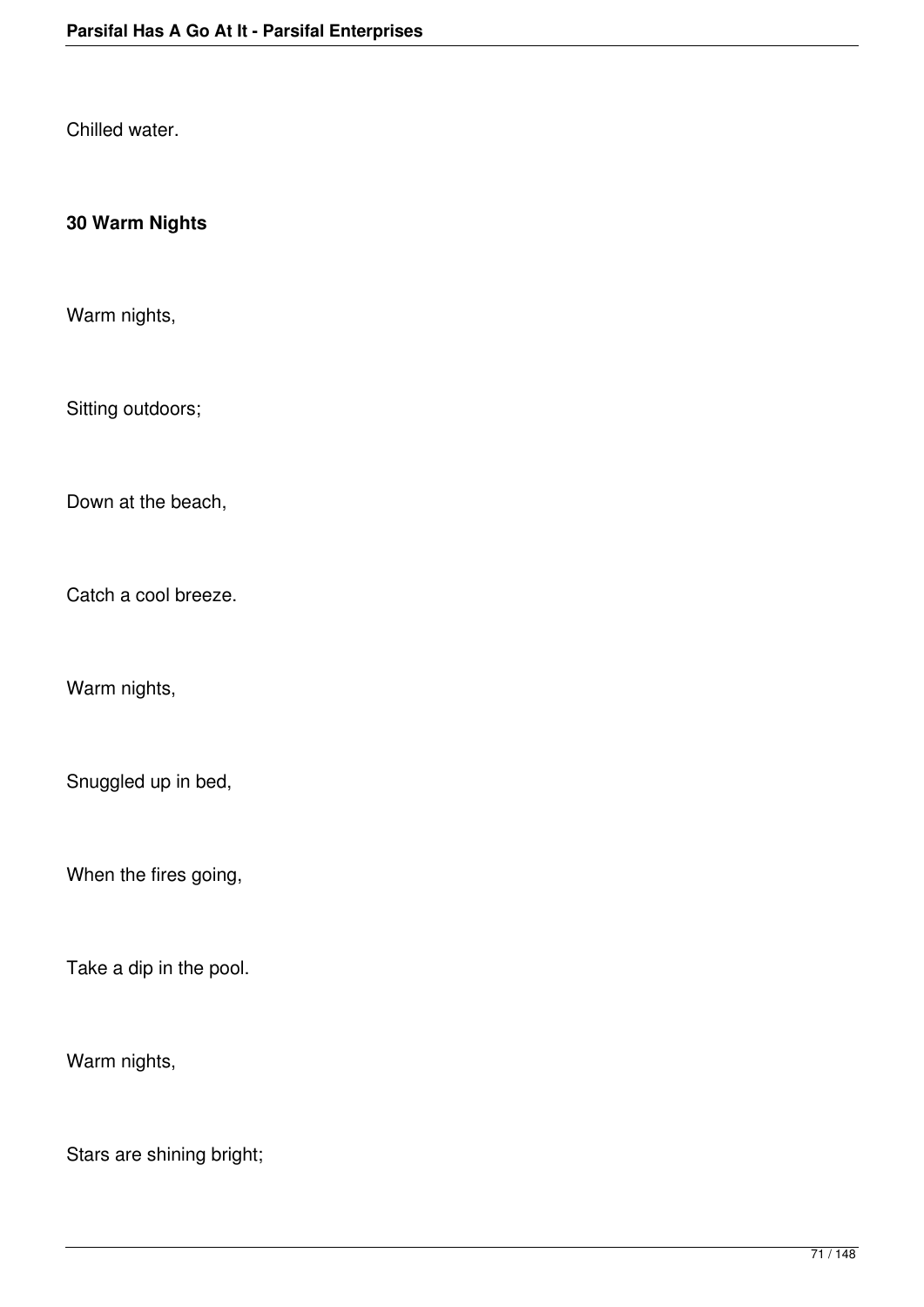Sun was hot all day,

Sleep just under the sheets.

Warm nights,

Summer dinner for two,

Drinks cold and wet,

Cooling you down to.

Warm nights,

A nice sea breeze blowing;

Perfectly secure though,

As you really know I am.

Warm nights,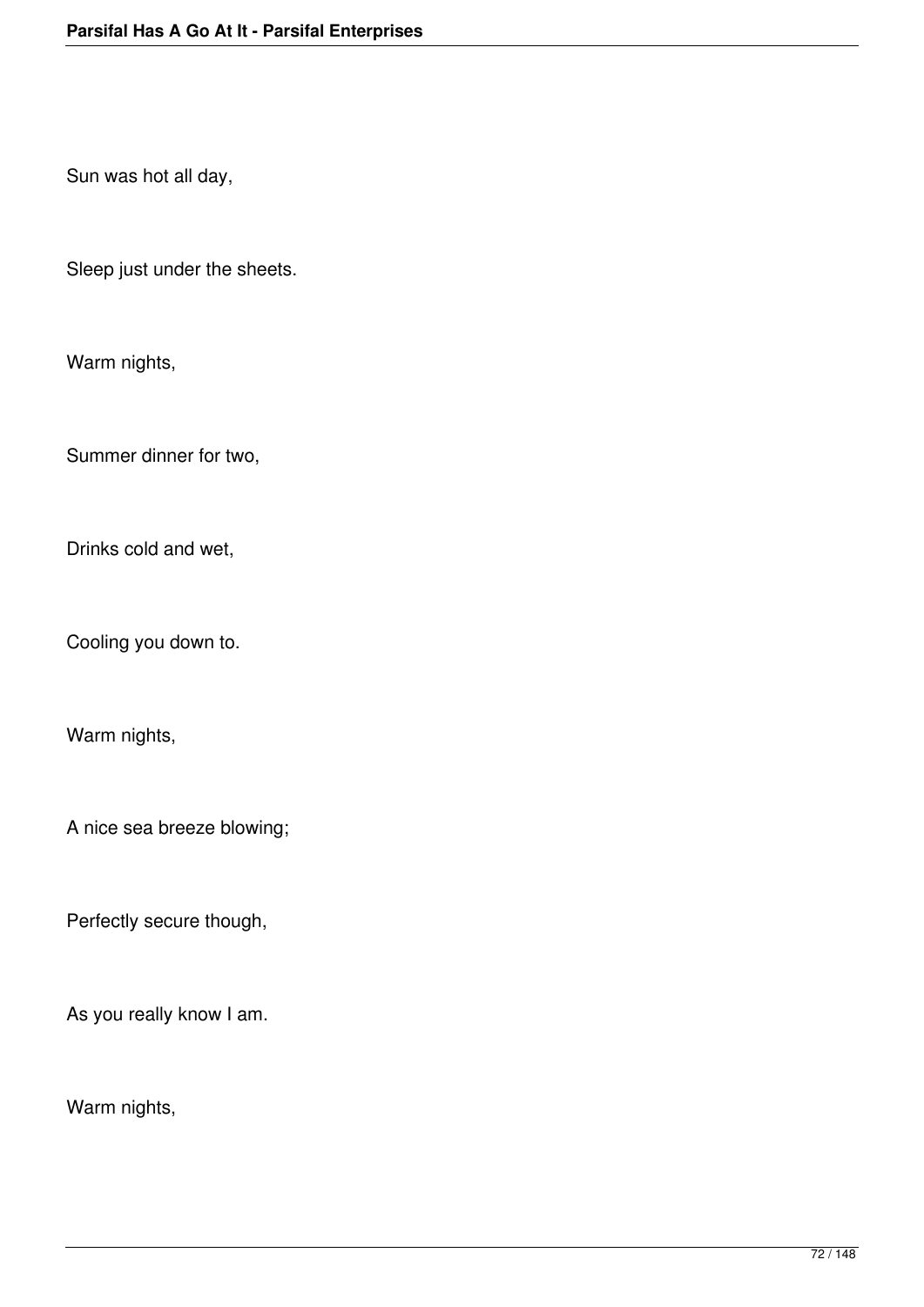Personal and together,

A sweet family love affair,

Pray to God in prayer.

Signed,

Got what you want.

# **CHAPTER 4 GROWING GREEN & LEARNING**

### **31 Knowing Growing**

Knowing growing,

God is knowing;

All and everything,

Just what you need.

Knowing growing,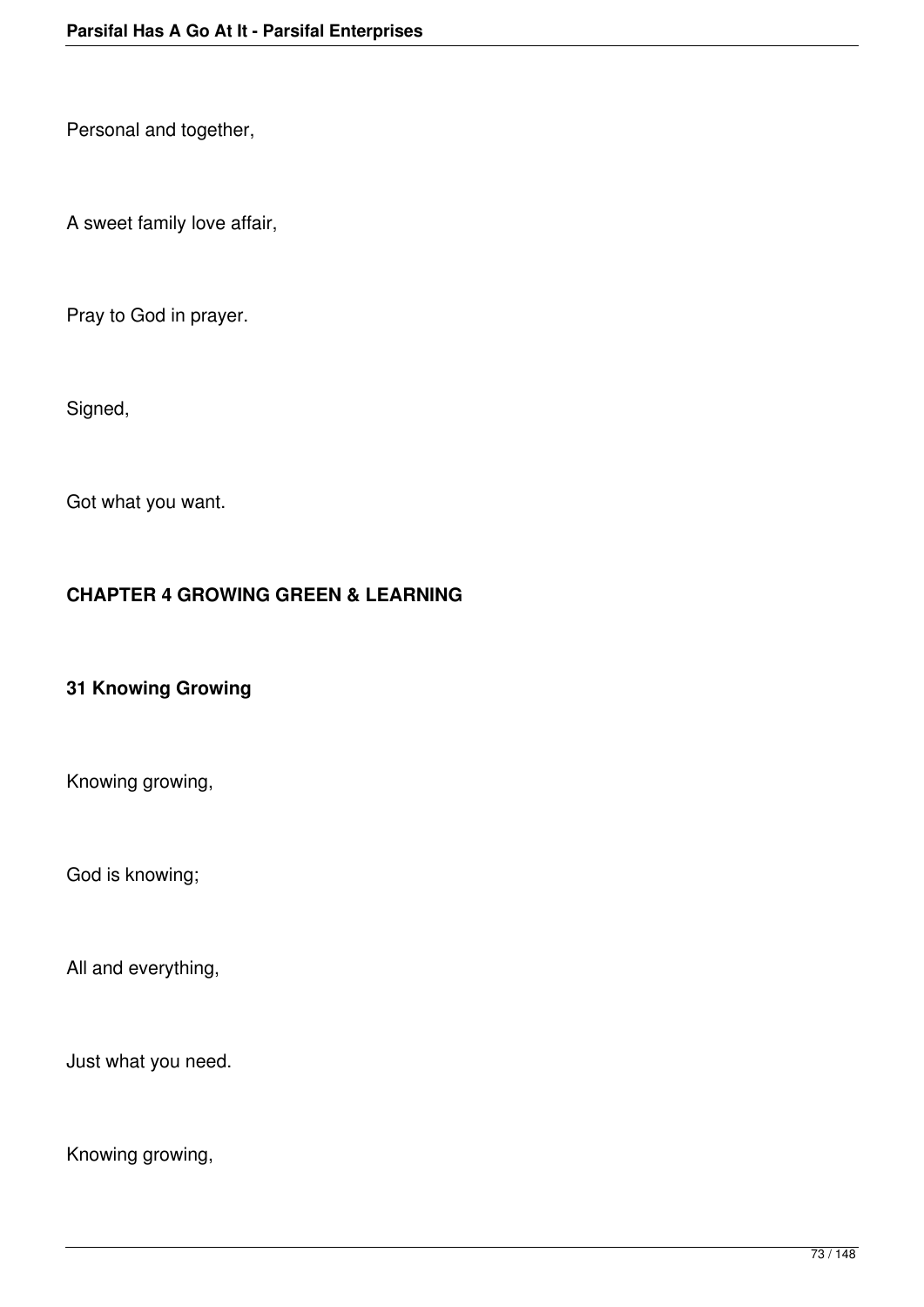Time on your hands;

Things to do and learn,

Kids ageing as they grow.

Knowing growing,

Trees ageing in time;

Some growing very old,

Autumn leaves, green and gold.

Knowing growing,

Periods of time,

Hairs on your head,

Finger and toe nails.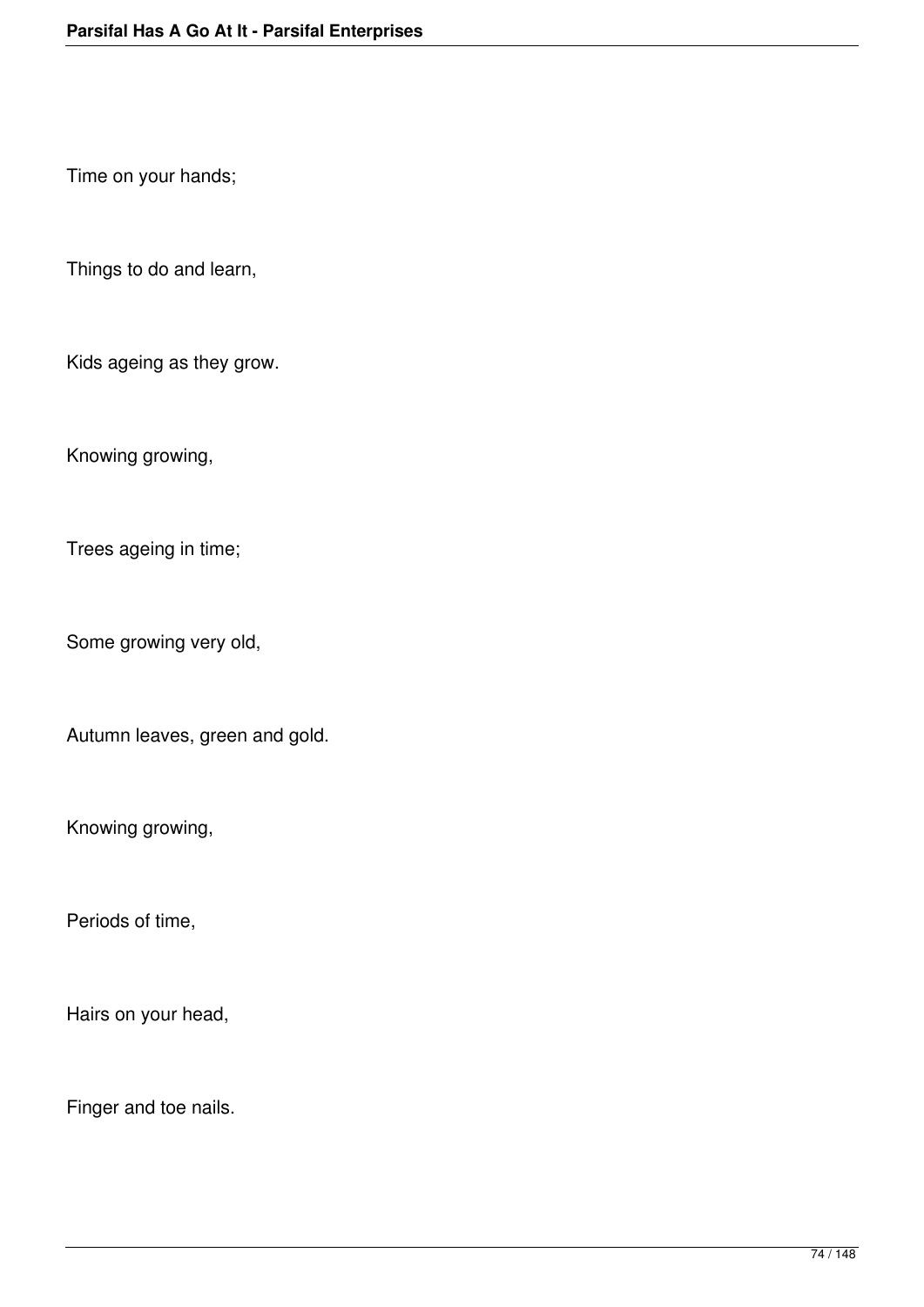Knowing growing,

A real slow old process;

Trying to make progress,

Things gradually digress.

Knowing growing,

Freedom and kindness,

Love in our lives,

Working as survives.

Signed,

Faith first.

**32 Nose and Air**

Nose and air,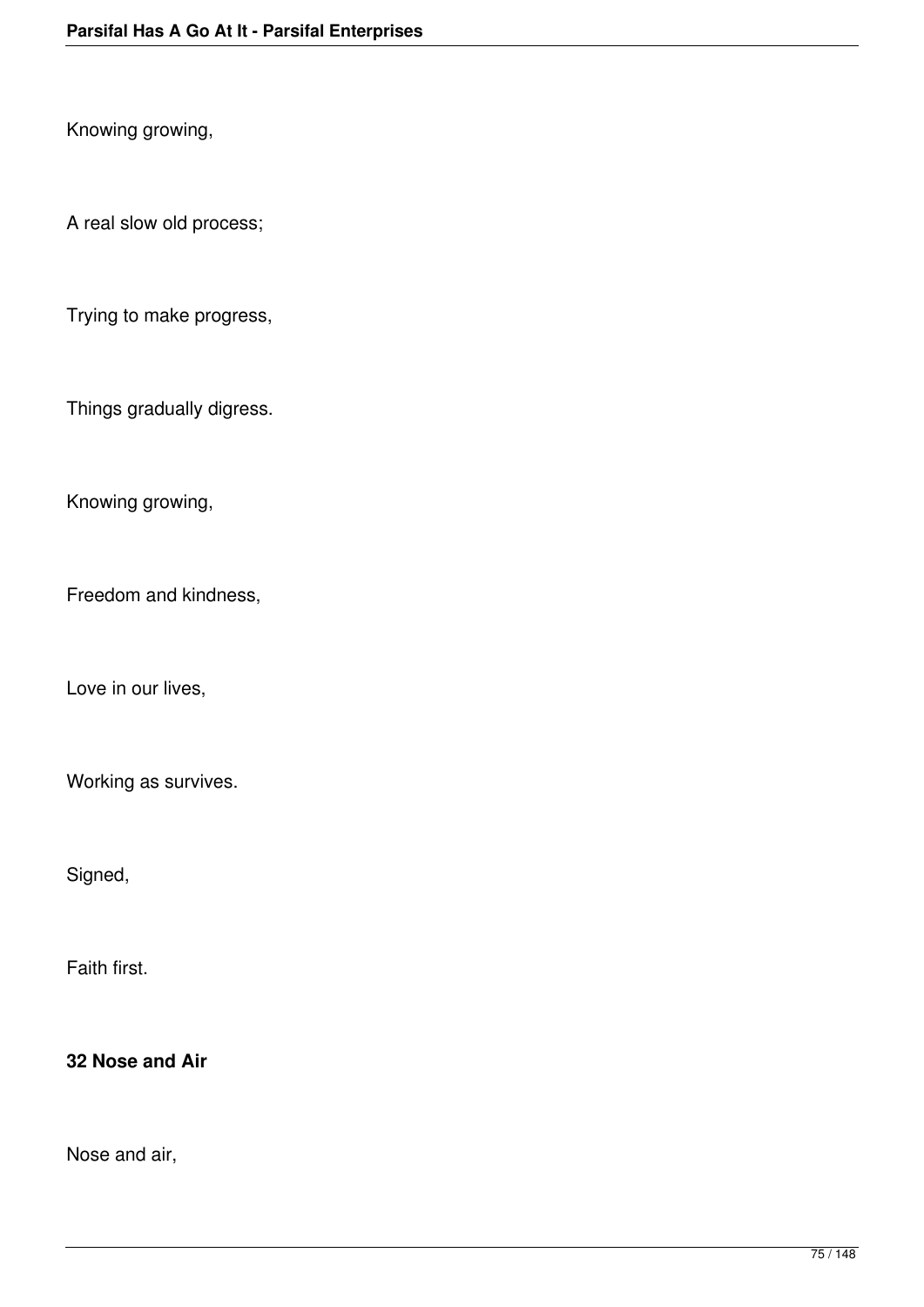Breathing with care;

People in prayer,

God is always fair.

Nose and air,

The wind blowing which way;

Four different directions,

Love your kind of day.

Nose and air,

Wind through your hair,

Life you must live,

Lungs in and out.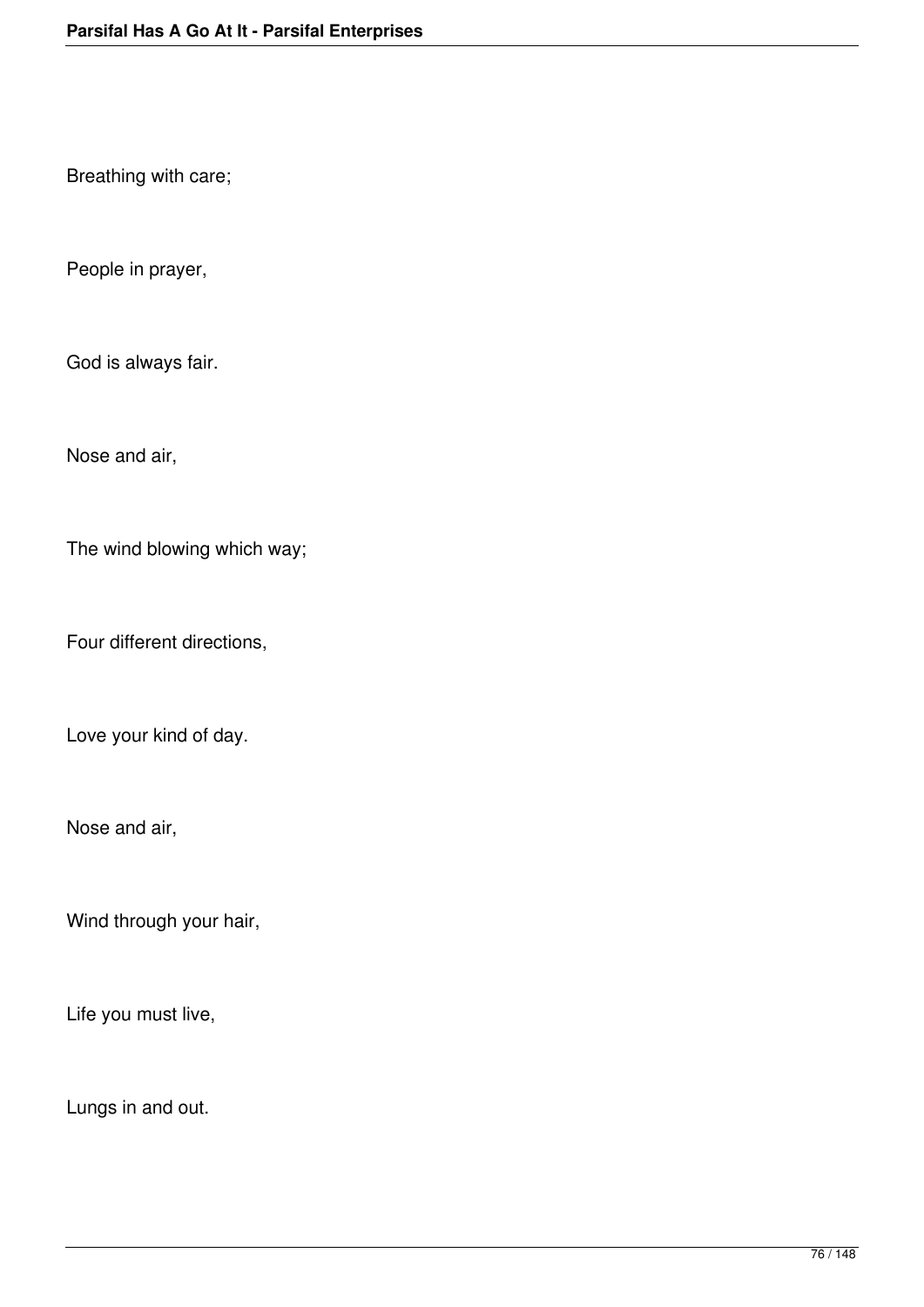Nose and air,

Time of day and fair;

Property properly paid,

Pray prayer pay.

Nose and air,

I sat on my chair;

Time to read and write,

Always a blessing and delight.

Nose and air,

Touch simple wise,

Heavens and the skies,

Flying, flew, flies.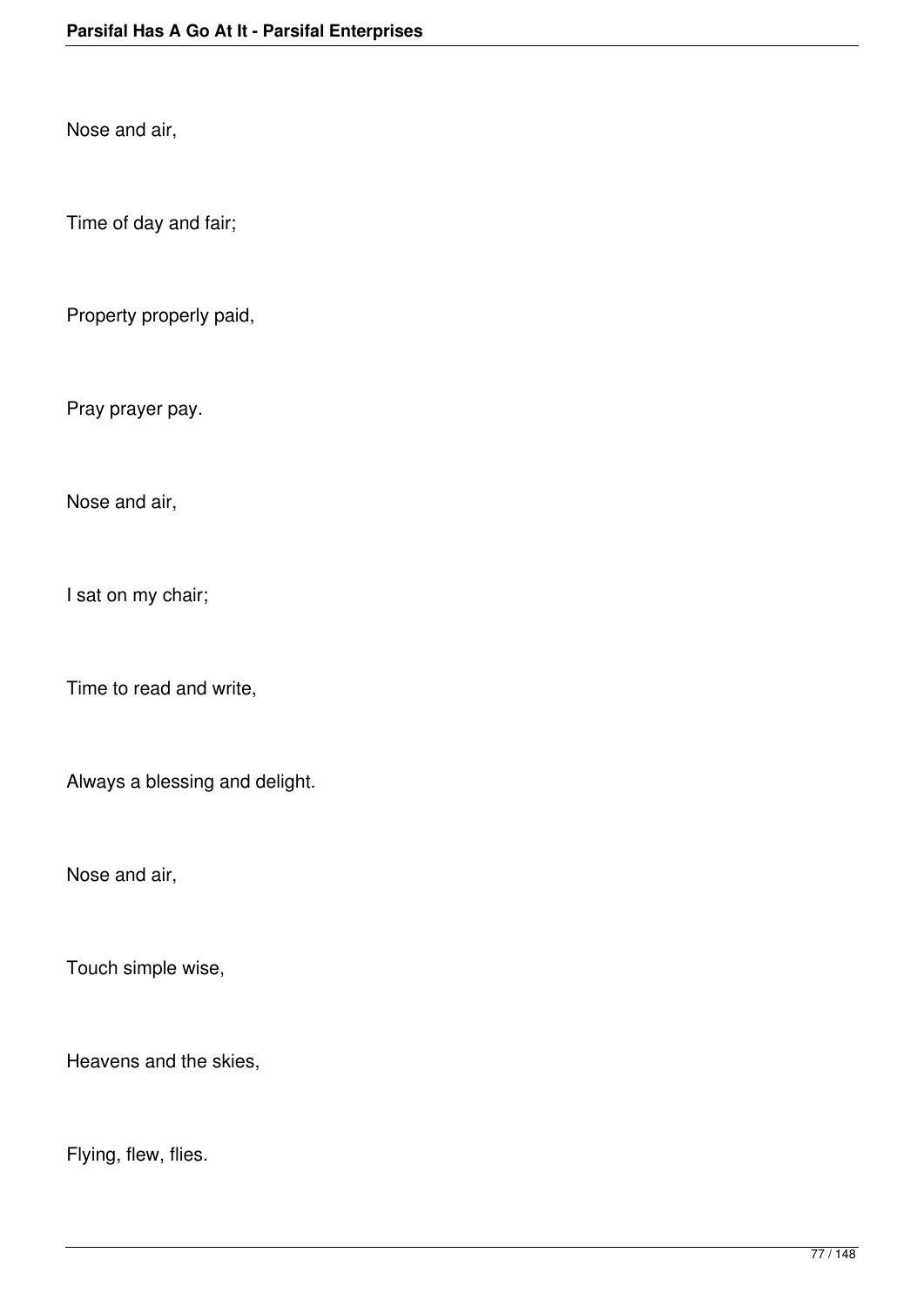Nose and air,

Up in the clouds;

Look out the plane window,

Caring to land again.

Nose and air,

Happiness, peace and joy;

Love is a heavenly toy,

Must be a good boy.

Signed,

Breathing.

**33 Knowledge Works**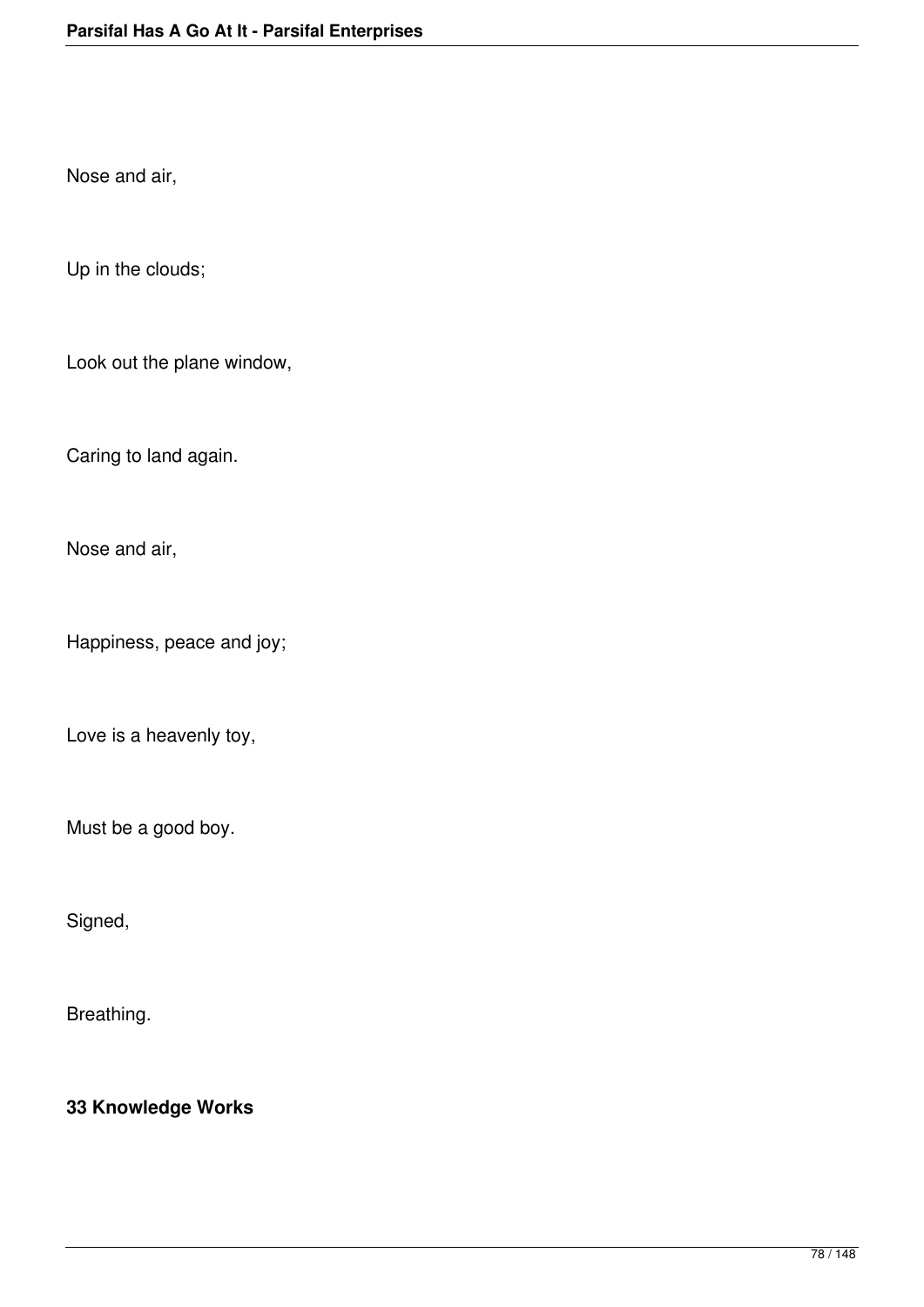Knowledge works,

Time for the words;

People making money,

Teachers clean the board.

Knowledge works,

I know what I am saying,

And what I am writing,

Remembering reading to.

Knowledge works,

Geology and history;

Mathematics and english,

Science and theology.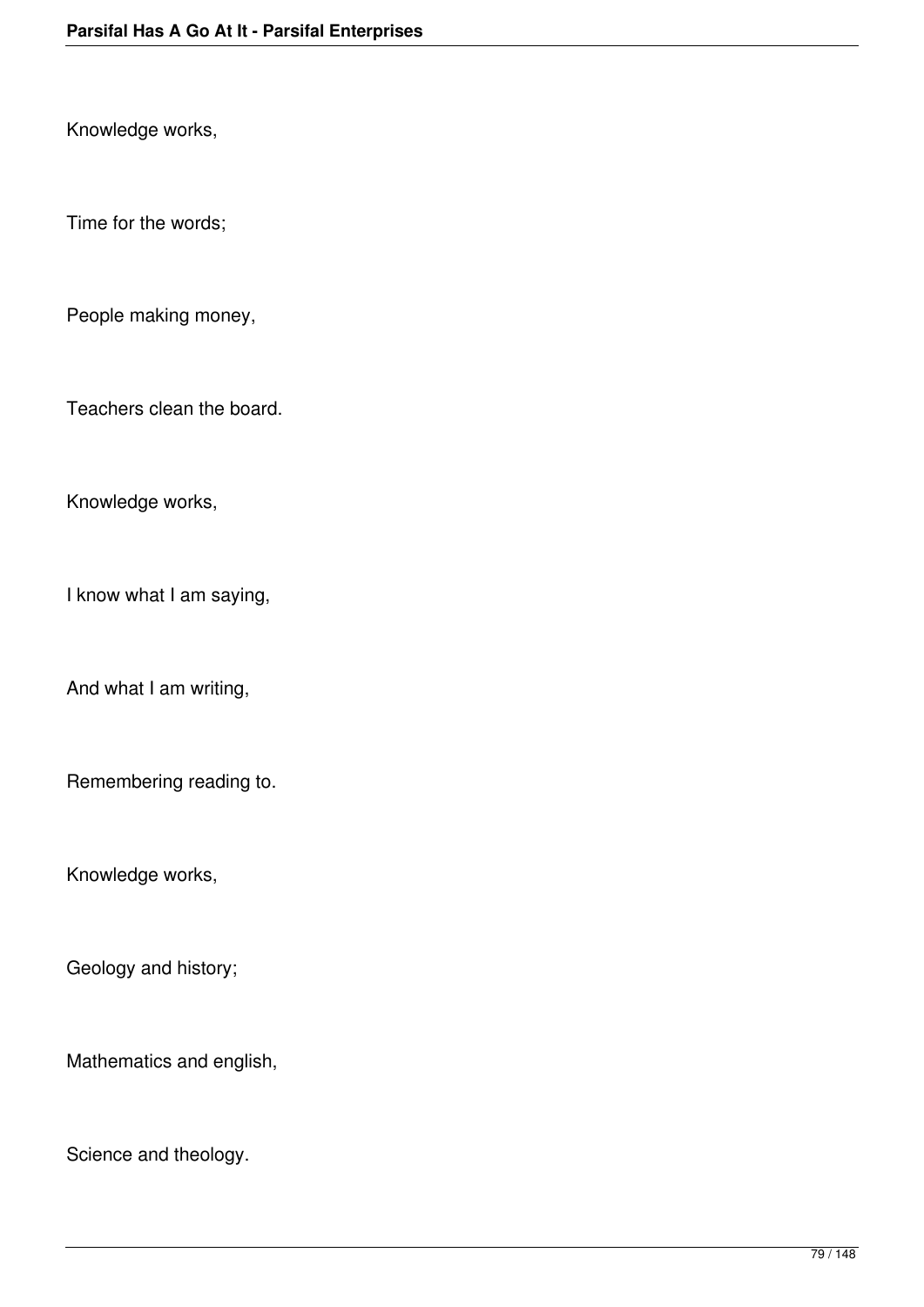Knowledge works,

Tools of the trade;

The building industry,

Architects designs.

Knowledge works,

Because we did it that way before;

It will work again in the future,

Practice makes perfect you know.

Knowledge works,

The facts of life;

Under marital consent,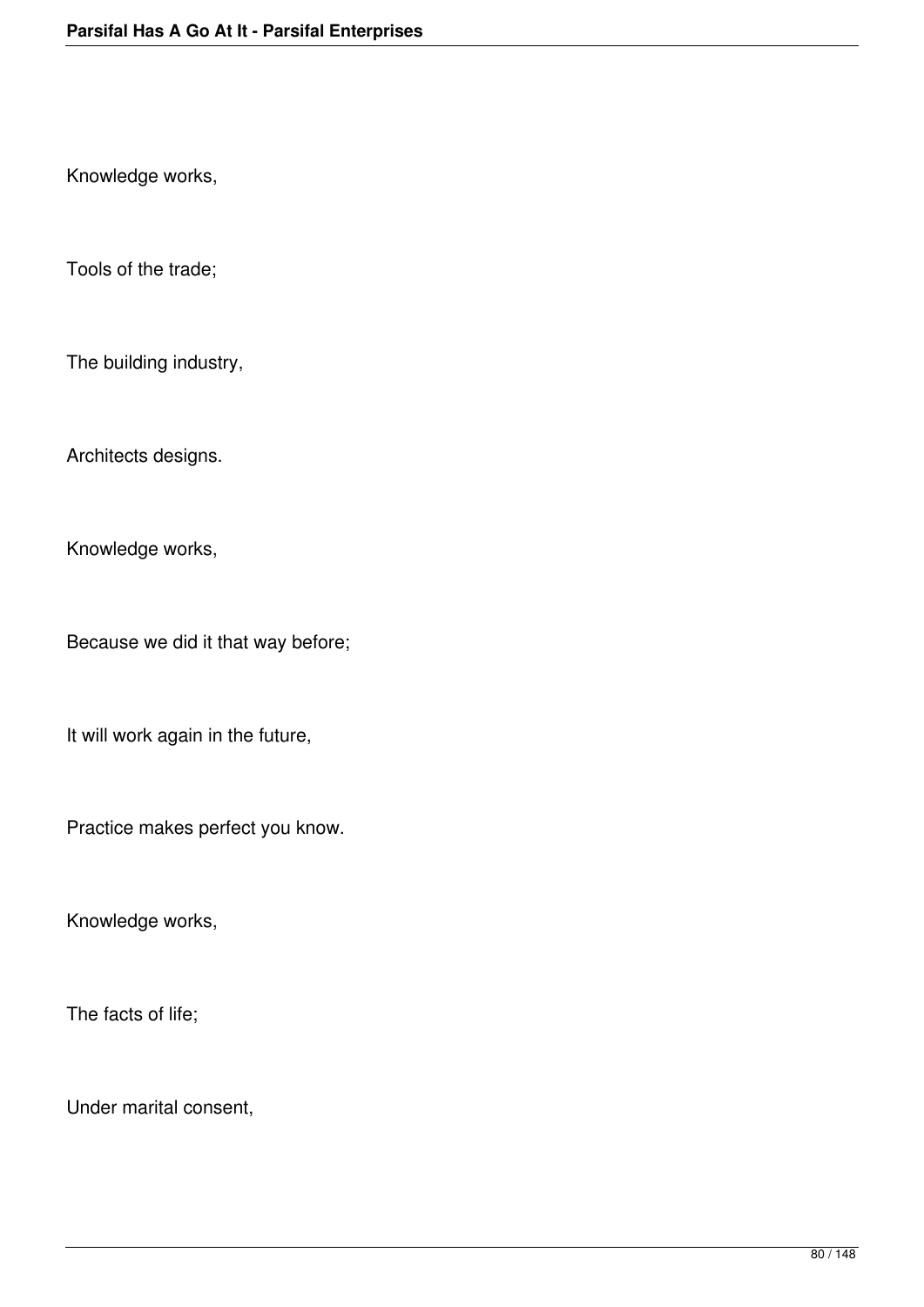Reproducing babies.

Knowledge works,

Time for wisdom;

From the back of my mind,

My parents taught me right.

Signed,

Brilliantly why.

### **34 Information**

Information age,

Words down on the page,

Knowledge of wisdom,

News worthy events.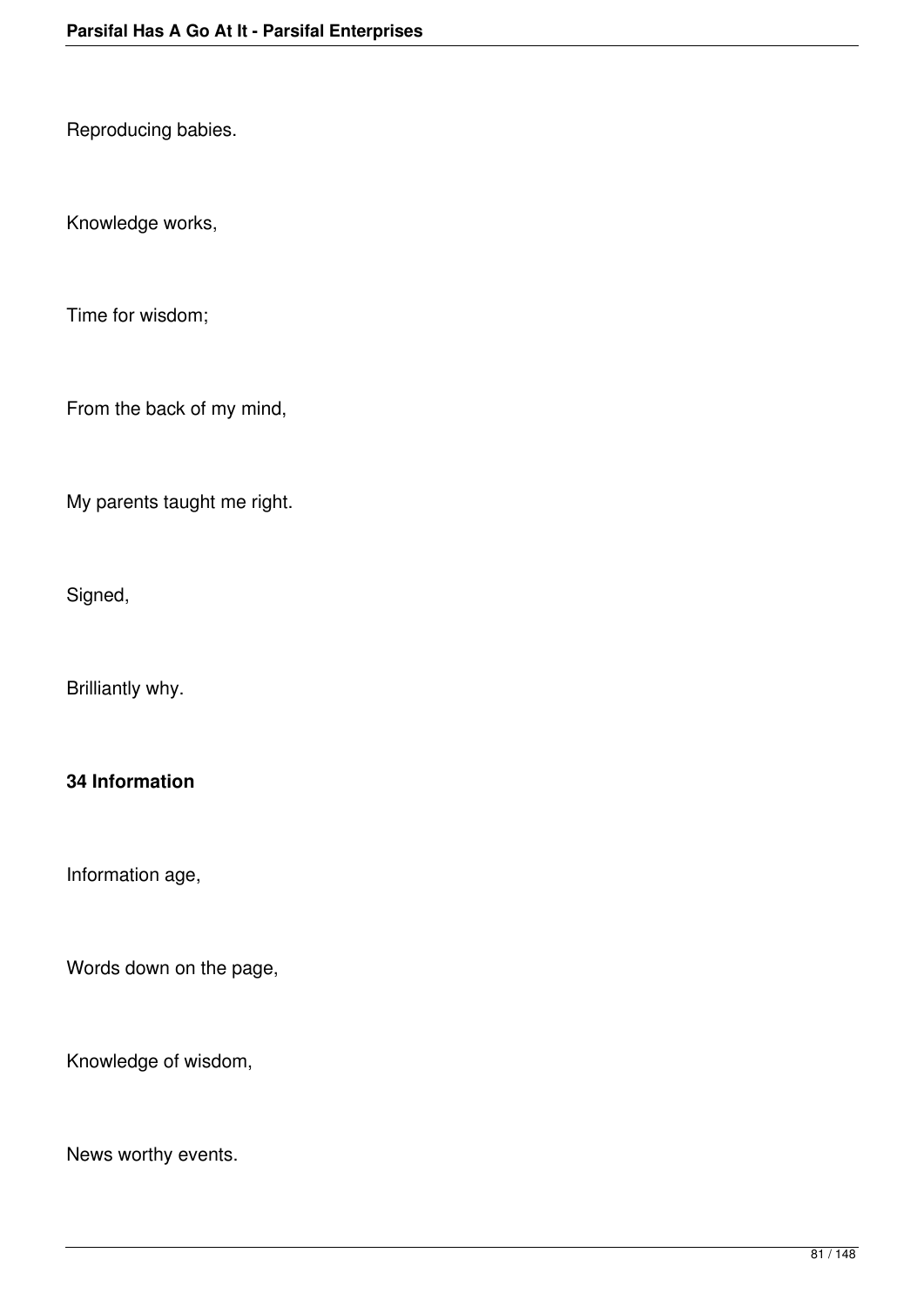Information age,

Google anything,

Check the encyclopedia,

Read many books.

Information age,

Words are very powerful;

Worth valuing truthfully,

Writing with dignity.

Information age,

Headlines a stage;

Newspapers a guage,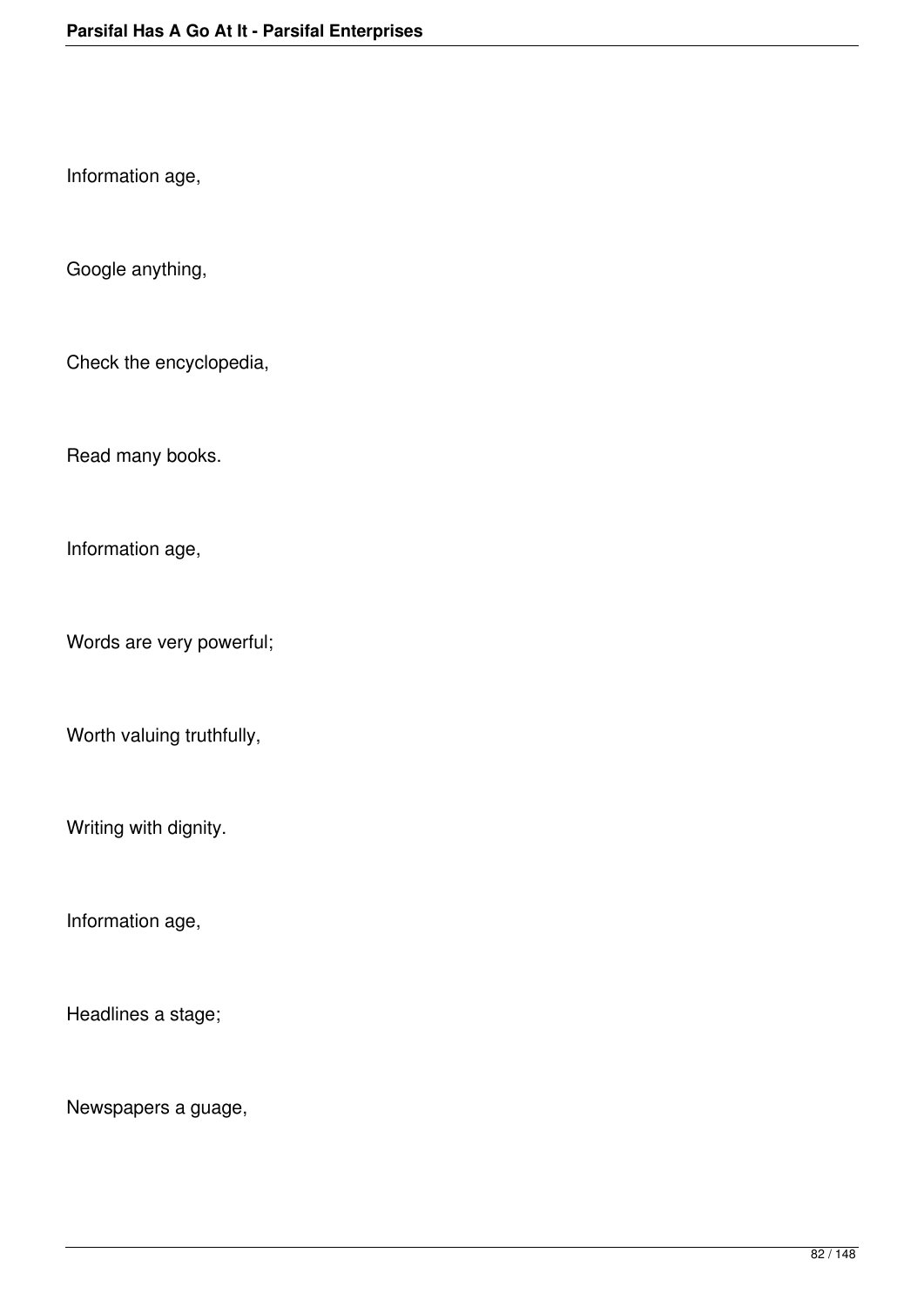Your salary or wage.

Information age,

The world of technology;

Past, present, future,

Native, nature, nurture.

Information age,

Diamond drills doing;

Oil and mining,

Anything in fashion.

Information age,

Picture puzzles filled,

Logic and sense,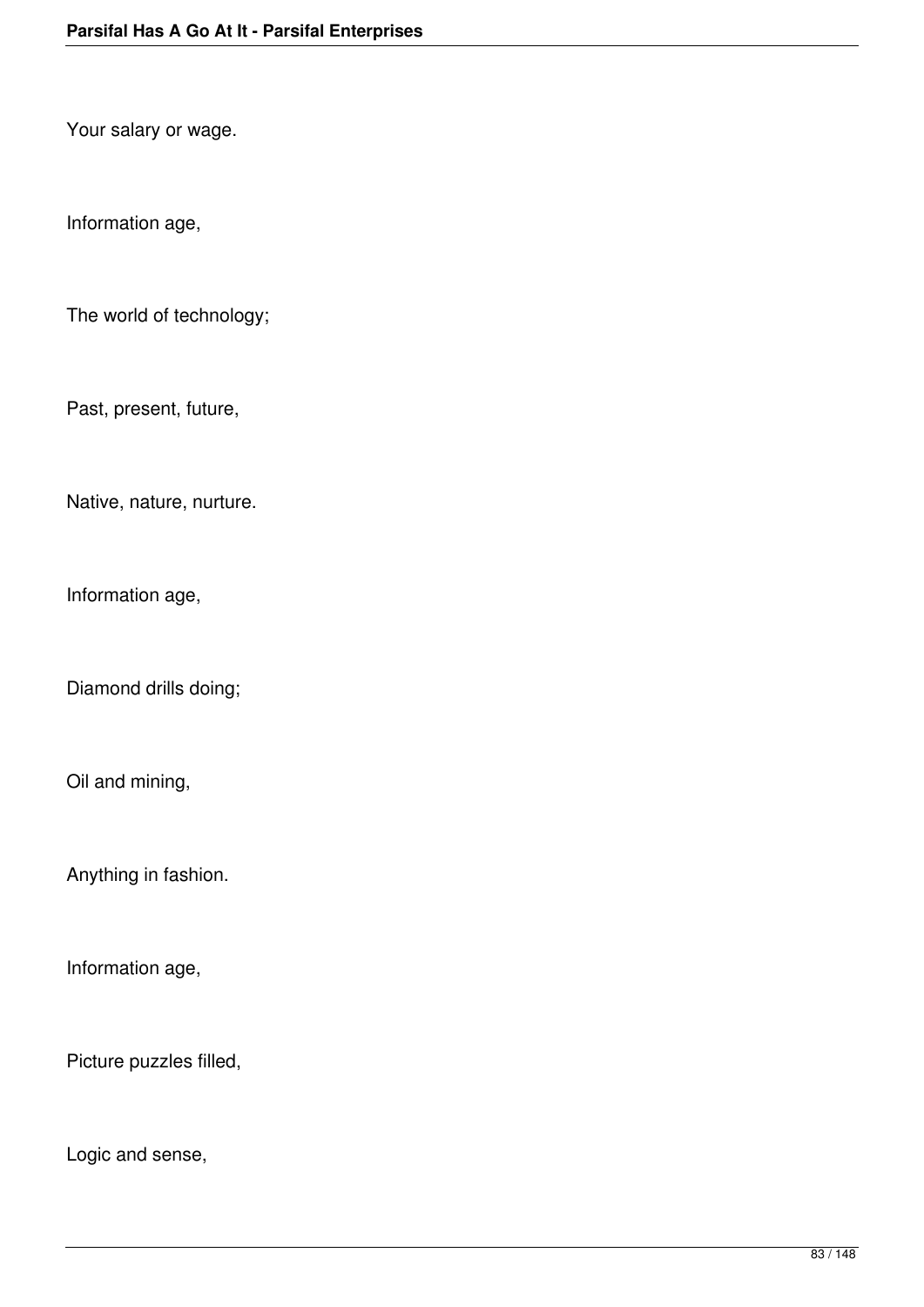In a natural order.

Signed,

Doing and done it.

# **35 Intelligence**

Intelligence,

Brightness of mind;

Telling what your thinking,

Smartness to find.

Intelligence,

Cognitive brain waves;

Peace and paradise,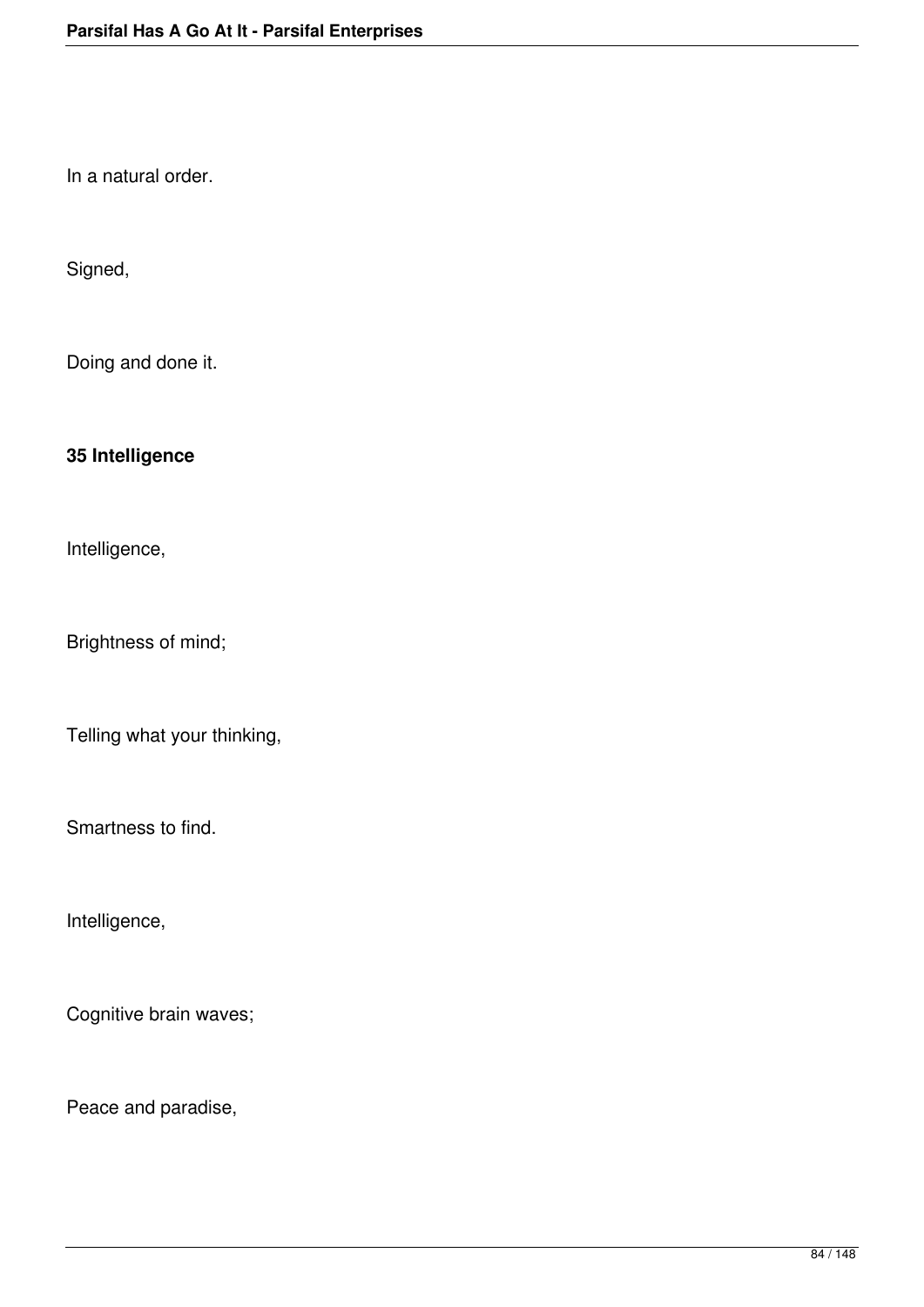Living to save lives.

Intelligence,

Down the lines of the page;

All in a natural order,

Discussing the finer points.

Intelligence,

Brilliant thoughts come;

Picture pieces puzzles,

Working out what you need.

Intelligence,

Looking, learning, knowing;

Reading books growing,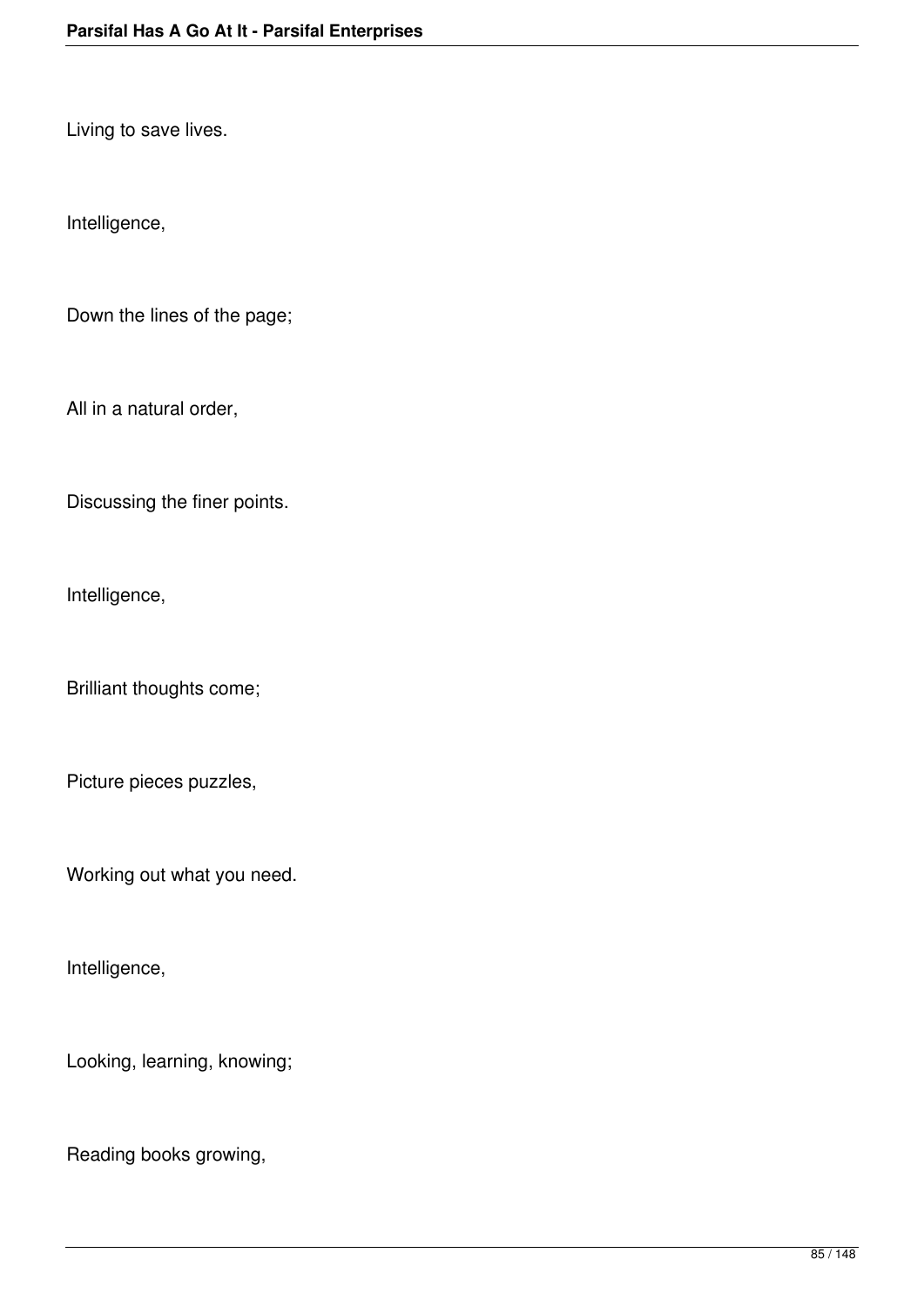Leading, loving, living.

Intelligence,

Driving, seeing signs;

Exercise and health,

Food and diet.

Signed,

Victory to win.

**36 Speed Read**

Speed read,

Well read;

God leads,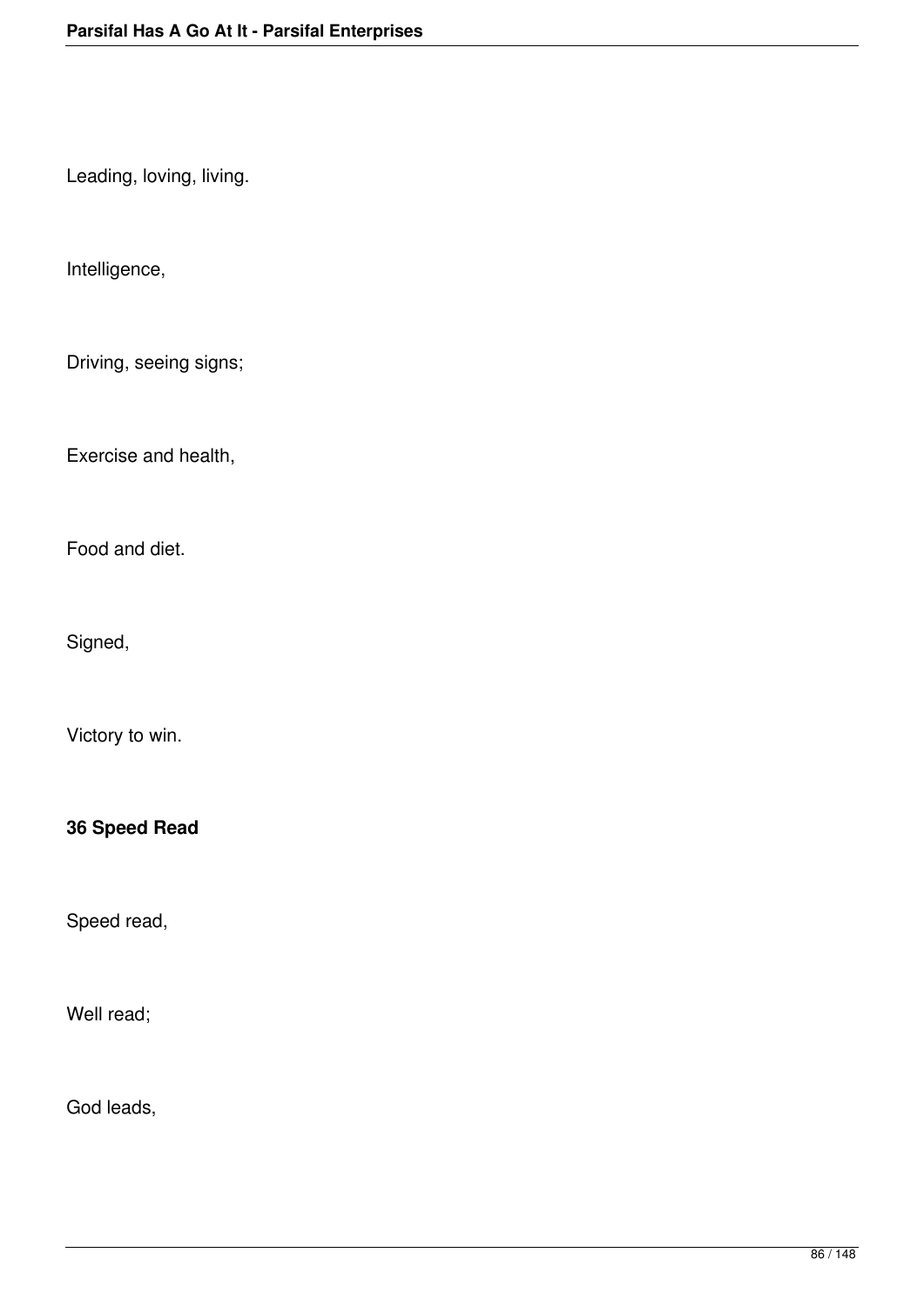What you need.

Speed read,

Cars speedometor;

Travelling well,

Limit signs.

Speed read,

Money in books;

Time you need,

And good looks.

Speed read,

Driving safely;

Plenty of kilometers,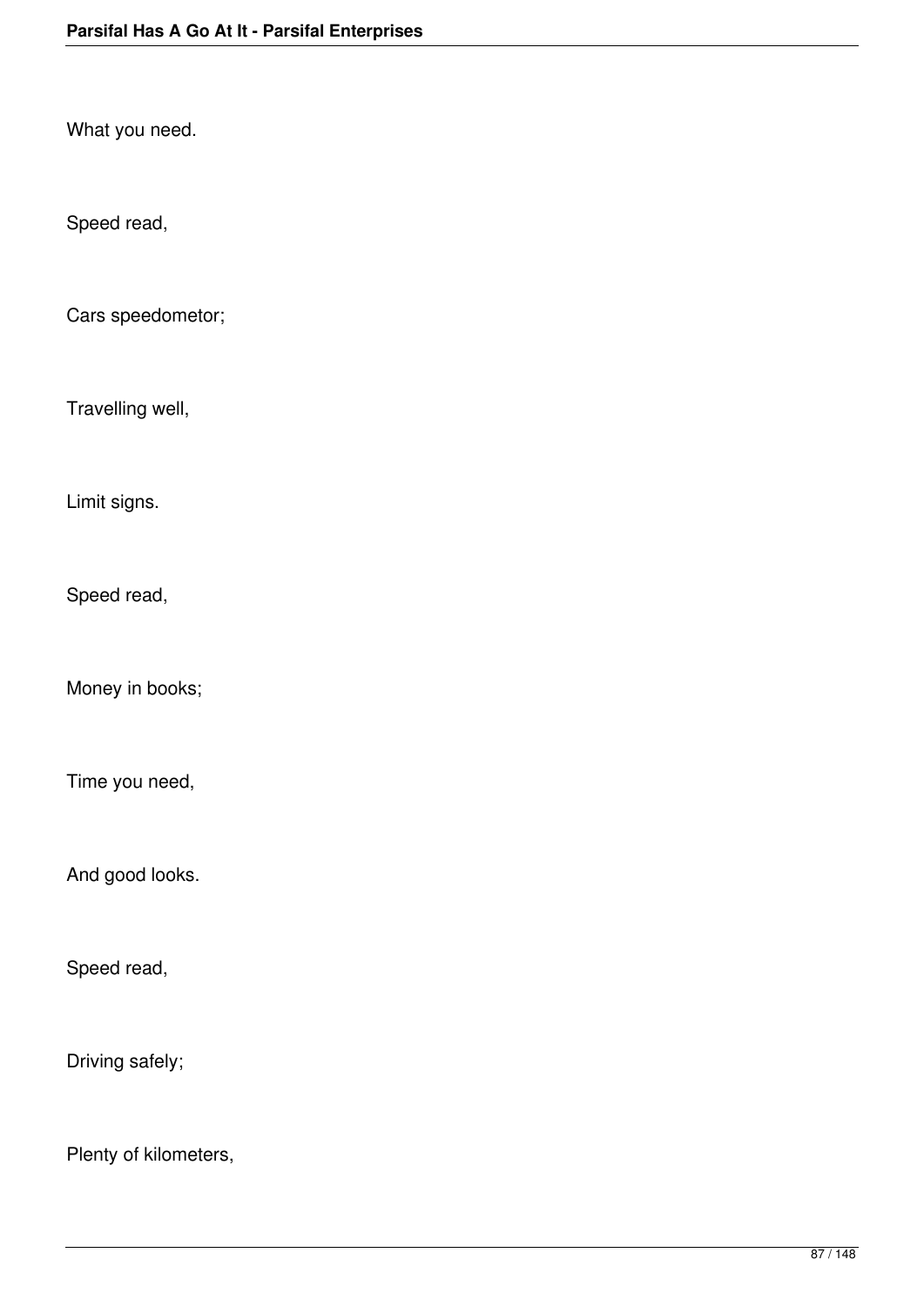Take a break and rest.

Speed read,

Light distance,

God's rays,

Colour refraction.

Speed read,

Fast trains;

Scenery flying,

Sure your not dieing.

Speed read,

Working hard,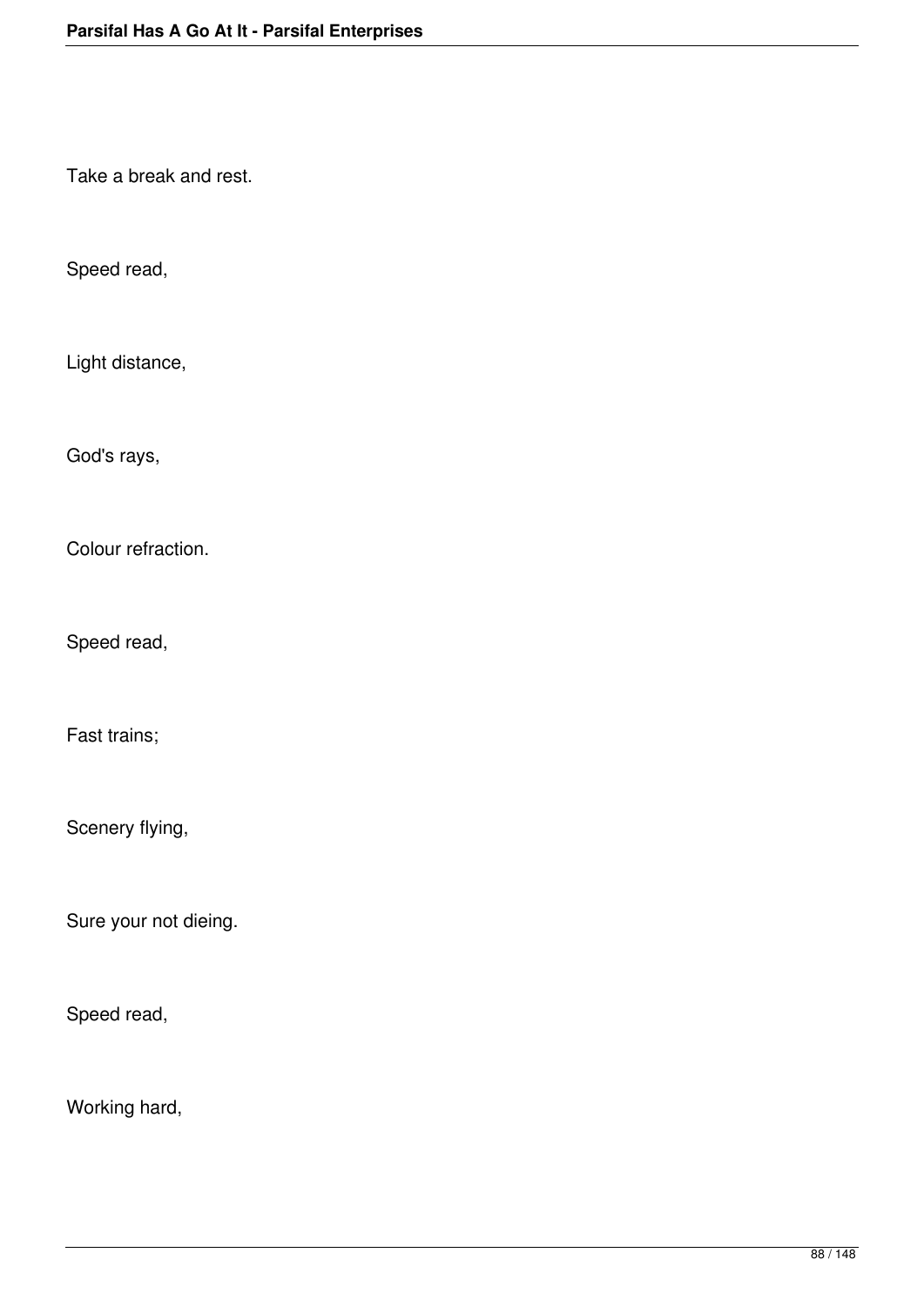Things go past,

God will last.

Signed,

Time travel.

# **37 Taking Time To Learn**

Taking time to learn,

Making money you earn;

Teachers teach and taught,

Learning what you have ought.

Taking time to learn,

Always something new;

Interesting and attractive,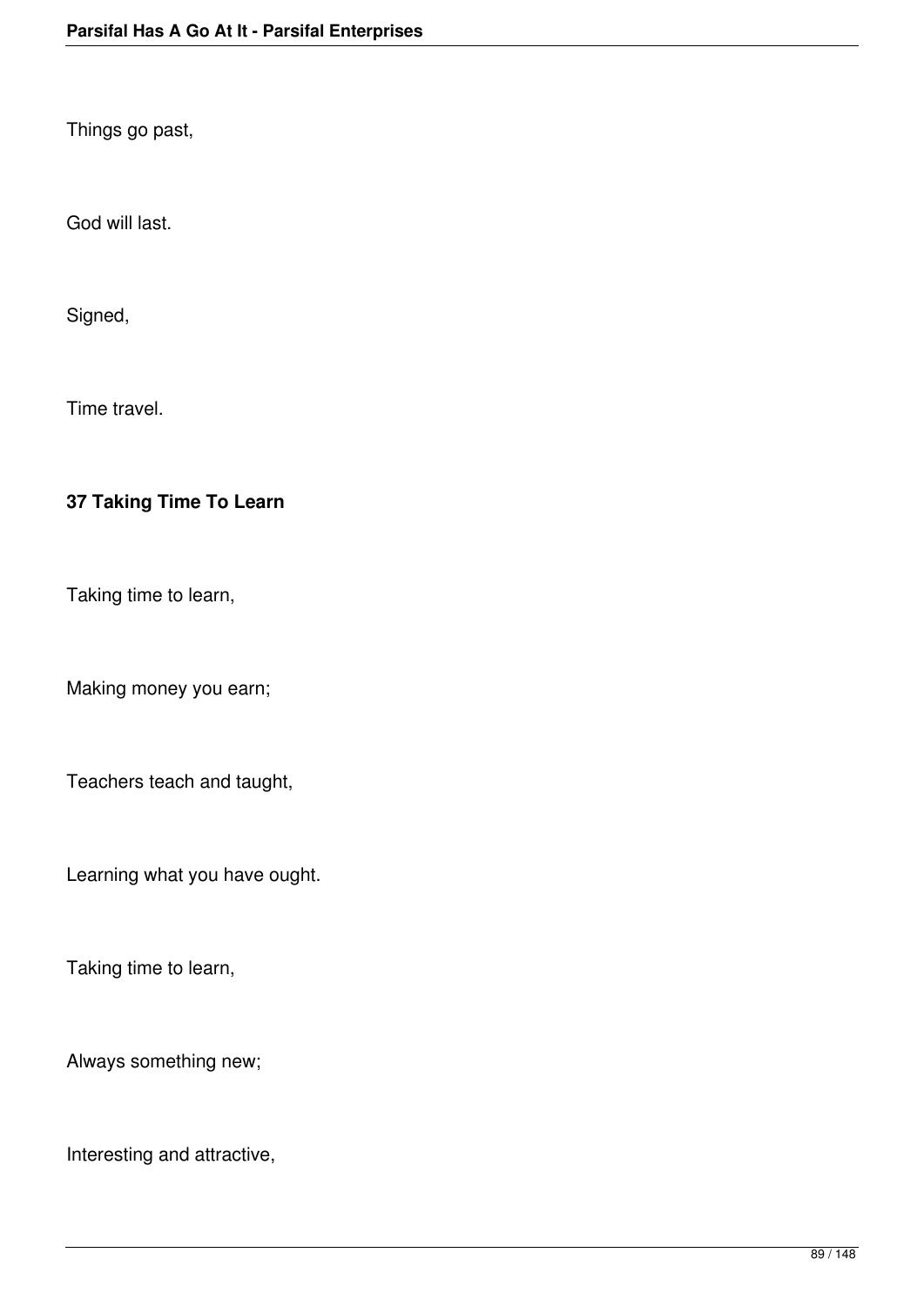Positive and not negative.

Taking time to learn,

Sunshine blazing to burn;

Winter cold and snowey,

Contrast in temperatures.

Taking time to learn,

The meaning of life;

Things in persective,

Truth and the right.

Taking time to learn,

God's order of ceation;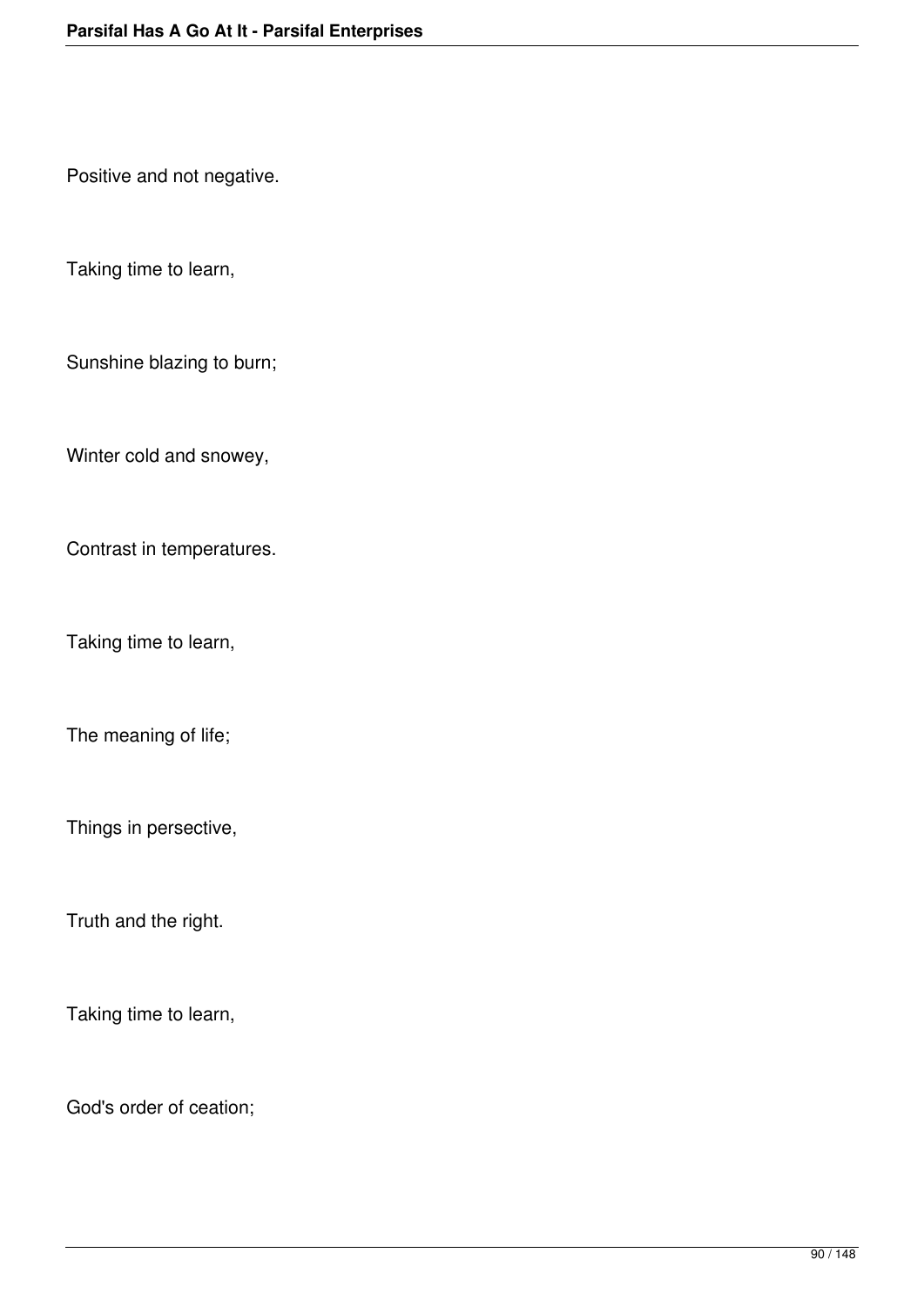In right relationship,

Free grace and mercy.

Taking time to learn,

Knowledge spurring us on;

Information overload,

Information debating.

Signed,

Working things out.

**38 The Hard Yards**

The hard yards,

Do or die;

Nice as pie,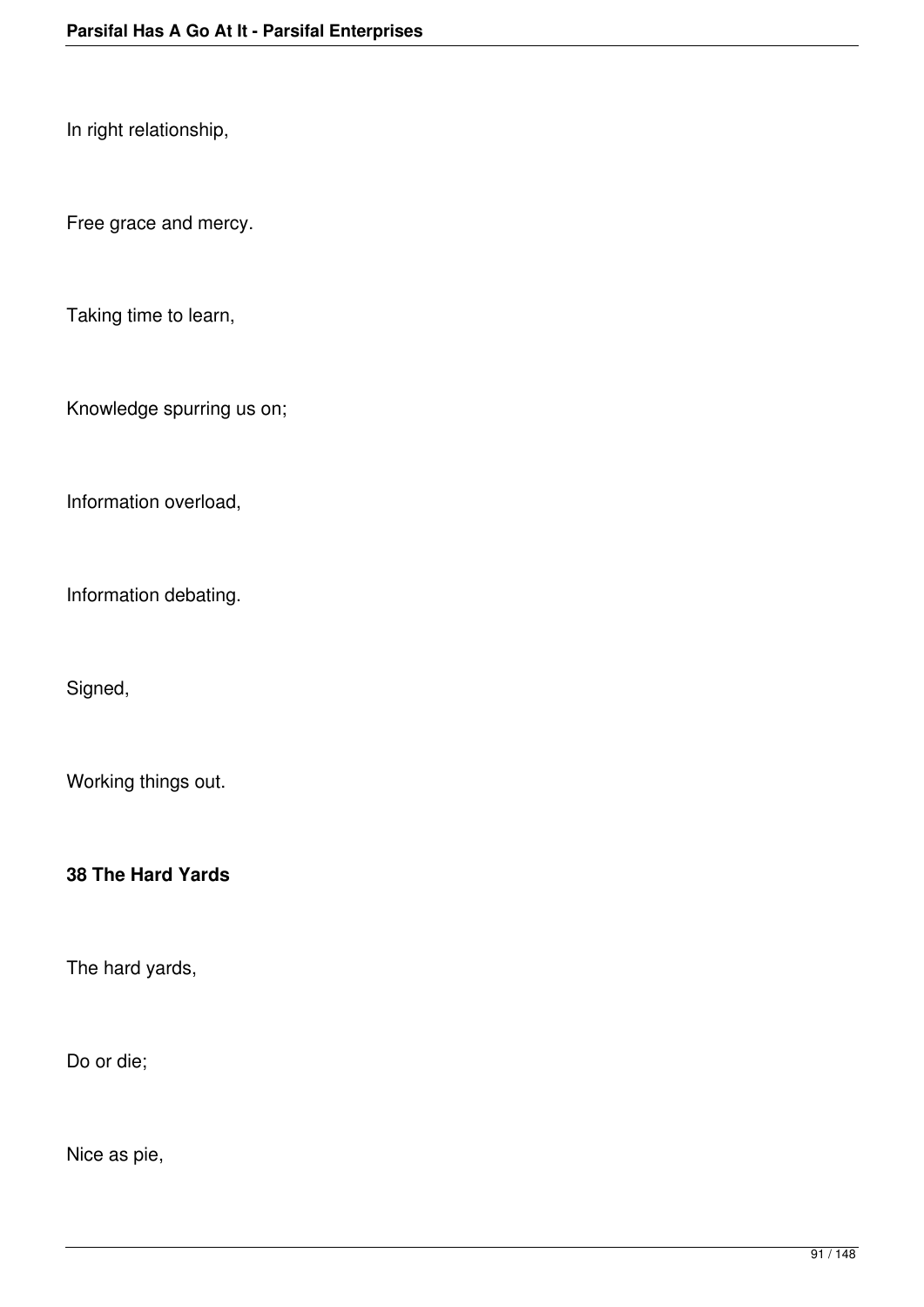Flying through the sky.

The hard yards,

The battle goes on;

One hundred metres,

People sitting seated.

The hard yards,

Fighting to write;

Walk a million miles,

Lifetime regardless.

The hard yards,

Back or the front;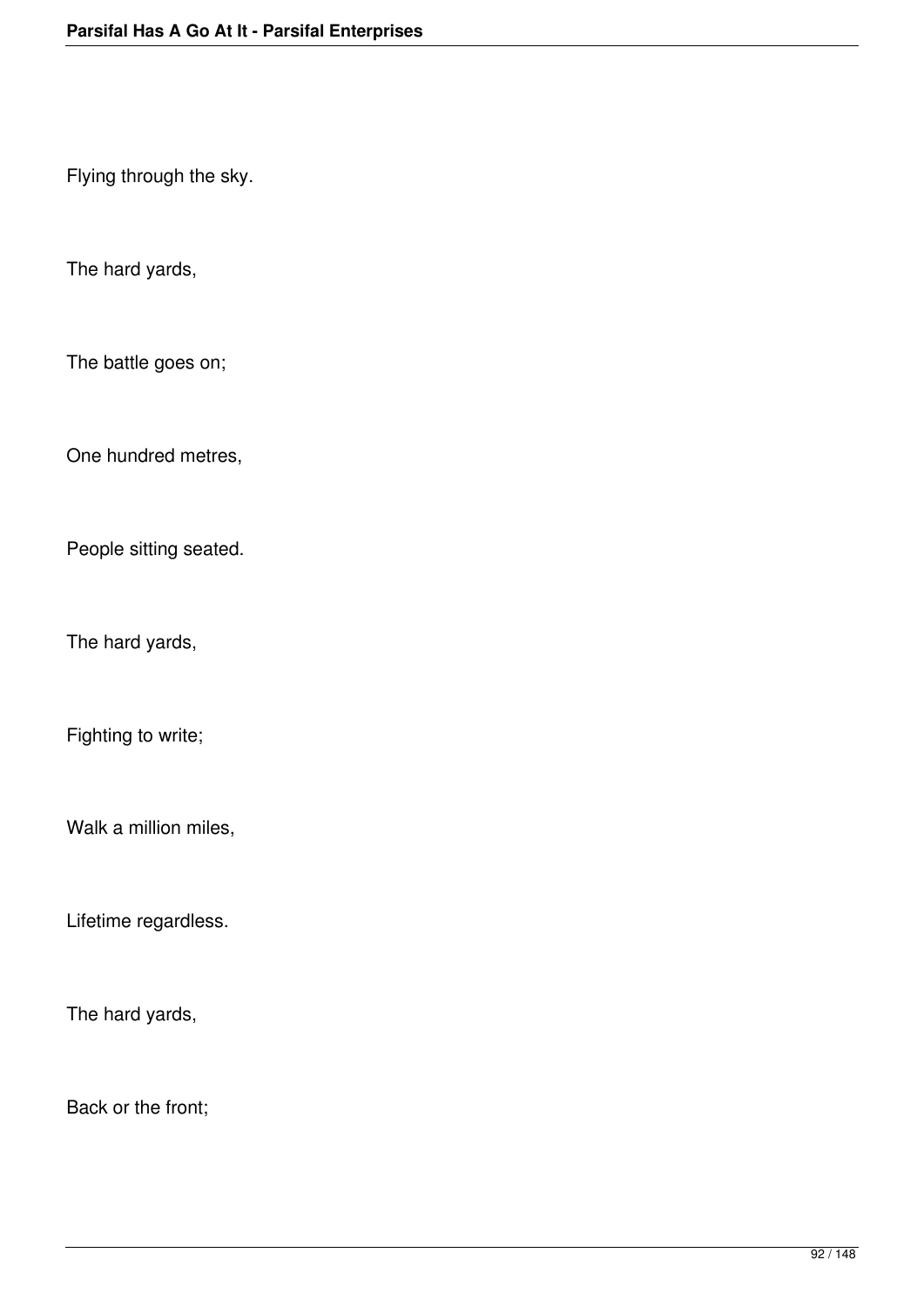Doing the gardening,

Flowers come into bloom.

The hard yards,

People wanting money,

Instead of prayer to God,

Working hard to pay.

The hard yards,

Losing the extra weight,

Waiting for something better,

Best is best to save.

Signed,

Your shoes.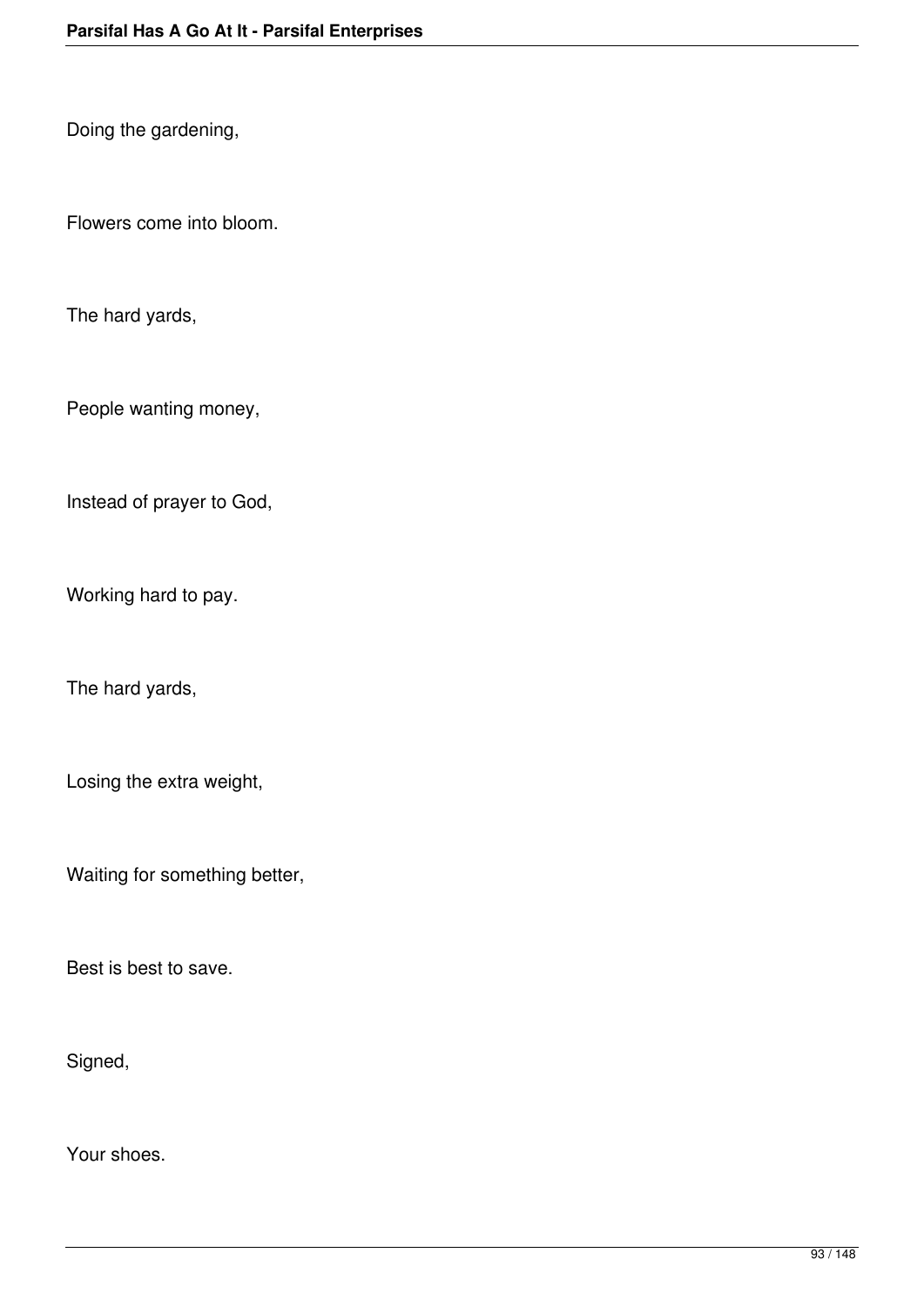#### **39 Smiles For Miles**

Smiles for miles,

Walk a mile in my shoes;

Instant happy fix,

Money in the bank.

Smiles for miles,

Sun shining down on me;

You are just laughing to,

Complete pleasant pleasure.

Smiles for miles,

Never look back,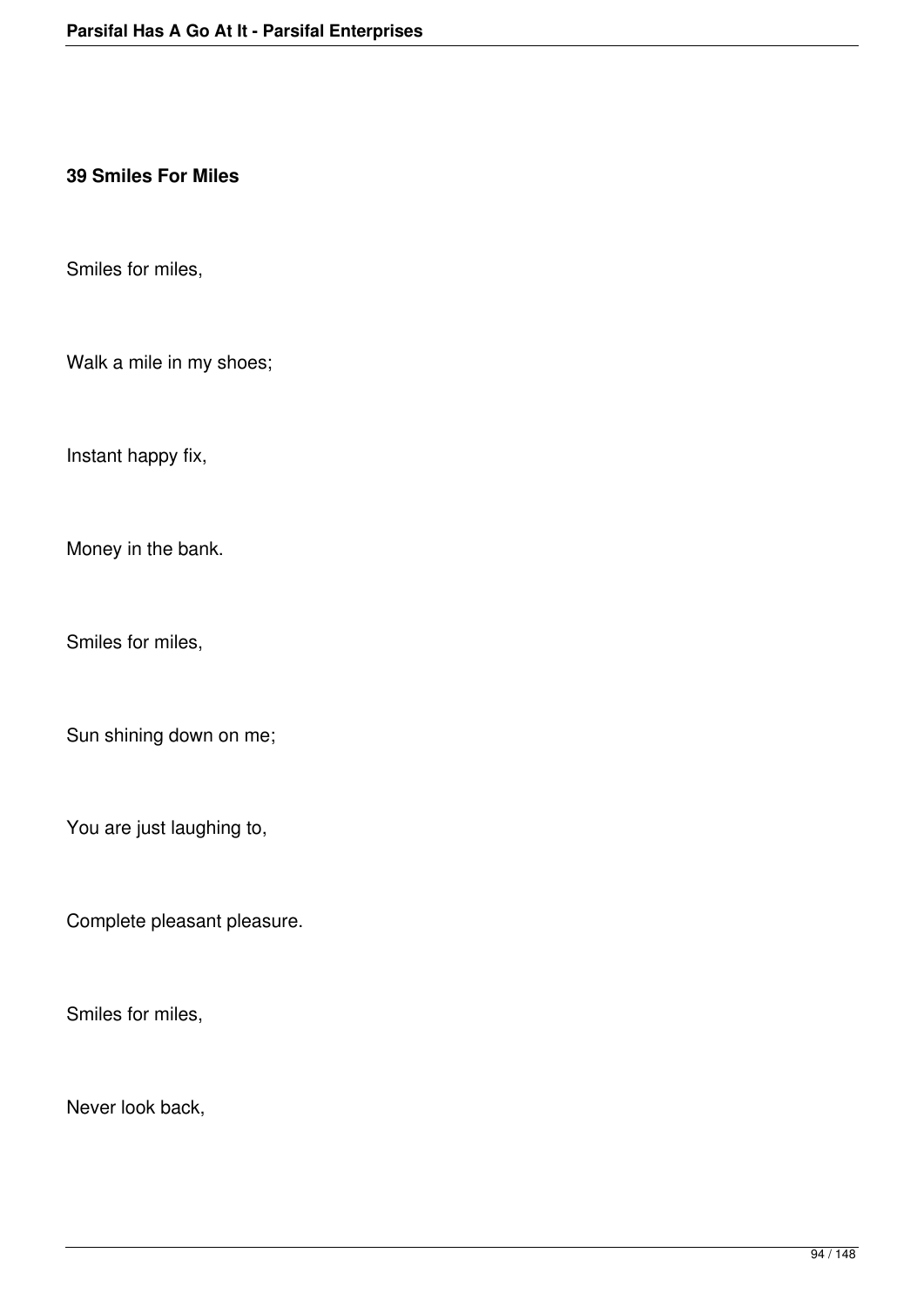Just keep on going,

All the way there and where.

Smiles for miles,

Lovingly grinning winning;

Peace, plenty and prosperity,

Perfect paradise present.

Smiles for miles,

Sign of the times;

Looking up instead of down,

Clouds crowding clowns.

Smiles for miles,

Working up to a high;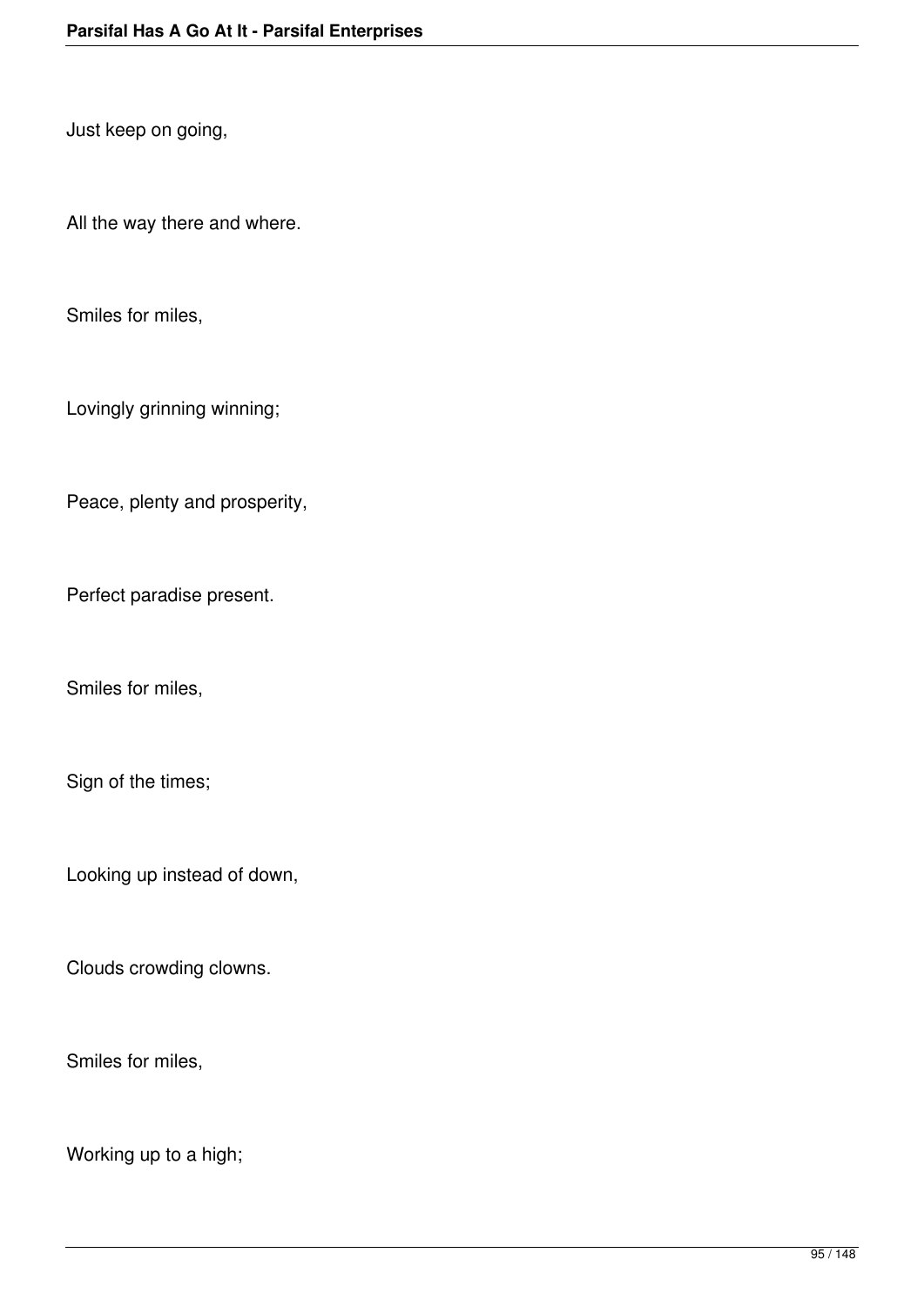Mountains, beaches and sky,

Reaching your highest peak.

Signed,

Honest Love.

### **40 Evolution Gases**

Evolution gases,

Argon, crypton, neon;

Helium, hydrogen, oxygen,

Nitrogen, nice for earth.

Evolution gases,

Burning bright and strong,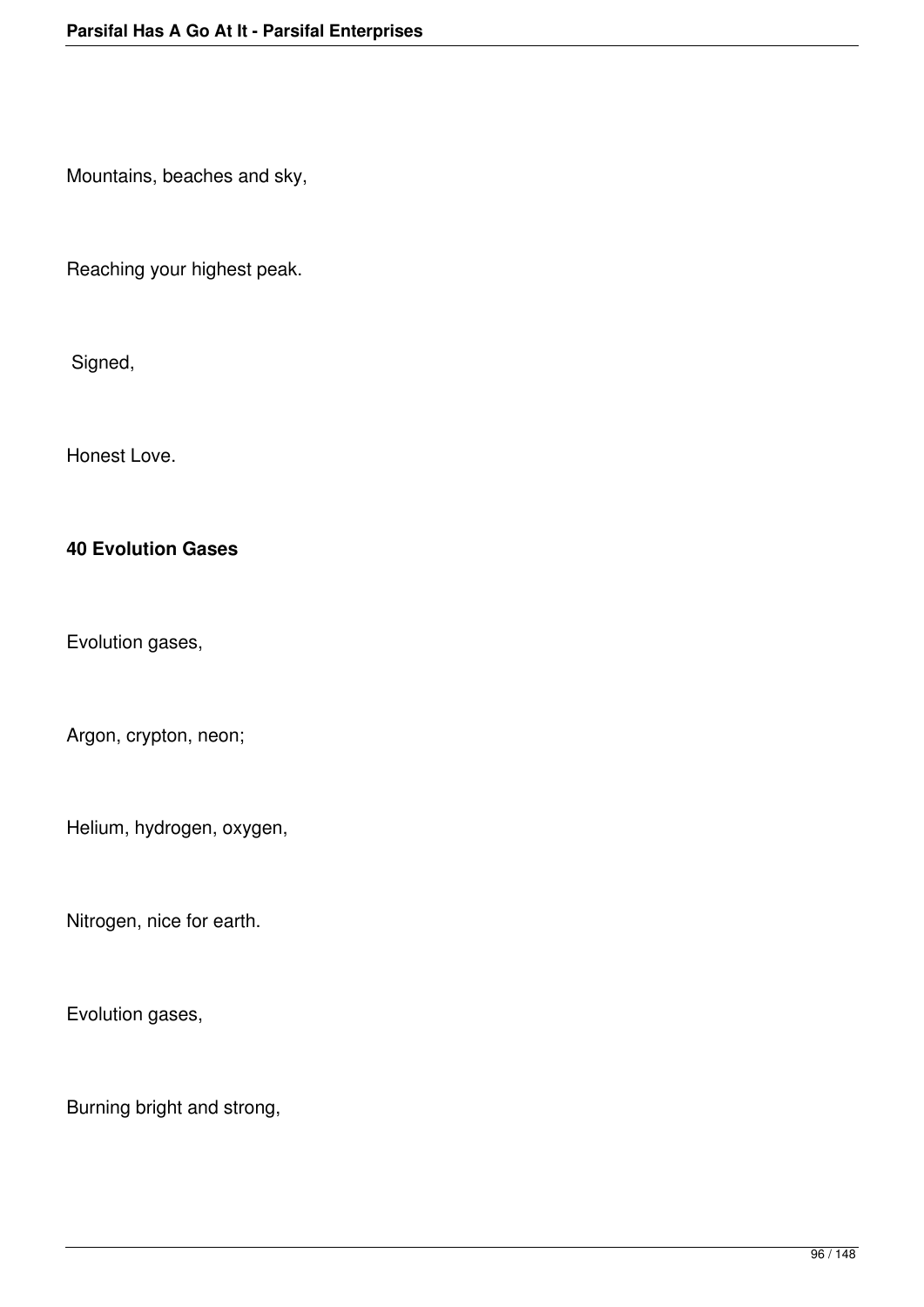Sun, sulpher and gases,

Lighting up the world.

Evolution gases,

Planets going around;

Giants being formed,

Millions of years in the making.

Evolution gases,

Breathing and exhaling;

Inhaling and uses gases,

Oxygen in, carbon dioxide out.

Evolution gases,

Since the dawn of time;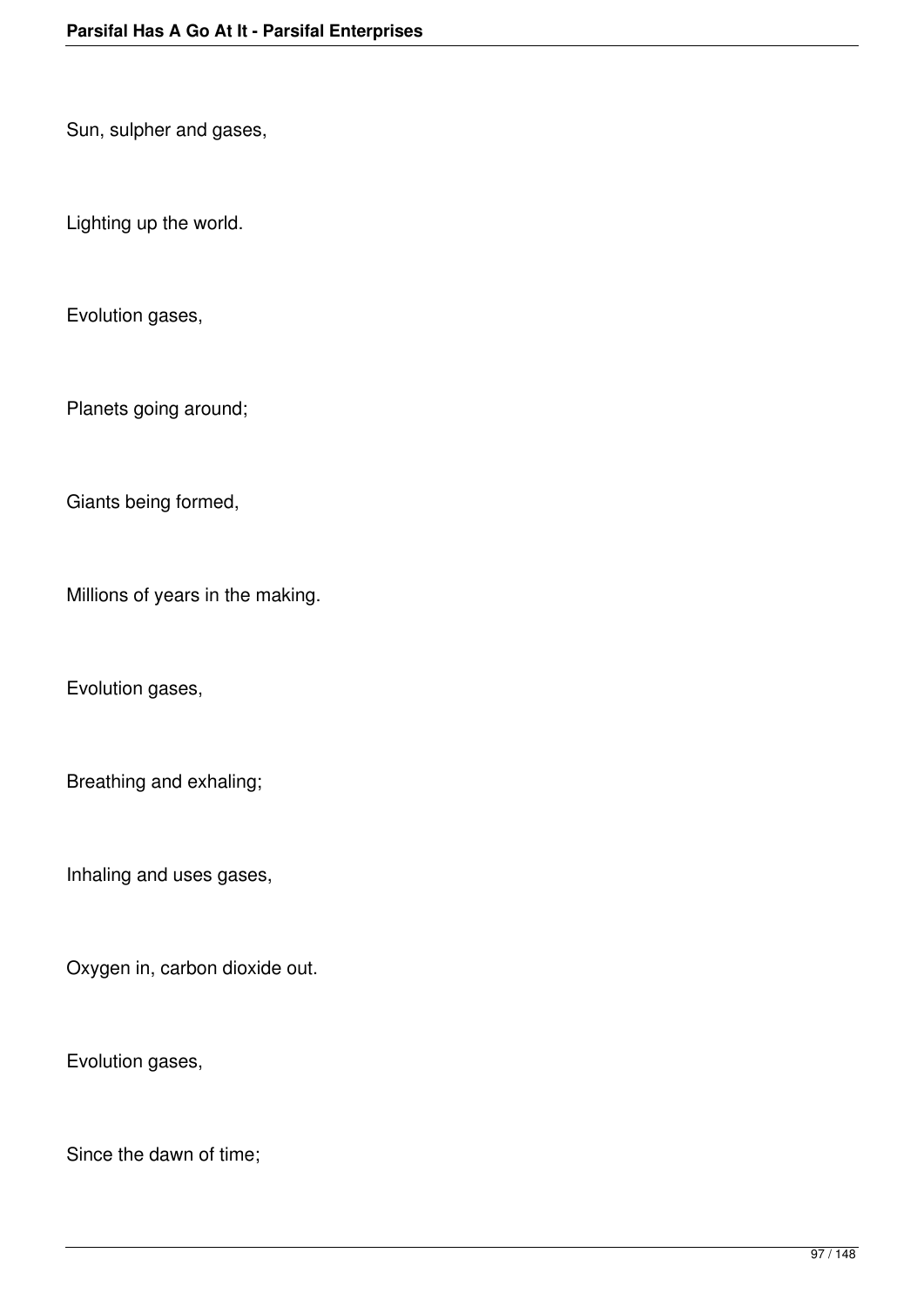Liquids and solidifying,

H2O three types of form.

Evolution gases,

Air, water, ice;

Time for a reason,

Money would be nice.

Signed,

Poetry stages.

#### **CHAPTER 5 CERTAIN FACTS**

# **41 Sex**

Yes, it takes two,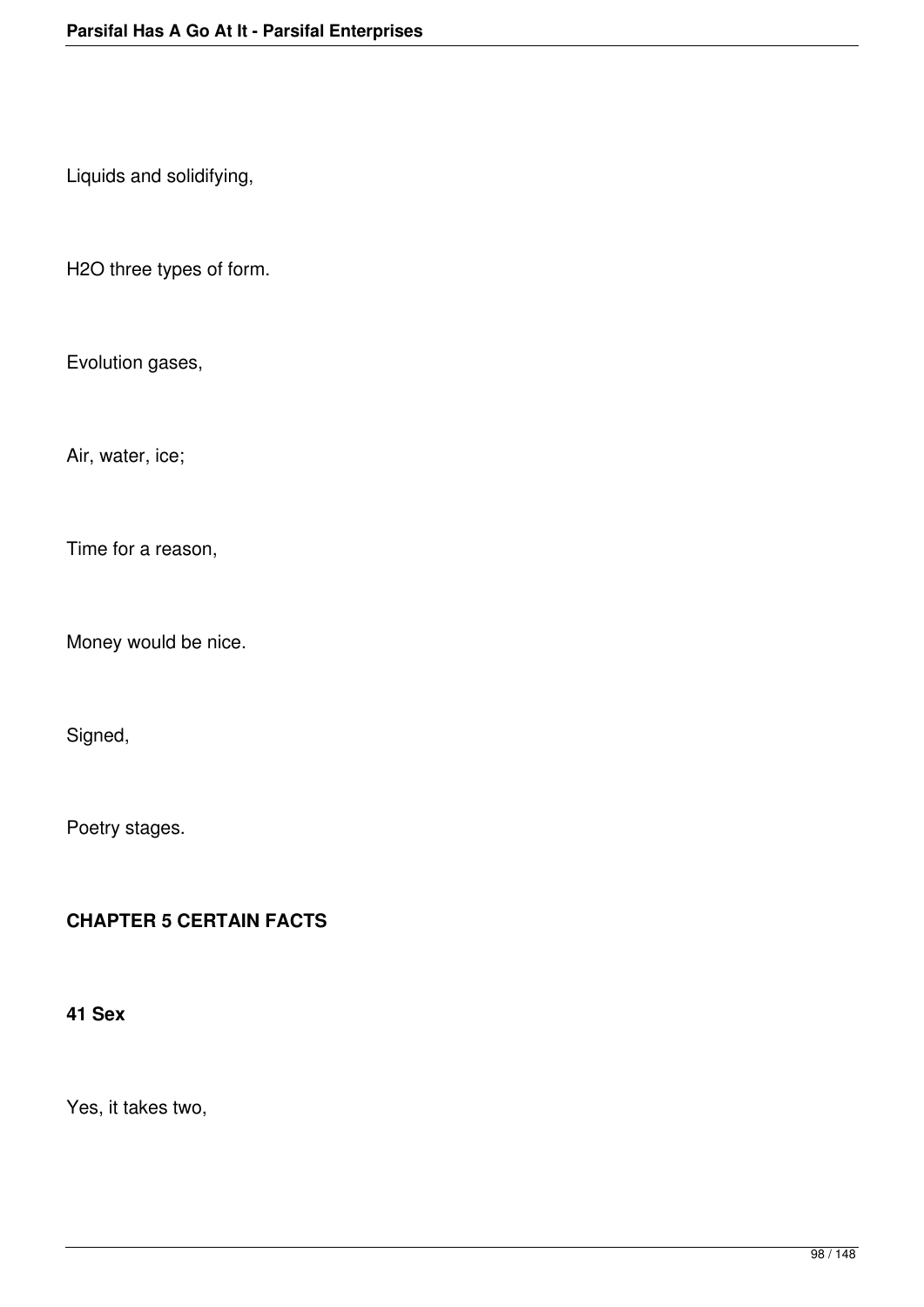Not much fun on your own;

A loving relationship,

Must be married though.

Sex, not sin in itself,

In an adulterous relationship;

Everything just goes under,

No heavenly high with God.

Jesus coming through the clouds,

The abstainers alternative,

Seconds in an organism,

Minutes of enjoyment.

Sex, clean and precise,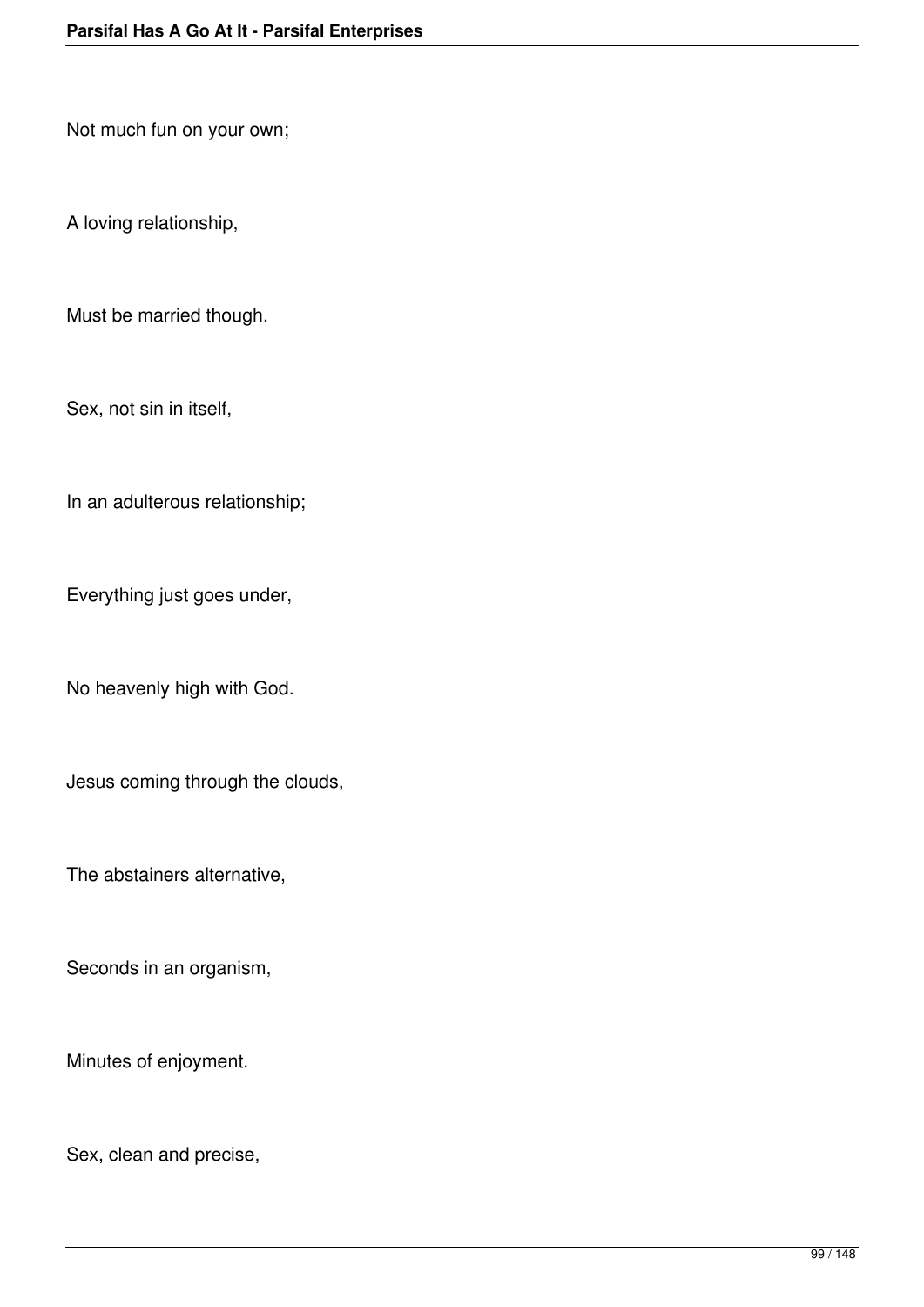How to make babies naturally;

At the right time of course,

At her ovulation period.

Sex, sex, sex, sex,

Don't give me a headache;

More sex and more sex,

No end to it, constant creativity.

Orgies going out the window,

Uncoothness out the door,

Time for doing the right thing.

Restored relationship with God.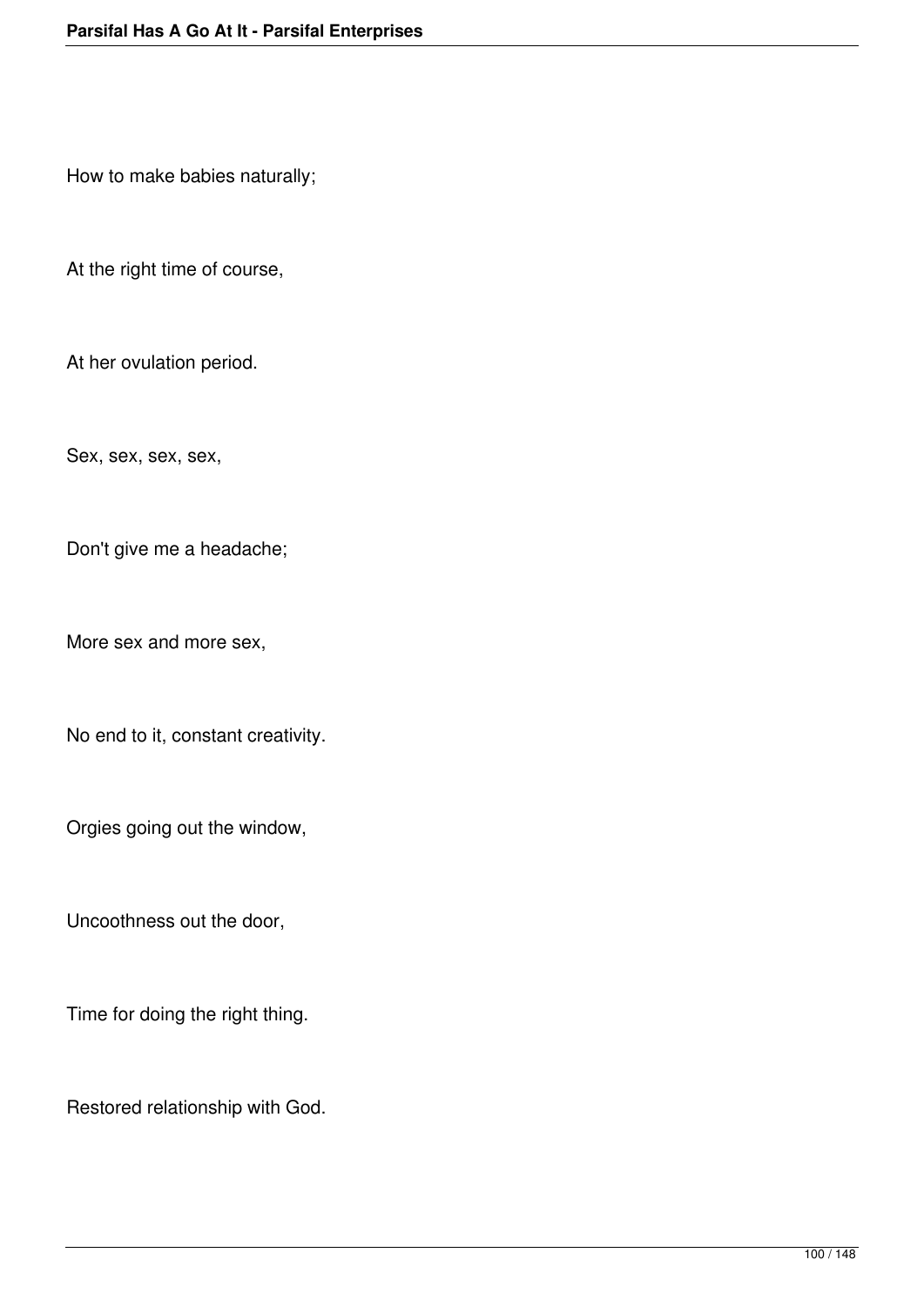Signed,

Done dirt cheap.

### **42 Death and Taxes**

Two certainties in life,

Death and taxes;

You can't avoid either,

Both get you in the end.

Death and taxes,

How we wish there was none;

If it is not one it is the other,

If you look once, look twice.

Death and taxes,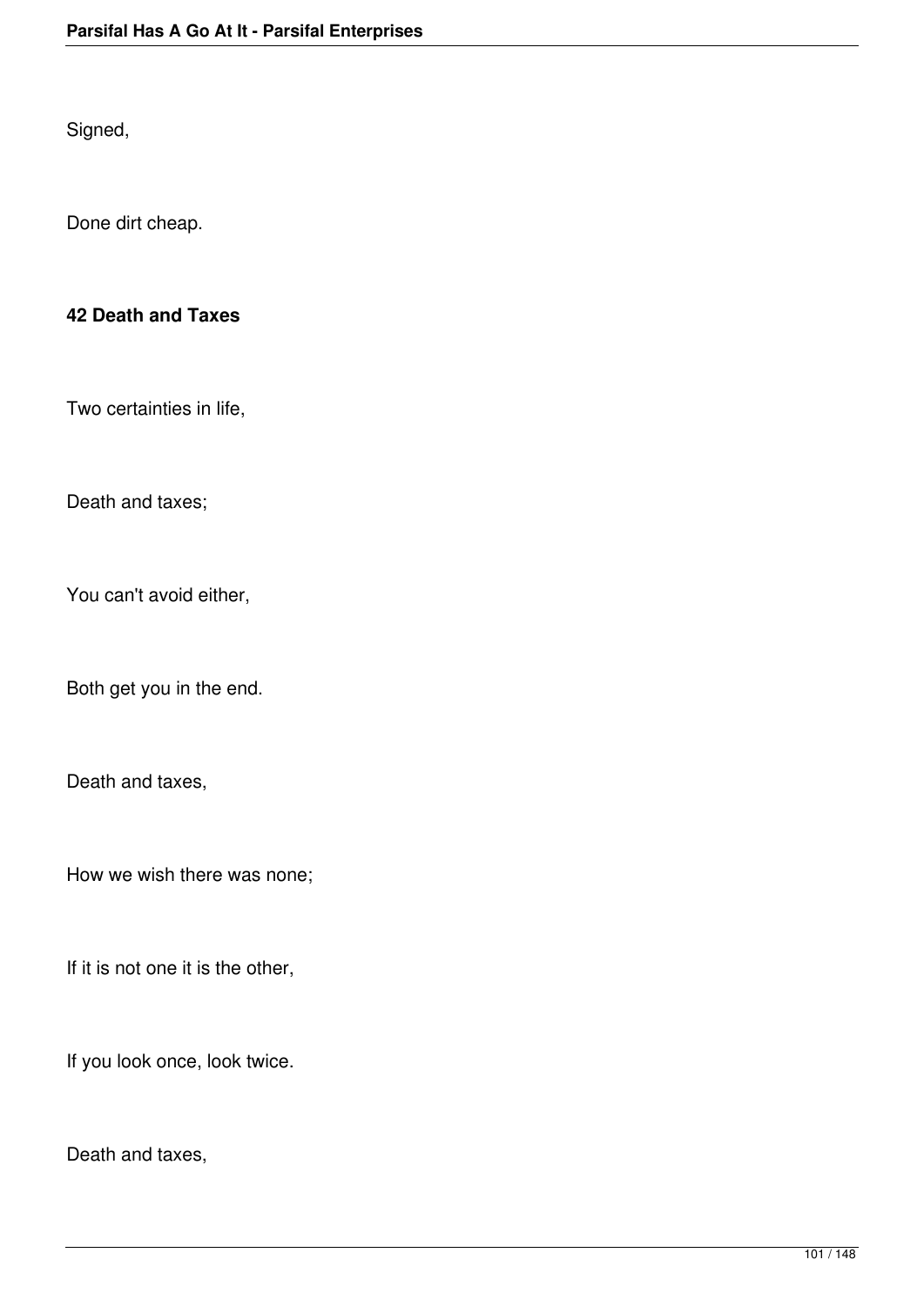Catching and creeping up on you,

You just can't outrun them,

Pay what you need to, or you have to anyway.

Death and taxes,

Like two evil forces,

Trying to sap you up,

Try and say no if you can.

Death and taxes,

Government revenue;

Hits you from both sides,

Weddings and funerals.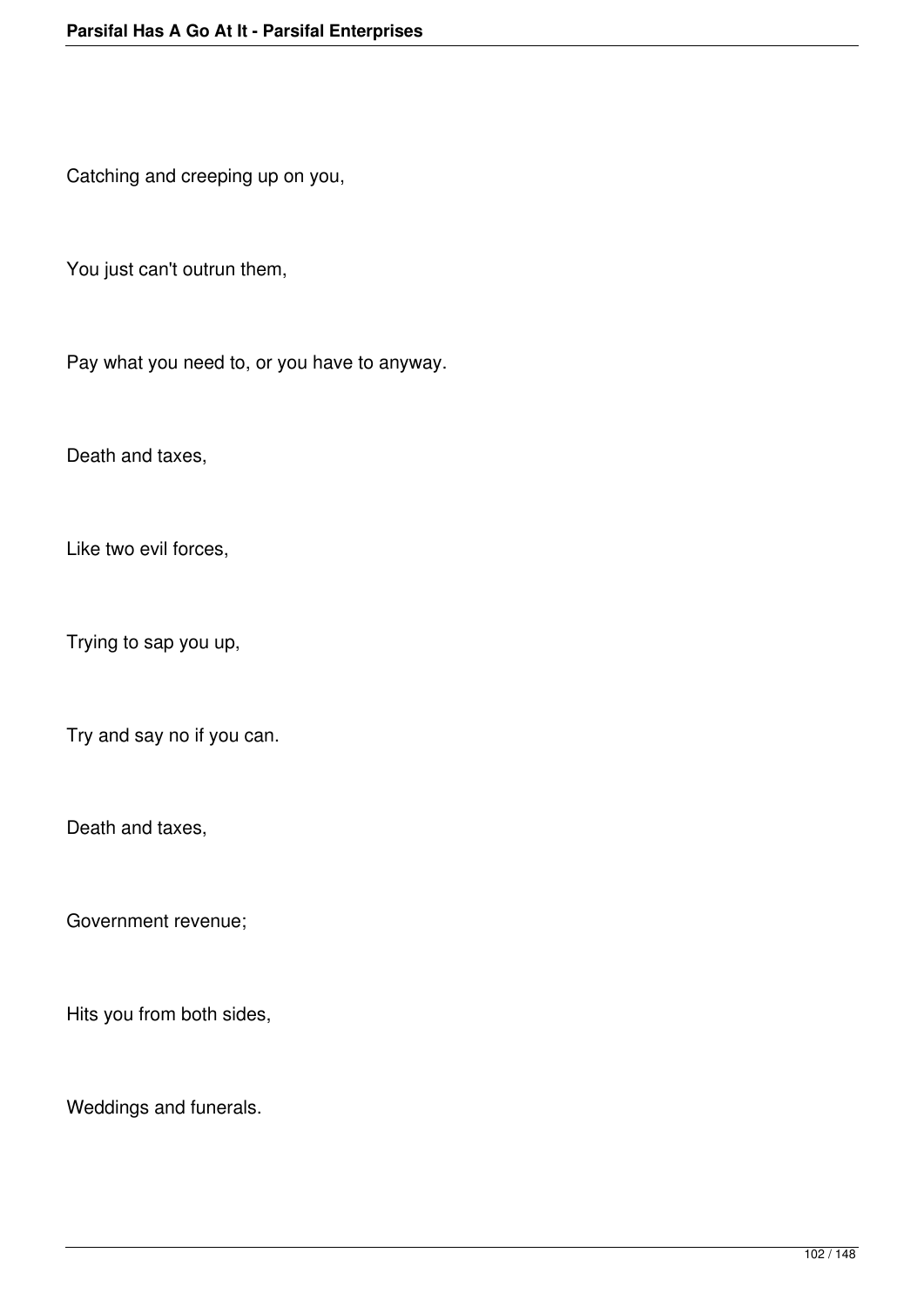Death and taxes,

You have to play it by ear,

Pray to God in heaven,

Faithfullness to the sky.

Death and taxes,

No avoidance schemes;

Its all for a good cause,

Improvements in conditions.

Signed,

Monies dead end.

#### **43 Dirty Words**

Dirty words,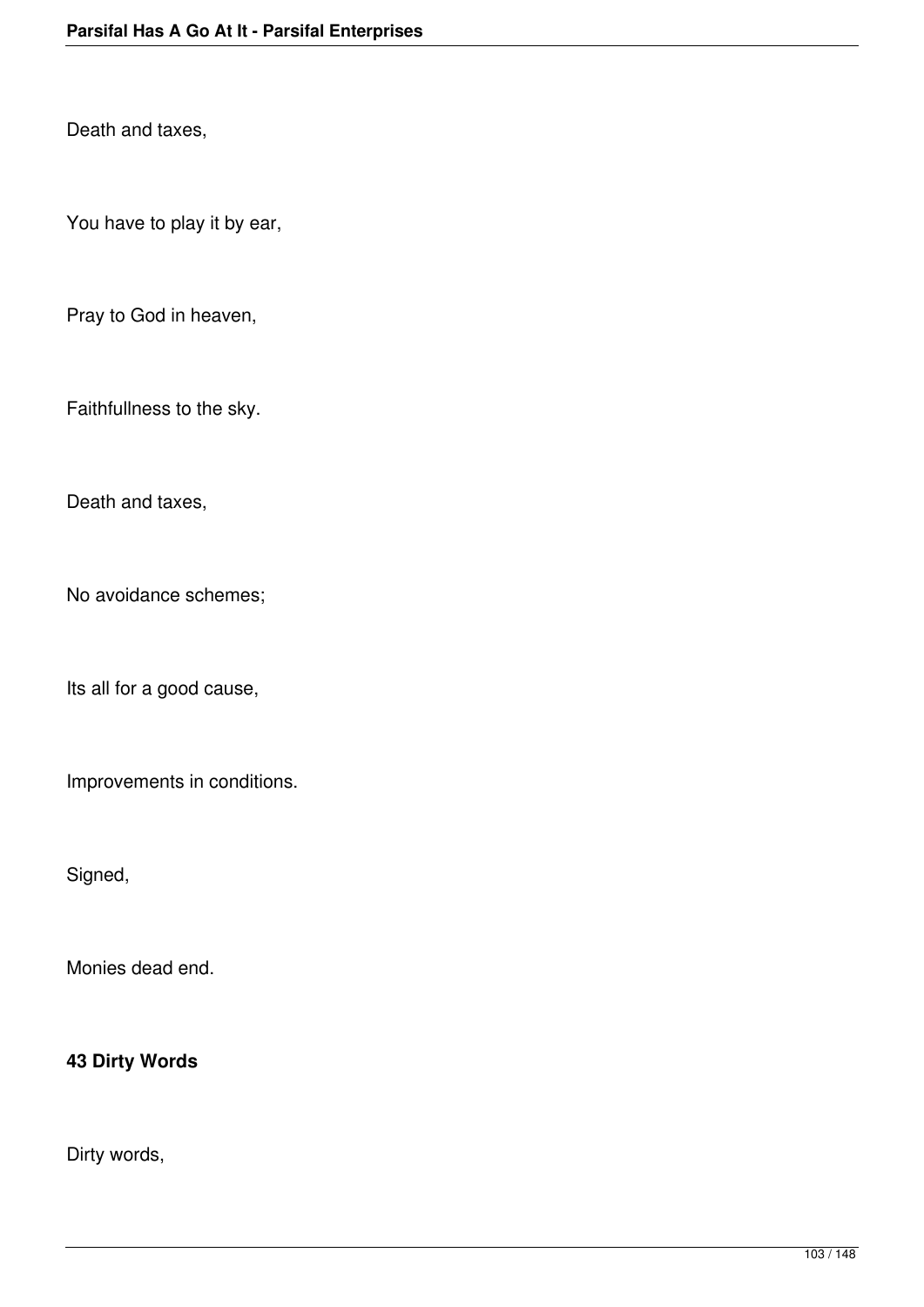Swearing and the like;

Rude ignorant people,

Minds in the gutter.

Dirty words,

Four letter words;

Cheap nasty thoughts,

Nothing better to say.

Dirty words,

Making others unhappy,

Cursing from their hearts,

Not clever, not smart.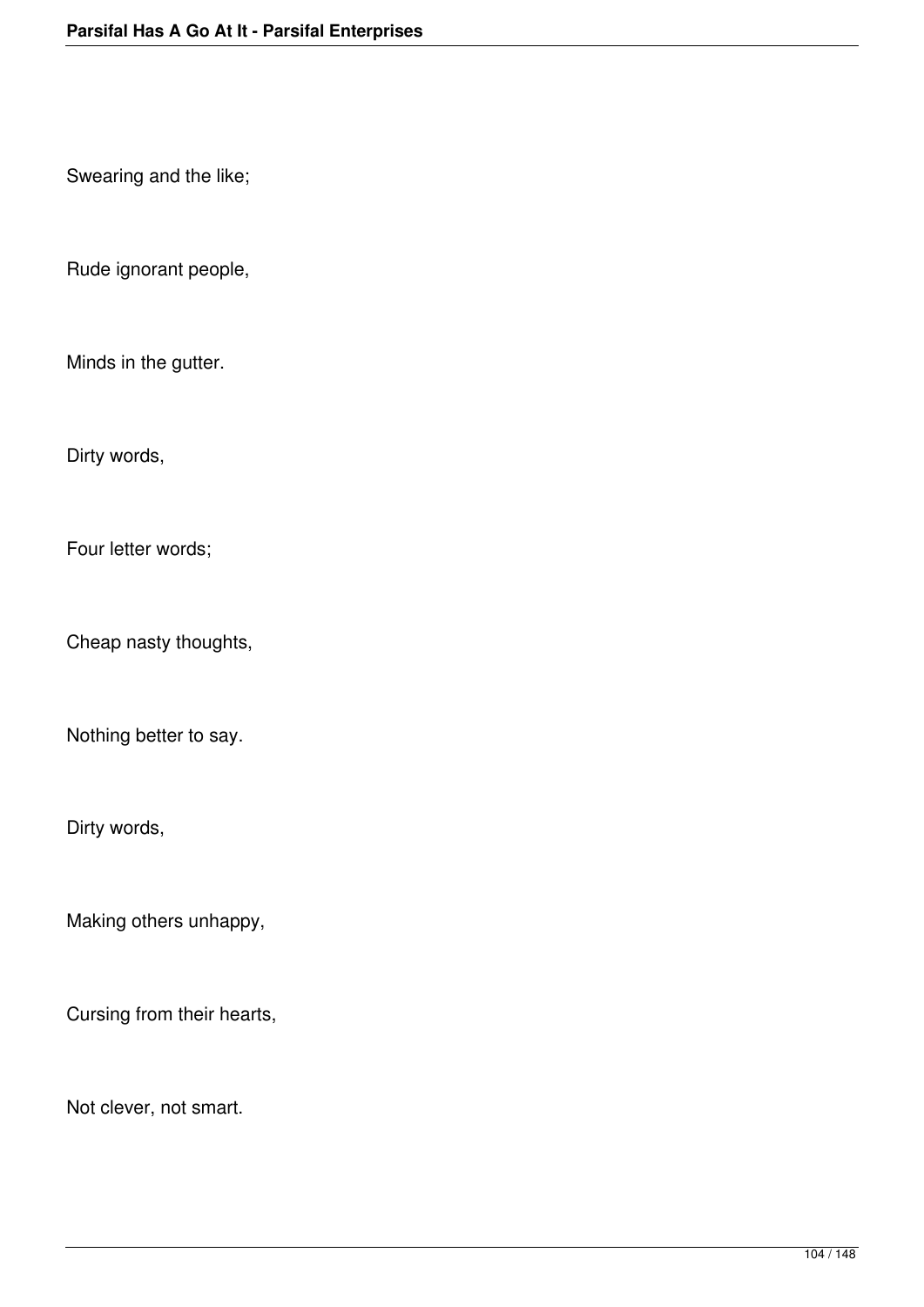Dirty words,

Try and keep it clean;

What else could I possibly mean,

Everything above board instead.

Dirty words,

Bloody hell;

I just can't,

F...... C... S... A...

Dirty words,

I try to have a clear mind;

Stay in the world of the elite,

Social status and esteem.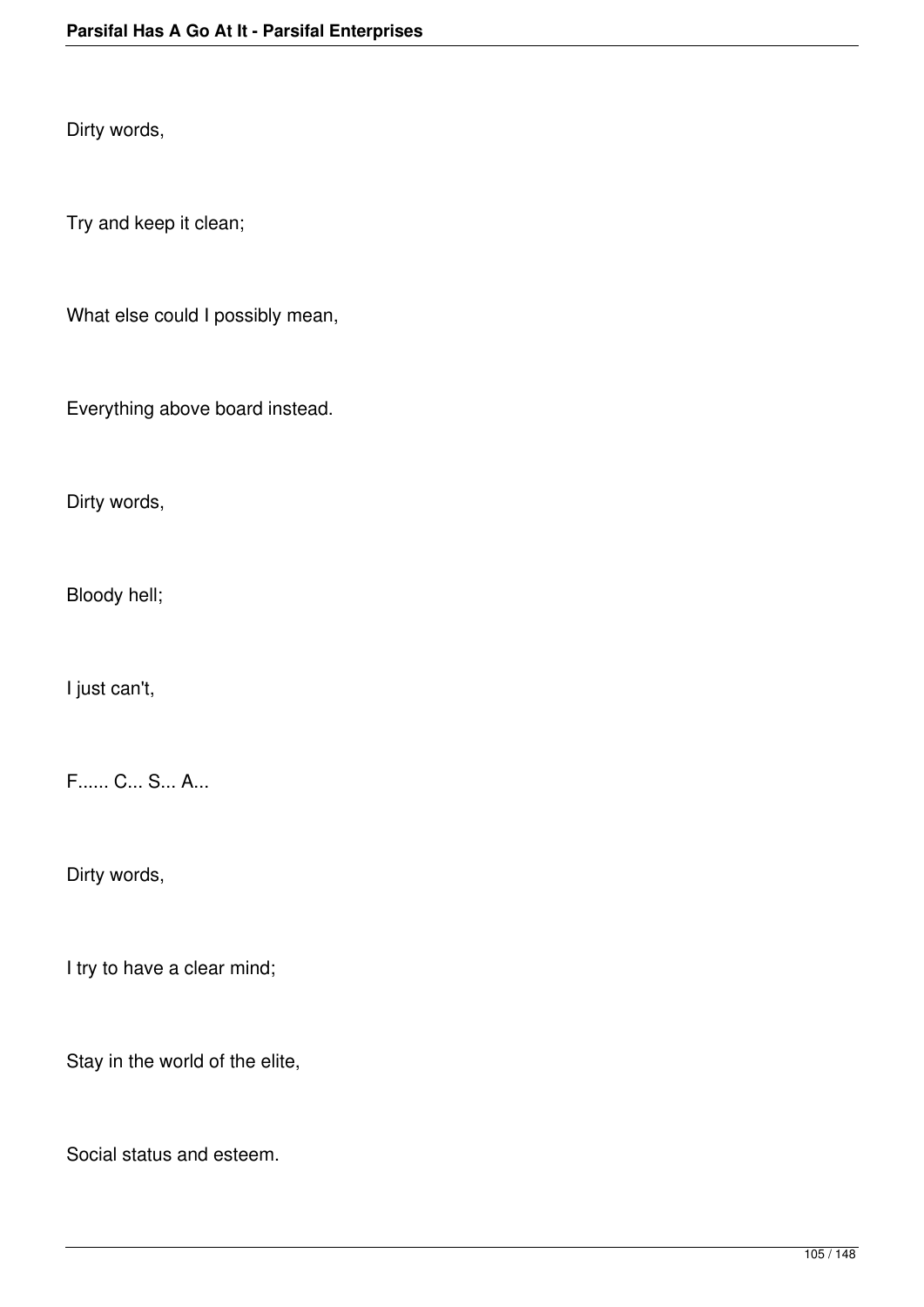Dirty words,

Just try and deny them,

Keep them out of your vocabulary,

If you can, eliminate them for good.

Signed,

Please Others Instead or Excuse The French.

# **44 Clean Living**

Clean living,

Everything right;

All the time perfect,

Working hard to breathe easy.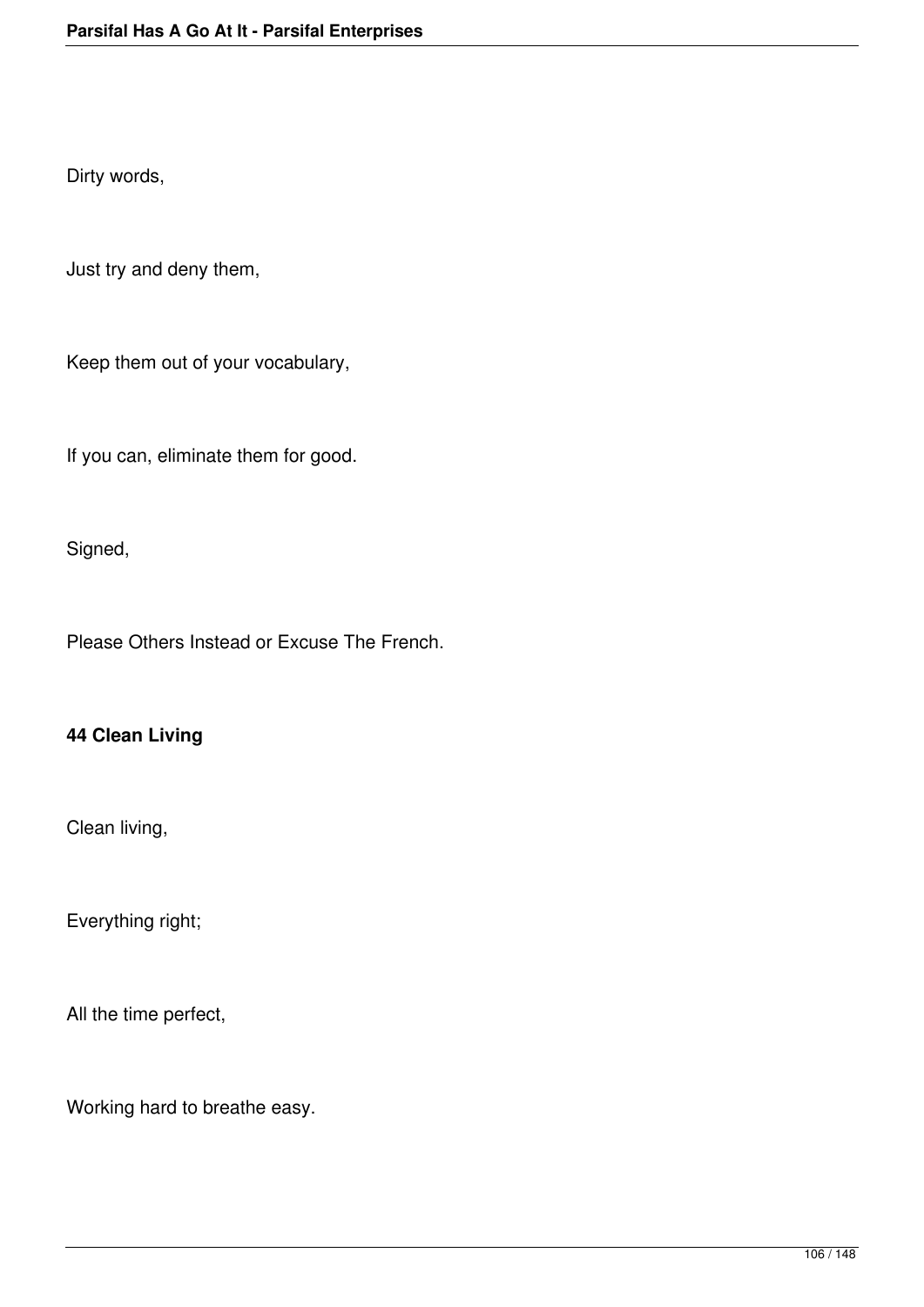Clean living,

No wrong doings for me,

People trying to please,

Tight efficient squeeze.

Clean living,

Housework all being done;

No living like pigs,

Neat and tidy people.

Clean living,

Working hard to stay right;

Everything above board,

Long life your reward.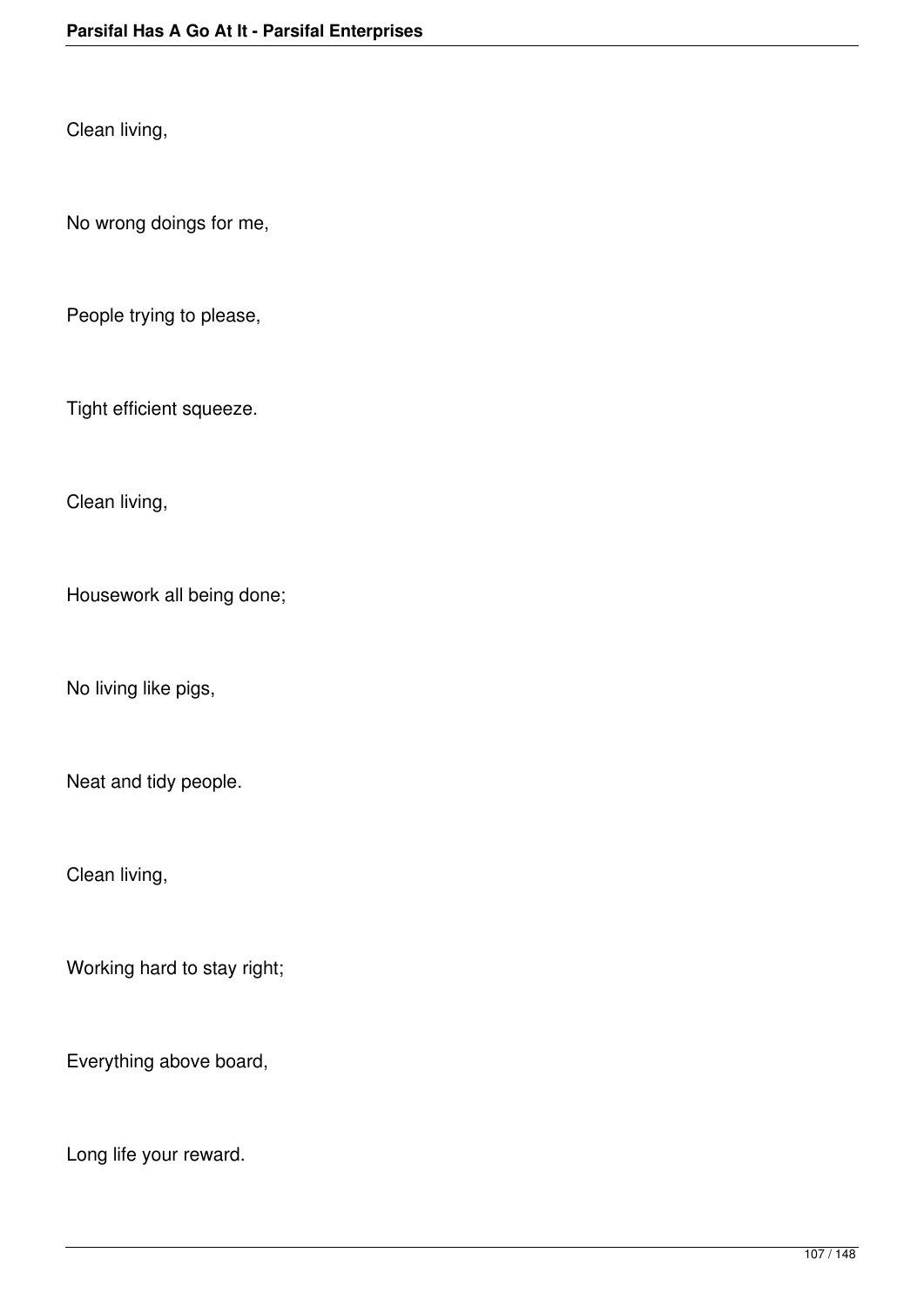Clean living,

House prices go up;

Money in the bank as well,

Right with God in heaven.

Clean living,

Healthy relationships;

Working viability,

Perfect peace of mind.

Clean living,

No bad old stuff;

Keep off the grass,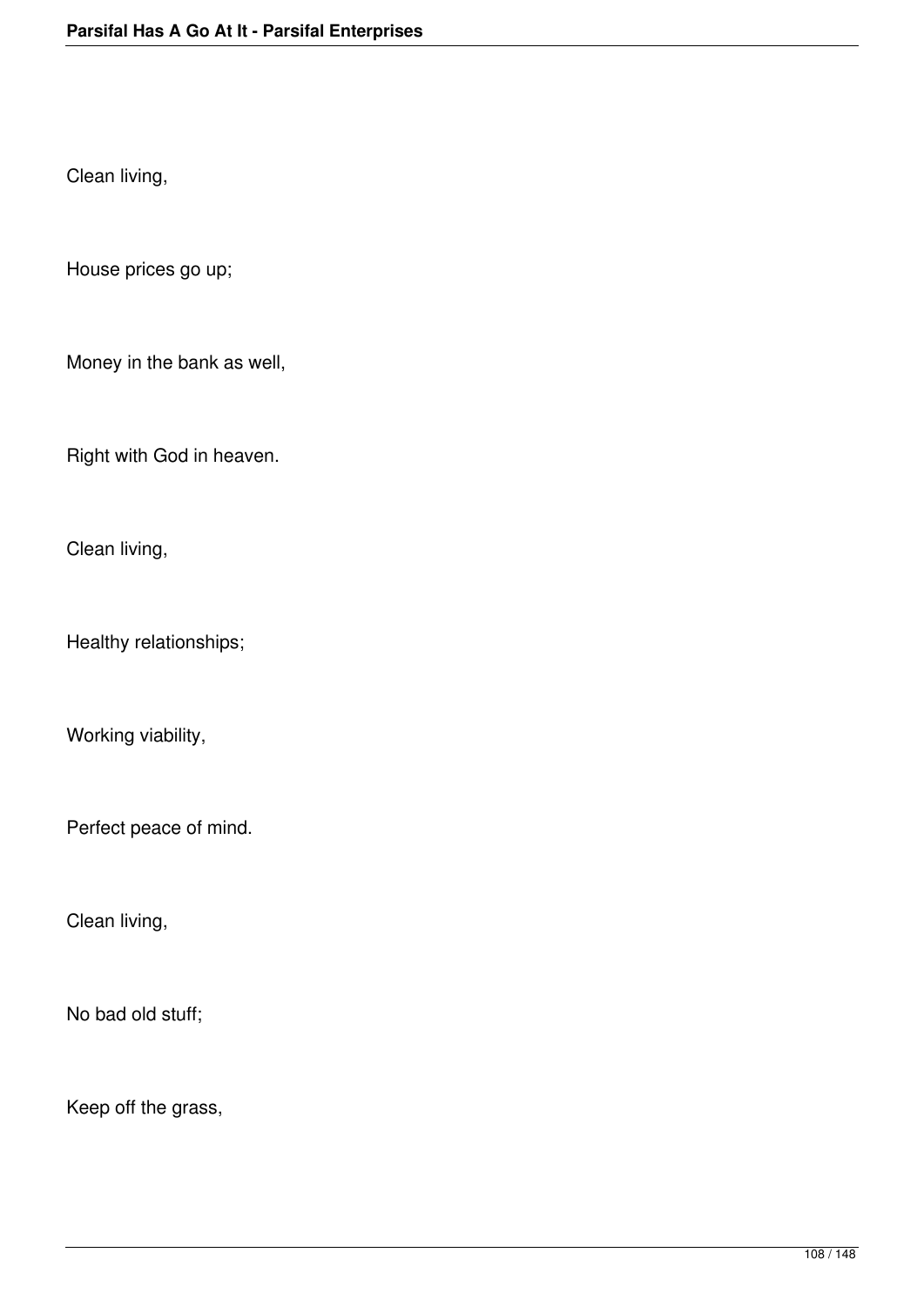Throw out the junk.

Signed,

Fresh water.

### **45 Health and Wealth**

Health and wealth,

Living in prosperity;

Happy and well,

More time for self/others.

Health and wealth,

Looking for more money,

Physically peak fitness,

Spiritual mind of peace.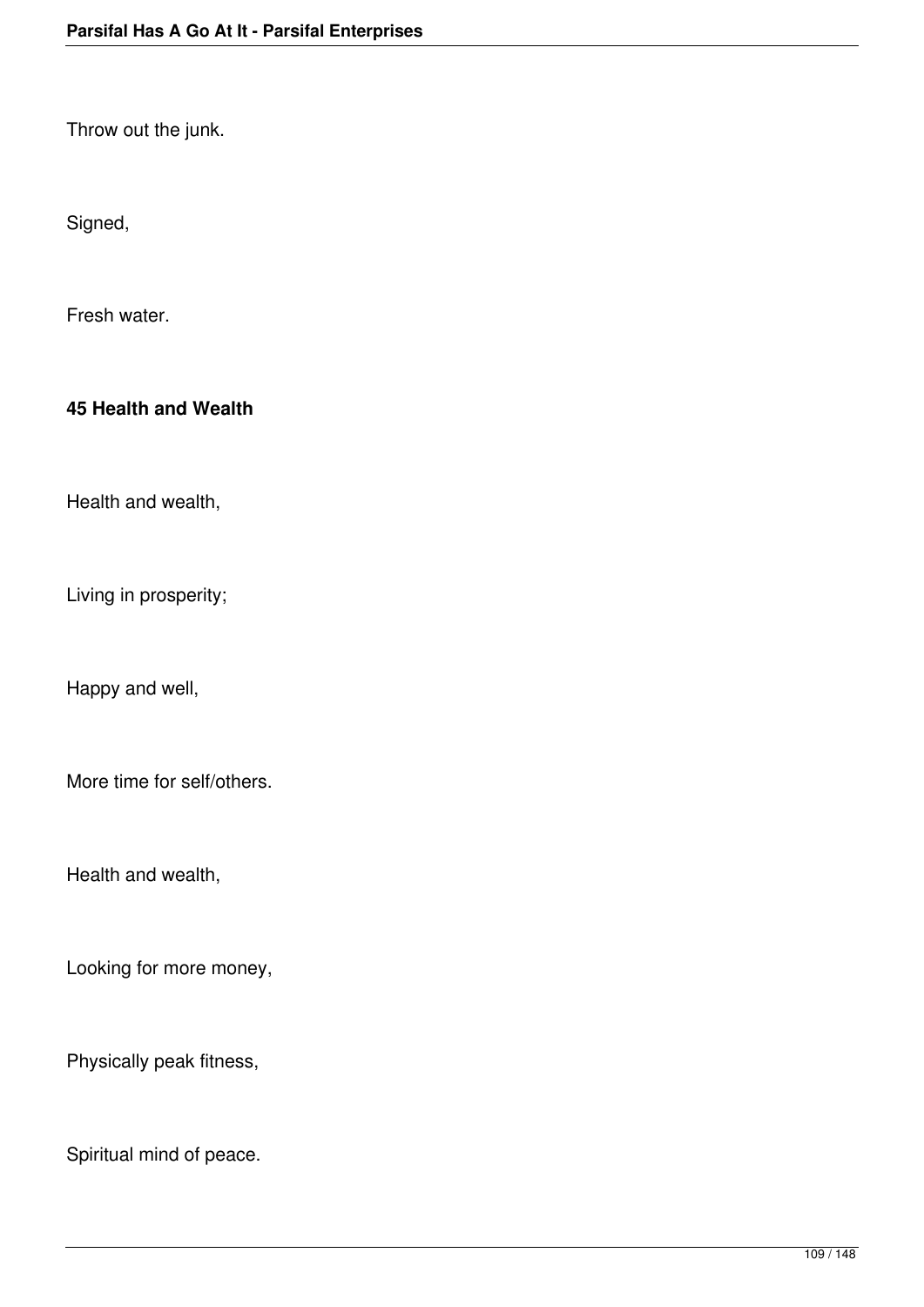Health and wealth,

Doctors say your OK;

Time for your career,

Writing and building.

Health and wealth,

Humble humans humility;

Working for a better life,

Life style with righteousness.

Health and wealth,

Perfect relationships;

Understanding reality,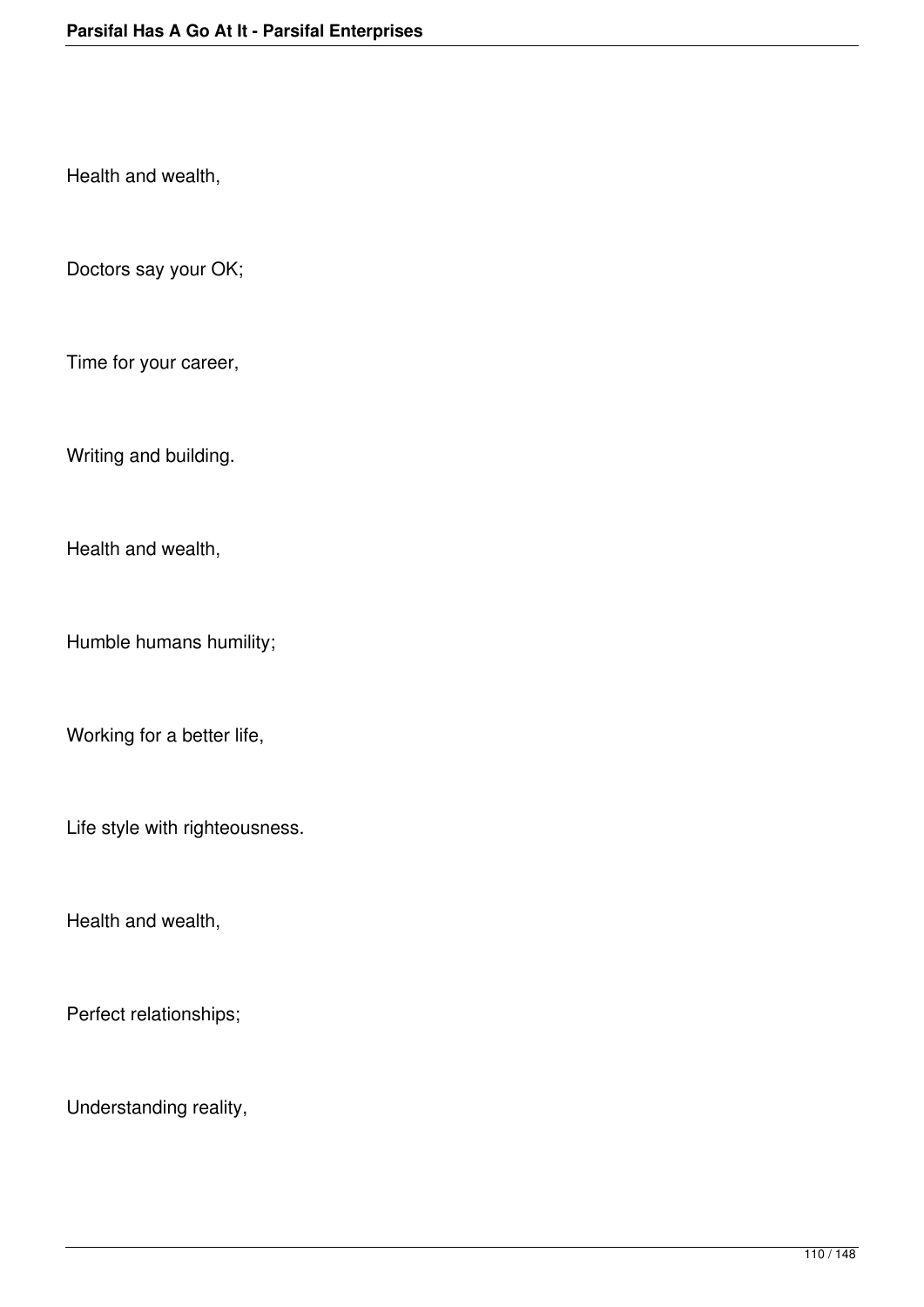Knowledge and information.

Health and wealth,

Money in the bank;

Working for you, caring,

Loving, looking, seeing.

Signed,

Marriage.

#### **46 Education**

Education,

See where I am coming from;

A steady grounding helps,

Improving your knowledge,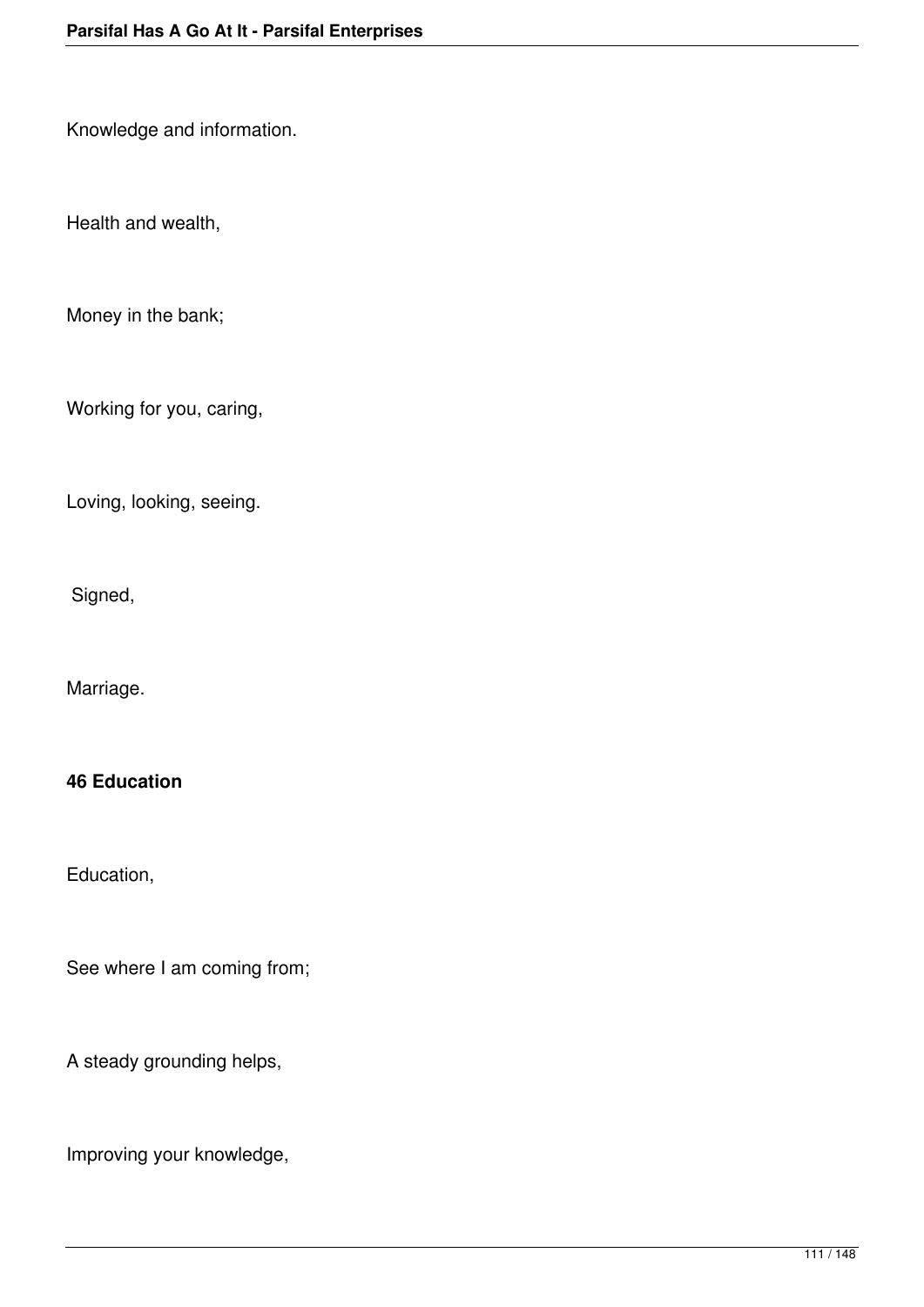Education,

Healthier mind and body;

Obtaining qualifications,

All your rights to life.

Education,

Happiness through productivity;

Working for a better life,

Understanding the facts.

Education,

Quality of life for all;

Working with information,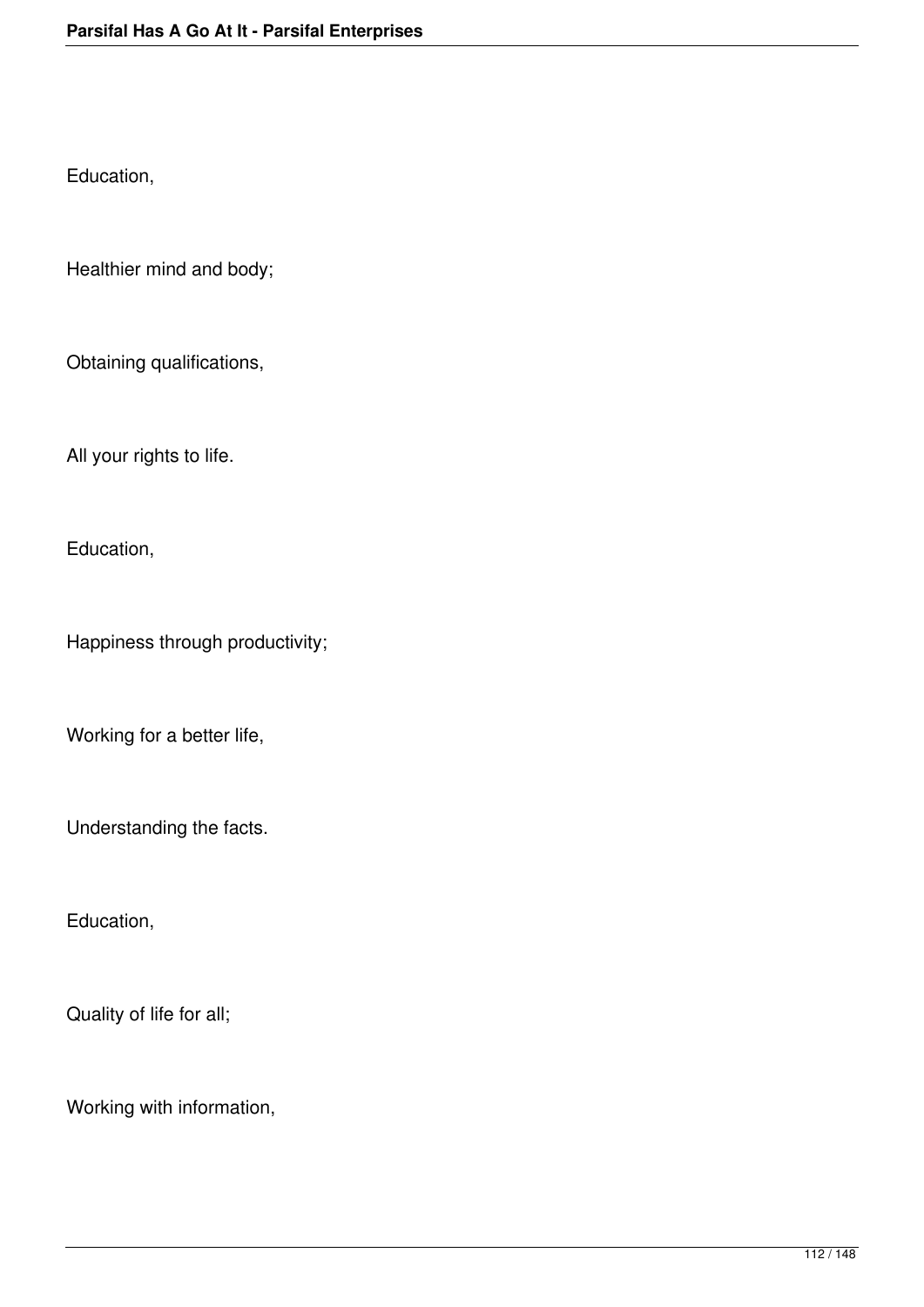Satisfying the consumer.

Education,

Fitting the pieces together;

Seeing how it all fits,

The who, what, where and why.

Education,

All should have a chance;

The world is at your feet,

Creating a better place to live.

Education,

Measured by achievement;

Justified by its actions,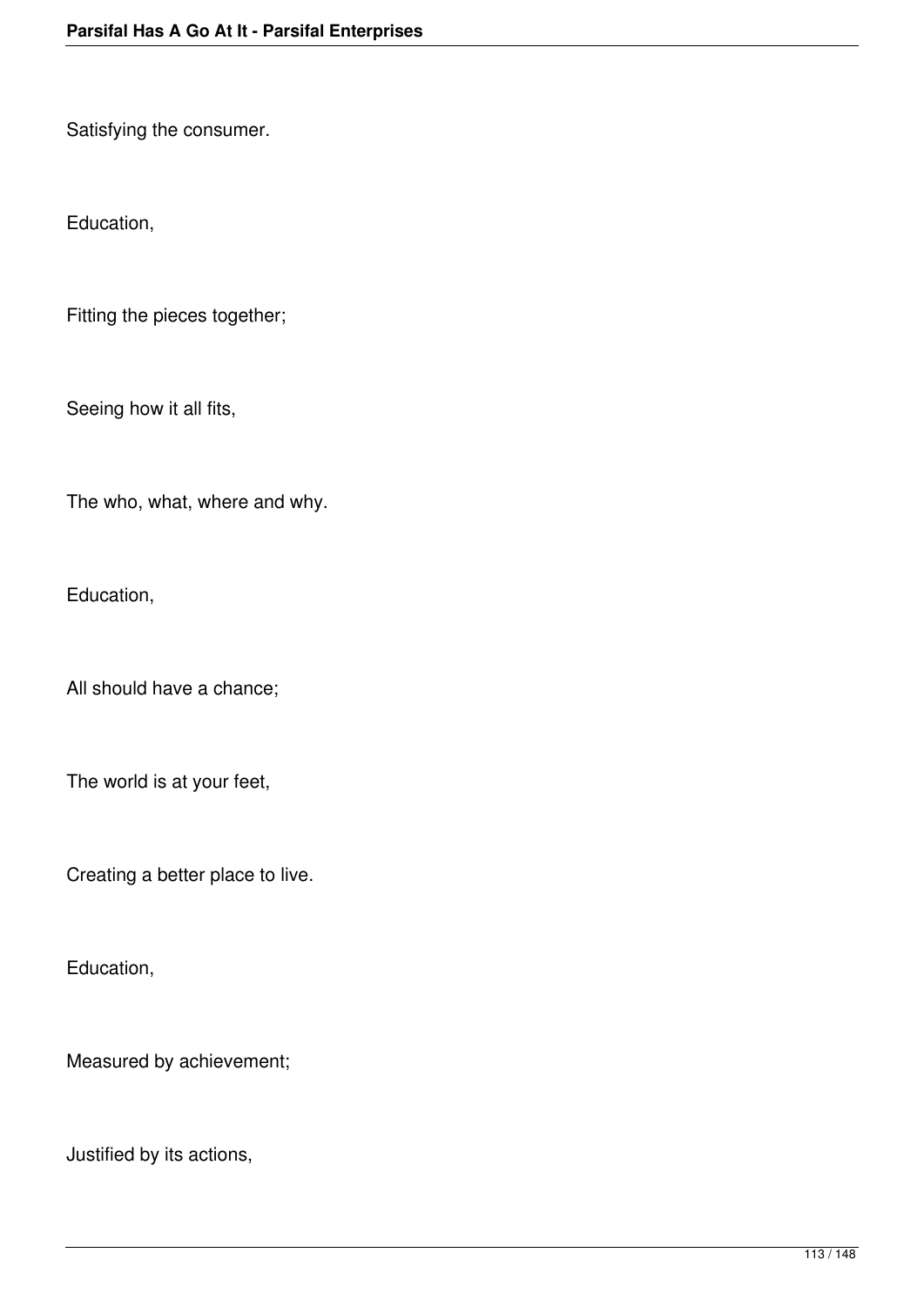Considered all in equality.

Signed,

Academia.

### **47 The Road Ahead**

The road ahead,

A brand new world;

Don't forget the past,

We can learn and relate.

The road ahead,

Future all positive;

Never mind the negative,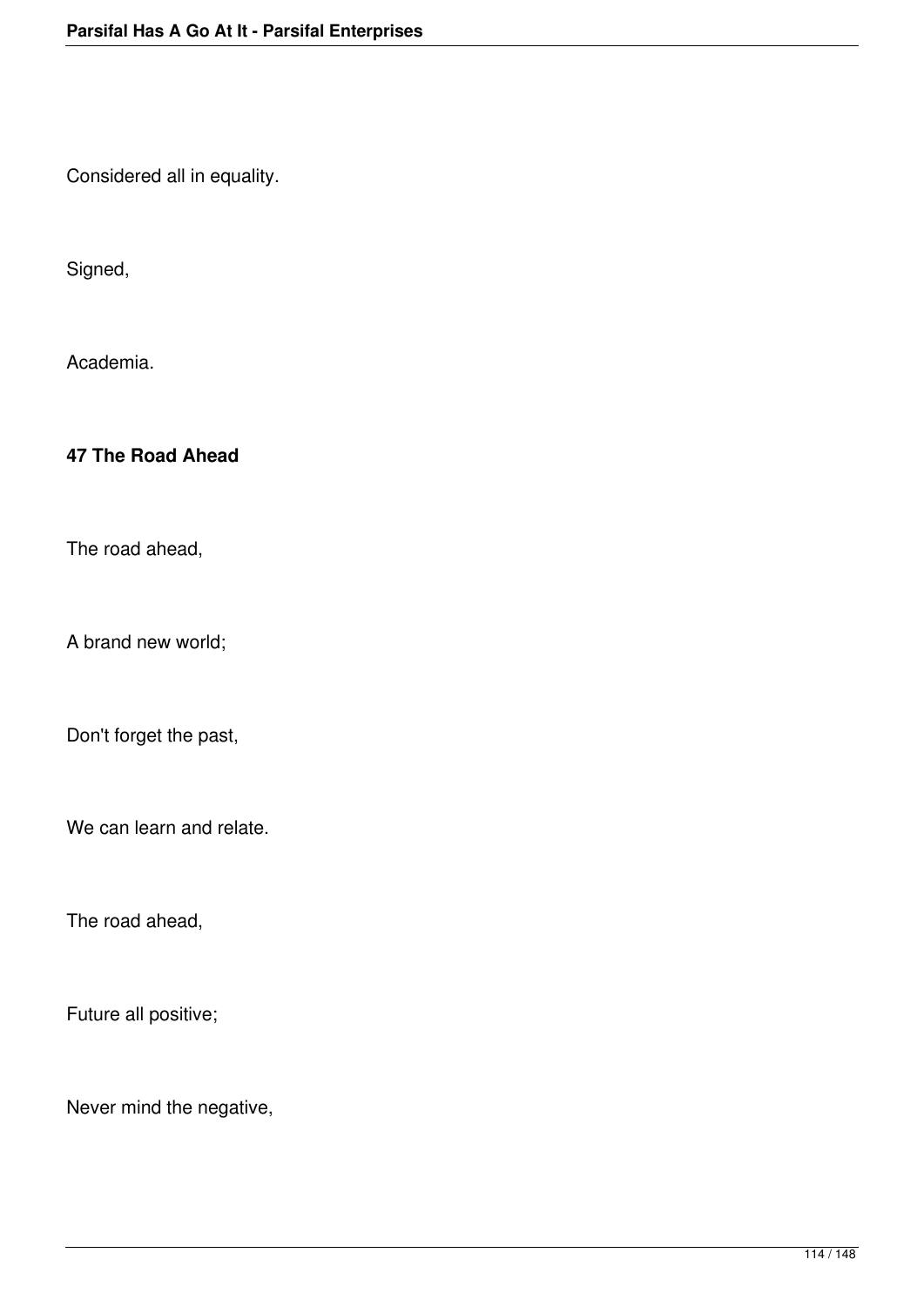Always a possible objective.

The road ahead,

Technical modernization;

Consider the alternatives,

Superior automation.

The road ahead,

Driving up the coast,

Back down the coast again,

Typing writing from the pen.

The road ahead,

The work has to get done;

Robotics, rocket science, etc.,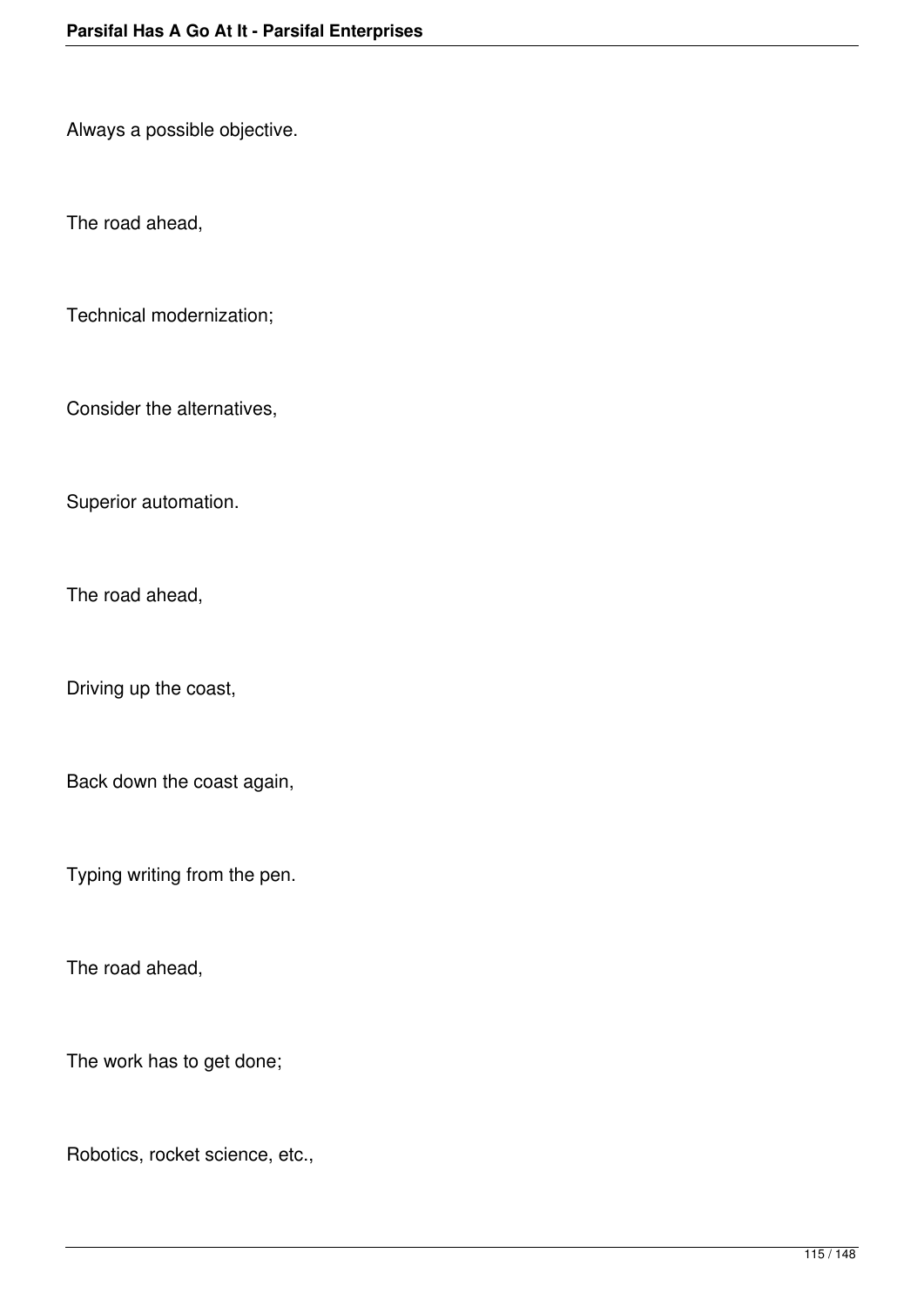Feeding still from market gardens.

The road ahead,

Horizontal and vertical;

Longtitude and latitude,

North and South hemisperes.

Signed,

The equator.

# **48 Behind The News**

Behind the news,

People making it;

Camera crews and networking,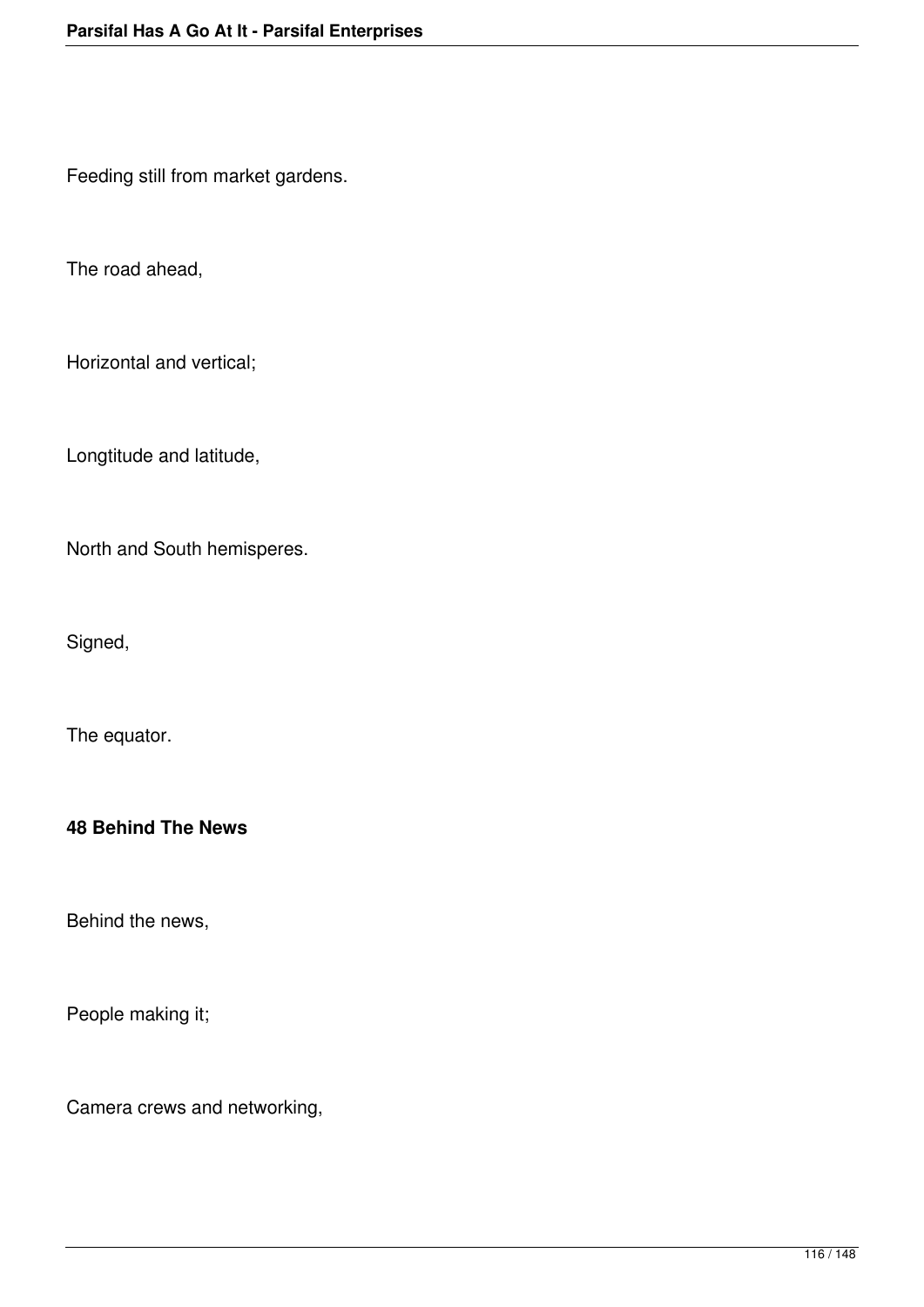Interviewers and news readers.

Behind the news,

Techology advancing;

Accidents and tragedies,

Glorious marvels.

Behind the news,

Peace in the headlines,

All wars to cease,

No sickness or pain.

Behind the news,

Printing the papers;

Daily events as they happen,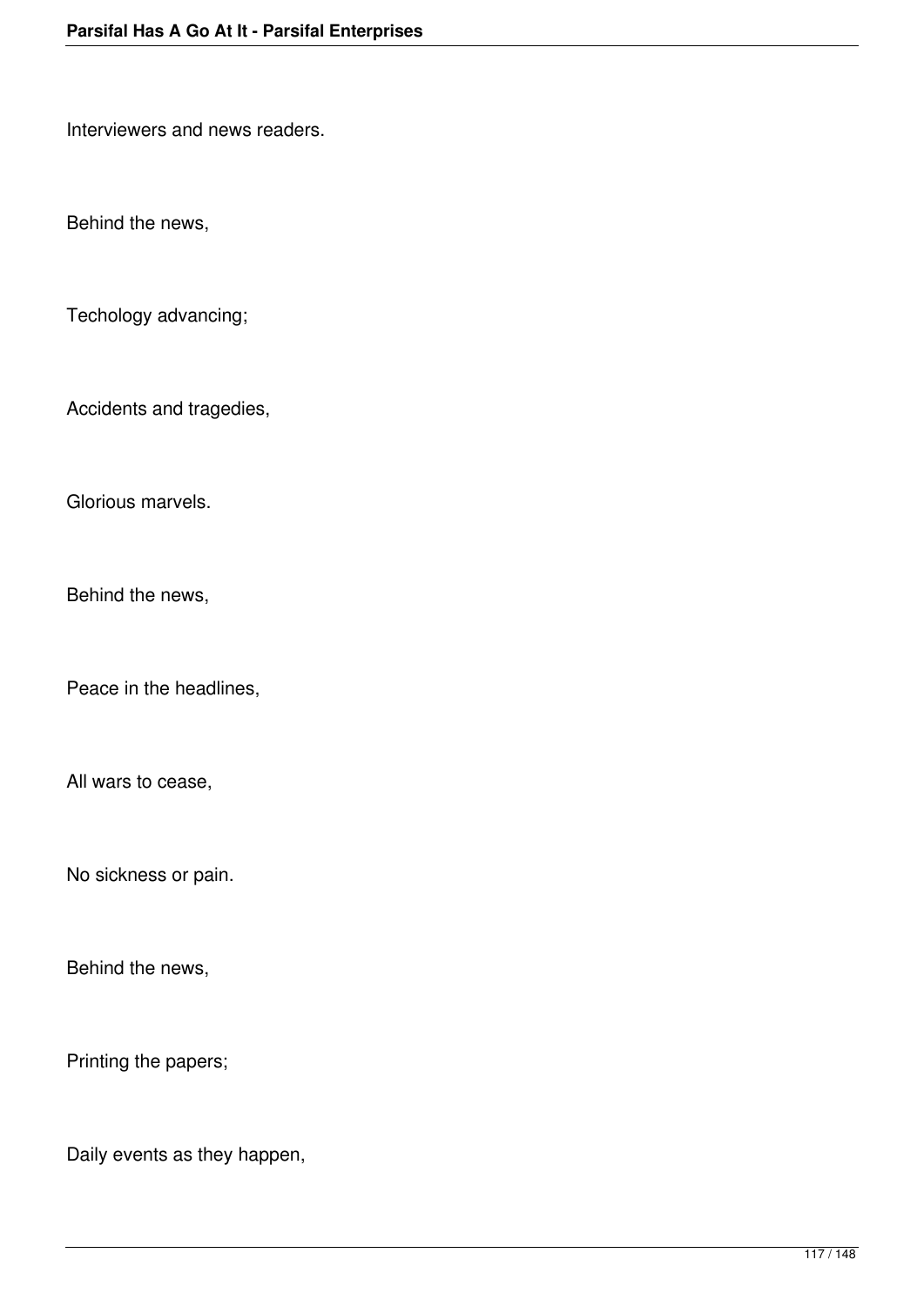Internet updates and bullitins.

Behind the news,

Money making memories;

The rich and famous,

Natural disasters.

Behind the news,

Conflicting interests;

Writers and journalists,

Your thoughts and mine.

Signed,

A perfect day.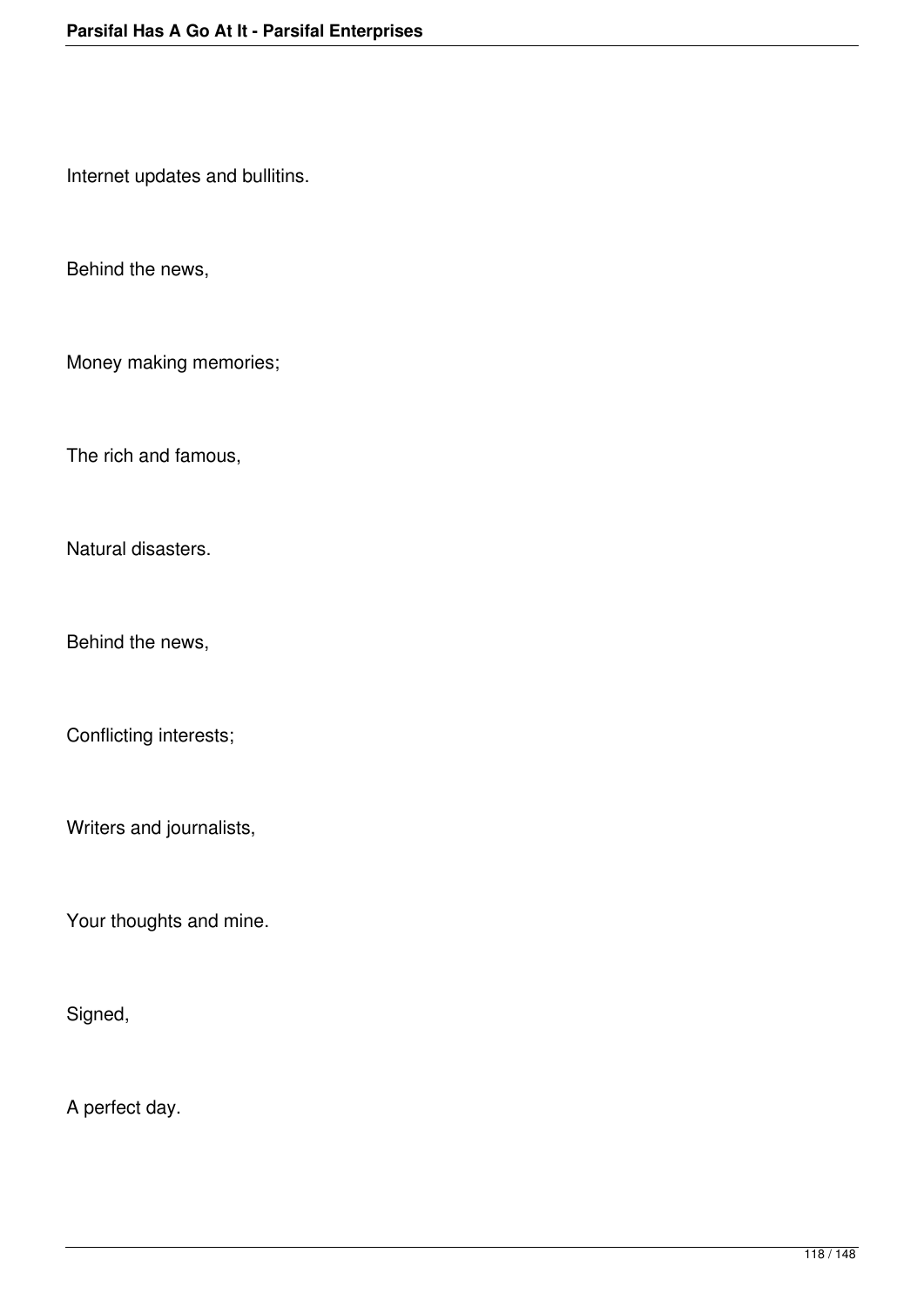#### **49 Photos**

Photos, pictures and puzzles,

Memories for keeping and sharing,

Looking back on the past,

Images created to last.

Photos, pictures and puzzles,

Piecing the memory and mind;

Money for others being kind,

Paying the presence of God.

Photos, pictures and puzzles,

Questions coming up to ask;

Is that really you or me,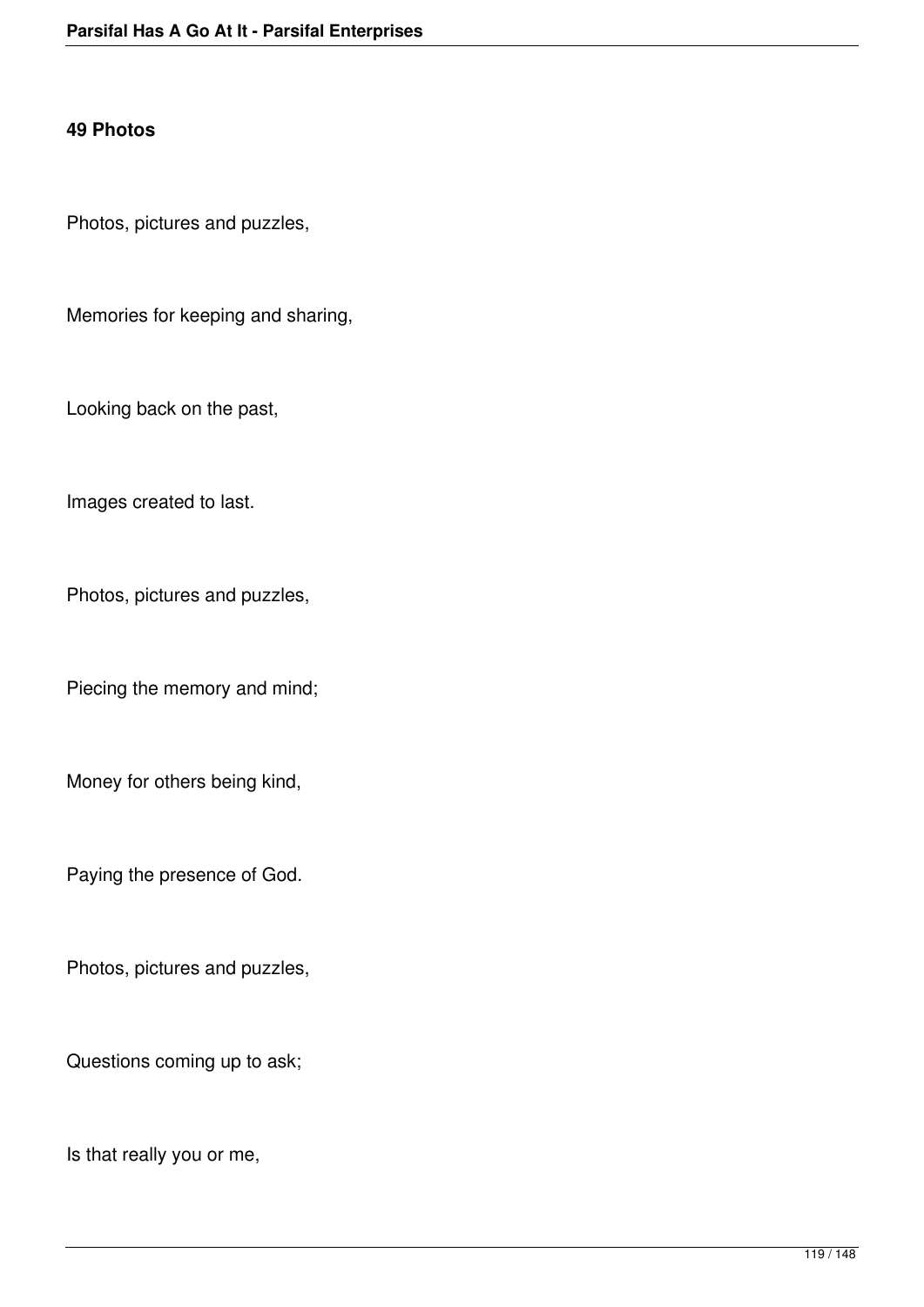Why is life on earth for free?

Photos, pictures and puzzles,

Giving God back the glory,

Looking at you and at me,

Remembering your cup of tea.

Photos, pictures and puzzles,

Televison and photographs;

Loving, living, learning,

Memories to keep and cherish.

Photos, pictures and puzzles,

Time of the day on your hands,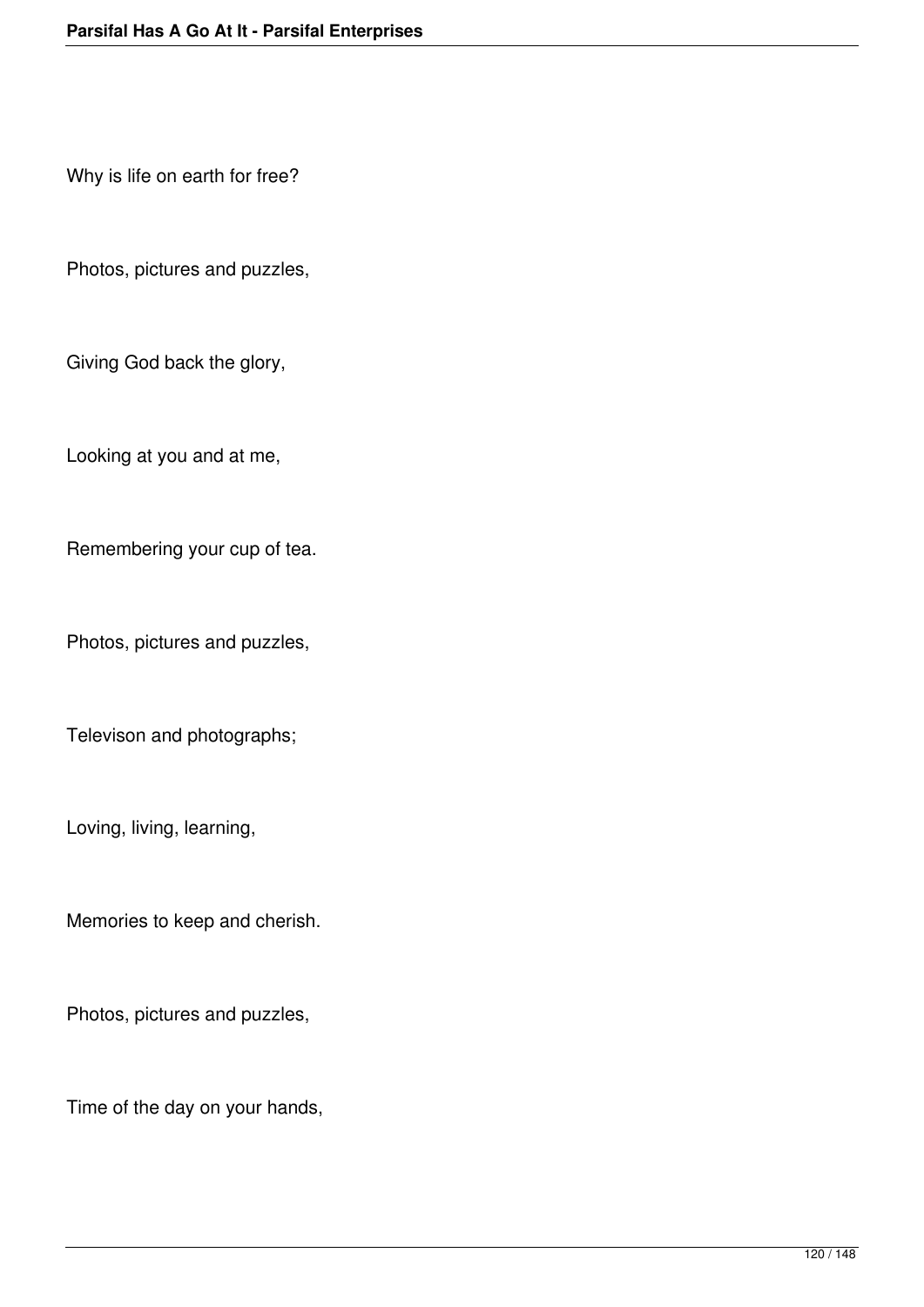Reflecting, looking at albums,

Your electronic picture library.

Signed,

A million ideas.

### **50 Life and Love**

Life and love,

God lives above,

In His heavenly home,

We are down here on earth.

Life and love,

Relationships and pictures;

Working to stay together,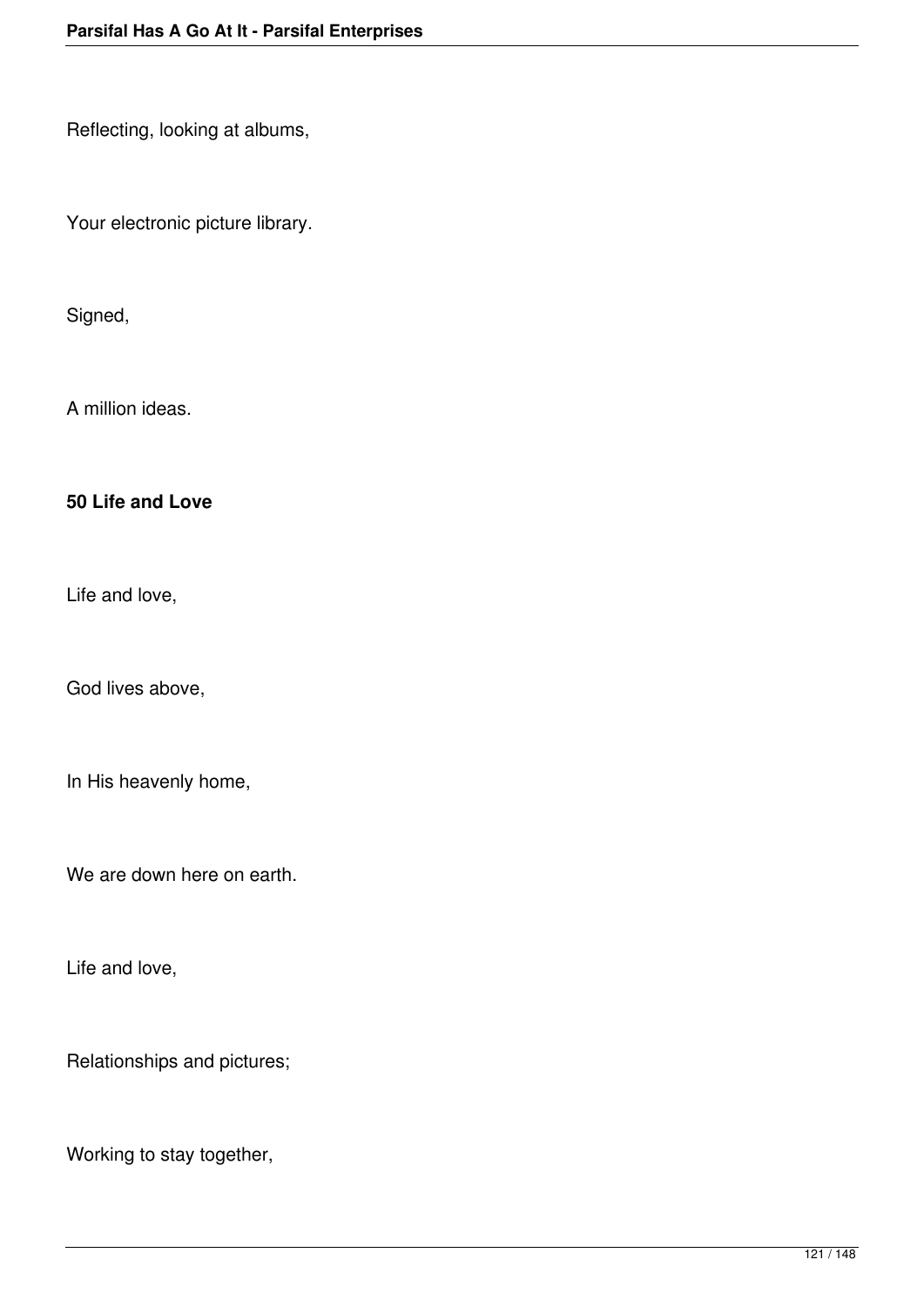We want it all our own way.

Life and love,

The beauty of enjoying;

The gift and truth and grace,

Looking people in the face.

Life and love,

Sitting on the grass;

Or swimming at the beach,

Picnicing in peace.

Life and love,

Just what will happen;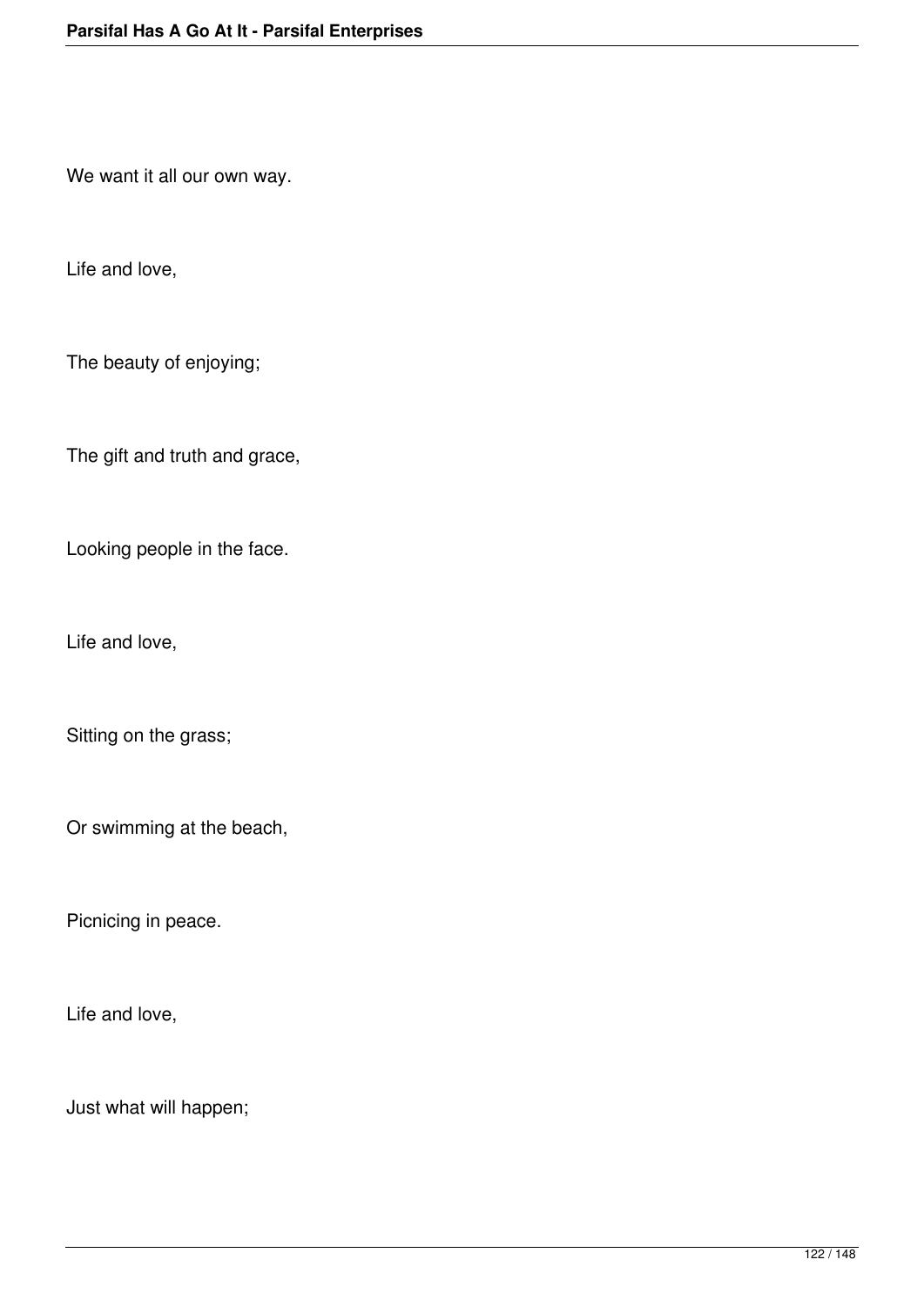All under control,

Organised for good.

Life and love,

Making things worth;

Keeping head above water,

Not treading out too deep.

Signed,

At capacity.

# **CHAPTER 6 UP FOR GRABS**

#### **51 Auctions**

Houses up for sale,

Pay whatever the price is;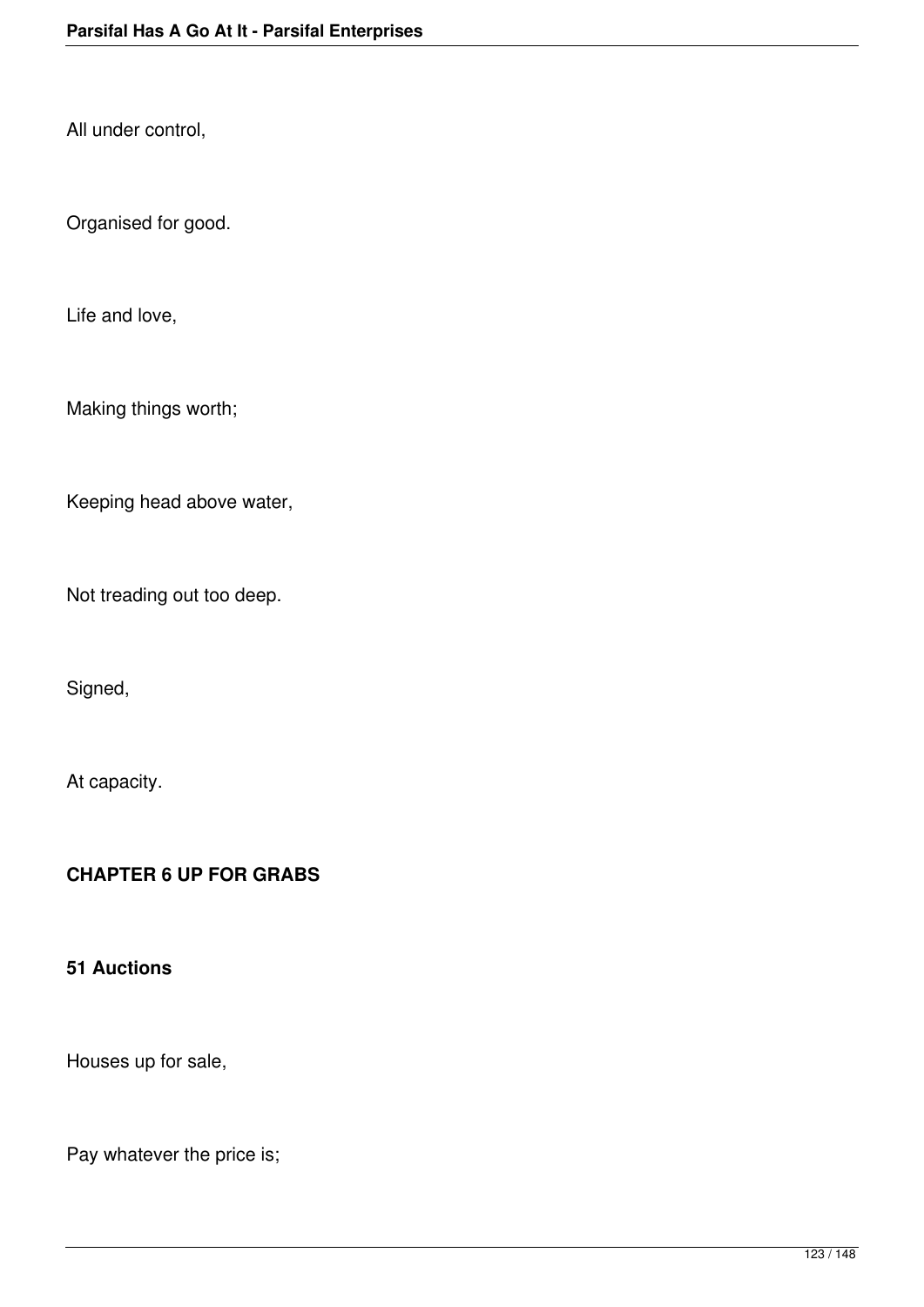The highest bidder wins,

It will cost you a lot you know.

Houses up for sale,

Down comes the gammel;

Nondisclosed price paid,

You got yourself a house.

Houses up for sale,

That is the one I want;

You have to pay top price,

It will not be cheap though.

Houses up for sale,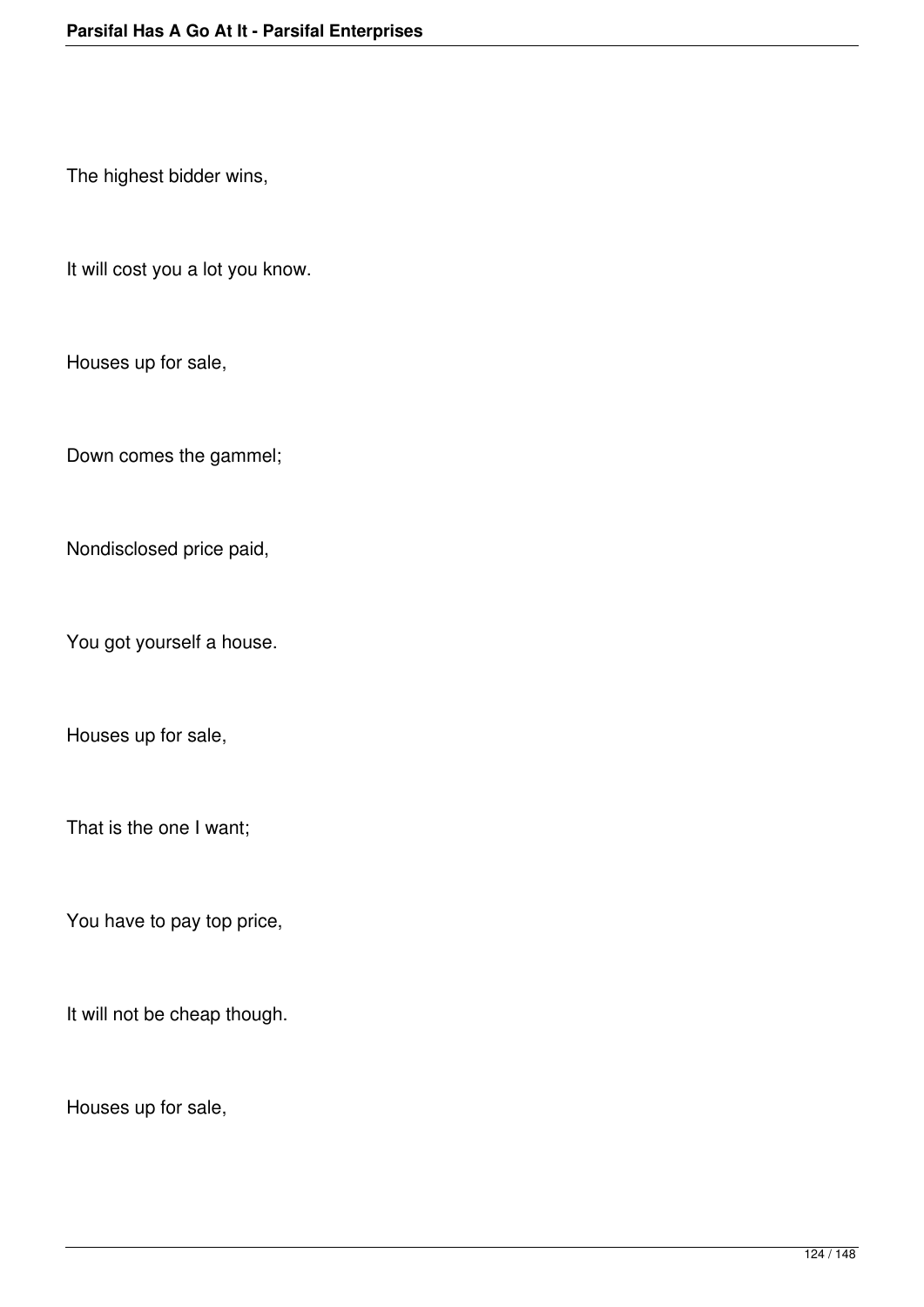Cars and things on Ebay,

The thing goes to the highest bidder,

Make sure you get what you paid for.

Houses up for sale,

Antiques at the auction;

Rare and valuable jewelry,

Beauty hits you in the eye.

Houses up for sale,

That is the way it goes in real estate;

\$1,000,000, \$2,000,000, Do I hear \$3,000,000?

Yes it is yours, you are the highest bidder.

Signed,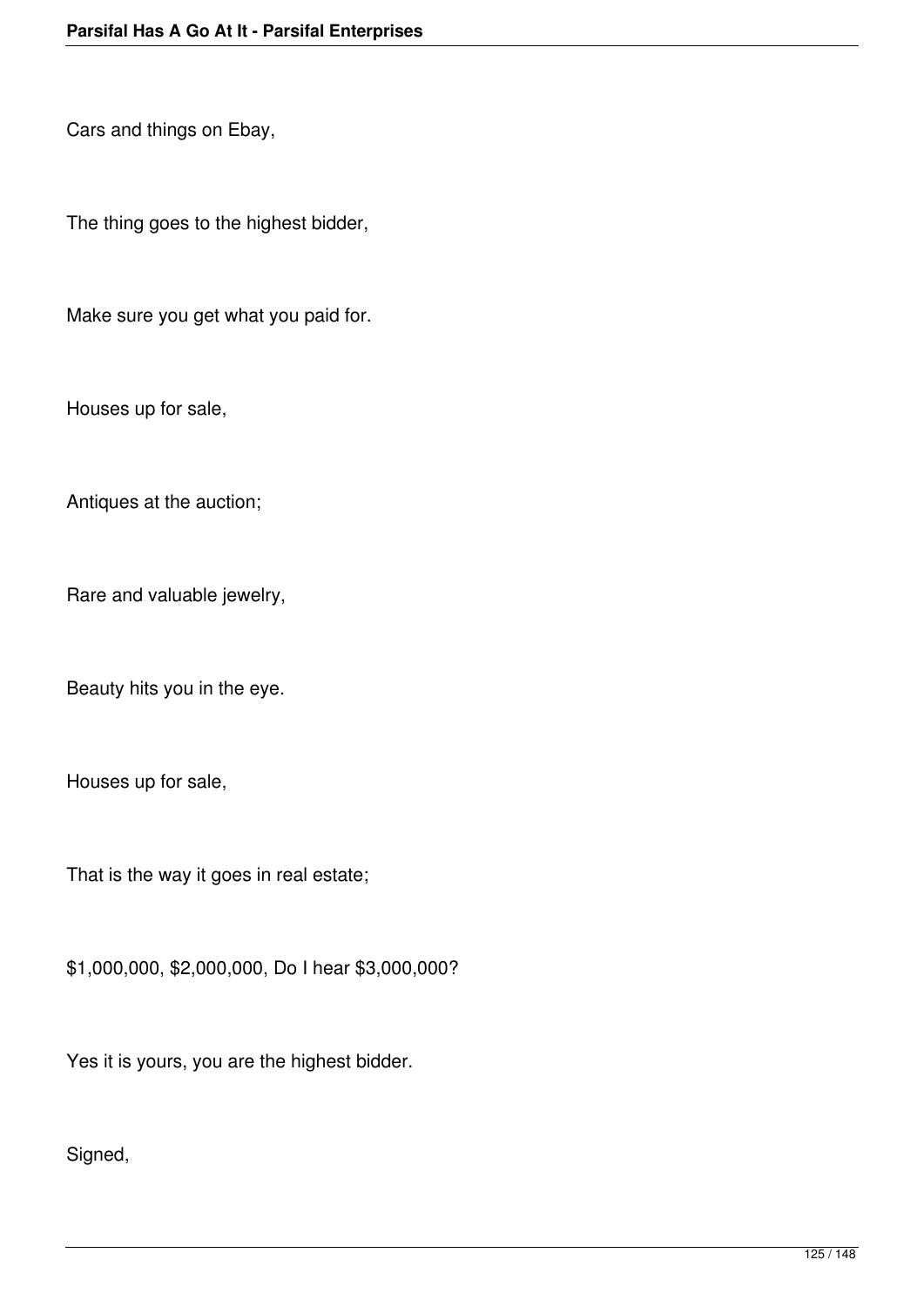Max Price.

# **52 Pay Whatever**

Pay whatever,

Your heart can take;

No more, no less,

However you can make.

Pay whatever,

How high is the sky;

You really must need it first,

No good to you when you are at your worst.

Pay whatever,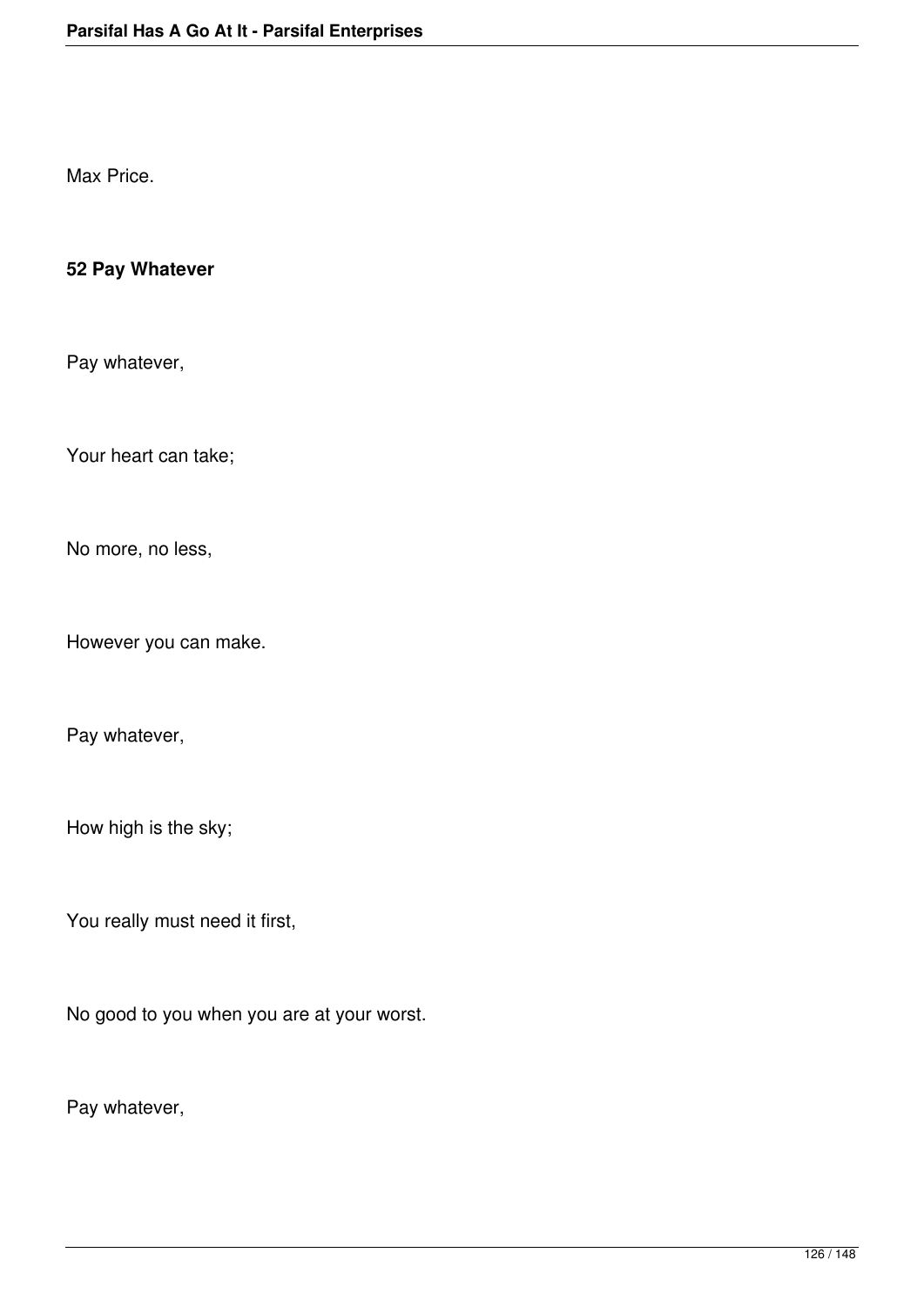Love lies bleeding to;

Now your wallet is empty so,

Get some more money from somewhere.

Pay whatever,

Cash or card, it does not matter;

Internet bank transfer,

Collateral for assetts.

Pay whatever,

Pray that you still can;

On a high with a bank roll,

Everything right at stake.

Pay whatever,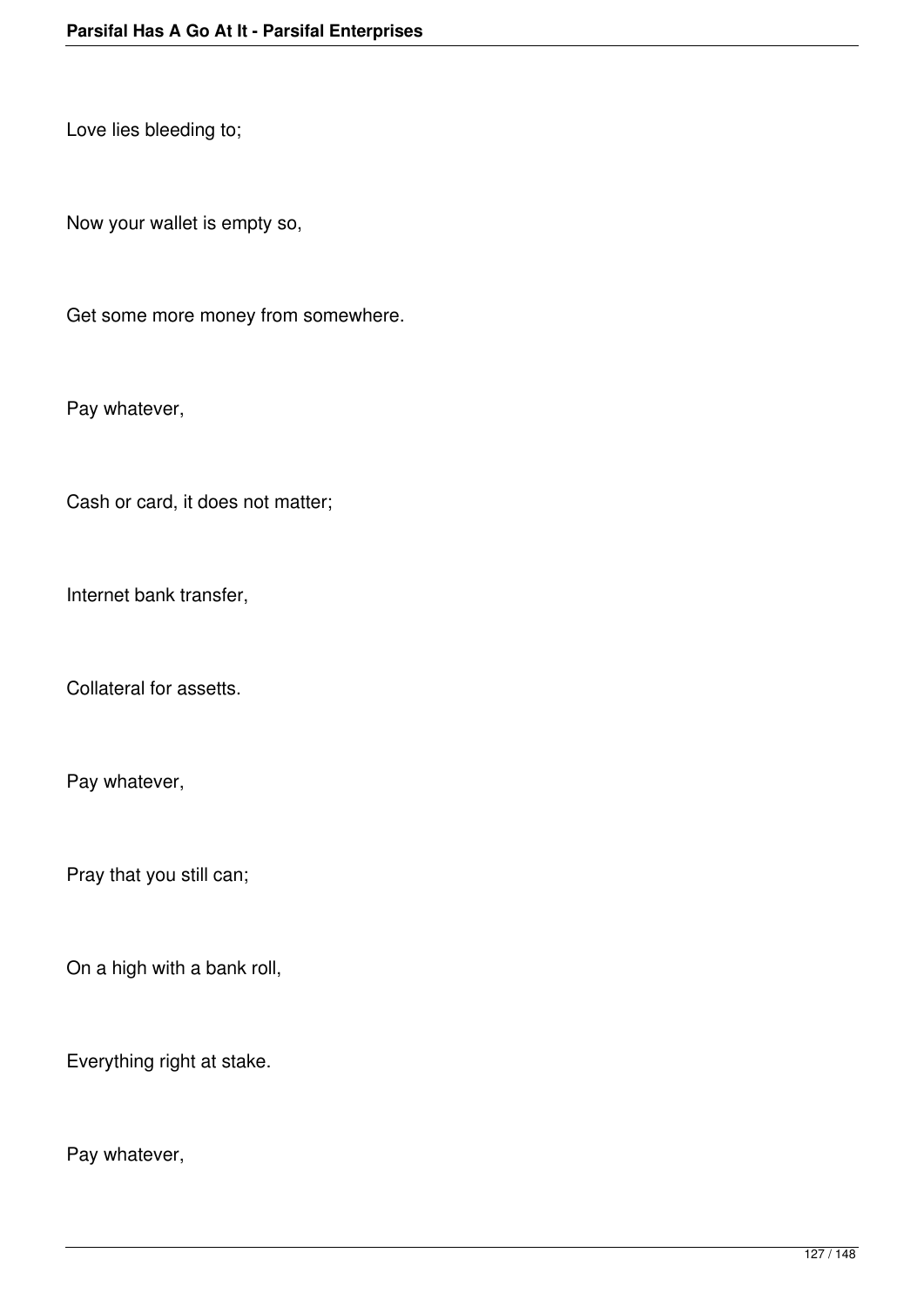How I love to get what I want,

You really must need it badly though,

You paid a fortune for this and that.

Signed,

Your collection.

# **53 Only Take Yours**

Only take yours,

Leave me with mine,

I only need mine,

You only need yours.

Only take yours,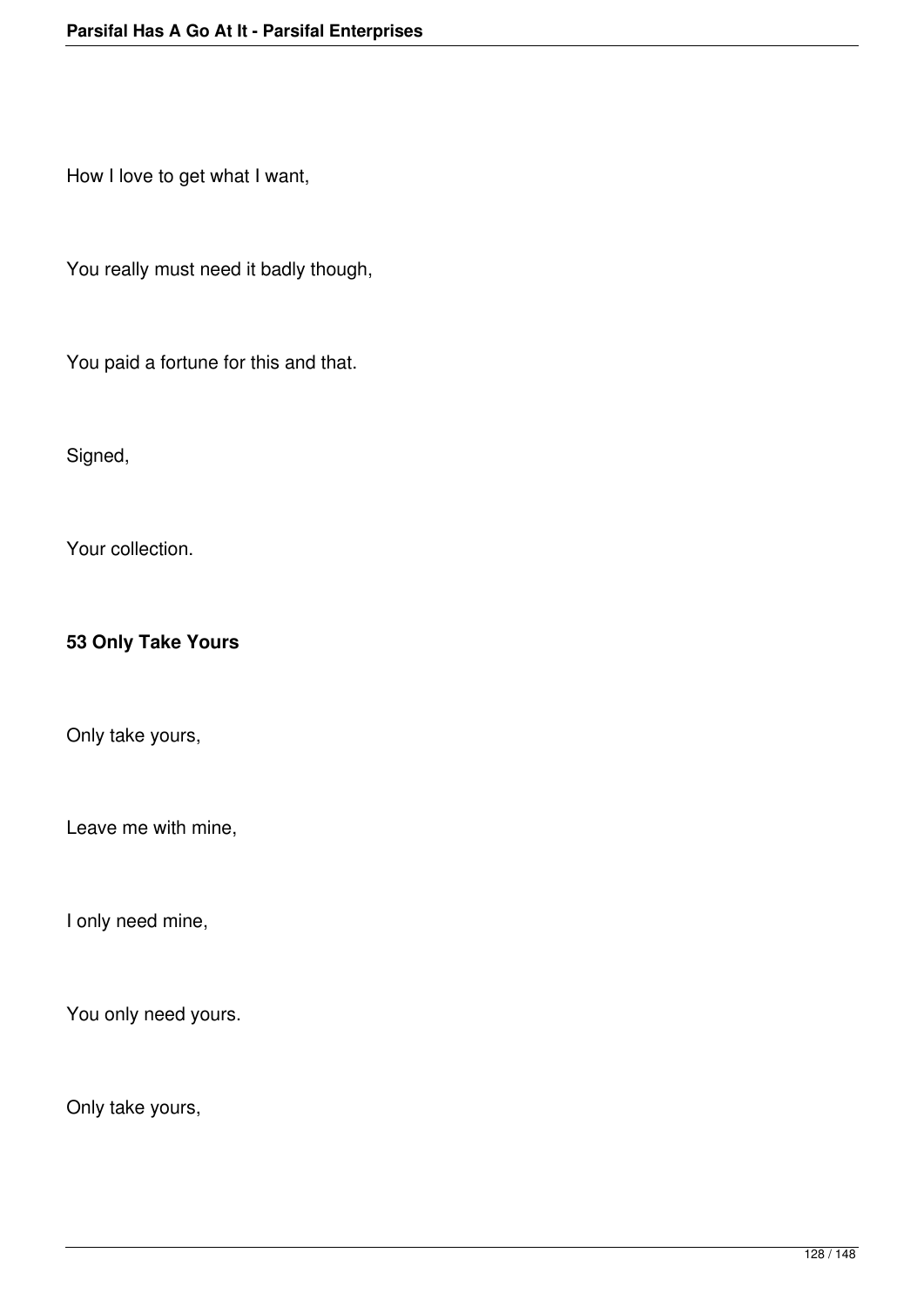What is coming to you;

That really belongs to you,

Money so you know what to do.

Only take yours,

Leave others for theirs;

Leave them with what they own,

Its worth keeping on for them.

Only take yours,

You have no rights to other peoples,

Property that is not yours,

Leave well alone and stay safe.

Only take yours,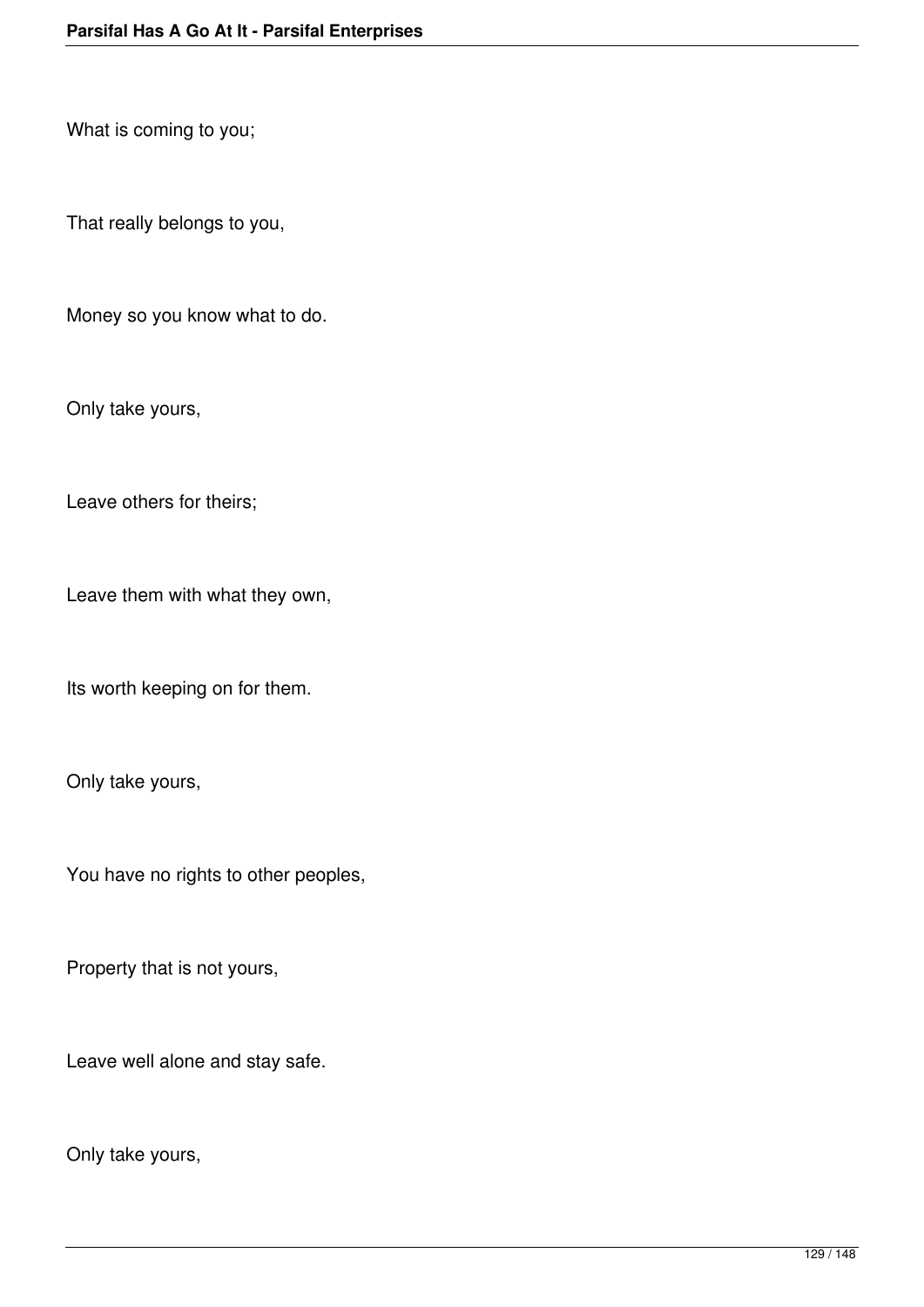Be on your best behaviour;

Honour and cherish your own,

People who meet your favour.

Only take yours,

You have no rights to mine,

Keep what you have for yourself,

Let me retain what is mine as well.

Signed,

Life for money.

# **54 Me, Myself and Mine**

Me, myself and mine,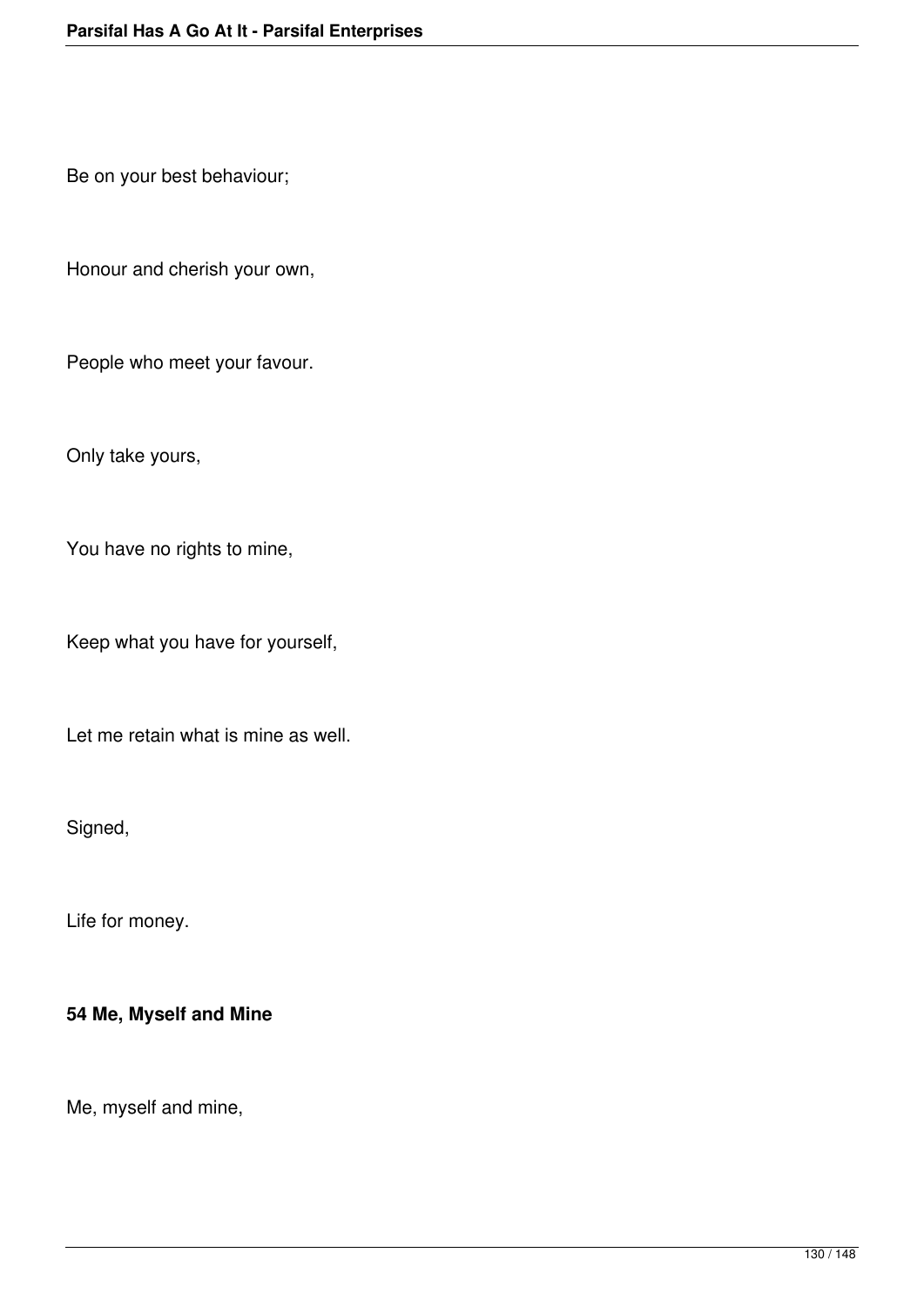All I have I own;

I am not greedy,

Just hang onto your own.

Me, myself and mine,

My life, my time and money;

Everything in perspective,

Perfect to reflect on.

Me, myself and mine,

All I need I have;

Something else I might want,

Prayer to God for everything.

Me, myself and mine,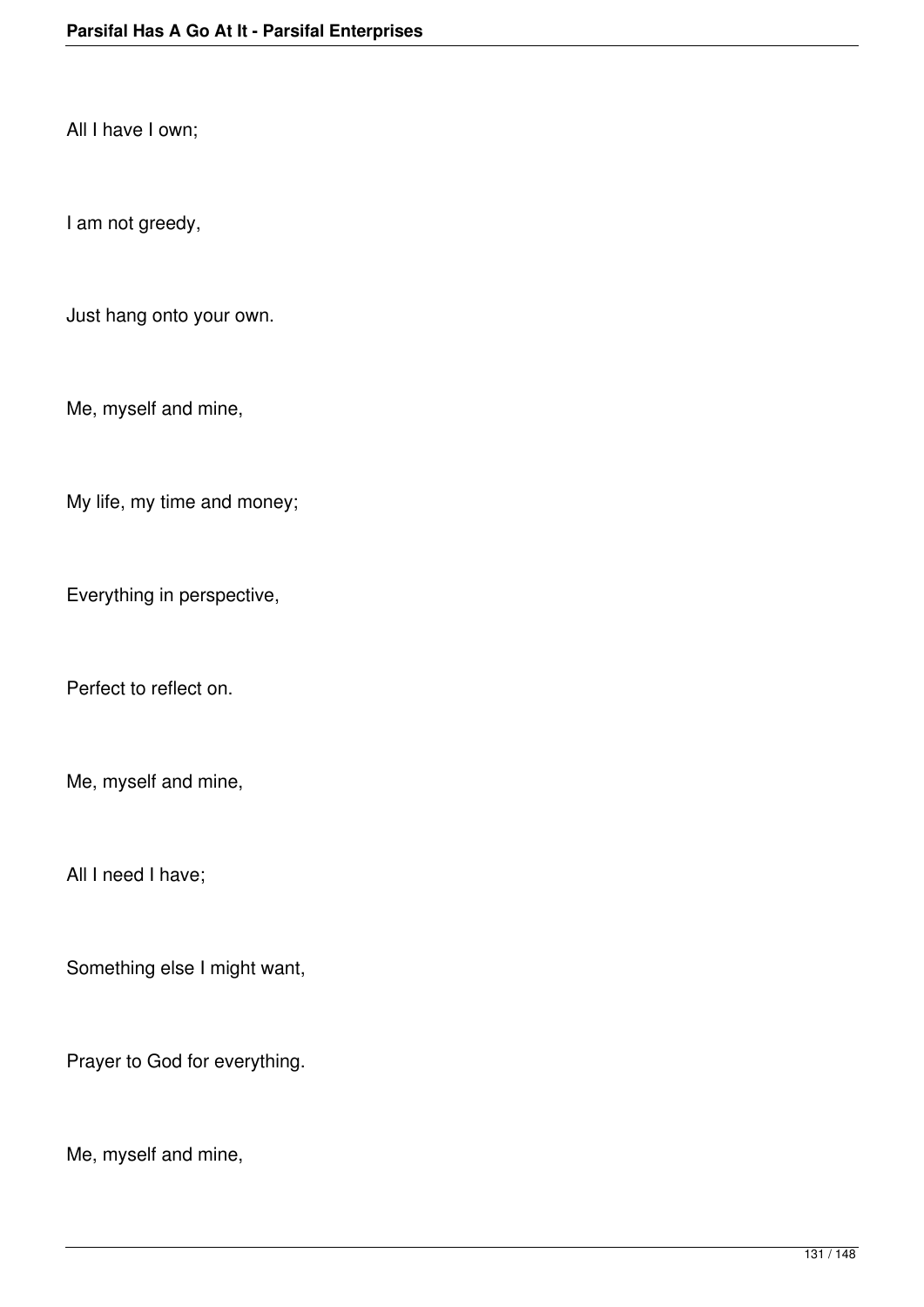All of what I really am;

Studying and fully crammed,

Qualifications, who gives a damn.

Me, myself and mine,

Yours is freedom to you;

Mine cost me the whole earth,

The world is your oyster.

Me, myself and mine,

Does yours really matter?

Yes, I am asking you that,

Make sure you really do manage well.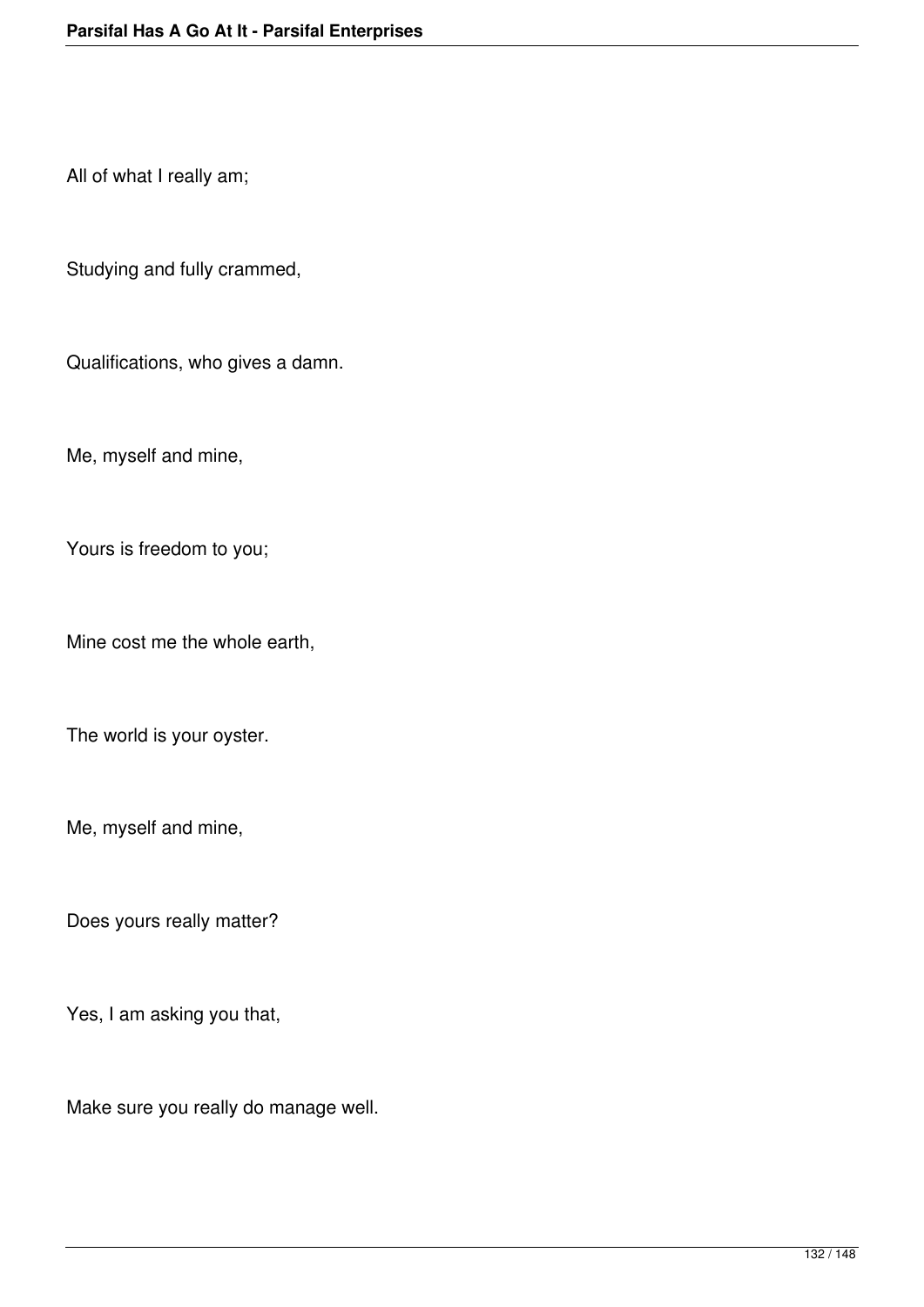Signed,

Quality assurance.

### **55 Free Forever**

Free forever,

Like life on the road;

Things cost you of course,

Stay out of jail though.

Free forever,

To love, give and live;

God grants you His favour,

By being His friend.

Free forever,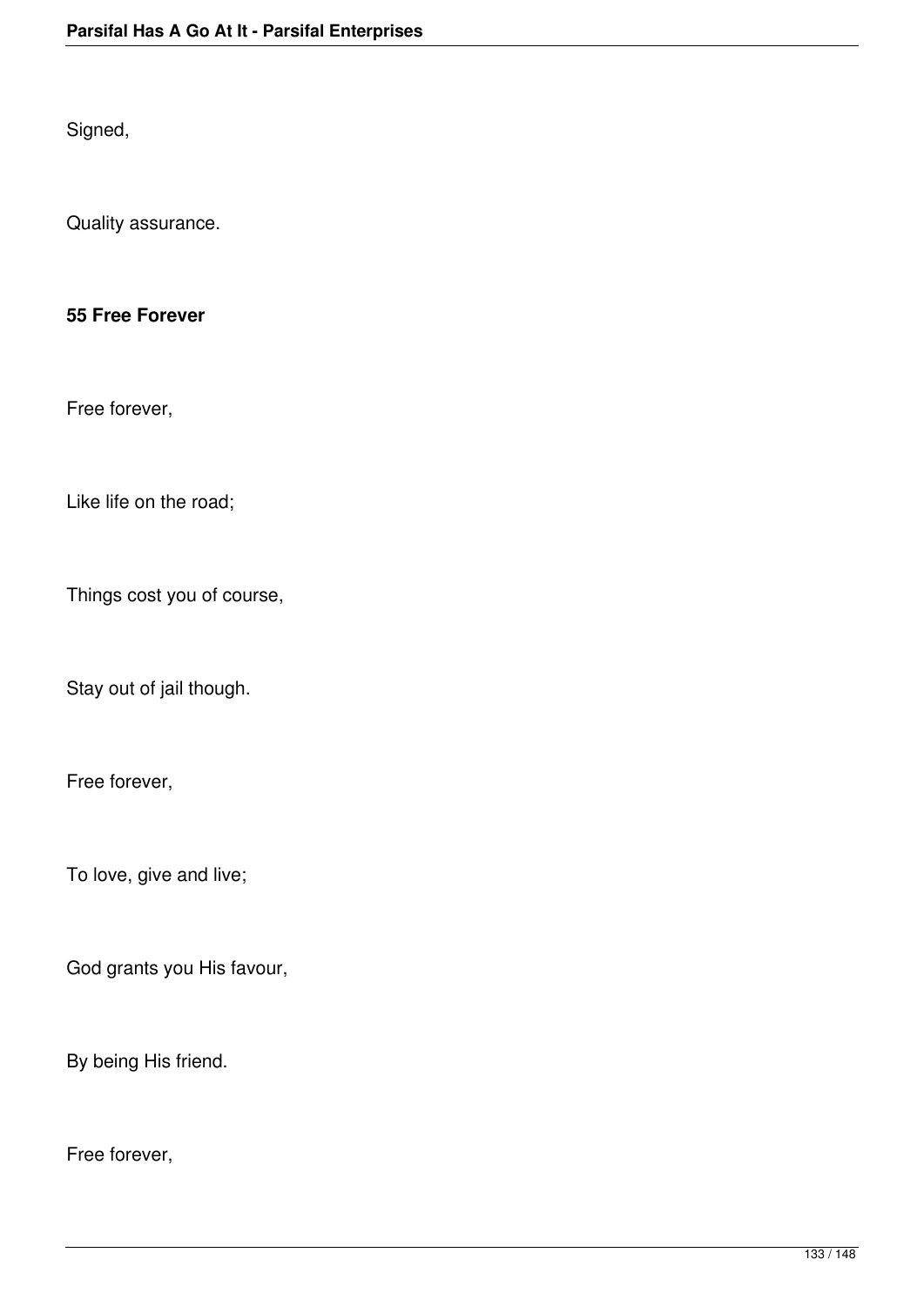Happy to keep going like that;

A house on the harbour,

No money for all of that.

Free forever,

The cost is all paid,

The price is not negotiable,

Jesus gave us His grace.

Free forever,

Love living on high,

Working for a good cause,

Honesty, morality and loyalty.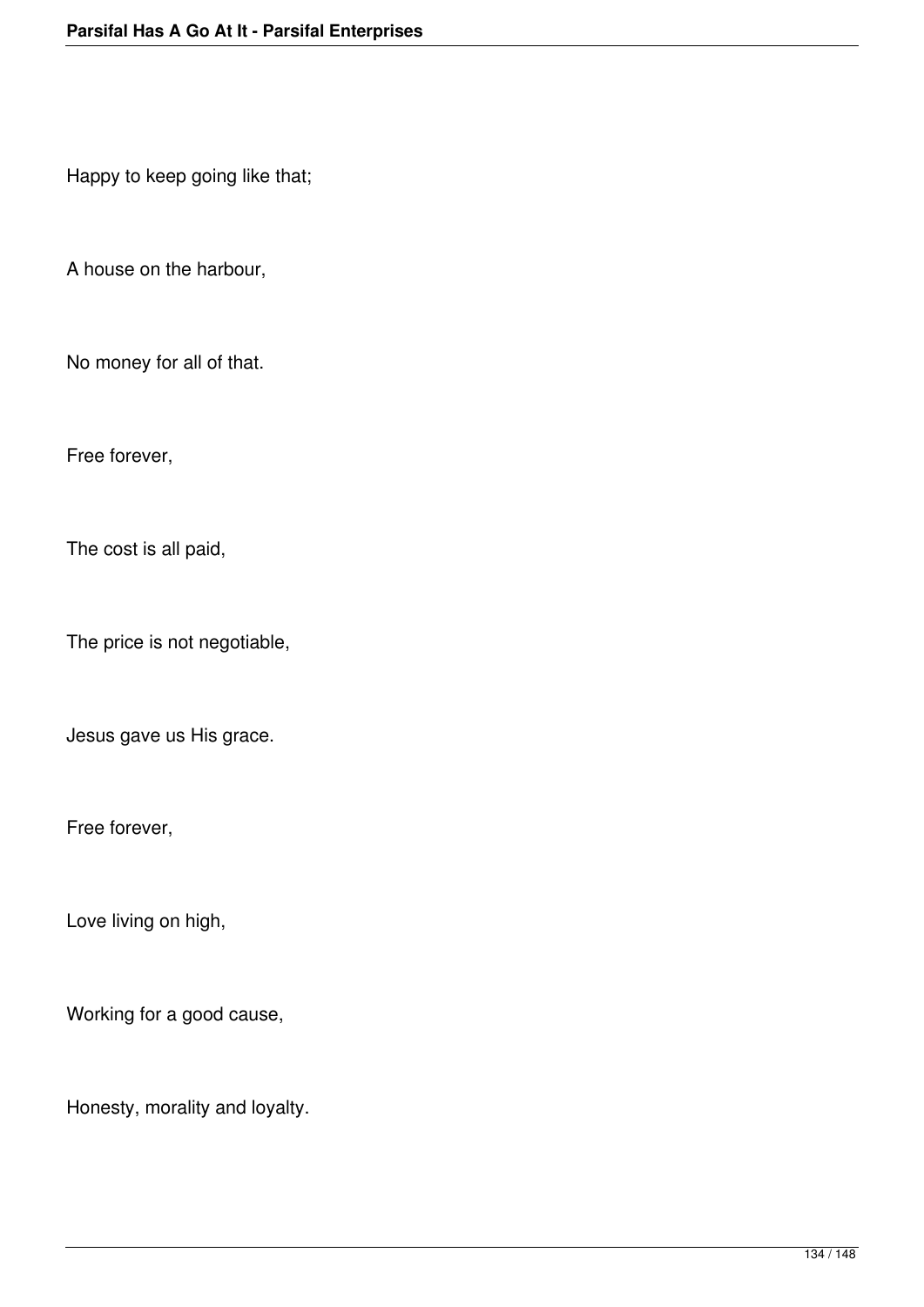Free forever,

Family is still a gift;

Try trading in bad for good,

God will see what it really is.

Free forever,

Coconuts falling off trees;

Lost on a deserted island,

Stranded there, but I see a boat.

Signed,

If I get off.

### **56 Highest Price**

Highest price,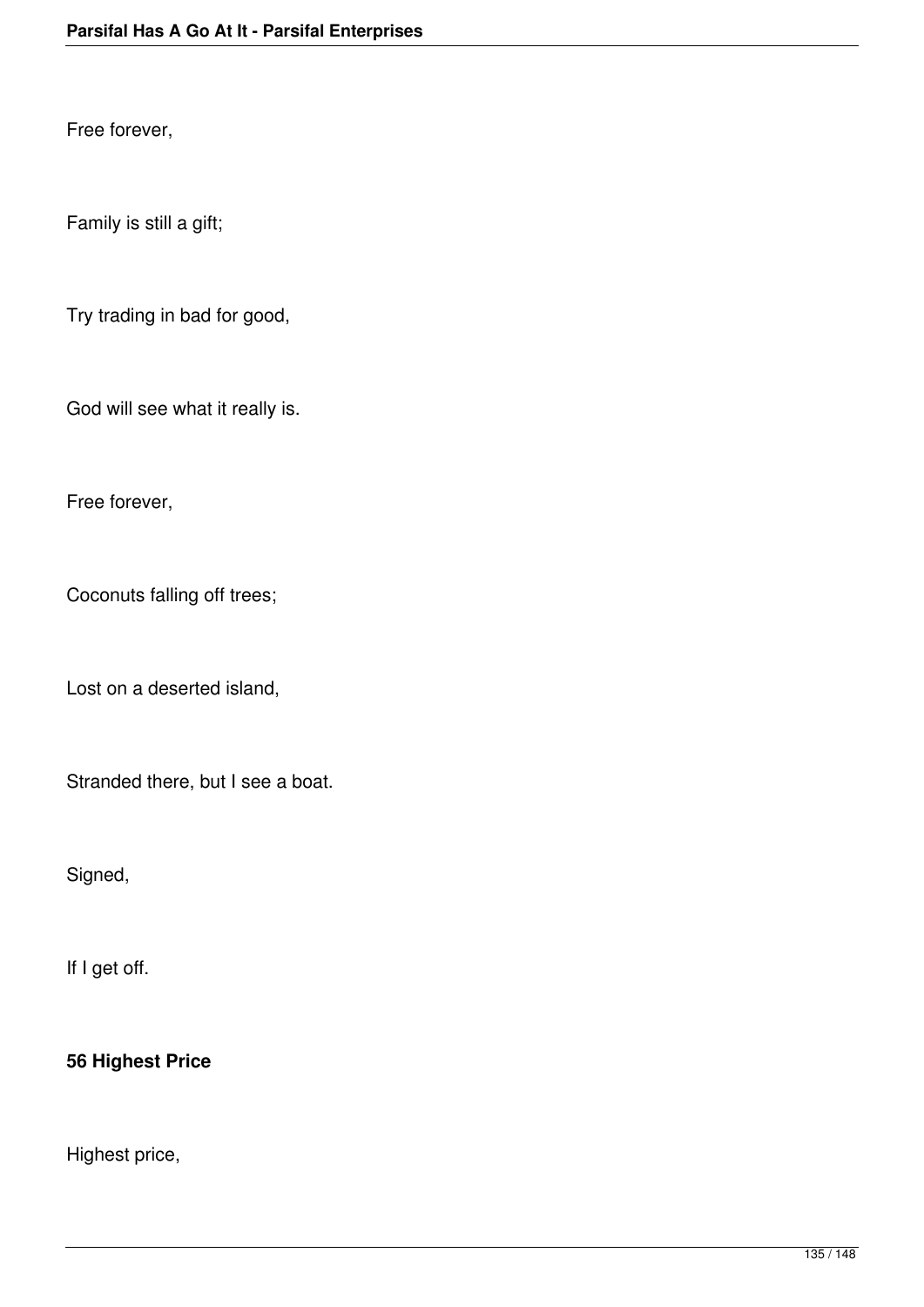Heaven above,

God of all the earth,

The cost will flow.

Highest price,

Life is at stake;

Jesus on the cross,

What love He makes.

Highest price,

Houses, cars or office blocks;

Best of its kind,

Grace on my mind.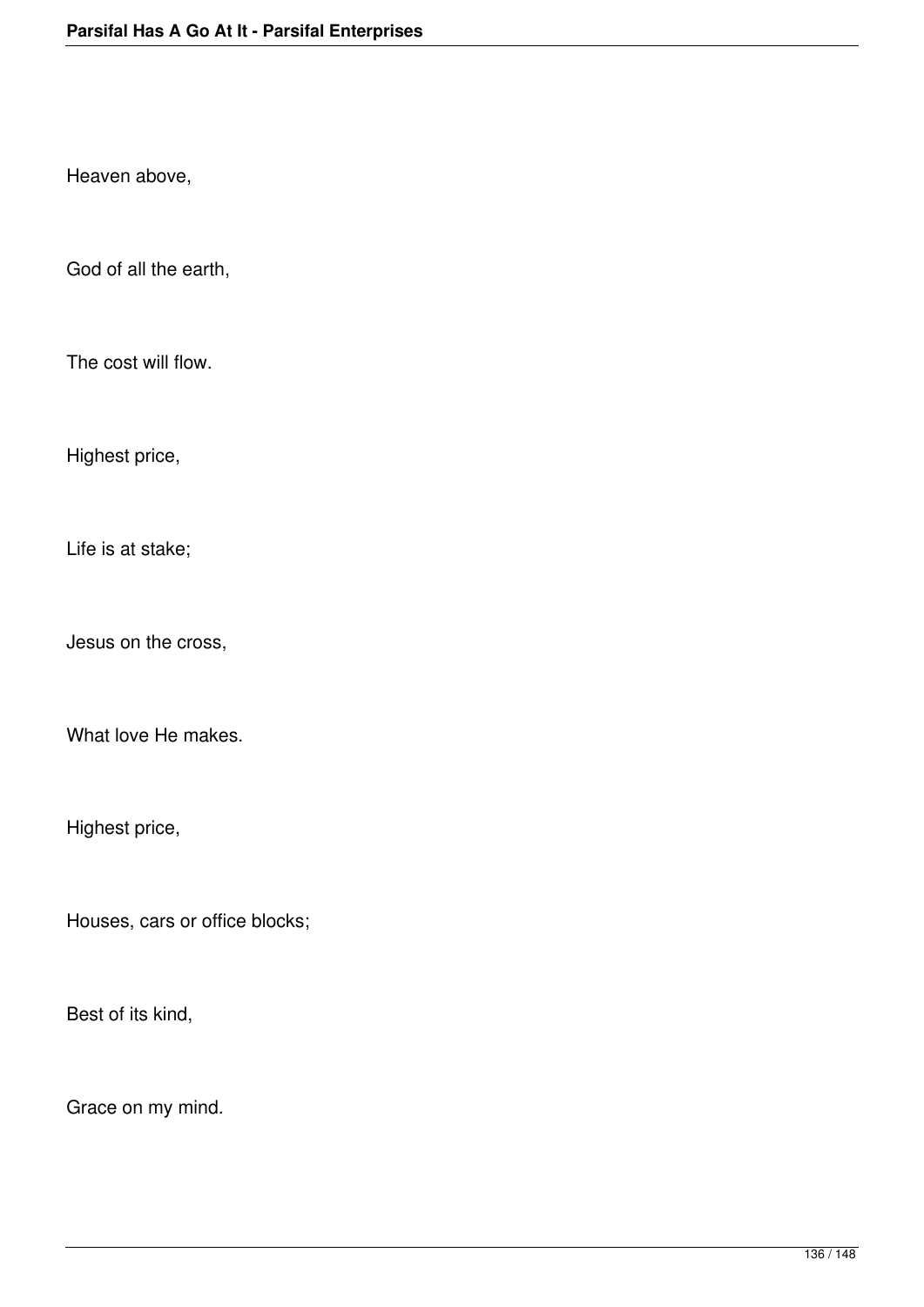Highest price,

Beauty beyond all else;

Tropical island resort,

Suffering for paradise.

Highest price,

Magnetism gone wild;

Love of a child,

Mercies gifts meek and mild.

Highest price,

Seeking peace I ask;

God up to the task,

A drink from a flask.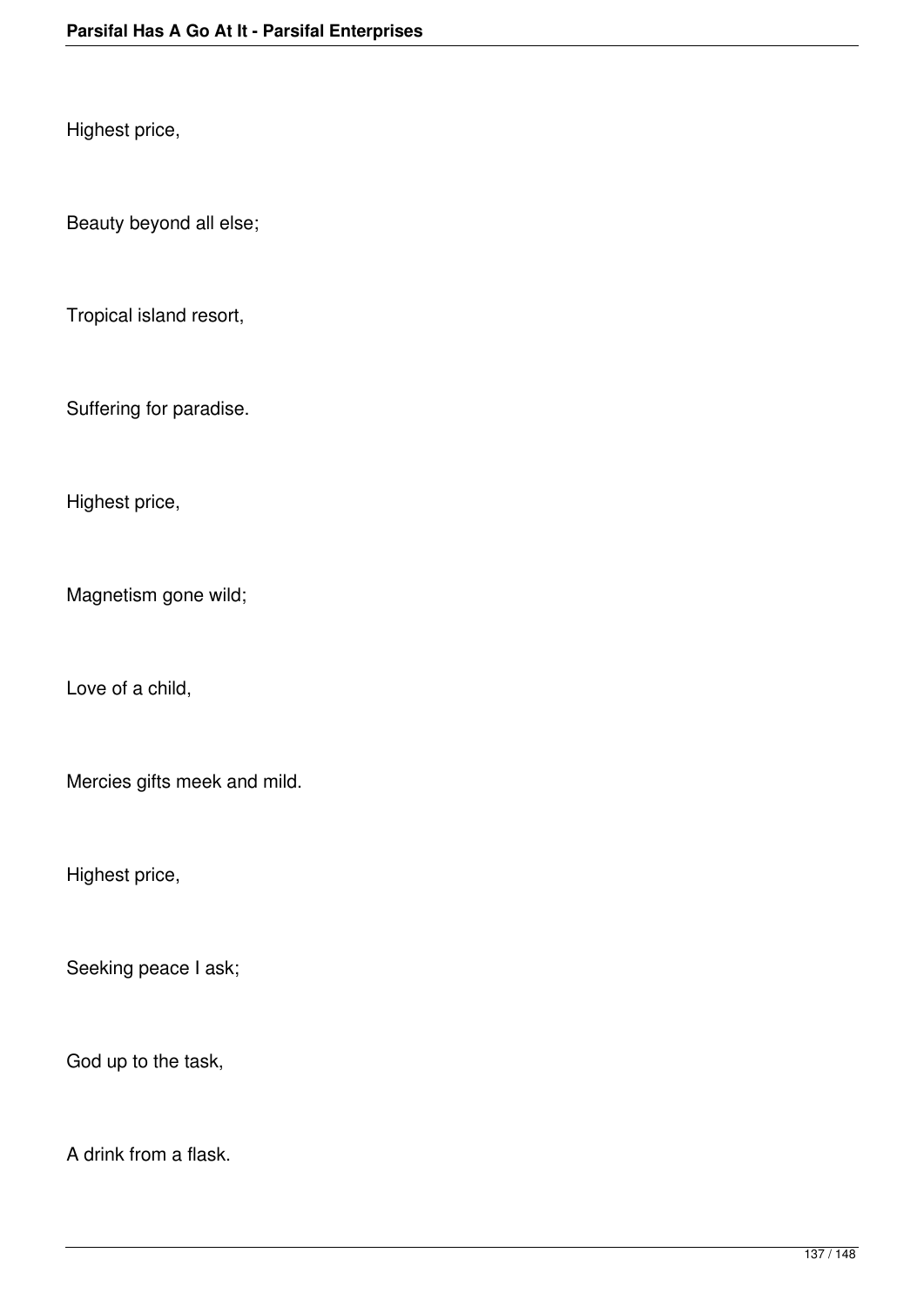Signed,

The end of all wars.

#### **57 The Collection**

The collection,

All that I have;

More than you can ask,

God taken to task.

The collection,

Love likes having things;

Goodness and kindness,

The grace of books on shelves.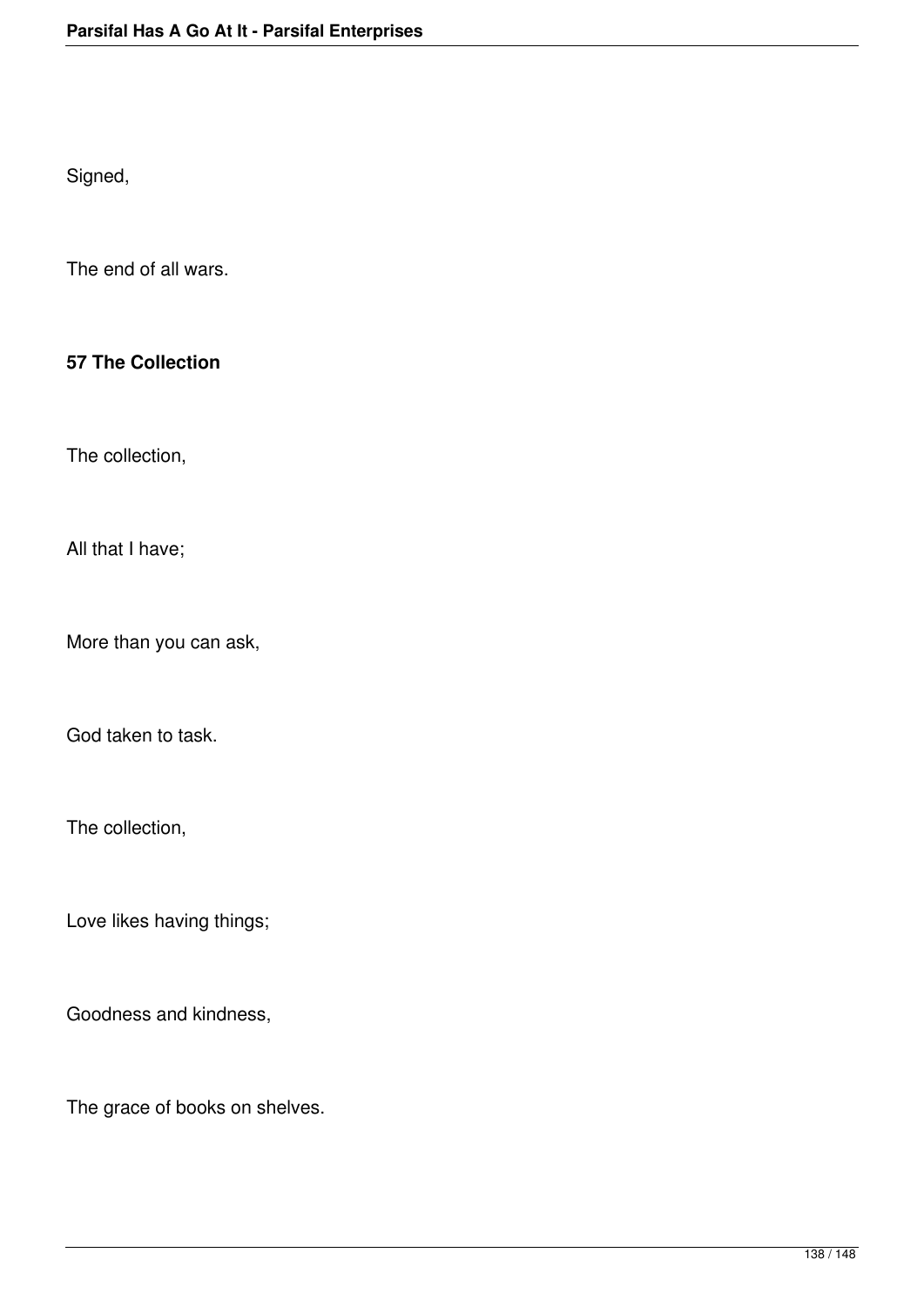The collection,

Great things come to mind,

Keep thinking of God's love,

Kings and queens are rich.

The collection,

Beauty in a nutshell;

All I have is yours,

Life is more precious anyway.

The collection,

Signs of the times;

What you have you can't keep,

Everything you want you can give.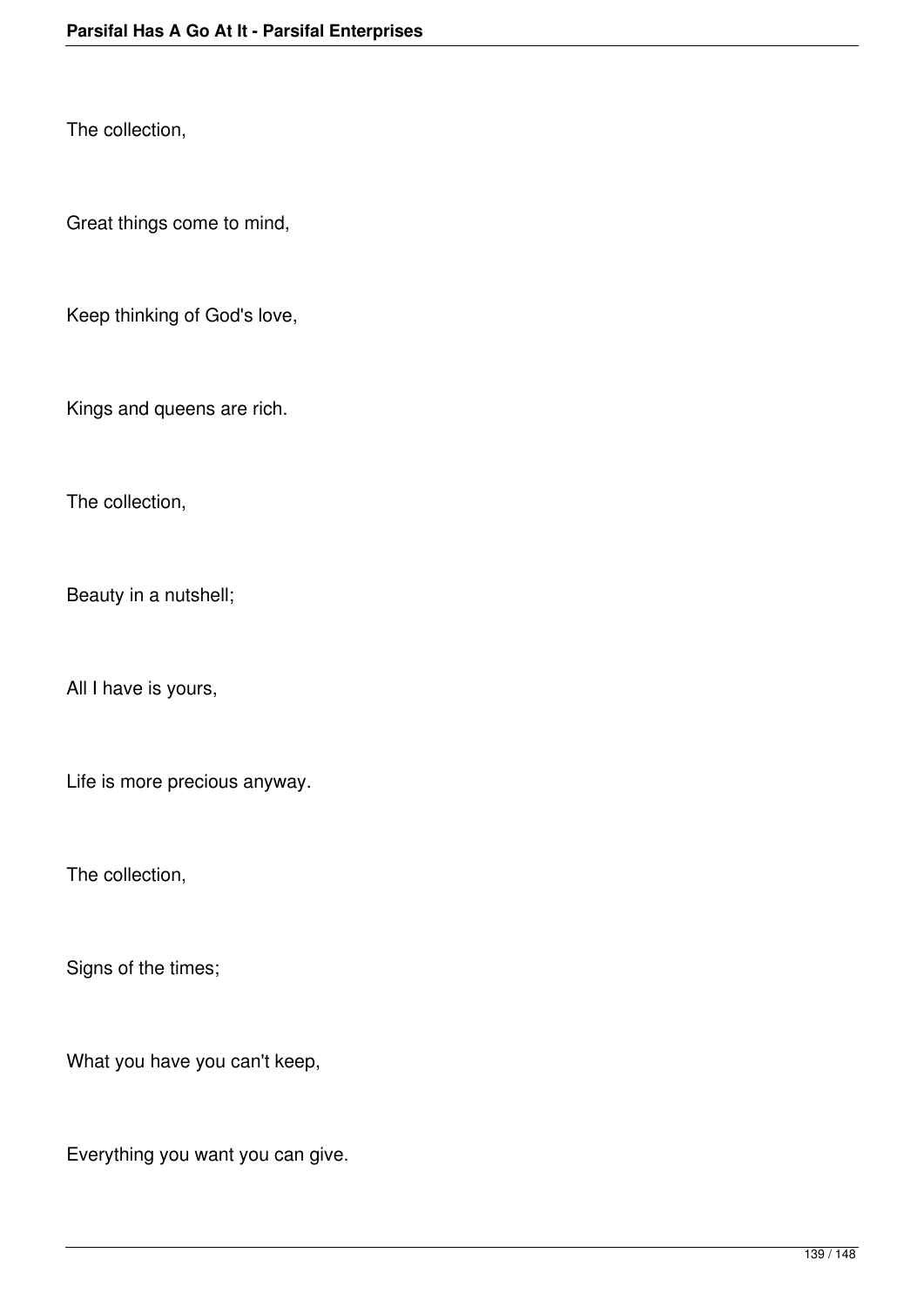The collection,

Church offerings for God's worth;

Net savings, money in the bank,

Can't take it with you, Â give it back to God.

The collection,

Ten percent is all He asks;

Not much really, the rest is yours,

God loves a cheerful giver.

The collection,

Art dealers and antique shops;

Op shops, buying up big,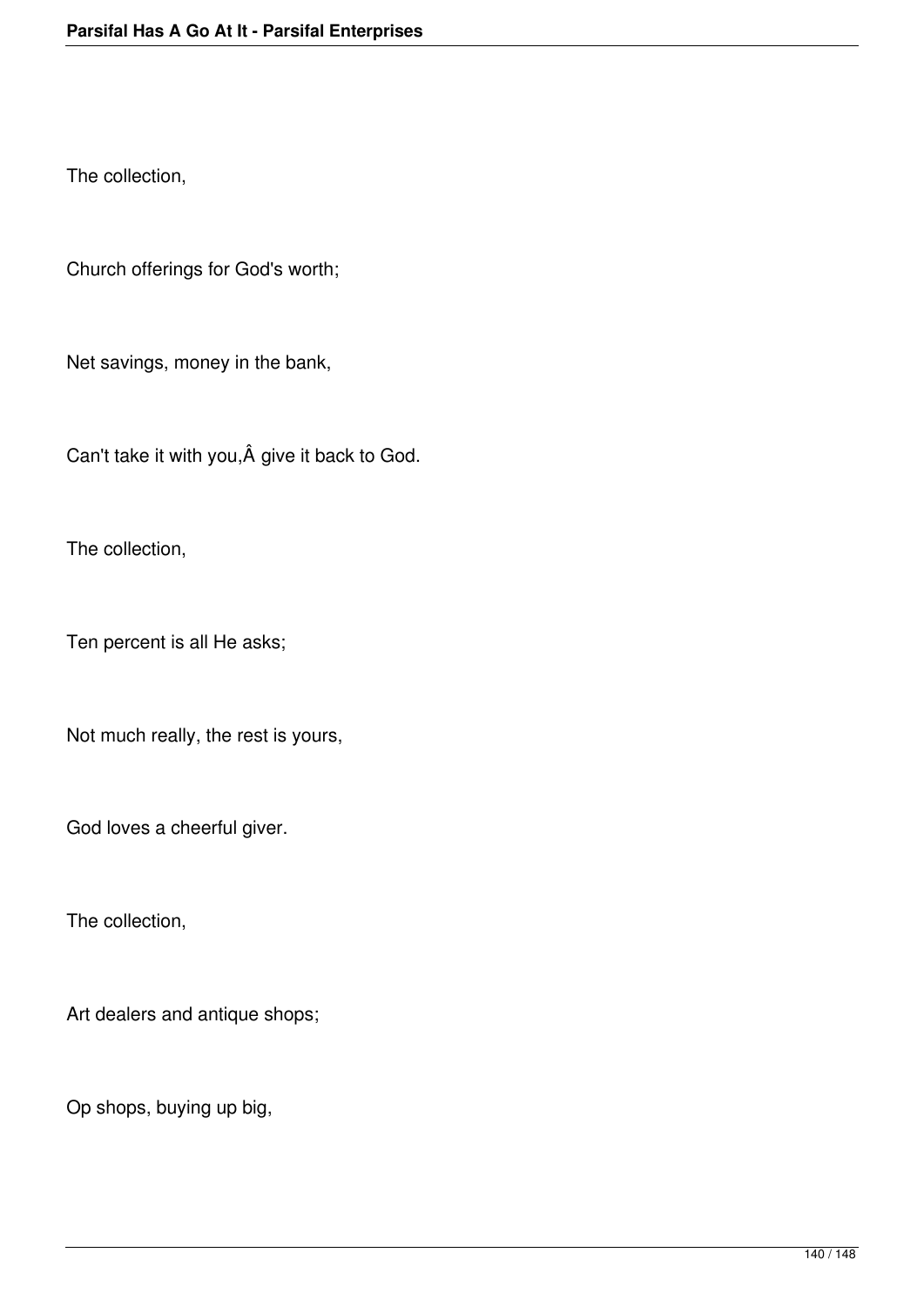Go to heaven, free for all.

Signed,

Peace and charity.

### **58 Prayer Provides**

Prayer provides,

Anything you want;

Proof of the pudding,

Is in the eating you know.

Prayer provides,

God really does listen,

I have seen Him do it,

Answer my prayers in time.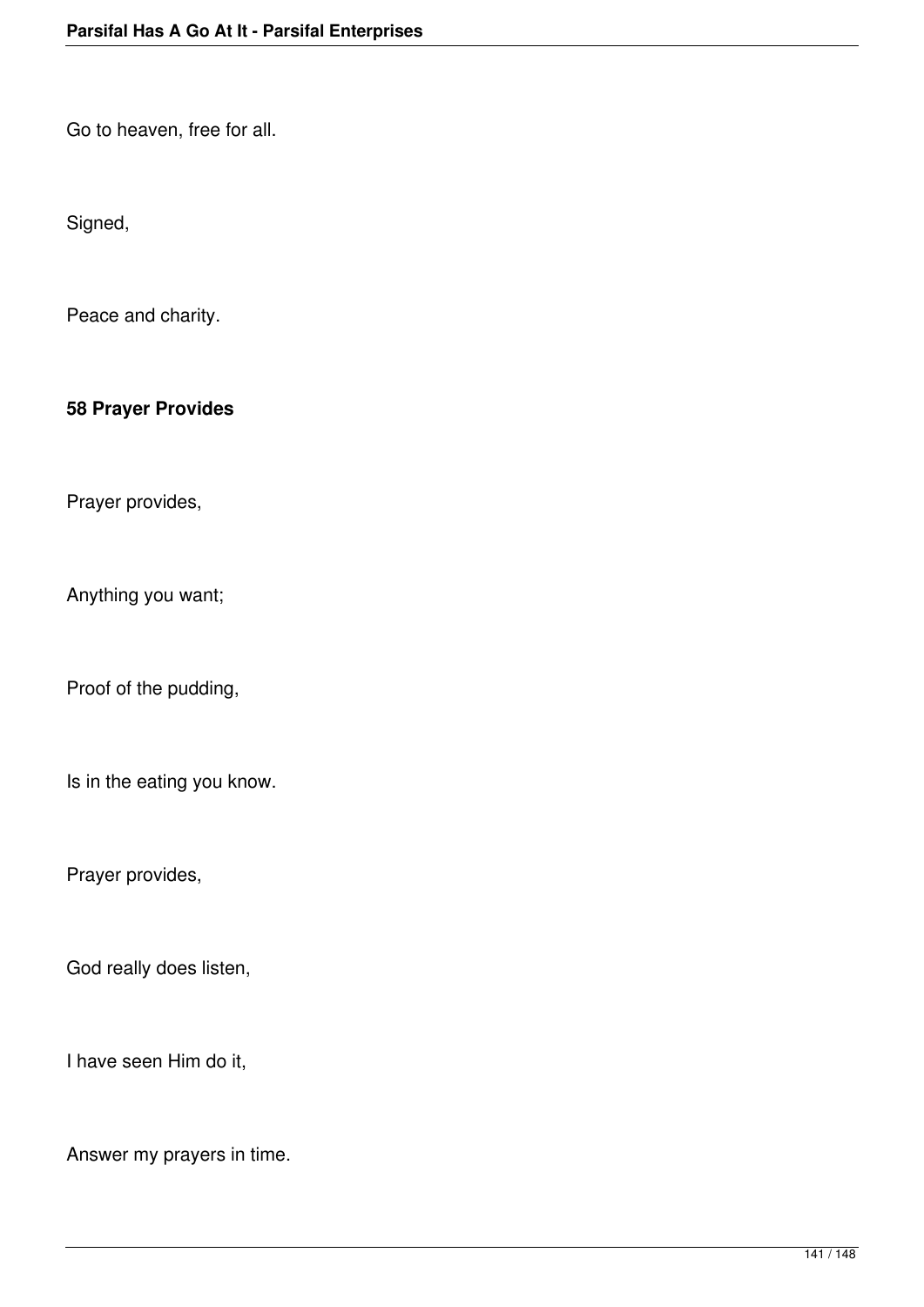Prayer provides,

Love shows its gratitude;

Goodness and mercy flow,

Kindness starts to surround us.

Prayer provides,

Ask with the right motives;

Jesus says in His name He will do it,

Give us what God thinks we need.

Prayer provides,

Rain for the farmers,

End of droubts and famine,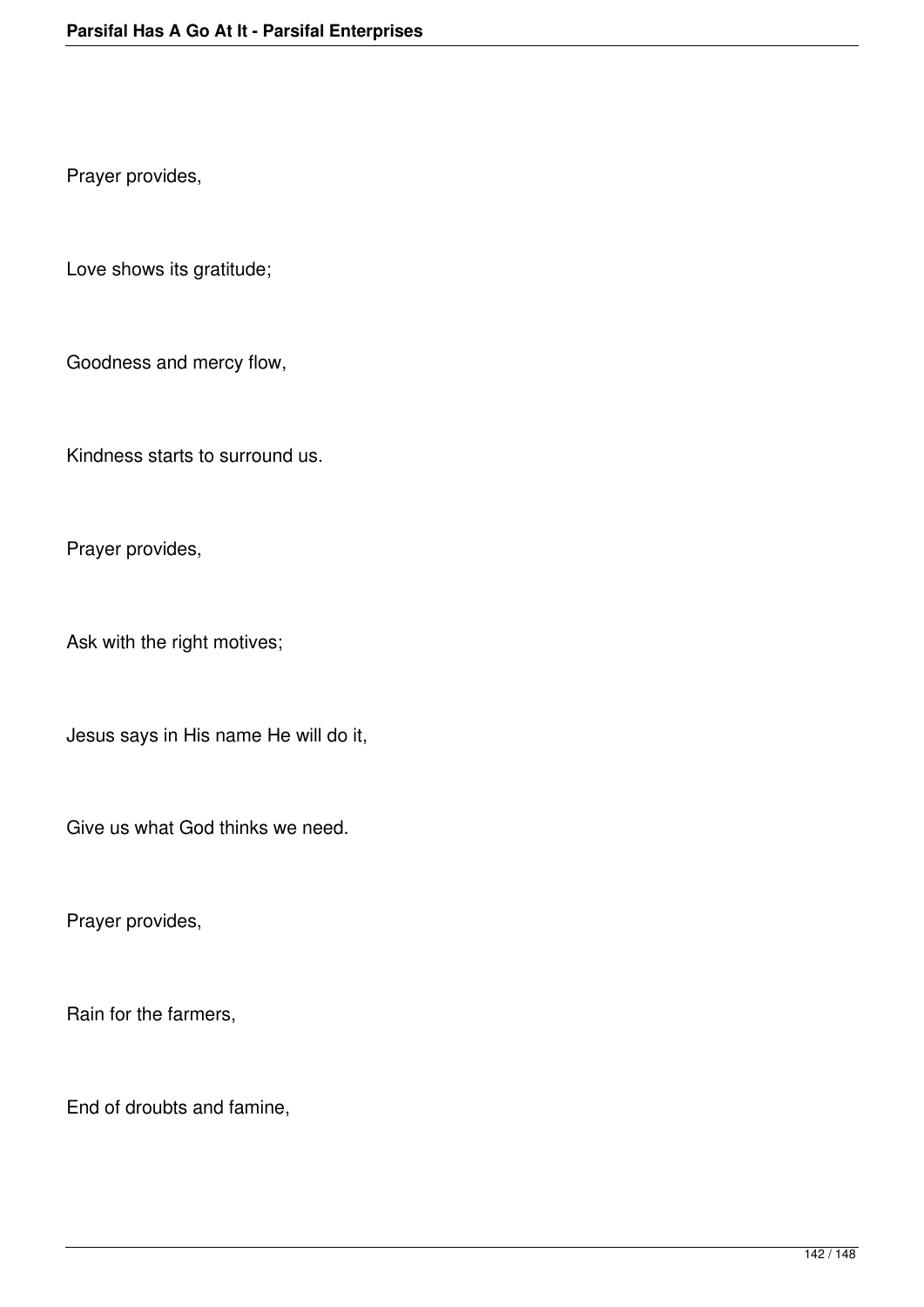All wars to cease again.

Prayer provides,

Showered in His love,

Mercy and grace abounding,

His peace and his love.

Signed, Â Â

God is love.

### **59 I Want This,You Want That**

I want this, you want that,

You will only get what you need;

Money buys nearly everything,

God does not want a world of greed.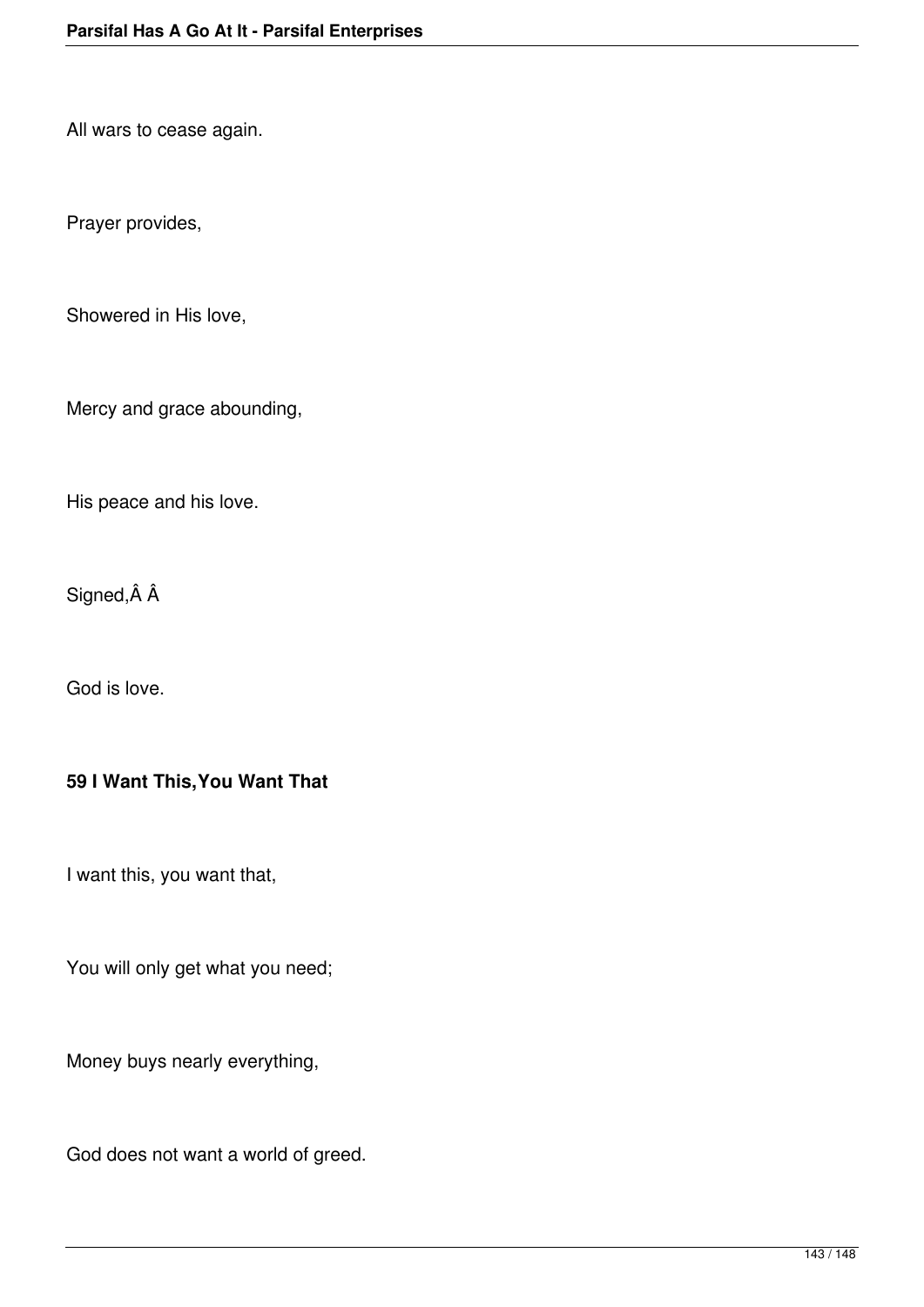I want this, you want that,

Are you going to get it before me?

We both want different things,

The problem not too big to solve.

I want this, you want that,

I don't want what you want,

Agreed to part our own ways.

You go your way, I will go mine.

I want this, you want that,

Can we both get what we want?

God is up to the reason and task,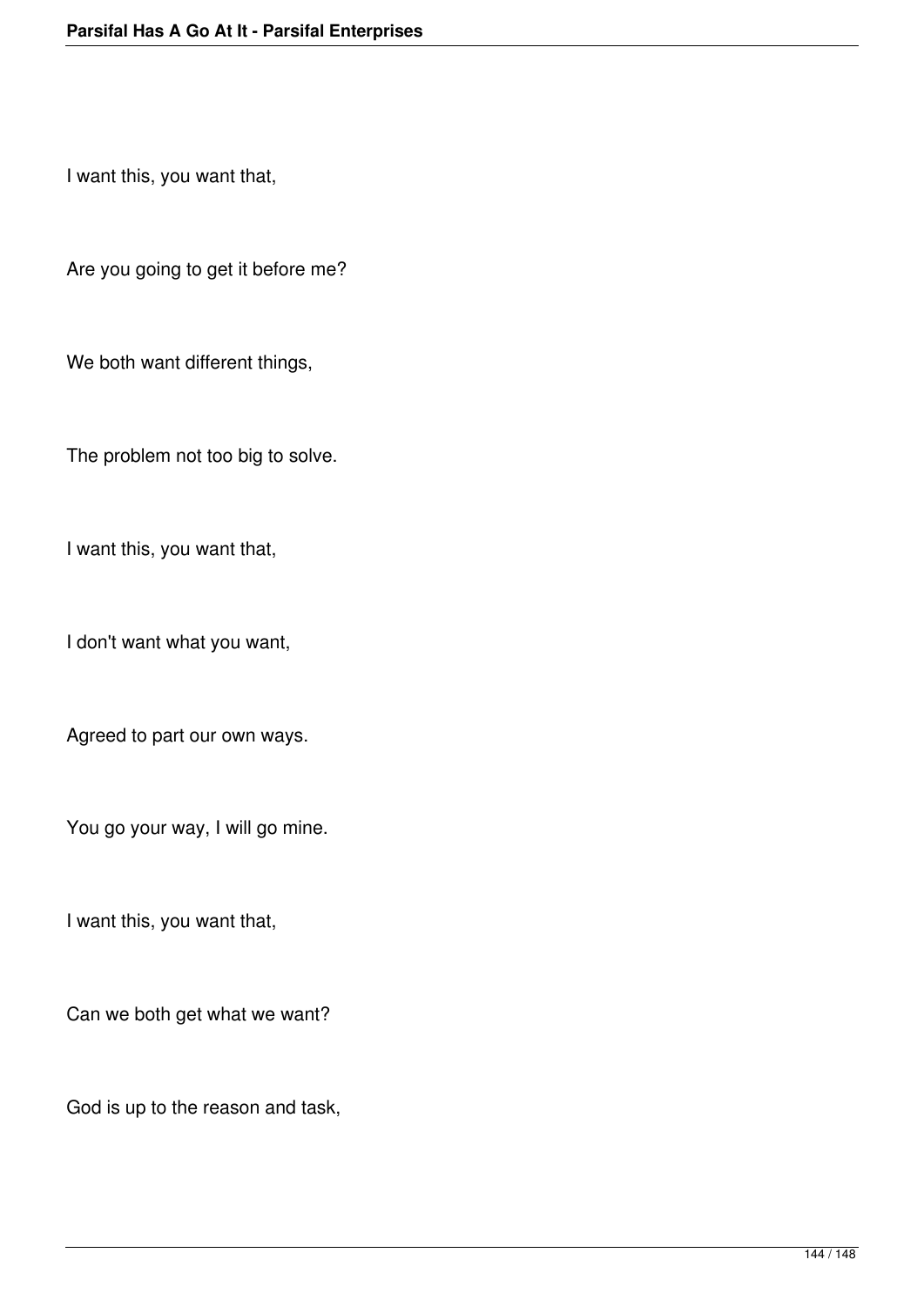We could agree to share the same thing.

I want this, you want that,

Your idea is better than mine,

At least I think that is a possibility,

Better to think on like terms and love.

I want this, you want that,

So that we both get what we want;

God is busy working upstairs,

Santa claus, gives kids everything they want.

Signed,

Split decisions.

## **60 All Everybodies**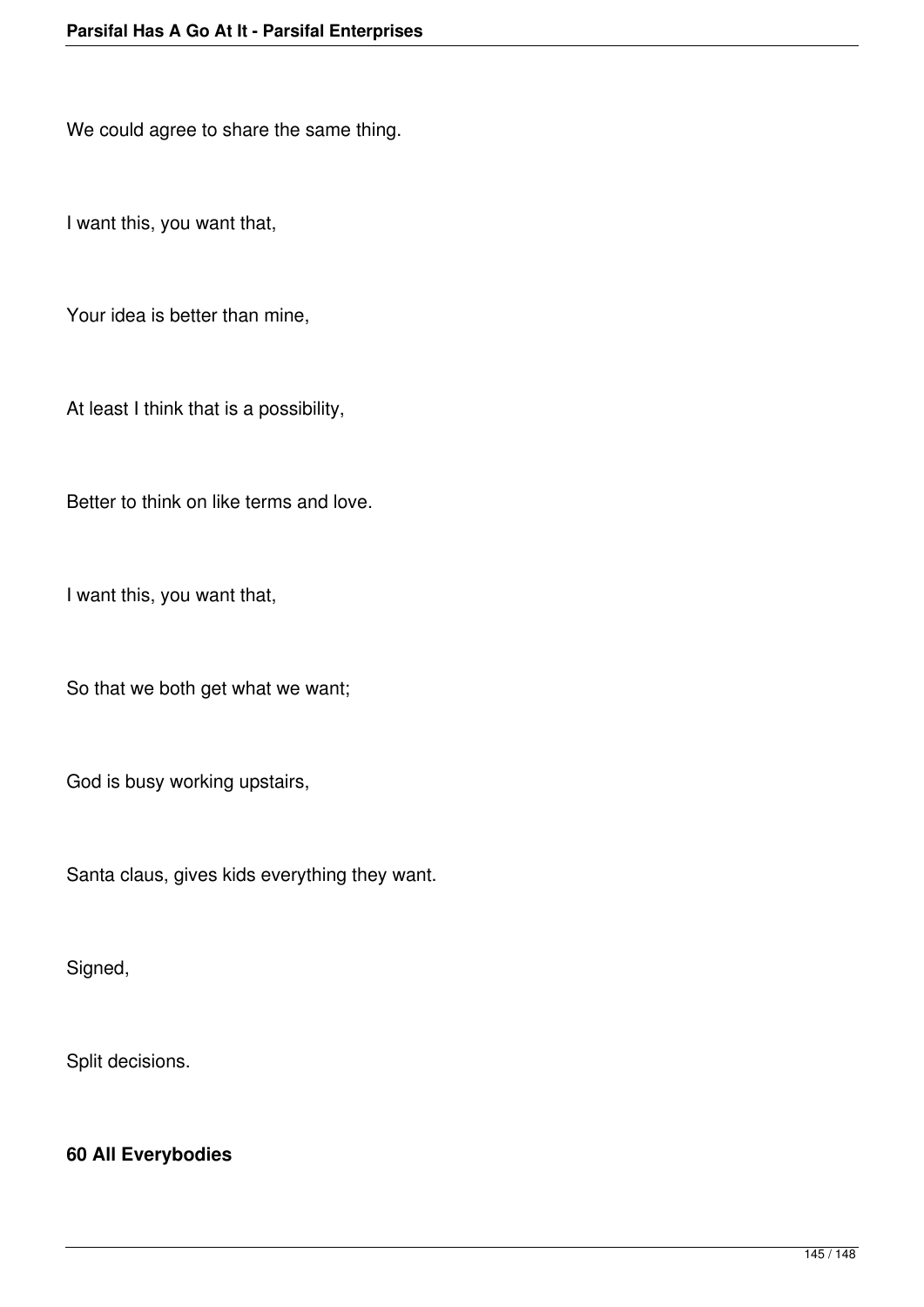All everybodies,

Everything is mine;

I give it all to you,

Share and share alike.

All everybodies,

Who can tell the difference,

The earth is all we have,

The world going around belongs to us all.

All everybodies,

What is the difference anyway?

You can have what you have got,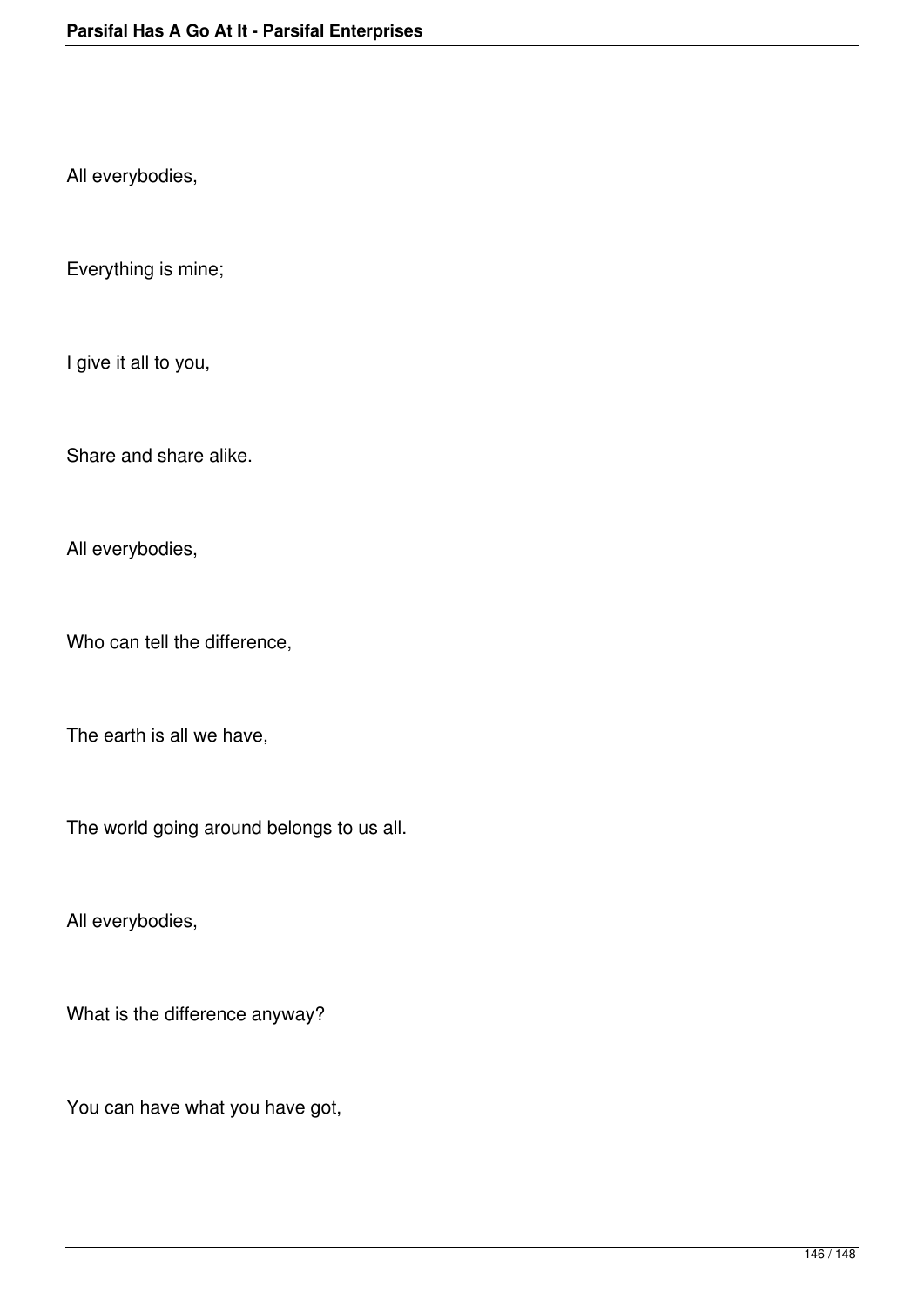I can have what is really mine.

All everybodies,

Or all busybodies;

People working hard to get what they want,

Sharing and keeping what they need.

All everybodies,

God's unique gift of grace,

Freedom to have what you can,

Fitting in with God's divine plan.

All everybodies,

Everything belongs to anybody;

Know in your heart what you can own,